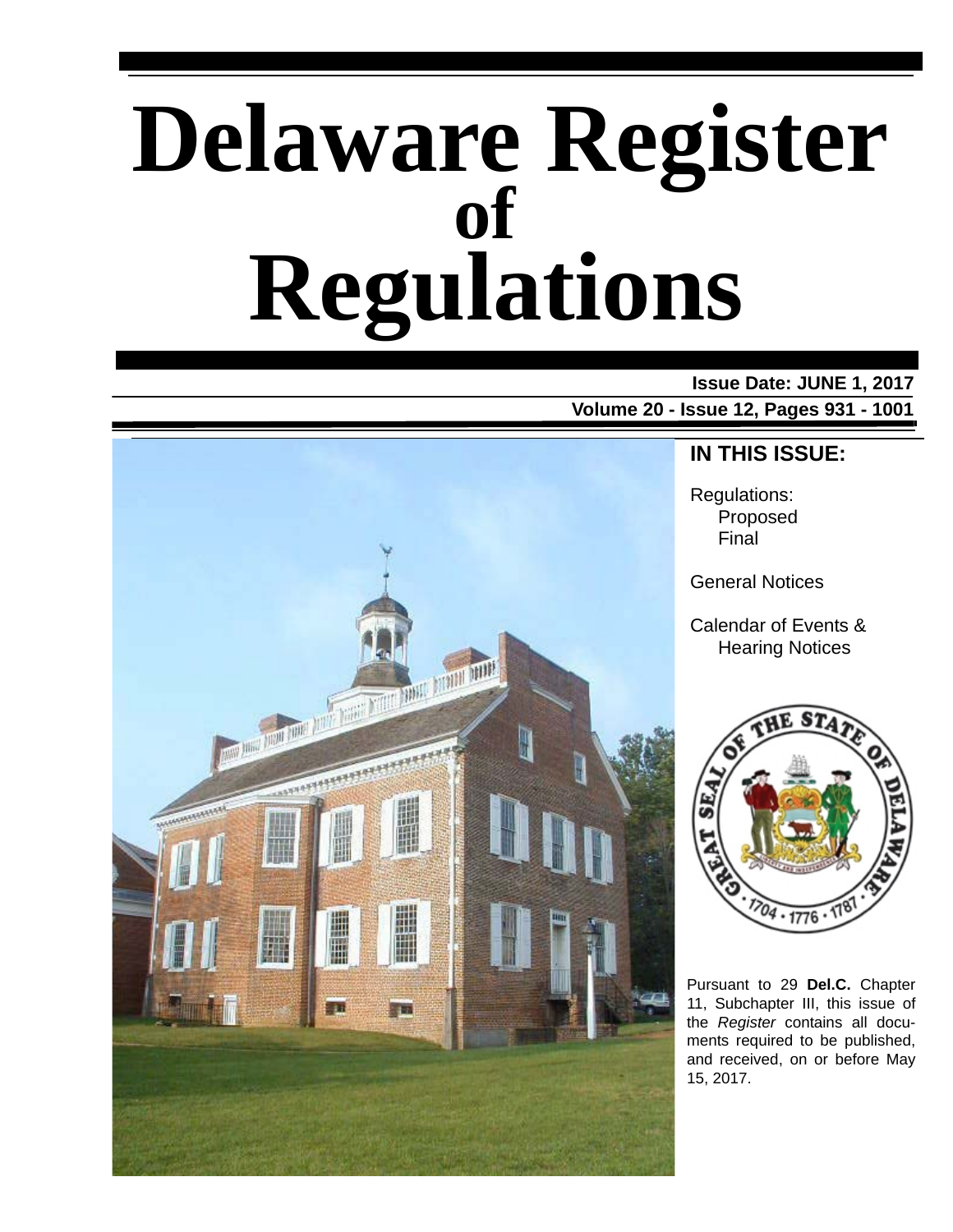# **INFORMATION ABOUT THE DELAWARE REGISTER OF REGULATIONS**

### **DELAWARE REGISTER OF REGULATIONS**

The *Delaware Register of Regulations* is an official State publication established by authority of 69 *Del. Laws*, c. 107 and is published on the first of each month throughout the year.

The *Delaware Register* will publish any regulations that are proposed to be adopted, amended or repealed and any emergency regulations promulgated.

The *Register* will also publish some or all of the following information:

- Governor's Executive Orders
- Governor's Appointments
- Agency Hearing and Meeting Notices
- Other documents considered to be in the public interest.

### **CITATION TO THE DELAWARE REGISTER**

The *Delaware Register of Regulations* is cited by volume, issue, page number and date. An example would be:

19 **DE Reg.** 1100 (06/01/16)

Refers to Volume 19, page 1100 of the *Delaware Register* issued on June 1, 2016.

### **SUBSCRIPTION INFORMATION**

The cost of a yearly subscription (12 issues) for the *Delaware Register of Regulations* is \$135.00. Single copies are available at a cost of \$12.00 per issue, including postage. For more information contact the Division of Research at 302-744-4114 or 1-800-282-8545 in Delaware.

### **CITIZEN PARTICIPATION IN THE REGULATORY PROCESS**

Delaware citizens and other interested parties may participate in the process by which administrative regulations are adopted, amended or repealed, and may initiate the process by which the validity and applicability of regulations is determined.

Under 29 **Del.C.** §10115 whenever an agency proposes to formulate, adopt, amend or repeal a regulation, it shall file notice and full text of such proposals, together with copies of the existing regulation being adopted, amended or repealed, with the Registrar for publication in the *Register of Regulations* pursuant to §1134 of this title. The notice shall describe the nature of the proceedings including a brief synopsis of the subject, substance, issues, possible terms of the agency action, a reference to the legal authority of the agency to act, and reference to any other regulations that may be impacted or affected by the proposal, and shall state the manner in which persons may present their views; if in writing, of the place to which and the final date by which such views may be submitted; or if at a public hearing, the date, time and place of the hearing. If a public hearing is to be held, such public hearing shall not be scheduled less than 20 days following publication of notice of the proposal in the *Register of Regulations*. If a public hearing will be held on the proposal, notice of the time, date, place and a summary of the nature of the proposal shall also be published in at least 2 Delaware newspapers of general circulation. The notice shall also be mailed to all persons who have made timely written requests of the agency for advance notice of its regulation-making proceedings.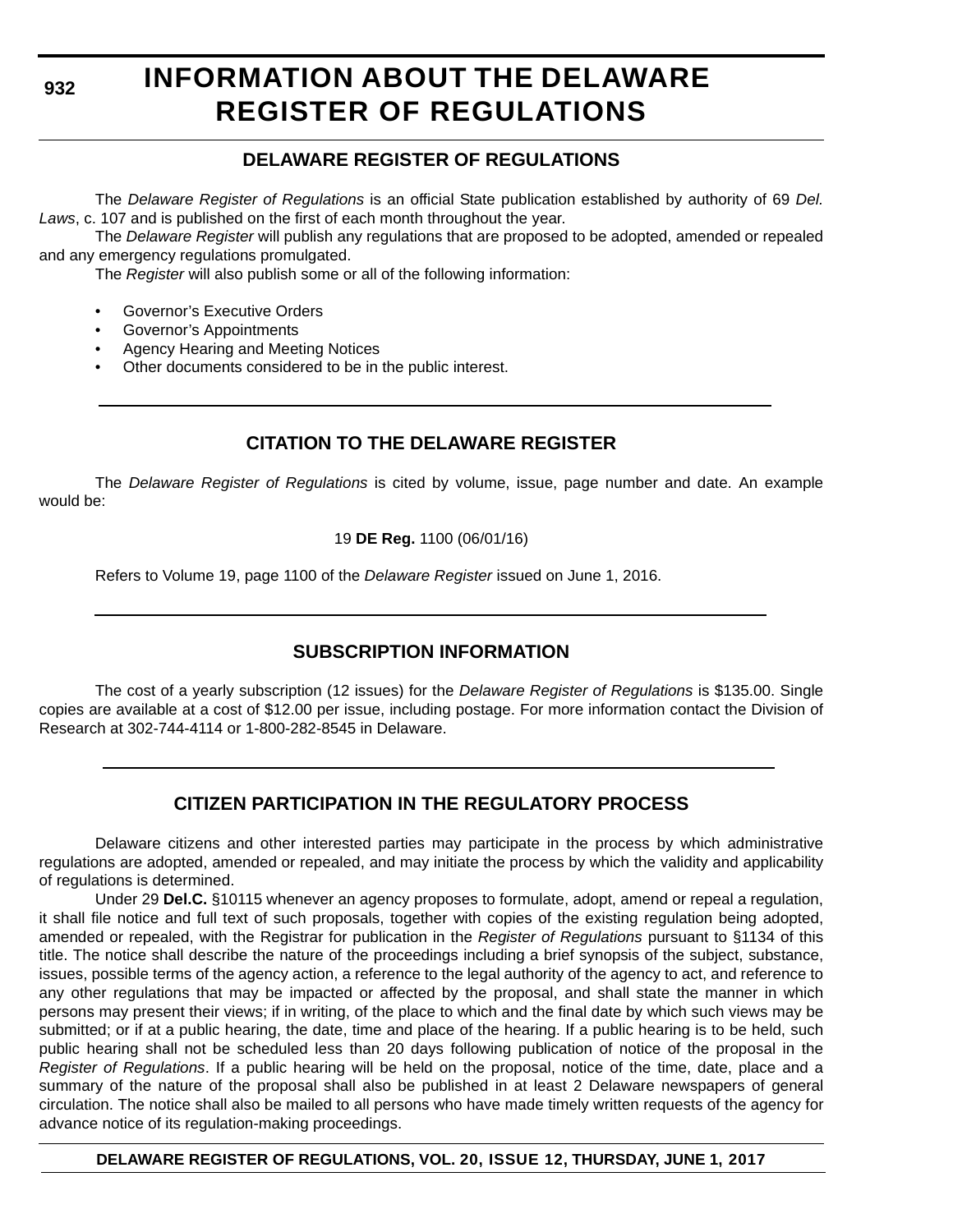### **INFORMATION ABOUT THE DELAWARE REGISTER OF REGULATIONS**

**933**

The opportunity for public comment shall be held open for a minimum of 30 days after the proposal is published in the *Register of Regulations*. At the conclusion of all hearings and after receipt, within the time allowed, of all written materials, upon all the testimonial and written evidence and information submitted, together with summaries of the evidence and information by subordinates, the agency shall determine whether a regulation should be adopted, amended or repealed and shall issue its conclusion in an order which shall include: (1) A brief summary of the evidence and information submitted; (2) A brief summary of its findings of fact with respect to the evidence and information, except where a rule of procedure is being adopted or amended; (3) A decision to adopt, amend or repeal a regulation or to take no action and the decision shall be supported by its findings on the evidence and information received; (4) The exact text and citation of such regulation adopted, amended or repealed; (5) The effective date of the order; (6) Any other findings or conclusions required by the law under which the agency has authority to act; and (7) The signature of at least a quorum of the agency members.

The effective date of an order which adopts, amends or repeals a regulation shall be not less than 10 days from the date the order adopting, amending or repealing a regulation has been published in its final form in the *Register of Regulations*, unless such adoption, amendment or repeal qualifies as an emergency under §10119.

Any person aggrieved by and claiming the unlawfulness of any regulation may bring an action in the Court for declaratory relief.

No action of an agency with respect to the making or consideration of a proposed adoption, amendment or repeal of a regulation shall be subject to review until final agency action on the proposal has been taken.

When any regulation is the subject of an enforcement action in the Court, the lawfulness of such regulation may be reviewed by the Court as a defense in the action.

Except as provided in the preceding section, no judicial review of a regulation is available unless a complaint therefor is filed in the Court within 30 days of the day the agency order with respect to the regulation was published in the *Register of Regulations*.

### **CLOSING DATES AND ISSUE DATES FOR THE DELAWARE REGISTER OF REGULATIONS**

| <b>ISSUE DATE</b> | <b>CLOSING DATE</b> | <b>CLOSING TIME</b> |
|-------------------|---------------------|---------------------|
| July 1            | June 15             | 4:30 p.m.           |
| August 1          | July 17             | 4:30 p.m.           |
| September 1       | August 15           | 4:30 p.m.           |
| October 1         | September 15        | 4:30 p.m.           |
| November 1        | October 16          | 4:30 p.m.           |

### **DIVISION OF RESEARCH STAFF**

**Lori Christiansen**, Director; **Mark J. Cutrona**, Deputy Director; **Julia Dumas-Wilks**, Administrative Specialist II; **Julie Fedele**, Joint Sunset Research Analyst; **Bethany Fiske**, Assistant Registrar of Regulations; **Deborah Gottschalk**, Legislative Attorney; **Robert Lupo**, Graphics and Printing Technician IV; **Dawn Morales**, Graphics and Printing Technician I; **Kathleen Morris**, Human Resources/Financial Manager; **Victoria Schultes,** Administrative Specialist II; **Don Sellers,** Print Shop Supervisor; **Yvette W. Smallwood**, Registrar of Regulations; **Holly Vaughn Wagner**, Legislative Attorney; **Natalie White**, Administrative Specialist II; **Rochelle Yerkes**, Office Manager; **Sara Zimmerman**, Legislative Librarian.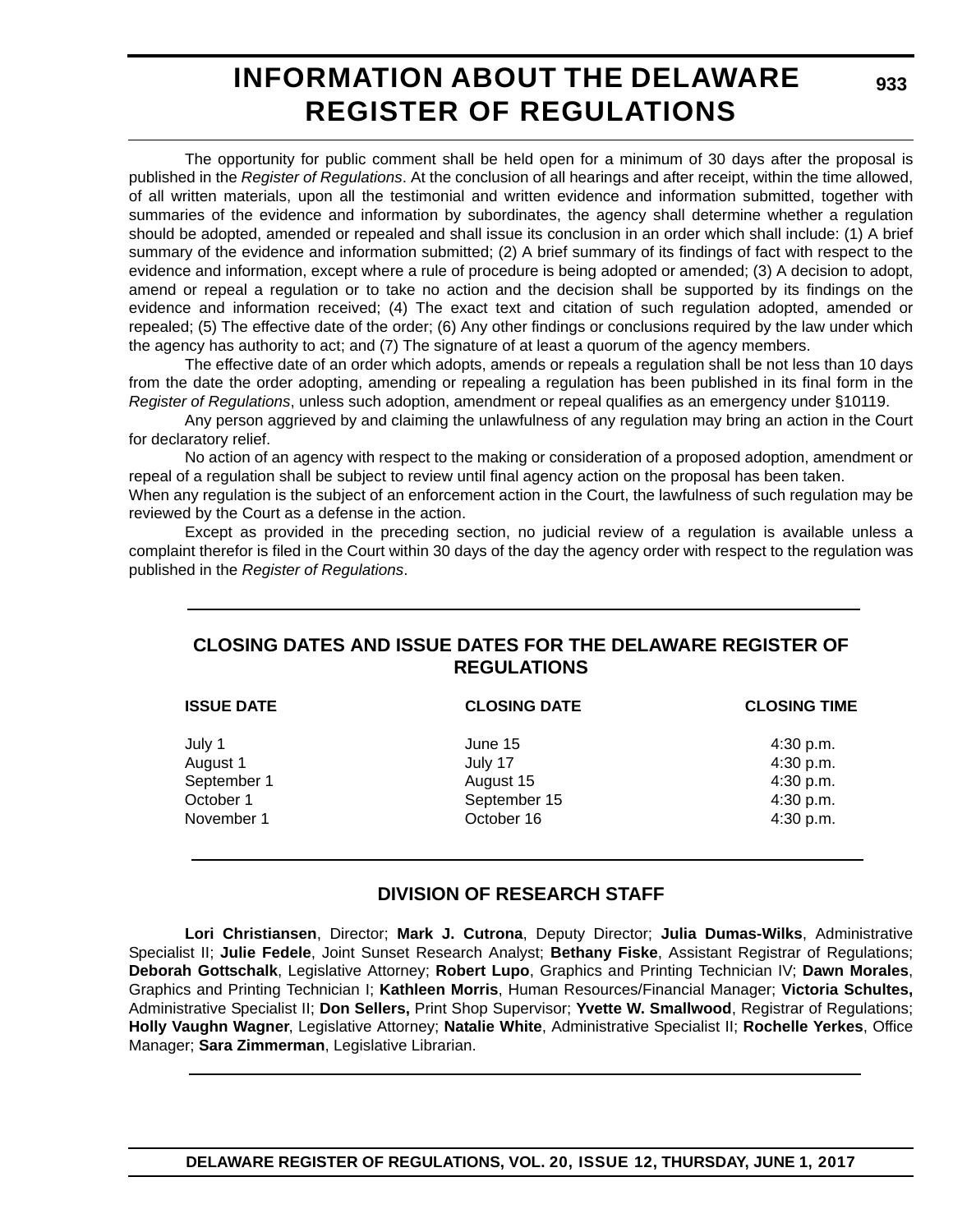# **TABLE OF CONTENTS**

<span id="page-3-0"></span>

| <b>PROPOSED</b>                                                                                                                                                                 |            |
|---------------------------------------------------------------------------------------------------------------------------------------------------------------------------------|------------|
| <b>DEPARTMENT OF EDUCATION</b>                                                                                                                                                  |            |
| <b>Office of the Secretary</b>                                                                                                                                                  |            |
| 734 District School Board and Charter School Board Member Financial Responsibility Training<br>736 Local School District and Charter School Citizen Budget Oversight Committees | 944<br>947 |
| <b>DEPARTMENT OF HEALTH AND SOCIAL SERVICES</b><br><b>Division of Public Health</b>                                                                                             |            |
|                                                                                                                                                                                 | 951        |
| <b>DEPARTMENT OF NATURAL RESOURCES AND ENVIRONMENTAL CONTROL</b><br><b>Division of Fish and Wildlife</b>                                                                        |            |
|                                                                                                                                                                                 | 952        |
| <b>DEPARTMENT OF STATE</b>                                                                                                                                                      |            |
| <b>Division of Professional Regulation</b>                                                                                                                                      |            |
|                                                                                                                                                                                 | 953        |
|                                                                                                                                                                                 | 956        |
| <b>OFFICE OF MANAGEMENT AND BUDGET</b>                                                                                                                                          |            |
| <b>Division of Facilities Management</b>                                                                                                                                        |            |
| 4104 Regulations for the Drug Testing of Contractor and Subcontractor Employees Working on                                                                                      | 964        |

### **FINAL**

| <b>DEPARTMENT OF EDUCATION</b>                                                                             |     |
|------------------------------------------------------------------------------------------------------------|-----|
| <b>Office of the Secretary</b>                                                                             |     |
|                                                                                                            | 971 |
|                                                                                                            | 974 |
| 885 Safe Management and Disposal of Chemicals in the Delaware Public School System                         | 975 |
| <b>DEPARTMENT OF HEALTH AND SOCIAL SERVICES</b>                                                            |     |
| <b>Division of Medicaid and Medical Assistance</b>                                                         |     |
|                                                                                                            | 976 |
| <b>Division of Public Health</b>                                                                           |     |
|                                                                                                            | 980 |
|                                                                                                            | 985 |
| <b>Division for the Visually Impaired</b>                                                                  |     |
| 9101 Rules and Regulations of the Statewide Contracts to Support Employment for Individuals                |     |
|                                                                                                            | 986 |
| <b>DEPARTMENT OF SAFETY AND HOMELAND SECURITY</b>                                                          |     |
| <b>Division of State Police</b>                                                                            |     |
| 1300 Board of Examiners of Private Investigators & Private Security Agencies                               | 990 |
| <b>DEPARTMENT OF SERVICES FOR CHILDREN, YOUTH AND THEIR FAMILIES</b><br><b>Division of Family Services</b> |     |
|                                                                                                            | 991 |
|                                                                                                            |     |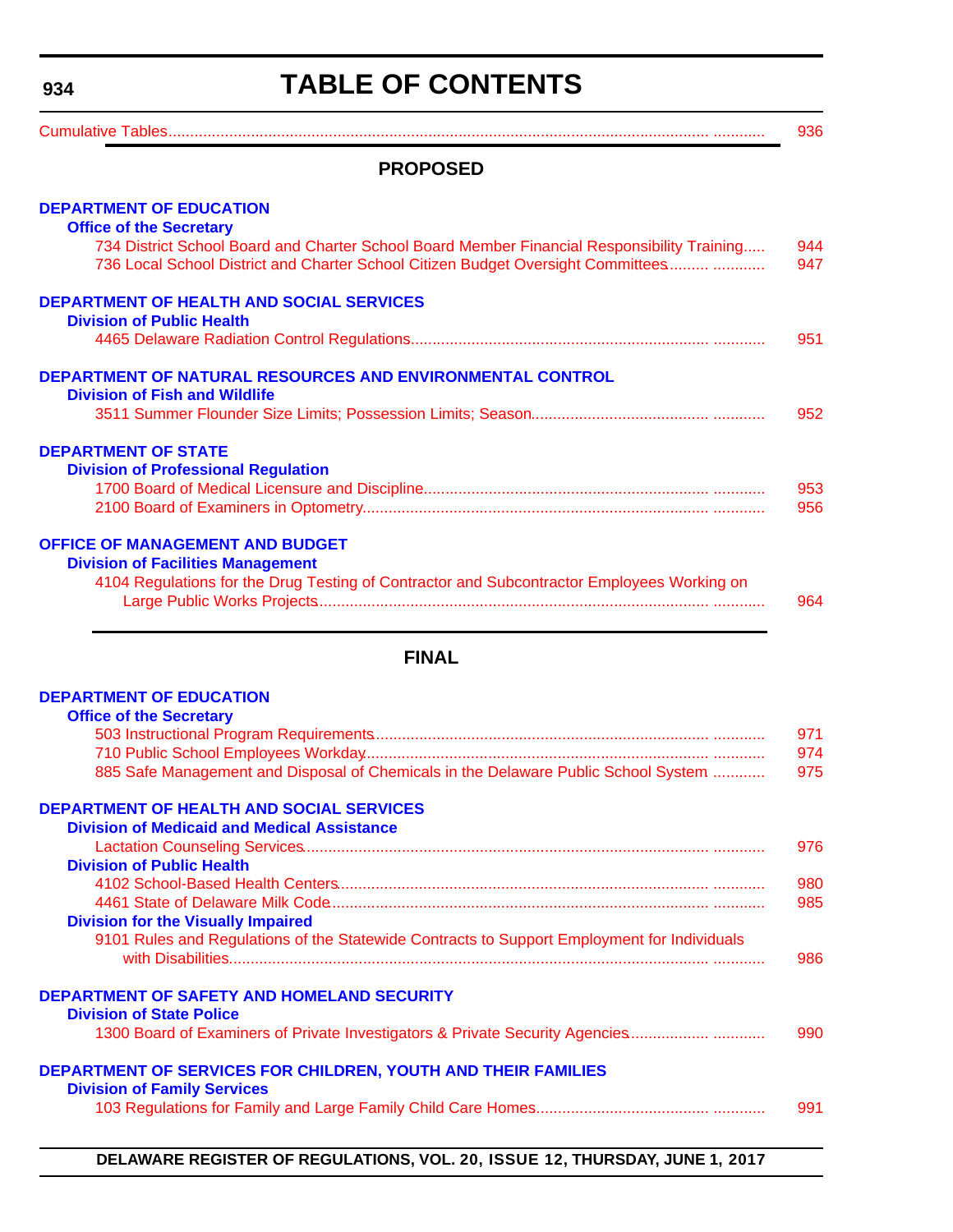# **TABLE OF CONTENTS**

<span id="page-4-0"></span>

| <b>Division of Professional Regulation</b> |     |
|--------------------------------------------|-----|
|                                            | 994 |
|                                            | 995 |

### **GENERAL NOTICES**

| <b>DEPARTMENT OF INSURANCE</b> |                                             |  |  |  |
|--------------------------------|---------------------------------------------|--|--|--|
|                                | <b>Office of Legal and Special Projects</b> |  |  |  |

| <b>ICE OF Legal and Opecial Flojects</b> |  |
|------------------------------------------|--|
|                                          |  |

### **CALENDAR OF EVENTS/HEARING NOTICES**

| 999  |
|------|
| 999  |
|      |
| 999  |
|      |
| 1000 |
|      |
| 1000 |
|      |

### **935**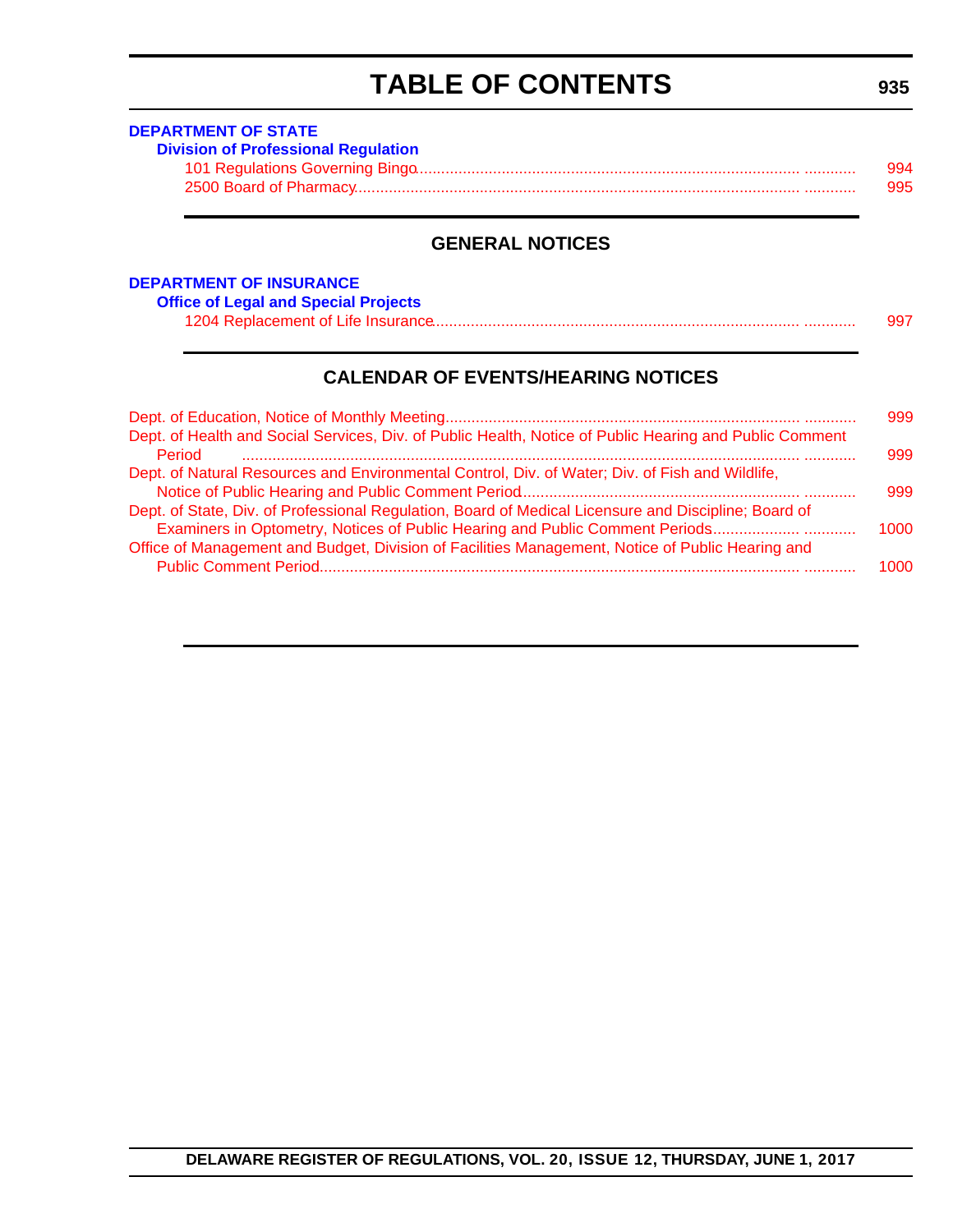### **[CUMULATIVE TABLES](#page-3-0)**

<span id="page-5-0"></span>The table printed below lists the regulations that have been proposed, adopted, amended or repealed in the preceding issues of the current volume of the *Delaware Register of Regulations*.

The regulations are listed alphabetically by the promulgating agency, followed by a citation to that issue of the *Register* in which the regulation was published. Proposed regulations are designated with (Prop.); Final regulations are designated with (Final); Emergency regulations are designated with (Emer.); and regulations that have been repealed are designated with (Rep.).

### **DELAWARE RIVER BASIN COMMISSION** Amendments to the Rules of Practice and Procedure Concerning Regulatory Program Fees and to the Basin Regulations – Water Supply Charges Concerning Rates.............................................................................................. 20 **DE Reg.** 627 (Final) **DEPARTMENT OF AGRICULTURE Harness Racing Commission** 502 Delaware Standardbred Breeders' Fund Regulations................................ 20 **DE Reg.** 219 (Prop.) 20 **DE Reg.** 852 (Prop.) **Thoroughbred Racing Commission** 1001 Thoroughbred Racing Rules and Regulations.......................................... 20 **DE Reg.** 681 (Prop.) 20 **DE Reg.** 889 (Final) 1002 Delaware Jockeys' Health and Welfare Benefit Board Regulations......... 20 **DE Reg.** 890 (Final) **DEPARTMENT OF EDUCATION Office of the Secretary** 106A Teacher Appraisal Process Delaware Performance Appraisal System (DPAS II) Revised....................................................................................... 20 **DE Reg.** 853 (Prop.) 107A Specialist Appraisal Process Delaware Performance Appraisal System (DPAS II) Revised....................................................................................... 20 **DE Reg.** 858 (Prop.) 108A Administrator Appraisal Process Delaware Performance Appraisal System (DPAS II) Revised.......................................................................... 20 **DE Reg.** 863 (Prop.) 255 Definition of Public School, Private School and Nonpublic School............. 20 **DE Reg.** 9 (Prop.) 20 **DE Reg.** 338 (Prop.) 20 **DE Reg.** 547 (Final) 260 General Administrative Review Procedures for the Child and Adult Care Food Programs of the United States Department of Agriculture CACFP/USDA............................................................................................. 20 **DE Reg.** 396 (Prop.) 20 **DE Reg.** 632 (Final) 262 General Administrative Appeal Procedures for National School Lunch Programs (NSLP), the School Breakfast Program (SBP) and the After School Snack Program (ASSP) of the United States Department of Agriculture (USDA) Fiscal Action................................................................ 20 **DE Reg.** 399 (Prop.) 20 **DE Reg.** 633 (Final) 264 General Administrative Appeal Procedures for the Summer Food Service Programs of the United States Department of Agriculture CACFP/USDA.. 20 **DE Reg.** 402 (Prop.) 20 **DE Reg.** 634 (Final) 286 Application Fee for Educator Licensure...................................................... 20 **DE Reg.** 220 (Prop.) 20 **DE Reg.** 435 (Final) 503 Instructional Program Requirements.......................................................... 20 **DE Reg.** 752 (Prop.) 612 Possession, Use or Distribution of Drugs and Alcohol............................... 20 **DE Reg.** 223 (Prop.) 20 **DE Reg.** 436 (Final) 613 Uniform Procedures for Processing Attorney General's Reports............... 616 Uniform Due Process Procedures for Alternative Placement Meetings and Expulsion Hearings.............................................................................. 20 **DE Reg.** 277 (Final) 701 Unit Count................................................................................................... 20 **DE Reg.** 602 (Prop.)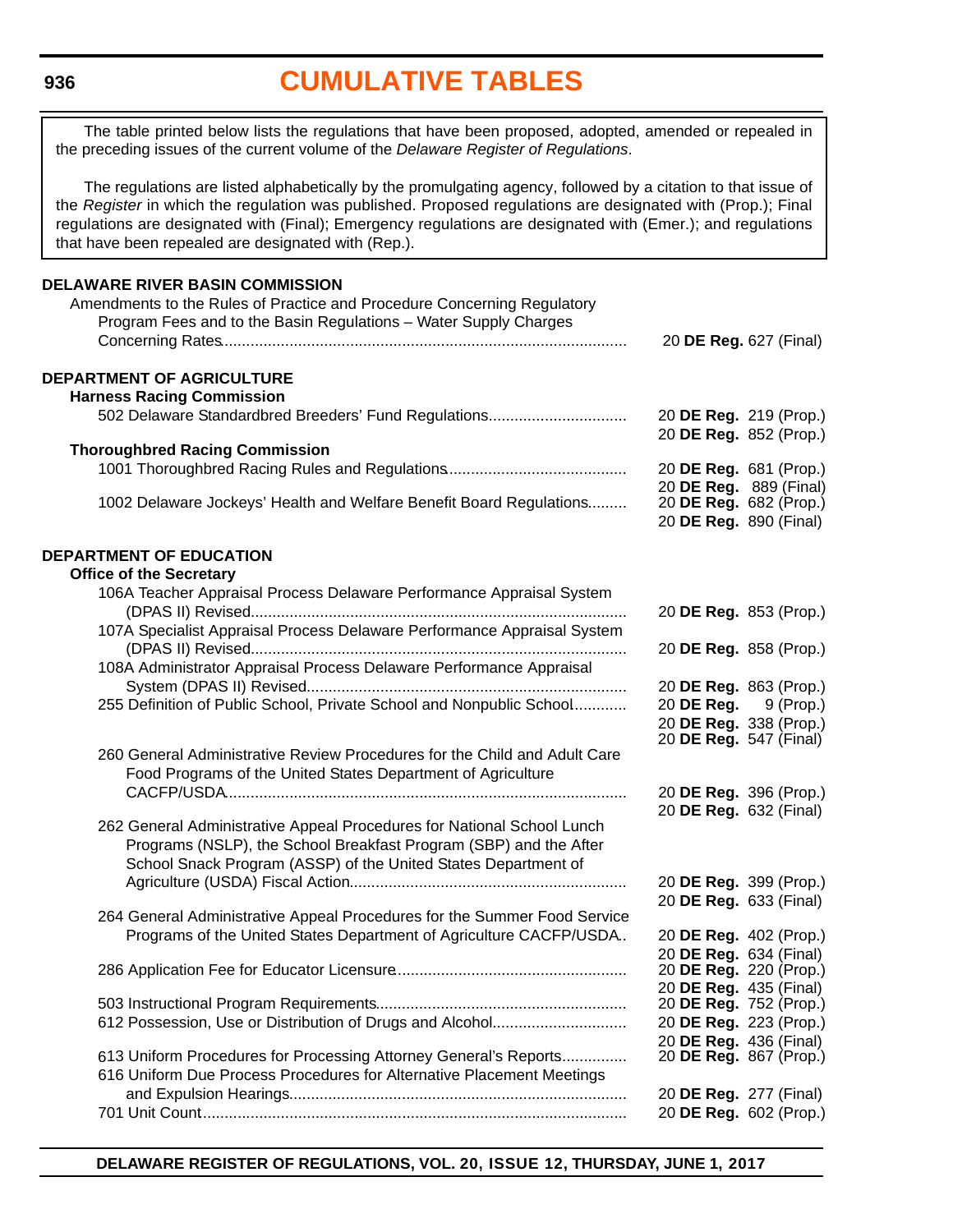|                                                                                   | 20 DE Reg. 799 (Final)                           |  |
|-----------------------------------------------------------------------------------|--------------------------------------------------|--|
| 706 Credit for Experience for Full Time Active Duty Service in the Armed          |                                                  |  |
|                                                                                   | 20 DE Reg. 89 (Prop.)                            |  |
|                                                                                   | 20 DE Reg. 281 (Final)<br>20 DE Reg. 755 (Prop.) |  |
|                                                                                   | 20 DE Reg. 517 (Prop.)                           |  |
|                                                                                   | 20 DE Reg. 716 (Final)                           |  |
| 716 Maintenance of Local School District and Charter School Personnel             |                                                  |  |
|                                                                                   | 20 DE Reg. 603 (Prop.)                           |  |
|                                                                                   | 20 DE Reg. 801 (Final)                           |  |
|                                                                                   | 20 DE Reg. 605 (Prop.)                           |  |
|                                                                                   | 20 DE Reg. 803 (Final)                           |  |
|                                                                                   | 20 <b>DE Reg.</b> 519 (Prop.)                    |  |
| 750 Support Personnel Salary Supplements for Additional Training                  | 20 DE Reg. 717 (Final)<br>20 DE Reg. 607 (Prop.) |  |
|                                                                                   | 20 DE Reg. 804 (Final)                           |  |
|                                                                                   | 20 DE Reg. 227 (Prop.)                           |  |
|                                                                                   | 20 DE Reg. 441 (Final)                           |  |
|                                                                                   | 20 DE Reg. 231 (Prop.)                           |  |
|                                                                                   | 20 DE Reg. 445 (Final)                           |  |
|                                                                                   | 20 DE Reg. 405 (Prop.)                           |  |
|                                                                                   | 20 DE Reg. 635 (Final)                           |  |
| 885 Safe Management and Disposal of Chemicals in the Delaware Public              |                                                  |  |
|                                                                                   | 20 DE Reg. 757 (Prop.)                           |  |
| 922 Children with Disabilities Subpart A, Purposes and Definitions                | 20 DE Reg. 116 (Final)                           |  |
| 925 Children with Disabilities Subpart D, Evaluations, Eligibility Determination, |                                                  |  |
|                                                                                   | 20 DE Reg. 172 (Final)<br>20 DE Reg. 233 (Prop.) |  |
|                                                                                   | 20 <b>DE Reg.</b> 549 (Final)                    |  |
| 926 Children with Disabilities Subpart E Procedural Safeguards for Parents        |                                                  |  |
|                                                                                   | 20 DE Reg. 234 (Prop.)                           |  |
|                                                                                   | 20 DE Reg. 550 (Final)                           |  |
|                                                                                   | 20 DE Reg. 684 (Prop.)                           |  |
|                                                                                   | 20 DE Reg. 892 (Final)                           |  |
|                                                                                   | 20 DE Reg. 762 (Prop.)                           |  |
| 1105 Standards for School Buses Placed in Production on or after January          |                                                  |  |
|                                                                                   | 20 DE Reg. 141 (Prop.)                           |  |
|                                                                                   | 20 DE Reg. 365 (Final)<br>20 DE Reg. 237 (Prop.) |  |
|                                                                                   | 20 DE Reg. 446 (Final)                           |  |
|                                                                                   | 20 DE Reg. 685 (Prop.)                           |  |
|                                                                                   | 20 DE Reg. 894 (Final)                           |  |
| <b>Professional Standards Board</b>                                               |                                                  |  |
|                                                                                   | 20 DE Reg. 520 (Prop.)                           |  |
|                                                                                   | 20 DE Reg. 718 (Final)                           |  |
|                                                                                   | 20 <b>DE Reg.</b> 174 (Final)                    |  |
| 1507 Alternative Routes to Teacher Licensure and Certification Program            | 20 DE Reg. 872 (Prop.)                           |  |
|                                                                                   | 20 DE Reg. 522 (Prop.)<br>20 DE Reg. 877 (Prop.) |  |
|                                                                                   | 20 DE Reg. 688 (Prop.)                           |  |
|                                                                                   | 20 DE Reg. 690 (Prop.)                           |  |
|                                                                                   | 20 DE Reg. 897 (Final)                           |  |
|                                                                                   | 20 <b>DE Reg.</b> 42 (Final)                     |  |
|                                                                                   | 20 <b>DE Reg.</b> 45 (Final)                     |  |
|                                                                                   | 20 DE Reg. 240 (Prop.)                           |  |
|                                                                                   | 20 DE Reg. 447 (Final)                           |  |
| 1562 English to Speakers of Other Languages (ESOL) Teacher                        | 20 DE Reg. 142 (Prop.)                           |  |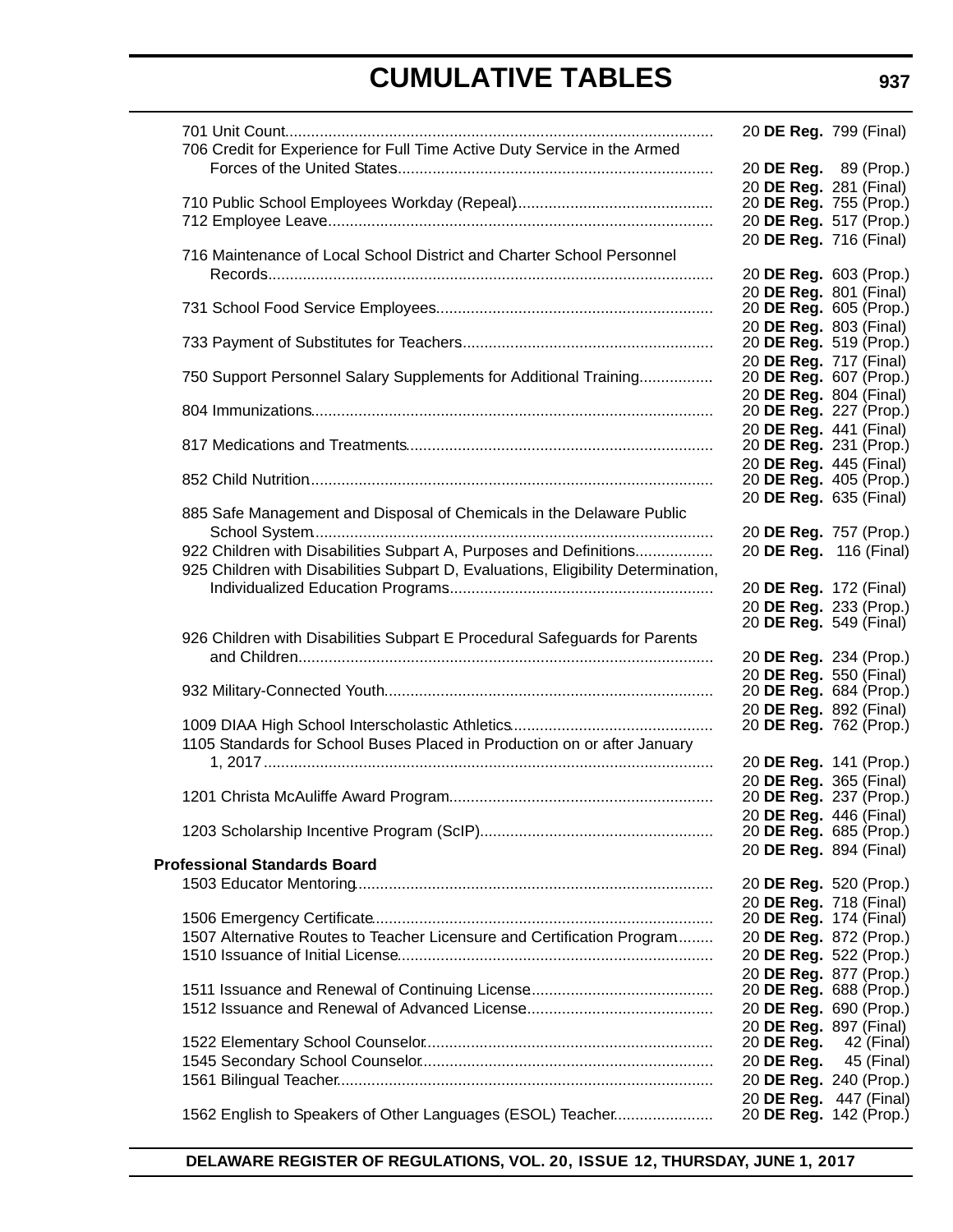# **CUMULATIVE TABLES**

| 1562 English to Speakers of Other Languages (ESOL) Teacher                                                                                      | 20 DE Reg. 366 (Final)<br>20 DE Reg. 448 (Final) | 20 DE Reg. 244 (Prop.) |
|-------------------------------------------------------------------------------------------------------------------------------------------------|--------------------------------------------------|------------------------|
|                                                                                                                                                 | 20 DE Reg.                                       | 49 (Final)             |
| <b>DEPARTMENT OF FINANCE</b>                                                                                                                    |                                                  |                        |
| <b>Office of the State Lottery</b>                                                                                                              |                                                  |                        |
|                                                                                                                                                 | 20 DE Reg. 370 (Final)                           |                        |
| Office of Unclaimed Property, State Escheator                                                                                                   |                                                  |                        |
| 100 Regulation on Practices and Procedures for Appeals of Determinations                                                                        |                                                  |                        |
|                                                                                                                                                 | 20 DE Reg. 764 (Prop.)                           |                        |
| 101 Regulation on Practice and Procedure for Establishing Running of the<br>Full Period of Dormancy for Certain Securities and Related Property |                                                  |                        |
| 102 Regulation on Practices and Procedures for Records Examinations by                                                                          |                                                  | 20 DE Reg. 764 (Prop.) |
|                                                                                                                                                 | 20 DE Reg. 764 (Prop.)                           |                        |
| 103 Abandoned or Unclaimed Property Examination Guidelines (Repeal)                                                                             |                                                  | 20 DE Reg. 764 (Prop.) |
| Department of Finance Abandoned or Unclaimed Property Reporting and                                                                             |                                                  |                        |
|                                                                                                                                                 | 20 DE Reg. 765 (Prop.)                           |                        |
| DEPARTMENT OF HEALTH AND SOCIAL SERVICES                                                                                                        |                                                  |                        |
| <b>Division of Long Term Care Residents Protection</b>                                                                                          |                                                  |                        |
| 3220 Training and Qualifications for Nursing Assistants and Certified Nursing                                                                   |                                                  |                        |
|                                                                                                                                                 | 20 DE Reg. 693 (Prop.)                           |                        |
|                                                                                                                                                 | 20 DE Reg. 901 (Final)                           |                        |
| 3310 Neighborhood Homes for Persons with Developmental Disabilities<br><b>Division of Medicaid and Medical Assistance</b>                       | 20 DE Reg. 766 (Prop.)                           |                        |
|                                                                                                                                                 | 20 DE Reg. 407 (Prop.)                           |                        |
|                                                                                                                                                 | 20 DE Reg. 636 (Final)                           |                        |
| Covered Outpatient Drugs for the Categorically Needy - Nonprescription Drug                                                                     |                                                  |                        |
|                                                                                                                                                 | 20 DE Reg. 83 (Emer.)                            |                        |
| Delaware Healthy Children Program State Plan - Health Services Initiative:                                                                      | 20 DE Reg. 91 (Prop.)                            |                        |
|                                                                                                                                                 | 20 DE Reg. 610 (Prop.)                           |                        |
|                                                                                                                                                 | 20 DE Reg. 805 (Final)                           |                        |
|                                                                                                                                                 | 20 DE Reg. 612 (Prop.)                           |                        |
|                                                                                                                                                 | 20 DE Reg. 903 (Final)                           |                        |
| Federally Qualified Health Centers - Long-Acting Reversible Contraceptives                                                                      | 20 DE Reg. 723 (Final)                           | 20 DE Reg. 523 (Prop.) |
| Financial Institution Accounts - Delaware Achieving a Better Life Experience                                                                    |                                                  |                        |
|                                                                                                                                                 |                                                  | 20 DE Reg. 283 (Final) |
|                                                                                                                                                 |                                                  | 20 DE Reg. 767 (Prop.) |
| Long-Term Care Eligibility; Spousal Impoverishment Undue Hardship                                                                               |                                                  | 20 DE Reg. 52 (Final)  |
| Long-Term Care Facilities-Eligibility Determinations and Post-Eligibility Treat-                                                                |                                                  |                        |
|                                                                                                                                                 | 20 DE Reg. 117 (Final)                           |                        |
|                                                                                                                                                 |                                                  | 20 DE Reg. 694 (Prop.) |
|                                                                                                                                                 | 20 DE Reg. 908 (Final)                           |                        |
|                                                                                                                                                 | 20 DE Reg. 526 (Prop.)<br>20 DE Reg. 726 (Final) |                        |
| Patient Pay Calculation for Division of Developmental Disabilities Services                                                                     |                                                  |                        |
|                                                                                                                                                 | 20 DE Reg. 340 (Prop.)                           |                        |
|                                                                                                                                                 | 20 DE Reg. 552 (Final)                           |                        |
| Pharmaceutical Services - Reimbursement of Covered Outpatient Drugs                                                                             | 20 DE Reg. 342 (Prop.)                           |                        |
|                                                                                                                                                 | 20 DE Reg. 720 (Final)<br>20 DE Reg. 412 (Prop.) |                        |
|                                                                                                                                                 |                                                  |                        |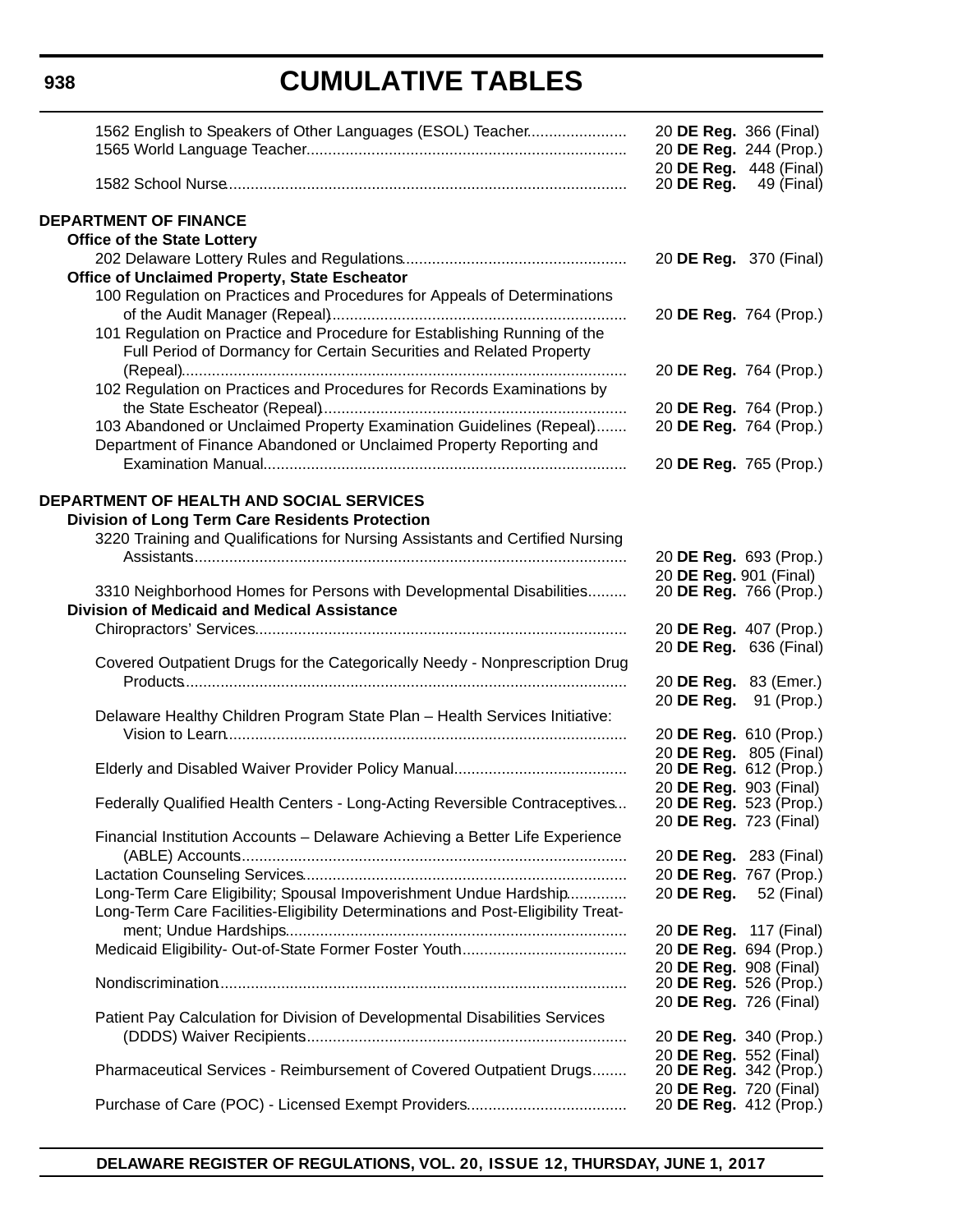| Target Case Management Services for Individuals with Intellectual and        |                                                  |                        |
|------------------------------------------------------------------------------|--------------------------------------------------|------------------------|
|                                                                              | 20 DE Reg. 247 (Prop.)                           |                        |
|                                                                              | 20 DE Reg. 452 (Final)                           |                        |
| Title XIX Medicaid State Plan: Medical Care and Other Types of Remedial      |                                                  |                        |
| Care - Behavioral Interventions to Treat Autism Spectrum Disorder            | 20 DE Reg. 11 (Prop.)                            |                        |
|                                                                              | 20 DE Reg. 291 (Final)                           |                        |
| Title XXI Delaware Healthy Children Program State Plan - Premium             |                                                  |                        |
|                                                                              | 20 DE Reg. 416 (Prop.)                           |                        |
|                                                                              | 20 DE Reg. 639 (Final)                           |                        |
| <b>Division of Public Health</b>                                             |                                                  |                        |
|                                                                              | 20 DE Reg. 528 (Prop.)                           |                        |
|                                                                              | 20 DE Reg. 346 (Prop.)                           |                        |
|                                                                              | 20 DE Reg. 641 (Final)                           |                        |
| 4304 Delaware Medical Orders for Scope of Treatment (DMOST)                  | 20 DE Reg. 770 (Prop.)                           |                        |
|                                                                              | 20 DE Reg. 176 (Final)                           |                        |
|                                                                              | 20 DE Reg. 697 (Prop.)                           |                        |
|                                                                              |                                                  | 20 DE Reg. 249 (Prop.) |
|                                                                              | 20 DE Req. 555 (Final)                           |                        |
|                                                                              | 20 DE Reg. 808 (Final)                           |                        |
| 4463 Licensing and Registration of Operators of Public Water Supply Systems  | 20 DE Reg. 531 (Prop.)                           |                        |
| <b>Division of Social Services</b>                                           |                                                  |                        |
|                                                                              | 20 DE Reg. 614 (Prop.)                           |                        |
|                                                                              | 20 DE Reg. 810 (Final)                           |                        |
| <b>Health Care Commission</b>                                                |                                                  |                        |
|                                                                              | 20 DE Reg. 347 (Prop.)                           |                        |
|                                                                              | 20 DE Reg. 395 (Errata)                          |                        |
|                                                                              |                                                  |                        |
| <b>DEPARTMENT OF INSURANCE</b>                                               |                                                  |                        |
| <b>Office of the Commissioner</b>                                            |                                                  |                        |
| 304 Standards and Commissioner's Authority for Companies Deemed to be        |                                                  |                        |
|                                                                              | 20 DE Reg. 146 (Prop.)                           |                        |
|                                                                              | 20 DE Reg. 371 (Final)                           |                        |
|                                                                              | 20 DE Reg. 149 (Prop.)                           |                        |
| 1313 Arbitration of Health Insurance Disputes Between Carriers and Providers | 20 DE Reg. 456 (Final)<br>20 DE Reg. 150 (Prop.) |                        |
|                                                                              | 20 DE Reg. 372 (Final)                           |                        |
|                                                                              | 20 DE Reg.                                       | 457 (Final)            |
|                                                                              | 20 DE Reg. 155 (Prop.)                           |                        |
|                                                                              |                                                  | 20 DE Reg. 420 (Prop.) |
|                                                                              |                                                  | 20 DE Reg. 645 (Final) |
|                                                                              |                                                  |                        |
| <b>DEPARTMENT OF JUSTICE</b>                                                 |                                                  |                        |
| <b>Fraud and Consumer Protection Division</b>                                |                                                  |                        |
| 104 Privacy Policies For Commercial Online Sites, Services and Applications  | 20 <b>DE Reg.</b> 55 (Final)                     |                        |
|                                                                              | 20 DE Reg. 348 (Prop.)                           |                        |
|                                                                              |                                                  | 20 DE Reg. 728 (Final) |
|                                                                              |                                                  |                        |
| DEPARTMENT OF NATURAL RESOURCES AND ENVIRONMENTAL CONTROL                    |                                                  |                        |
| <b>Division of Air Quality</b>                                               |                                                  |                        |
|                                                                              | 20 DE Reg. 458 (Final)                           |                        |
|                                                                              | 20 DE Reg. 512 (Errata)                          |                        |
| 1104 Particulate Emissions from Fuel Burning Equipment                       | 20 DE Reg. 250 (Prop.)                           |                        |
|                                                                              | 20 DE Reg. 556 (Final)                           |                        |
| 1105 Particulate Emissions from Industrial Process Operations                | 20 DE Reg. 251 (Prop.)                           |                        |
|                                                                              | 20 DE Reg. 556 (Final)                           |                        |
|                                                                              | 20 DE Reg. 771 (Prop.)                           |                        |
|                                                                              | 20 DE Reg. 256 (Prop.)                           |                        |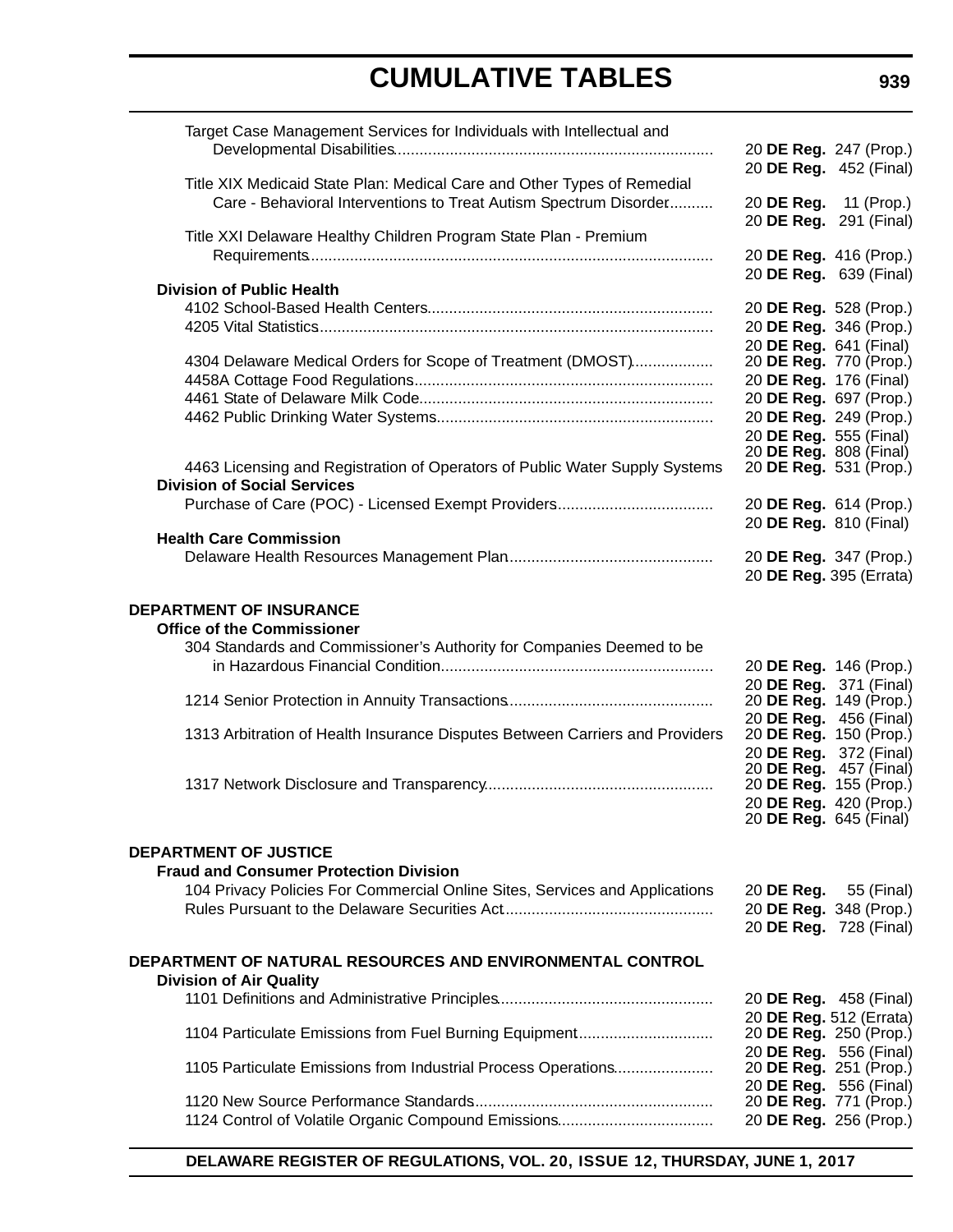# **CUMULATIVE TABLES**

|                                                                                                                | 20 <b>DE Reg.</b> 556 (Final)<br>20 DE Reg. 257 (Prop.) |
|----------------------------------------------------------------------------------------------------------------|---------------------------------------------------------|
| 1141 Limiting Emissions of Volatile Organic Compounds from Consumer and                                        | 20 DE Reg. 461 (Final)                                  |
|                                                                                                                | 20 DE Reg. 21 (Prop.)                                   |
|                                                                                                                | 20 DE Reg. 465 (Final)<br>20 DE Reg. 258 (Prop.)        |
| Final Revisions to Delaware's State Implementation Plan ("SIP") to address                                     | 20 DE Reg. 556 (Final)                                  |
| the Start-up, Shutdown, and Malfunction SIP Call of the United States                                          | 20 DE Reg. 678(Errata)                                  |
| <b>Division of Energy and Climate</b>                                                                          |                                                         |
| 2102 Implementation of Renewable Energy Portfolio Standards Cost Cap                                           | 20 DE Reg. 698 (Prop.)                                  |
| 2105 Evaluation, Measurement and Verification Procedures and Standards                                         | 20 <b>DE Reg.</b> 95 (Prop.)<br>20 DE Reg. 558 (Final)  |
| <b>Division of Fish and Wildlife</b><br>3503 Striped Bass Recreational Fishing Seasons; Methods of Take; Creel |                                                         |
|                                                                                                                | 20 DE Reg. 265 (Prop.)                                  |
|                                                                                                                | 20 DE Reg. 467 (Final)                                  |
|                                                                                                                | 20 <b>DE Reg.</b> 6 (Emer.)<br>20 DE Reg. 216 (Emer.)   |
|                                                                                                                | 20 DE Reg. 265 (Prop.)<br>20 <b>DE Reg.</b> 467 (Final) |
| 3505 Striped Bass Commercial Fishing Seasons; Quotas; Tagging and                                              |                                                         |
|                                                                                                                | 20 DE Reg. 265 (Prop.)<br>20 DE Reg. 467 (Final)        |
| 3511 Summer Flounder Size Limits; Possession Limits; Season                                                    | 20 DE Reg. 749 (Emer.)                                  |
| <b>Division of Waste and Hazardous Substances</b>                                                              | 20 DE Reg. 58 (Final)                                   |
|                                                                                                                | 20 DE Reg. 82 (Errata)                                  |
|                                                                                                                | 20 DE Reg. 296 (Final)<br>20 DE Reg. 353 (Prop.)        |
|                                                                                                                | 20 DE Reg. 648 (Final)                                  |
| 1352 Regulations Governing Aboveground Storage Tanks                                                           | 20 DE Reg. 355 (Prop.)<br>20 DE Reg. 617 (Prop.)        |
| <b>Division of Water</b>                                                                                       | 20 <b>DE Reg.</b> 815 (Final)                           |
| 7102 Regulations Governing Underground Injection Control                                                       | 20 DE Reg. 879 (Prop.)                                  |
| 7301 Regulations Governing the Construction and Use of Wells                                                   | 20 DE Reg. 180 (Final)                                  |
| <b>Division of Watershed Stewardship</b>                                                                       | 20 DE Reg. 374 (Final)                                  |
|                                                                                                                | 20 DE Reg. 87 (Emer.)                                   |
| 5102 Regulation Governing Beach Protection and the Use of Beaches                                              | 20 DE Reg. 120 (Final)<br>20 DE Reg. 818 (Final)        |
|                                                                                                                | 20 DE Reg. 533 (Prop.)                                  |
|                                                                                                                | 20 DE Reg. 880 (Prop.)<br>20 DE Reg. 183 (Final)        |
| <b>Office of the Secretary</b>                                                                                 |                                                         |
| 109 Regulations Governing the Guidelines to Evaluate Land Being Considered                                     | 20 DE Reg. 702 (Prop.)                                  |
|                                                                                                                |                                                         |
| DEPARTMENT OF SAFETY AND HOMELAND SECURITY<br><b>Division of State Police</b>                                  |                                                         |
| 1300 Board of Examiners of Private Investigators & Private Security Agencies,                                  |                                                         |
|                                                                                                                | 20 DE Reg. 159 (Prop.)                                  |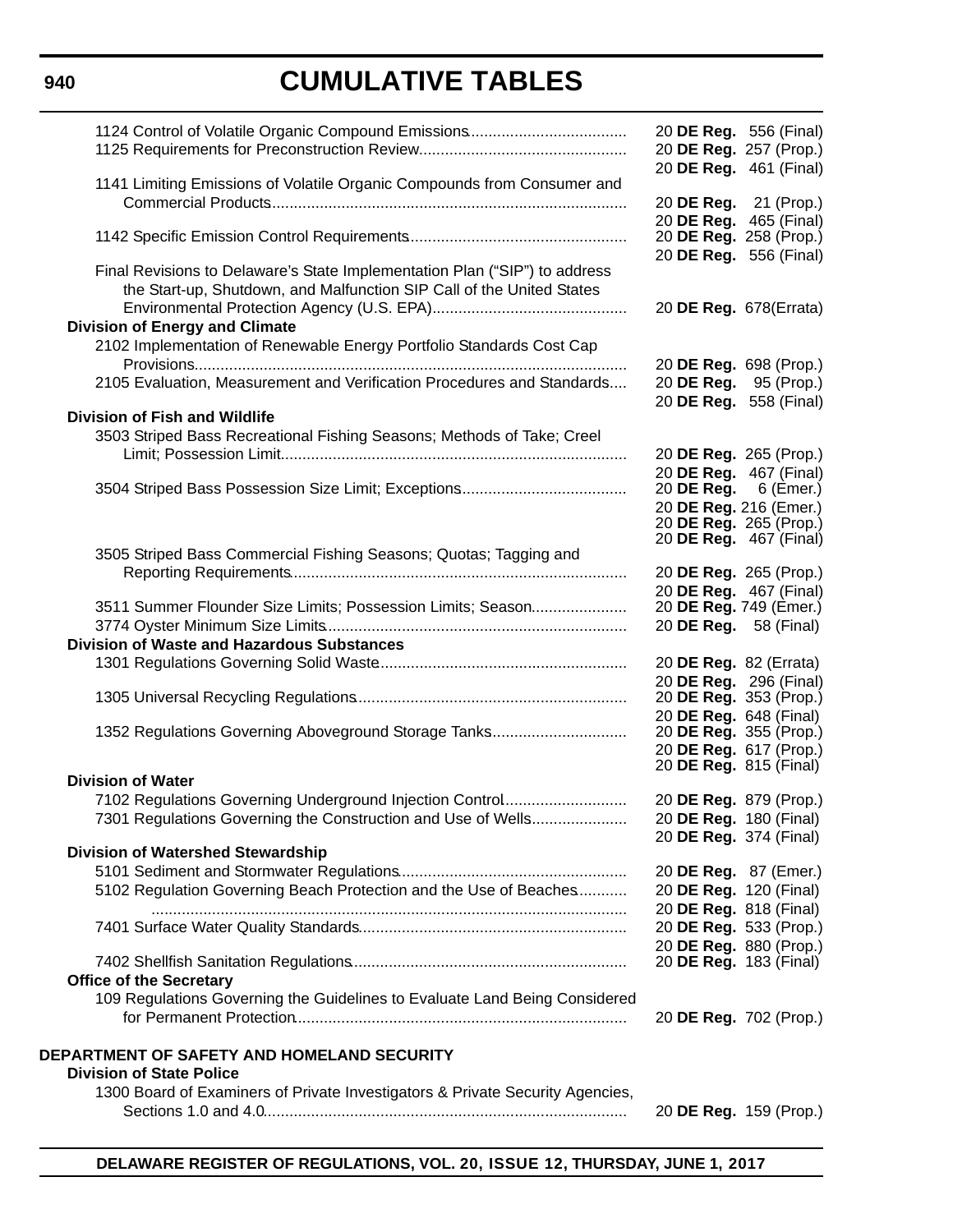| 1300 Board of Examiners of Private Investigators & Private Security Agencies, |                                                  |            |
|-------------------------------------------------------------------------------|--------------------------------------------------|------------|
|                                                                               | 20 DE Reg. 470 (Final)                           |            |
|                                                                               | 20 DE Reg. 618 (Prop.)                           |            |
|                                                                               | 20 DE Reg. 162 (Prop.)                           |            |
|                                                                               | 20 DE Reg. 472 (Final)                           |            |
|                                                                               | 20 DE Reg. 774 (Prop.)                           |            |
|                                                                               | 20 DE Reg. 61 (Final)                            |            |
|                                                                               | 20 DE Reg. 166 (Prop.)                           |            |
|                                                                               | 20 DE Reg. 473 (Final)<br>20 DE Reg.             | 22 (Prop.) |
|                                                                               | 20 DE Reg. 299 (Final)                           |            |
|                                                                               | 20 DE Reg. 421 (Prop.)                           |            |
|                                                                               | 20 DE Reg. 819 (Final)                           |            |
| DEPARTMENT OF SERVICES FOR CHILDREN, YOUTH AND THEIR FAMILIES                 |                                                  |            |
| <b>Division of Family Services</b>                                            |                                                  |            |
|                                                                               | 20 DE Reg. 270 (Prop.)                           |            |
|                                                                               | 20 DE Reg. 474 (Final)                           |            |
| 103 Regulations for Family and Large Family Child Care Homes                  | 20 DE Reg. 775 (Prop.)                           |            |
|                                                                               | 20 DE Reg. 271 (Prop.)                           |            |
|                                                                               | 20 DE Reg. 484 (Final)<br>20 DE Reg. 271 (Prop.) |            |
|                                                                               | 20 DE Reg. 485 (Final)                           |            |
|                                                                               |                                                  |            |
| <b>DEPARTMENT OF STATE</b>                                                    |                                                  |            |
| Abandoned or Unclaimed Property Voluntary Disclosure Agreement Program        |                                                  |            |
| Department of State Abandoned or Unclaimed Property Voluntary Disclosure      |                                                  |            |
| Agreement Program Regulations Relating to Estimation                          | 20 DE Reg. 776 (Prop.)                           |            |
| <b>Division of Professional Regulation</b>                                    |                                                  |            |
|                                                                               | 20 DE Reg. 422 (Prop.)                           |            |
|                                                                               | 20 DE Reg. 820 (Final)<br>20 DE Reg. 619 (Prop.) |            |
| 103 Regulations Governing Charitable Gambling Other Than Raffles              | 20 DE Reg. 123 (Final)                           |            |
|                                                                               | 20 DE Reg. 375 (Final)                           |            |
|                                                                               | 20 DE Reg. 780 (Prop.)                           |            |
|                                                                               | 20 DE Reg. 782 (Prop.)                           |            |
|                                                                               | 20 DE Reg. 186 (Final)                           |            |
|                                                                               | 20 DE Reg. 300 (Final)                           |            |
|                                                                               | 20 DE Reg. 23 (Prop.)                            |            |
|                                                                               | 20 DE Reg. 621 (Prop.)                           |            |
|                                                                               | 20 DE Reg. 651 (Prop.)                           |            |
|                                                                               | 20 DE Reg. 621 (Prop.)                           |            |
|                                                                               | 20 DE Reg. 911 (Final)                           |            |
|                                                                               | 20 DE Reg. 356 (Prop.)                           |            |
|                                                                               | 20 DE Reg. 187 (Final)                           |            |
|                                                                               | 20 DE Reg.                                       | 62 (Final) |
|                                                                               | 20 DE Reg. 190 (Final)                           |            |
|                                                                               | 20 DE Reg. 883 (Prop.)                           |            |
|                                                                               | 20 DE Reg. 301 (Final)<br>20 DE Reg. 423 (Prop.) |            |
|                                                                               | 20 DE Reg. 821 (Final)                           |            |
|                                                                               | 20 DE Reg. 791 (Prop.)                           |            |
|                                                                               | 20 DE Reg. 822 (Final)                           |            |
|                                                                               | 20 DE Reg. 705 (Prop.)                           |            |
| 2600 Examining Board of Physical Therapists and Athletic Trainers             | 20 DE Reg. 535 (Prop.)                           |            |
|                                                                               | 20 DE Reg. 913 (Final)                           |            |
|                                                                               |                                                  |            |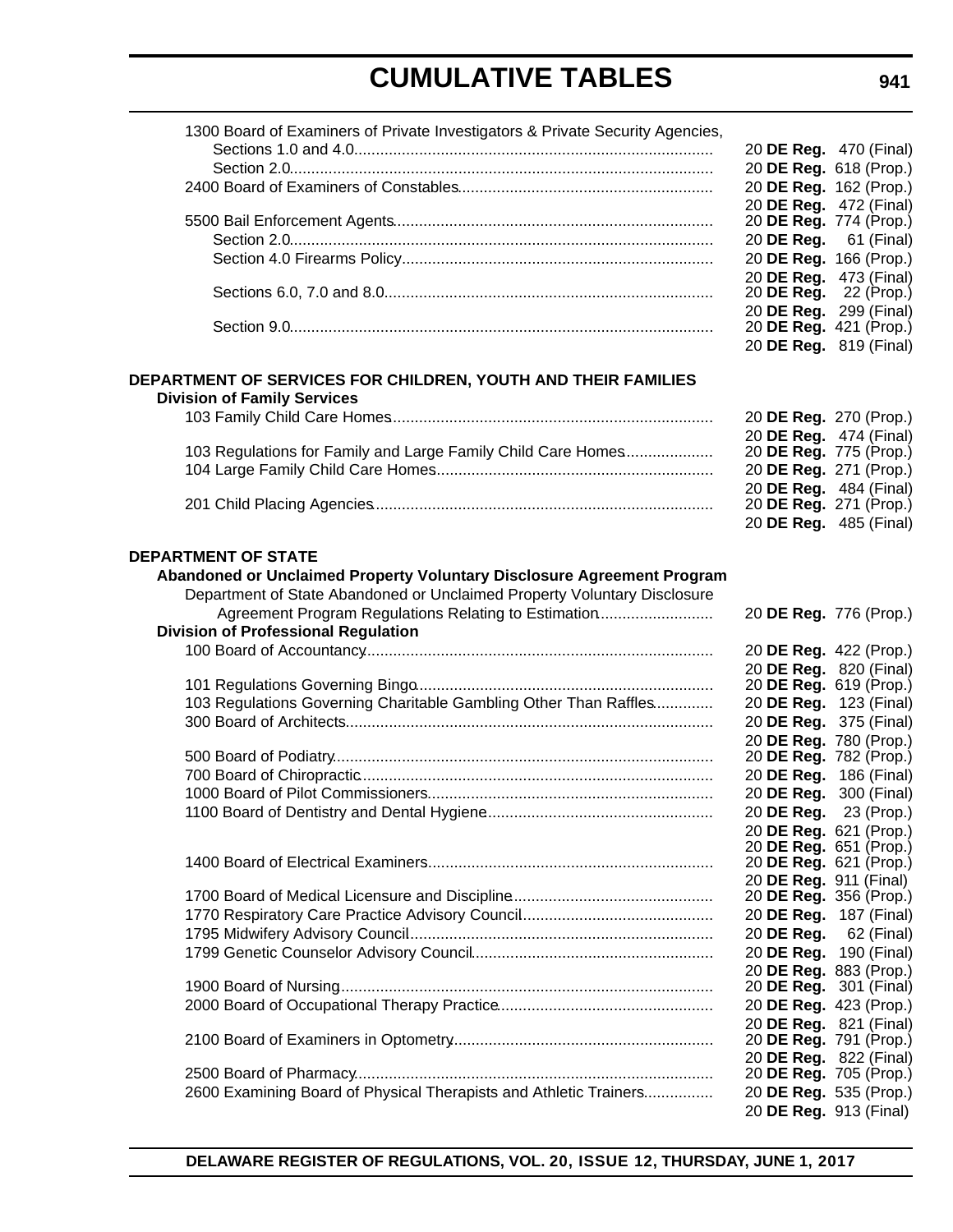| 2700 Board of Registration for Professional Land Surveyors                | 20 DE Reg. 536 (Prop.)                                  |
|---------------------------------------------------------------------------|---------------------------------------------------------|
|                                                                           | 20 DE Reg. 915 (Final)<br>20 DE Reg. 357 (Prop.)        |
|                                                                           | 20 DE Reg. 653 (Final)<br>20 <b>DE Reg.</b> 65 (Final)  |
|                                                                           | 20 DE Reg. 885 (Prop.)                                  |
| 3000 Board of Professional Counselors of Mental Health and Chemical       | 20 DE Reg. 25 (Prop.)                                   |
|                                                                           | 20 DE Reg. 376 (Final)                                  |
|                                                                           | 20 DE Reg. 540 (Prop.)                                  |
|                                                                           | 20 DE Reg. 168 (Prop.)                                  |
|                                                                           | 20 DE Reg. 562 (Final)<br>20 <b>DE Reg.</b> 543 (Prop.) |
|                                                                           | 20 DE Reg. 824 (Final)                                  |
| 3700 Board of Speech/Language Pathologists, Audiologists and Hearing Aid  |                                                         |
|                                                                           | 20 DE Reg. 107 (Prop.)                                  |
|                                                                           | 20 DE Reg. 885 (Prop.)<br>20 DE Reg. 169 (Prop.)        |
|                                                                           | 20 DE Reg. 490 (Final)                                  |
|                                                                           | 20 DE Reg. 710 (Prop.)                                  |
|                                                                           | 20 DE Reg. 624 (Prop.)                                  |
|                                                                           | 20 DE Reg. 916 (Final)                                  |
|                                                                           | 20 DE Reg. 545 (Prop.)<br>20 DE Reg. 825 (Final)        |
|                                                                           | 20 <b>DE Reg.</b> 31 (Prop.)                            |
|                                                                           | 20 DE Reg. 124 (Final)                                  |
|                                                                           | 20 DE Reg. 513 (Emer.)<br>20 <b>DE Reg.</b> 564 (Final) |
|                                                                           | 20 DE Reg. 624 (Prop.)                                  |
|                                                                           | 20 <b>DE Reg.</b> 826 (Final)                           |
| <b>Office of the State Bank Commissioner</b>                              |                                                         |
|                                                                           | 20 DE Reg. 304 (Final)<br>20 DE Reg. 308 (Final)        |
|                                                                           | 20 DE Reg. 309 (Final)                                  |
|                                                                           | 20 DE Reg. 310 (Final)                                  |
| Amendments to Regulations 1103, 1104, 1105, 1106, 1107, 1108, 1109, 1110, |                                                         |
|                                                                           | 20 DE Reg. 423 (Prop.)                                  |
| <b>Public Service Commission</b>                                          | 20 DE Reg. 654 (Final)                                  |
| 3001 Rules for Certification and Regulation of Electric Suppliers         | 20 DE Reg. 272 (Prop.)                                  |
|                                                                           | 20 DE Reg. 425 (Prop.)                                  |
|                                                                           | 20 DE Reg. 827 (Final)                                  |
| 3008 Rules and Procedures to Implement the Renewable Energy Portfolio     |                                                         |
|                                                                           | 20 DE Reg. 713 (Prop.)                                  |
| <b>DEPARTMENT OF TRANSPORTATION</b>                                       |                                                         |
| <b>Division of Motor Vehicles</b>                                         |                                                         |
| 2217 Driver License and Identification Card Application Procedures for    |                                                         |
| Delaware Compliant and Delaware Non-Compliant Identification              |                                                         |
|                                                                           | 20 DE Reg. 546 (Prop.)                                  |
| 2224 Defensive Driving Course, Providers, and Instructors                 | 20 DE Reg. 830 (Final)<br>20 <b>DE Reg.</b> 125 (Final) |
|                                                                           | 20 DE Reg.<br>66 (Final)                                |
| <b>Division of Transportation Solutions</b>                               |                                                         |
| 2405 Oversize/Overweight Hauling Permit Policy and Procedures Manual      | 20 DE Reg.<br>41 (Prop.)                                |
|                                                                           | 20 DE Reg. 194 (Final)                                  |
|                                                                           | 20 DE Reg. 213(Errata)                                  |

### **942**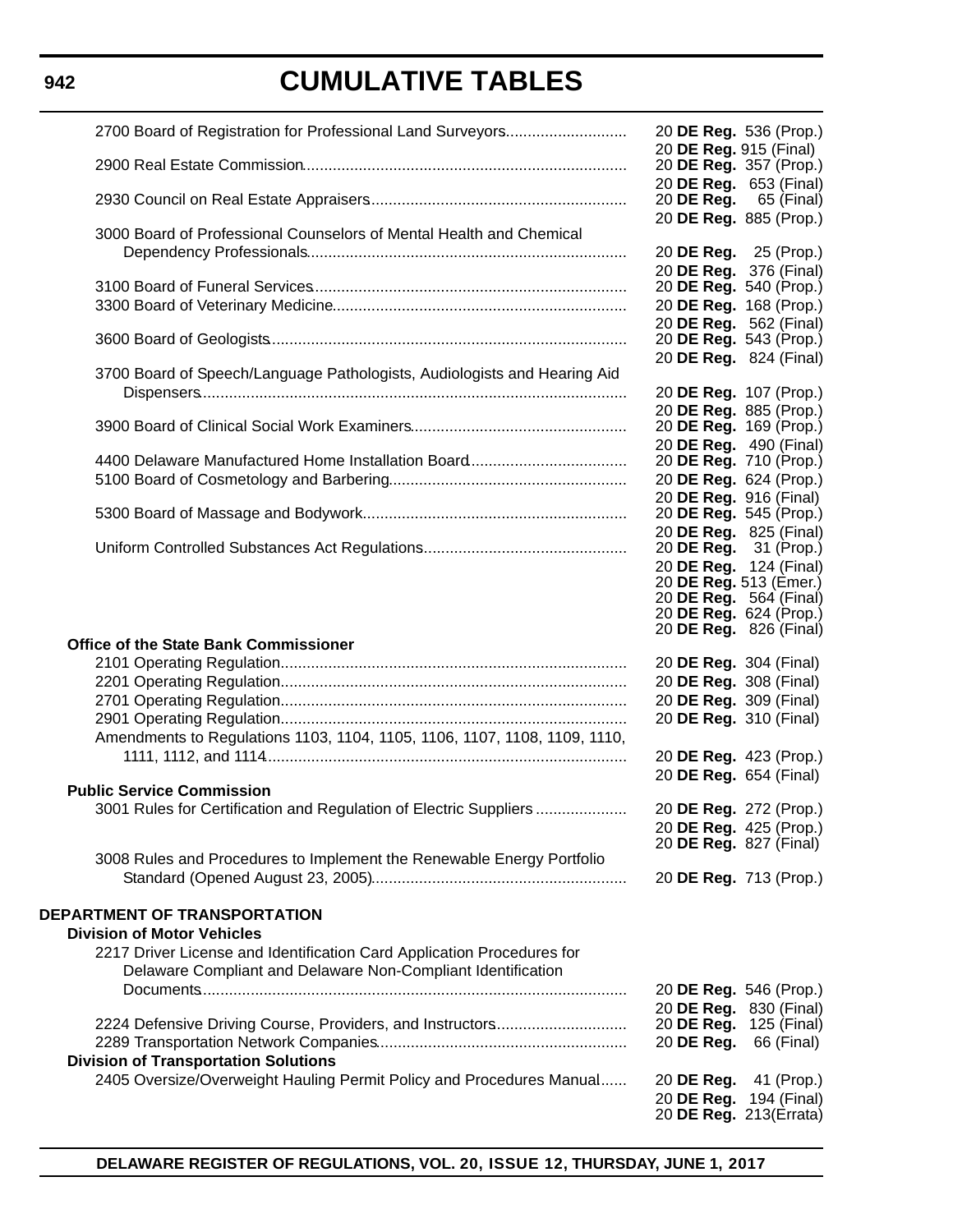| <b>EXECUTIVE DEPARTMENT</b>                                                  |                        |             |
|------------------------------------------------------------------------------|------------------------|-------------|
| <b>Delaware Economic Development Authority</b>                               |                        |             |
| 401 Procedures Regarding Non-State Guaranteed Bonds                          | 20 DE Reg. 362 (Prop.) |             |
|                                                                              | 20 DE Reg. 655 (Final) |             |
|                                                                              | 20 DE Reg. 364 (Prop.) |             |
|                                                                              | 20 DE Reg. 657 (Final) |             |
| 477 Information Technology Training Grant Program Regulation                 | 20 DE Reg. 364 (Prop.) |             |
|                                                                              | 20 DE Reg. 658 (Final) |             |
| 478 Neighborhood Assistance Act Tax Credit Program Regulation                | 20 DE Reg. 364 (Prop.) |             |
| <b>Office of Management and Budget</b>                                       | 20 DE Reg. 659 (Final) |             |
| <b>Statewide Benefits Office</b>                                             |                        |             |
| 2007 Disability Insurance Program Rules and Regulations                      | 20 DE Reg.             | 70 (Final)  |
|                                                                              | 20 DE Reg.             | 660 (Final) |
|                                                                              |                        |             |
| <b>OFFICE OF THE STATE TREASURER</b>                                         |                        |             |
| <b>Investments and Cash Management</b>                                       |                        |             |
| 1201 Objectives and Guidelines for the Investment of State of Delaware Funds | 20 DE Reg. 275 (Prop.) |             |
|                                                                              | 20 DE Reg. 491 (Final) |             |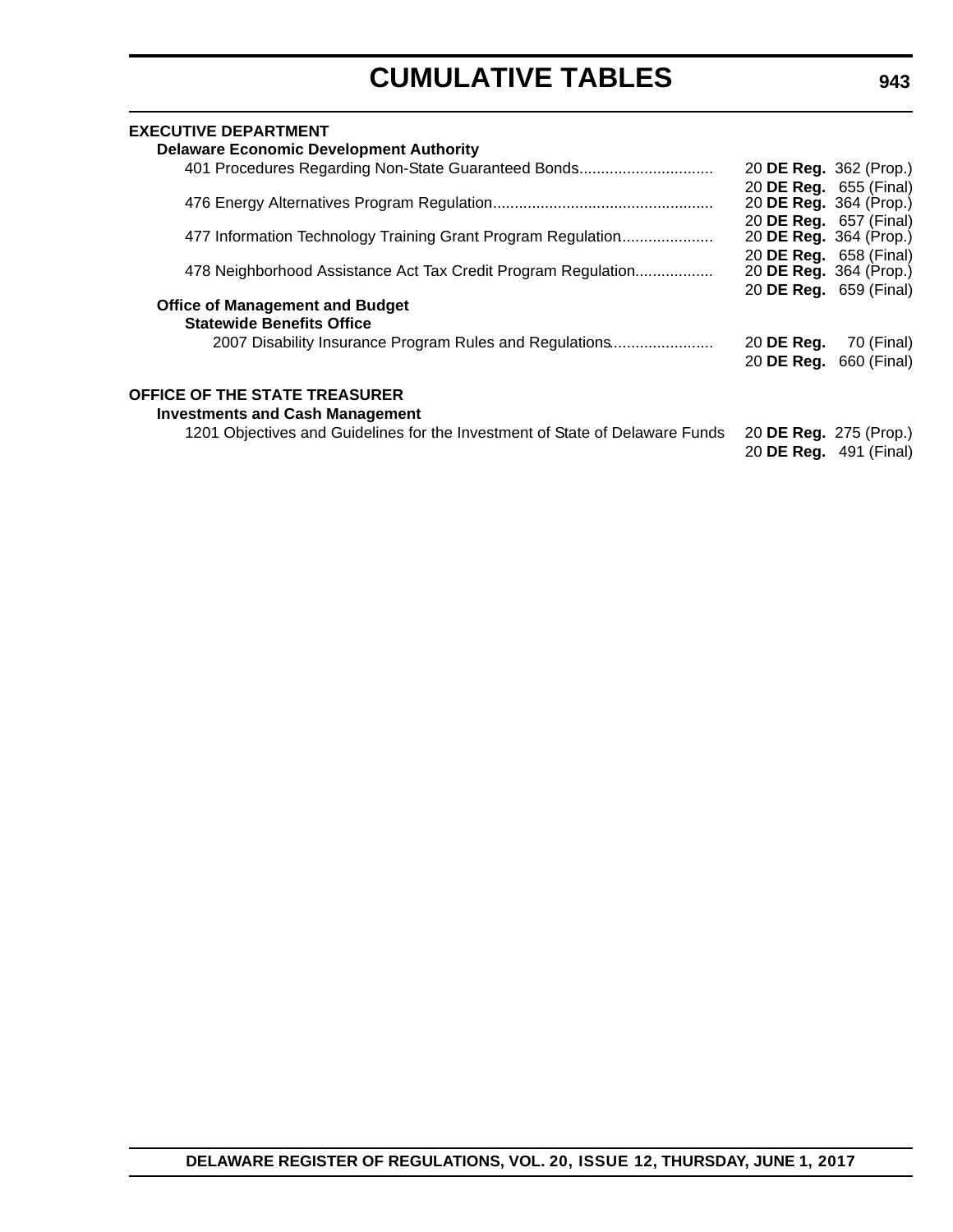### **PROPOSED REGULATIONS**

### **Symbol Key**

<span id="page-13-0"></span>Arial type indicates the text existing prior to the regulation being promulgated. Underlined text indicates new text. Language which is stricken through indicates text being deleted.

### **Proposed Regulations**

Under 29 **Del.C.** §10115 whenever an agency proposes to formulate, adopt, amend or repeal a regulation, it shall file notice and full text of such proposals, together with copies of the existing regulation being adopted, amended or repealed, with the Registrar for publication in the *Register of Regulations* pursuant to §1134 of this title. The notice shall describe the nature of the proceedings including a brief synopsis of the subject, substance, issues, possible terms of the agency action, a reference to the legal authority of the agency to act, and reference to any other regulations that may be impacted or affected by the proposal, and shall state the manner in which persons may present their views; if in writing, of the place to which and the final date by which such views may be submitted; or if at a public hearing, the date, time and place of the hearing. If a public hearing is to be held, such public hearing shall not be scheduled less than 20 days following publication of notice of the proposal in the *Register of Regulations*. If a public hearing will be held on the proposal, notice of the time, date, place and a summary of the nature of the proposal shall also be published in at least 2 Delaware newspapers of general circulation. The notice shall also be mailed to all persons who have made timely written requests of the agency for advance notice of its regulation-making proceedings.

### **[DEPARTMENT OF EDUCATION](https://www.doe.k12.de.us/)**

**OFFICE OF [THE SECRETARY](https://pubapps.doe.k12.de.us/EducationalDirectoryPublic/pages/DDOE/Branches.aspx)**

Statutory Authority: 14 Delaware Code, Section 122(b) (14 **Del.C.** §122(b)) 14 **DE Admin. Code** 734

### **PUBLIC NOTICE**

**Education Impact Analysis Pursuant To 14 Del.C. Section 122(d)**

### **[734 District School Board and Charter School Board Member Financial Responsibility Training](#page-3-0)**

### **A. Type of Regulatory Action Required**

Amendment to Existing Regulation

### **B. Synopsis of Subject Matter of the Regulation**

The Secretary of Education intends to amend 14 **DE Admin. Code** 734 District School Board and Charter School Board Member Financial Responsibility Training. The Department of Education reviewed this and other regulations which were four years or older as part of the 2016 Regulation Review as required by 29 **Del.C.** §10407. This review resulted in the regulation being amended to clarify definitions and align with current practice regarding budget oversight committees in district and charter schools. It also is being amended to include language from Regulation 736 Local School District and Charter School Citizen Budget Oversight Committees. As a result, the title of the regulation is being changed to reflect its content.

Persons wishing to present their views regarding this matter may do so in writing by the close of business on or before July 7, 2017 to Tina Shockley, Education Associate, Department of Education, Regulatory Review, at 401 Federal Street, Suite 2, Dover, Delaware 19901. A copy of this regulation may be viewed online at the Register of Regulation's website, [http://regulations.delaware.gov/services/current\\_issue.shtml](http://regulations.delaware.gov/services/current_issue.shtml), or obtained at the Department of Education, Finance Office located at the address listed above.

### **C. Impact Criteria**

1. Will the amended regulation help improve student achievement as measured against state achievement standards? The amended regulation does not deal with student achievement.

2. Will the amended regulation help ensure that all students receive an equitable education? The amended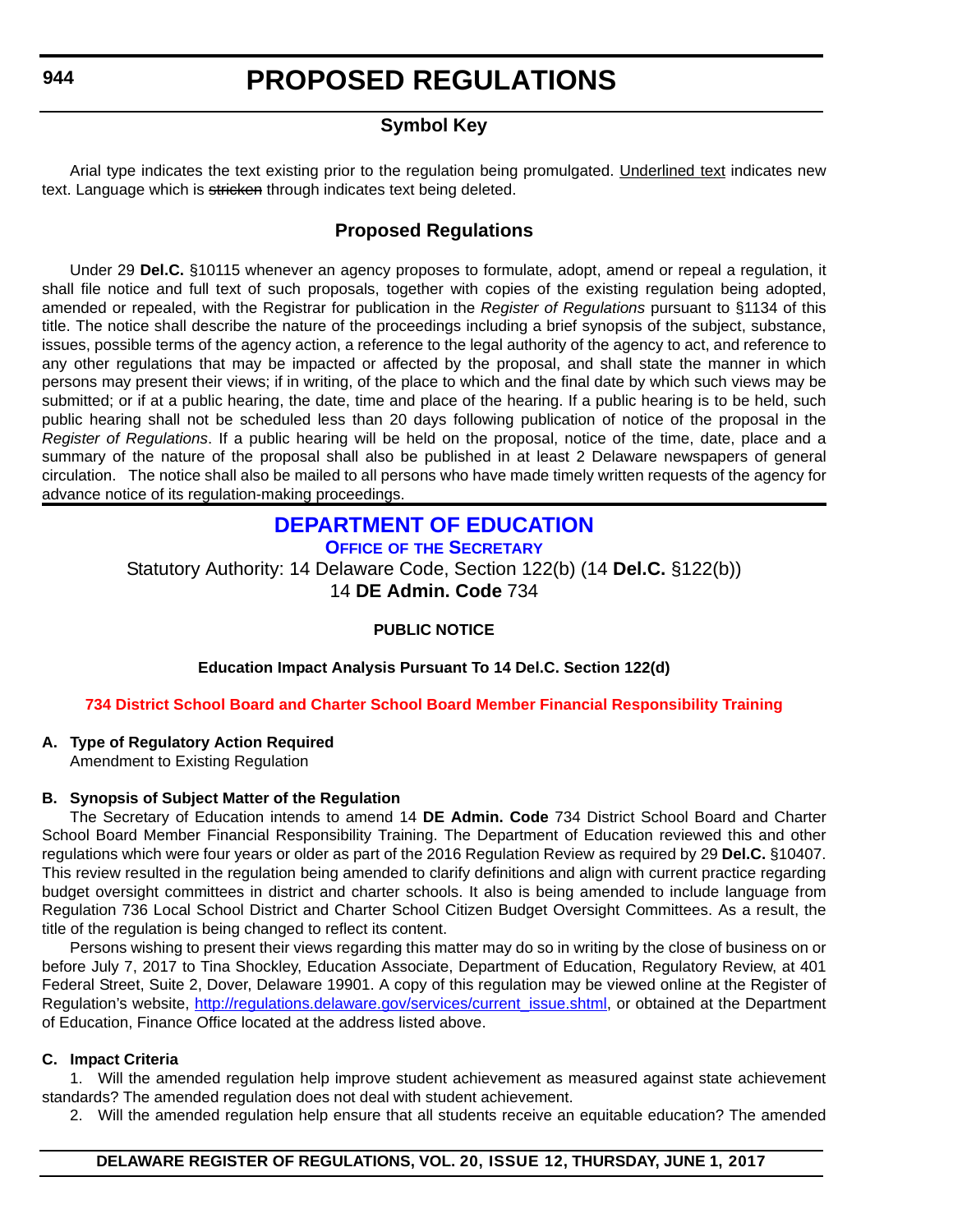regulation is intended to continue to ensure all students receive an equitable education by ensuring special schools and programs have appropriate oversight.

3. Will the amended regulation help to ensure that all students' health and safety are adequately protected? The amendments do not address students' health and safety.

4. Will the amended regulation help to ensure that all students' legal rights are respected? The amended regulation continues to help ensure that all student's legal rights are respected.

5. Will the amended regulation preserve the necessary authority and flexibility of decision making at the local board and school level? The amended regulation does not change the decision making at the local board and school level.

6. Will the amended regulation place unnecessary reporting or administrative requirements or mandates upon decision makers at the local board and school levels? The amended regulation does not place any unnecessary reporting or administrative requirements on decision makers.

7. Will the decision making authority and accountability for addressing the subject to be regulated be placed in the same entity? The decision making authority and accountability for addressing the subject to be regulated does not change because of the amendment.

8. Will the amended regulation be consistent with and not an impediment to the implementation of other state educational policies, in particular to state educational policies addressing achievement in the core academic subjects of mathematics, science, language arts and social studies? The amendment is consistent with and not an impediment to the implementation of other state educational policies.

9. Is there a less burdensome method for addressing the purpose of the regulation? There is not a less burdensome method for addressing the purpose of the regulation.

10. What is the cost to the State and to the local school boards of compliance with the regulation? There is no expected cost to implementing this amended regulation.

### **\*Please Note: The Regulatory Flexibility Analysis and Impact Statement for this regulation, as required by 29 Del.C. Ch. 104, is available at:**

### **<http://regulations.delaware.gov/register/june2017/proposed/20 DE Reg 944RFA 06-01-17.pdf>**

### **734 Financial Responsibility Training for District School Board, and Charter School Board and Citizen Budget Oversight Committee Member Members Financial Responsibility Training**

### **1.0 Purpose**

The purpose of this regulation is to outline the criteria and process for the required financial responsibility training Financial Responsibility Training for members of district school boards including vocational technical school boards and the boards of charter schools pursuant to 14 **Del.C.** §1803 and for members of the Citizen Budget Oversight Committee (CBOC) pursuant to 14 **Del.C.** §1508. The purpose of the training is Financial Responsibility Training provides instruction to instruct members of school boards in and CBOCs as to how to properly discharging their responsibility to insure ensure that public funds, including both state and local funds, are appropriately managed and expended, and shall include as well as to provide training on state and local funding of public education.

### **2.0 Definitions**

The following words and terms, for the purposes of this regulation, shall have the following meaning unless the context clearly indicates otherwise:

> "**Certificate of Completion**" means the document provided by the Department of Education indicating the individual has attended and completed the School Board Financial Responsibility Training.

> "**Charter School**" means a non-home based full-time public school that is operated in an approved physical plant under a charter granted by, or transferred to, the Department with the approval of the State Board of Education for the personal physical attendance of all students.

> "**Charter School Board**" shall mean the charter school board of directors pursuant to 14 **Del.C.** §§503, 504 means the board of directors of a charter school that shall be a public body subject to the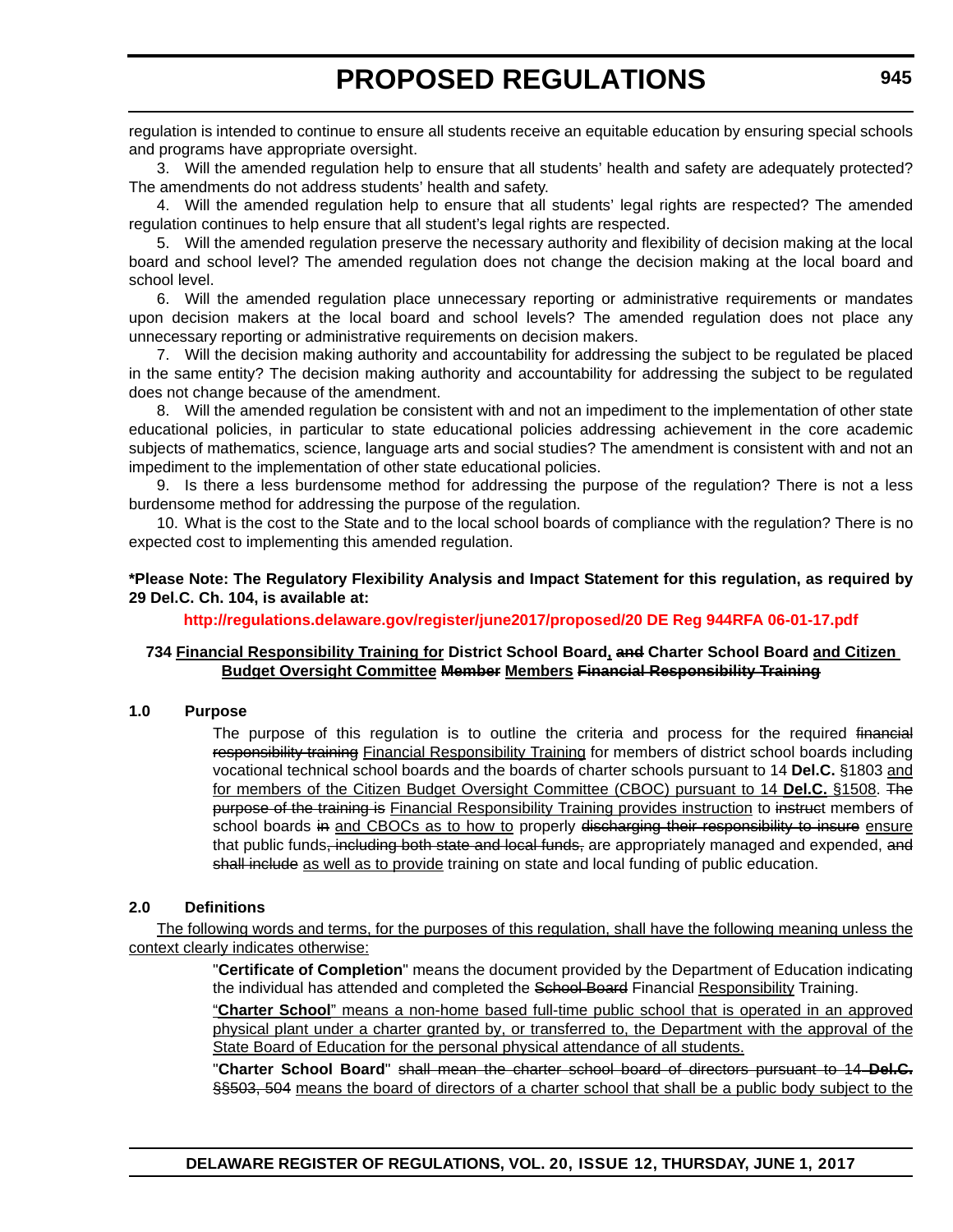requirements of 29 **Del.C.** Ch. 100 and shall have the same standing and authority as a Reorganized School District Board of Education, except the power to tax.

"**Citizen Budget Oversight Committee (CBOC)**" means a group of parents, educators and taxpayers that oversee the financial position of a Local School District or Charter School pursuant to 14 **Del.C.** §1508.

"**Department**" means the Delaware Department of Education.

"**District School Board**" shall mean reorganized school district boards and vocational technical school district boards duly appointed or elected pursuant to Chapter 10 of Title 14 of the **Delaware Code**.

"**Local School District**" means a reorganized school district or vocational technical school district established pursuant to 14 **Del.C.** Ch. 10.

"**School Board Member**" shall mean means a District School Board or Charter School Board member whether that person is elected, appointed, or is a volunteer.

"**Trainer**" means an individual or organization approved by the Secretary Department of Education to provide the School Board Financial Responsibility Training.

### **3.0 School Board Financial Responsibility Training Components**

- 3.1 The School Board Financial Responsibility Training or Training means the educational programs, shall be developed and coordinated by the Department of Education, approved by the Office of Management and Budget and Controller General's Office for District School Board and Charter School Board members Department's Finance Office. This Training one-time training may be provided in person or online at the discretion of the Department and shall<del>, at a minimum, consist of two (2) hours</del> and cover the following topics:
	- 3.1.1 Overview of education budget process and timelines;
	- 3.1.2 Instruction in the basic rules of budgeting, including State of Delaware funds, local funds, and federal funds;
	- 3.1.3 State Financial Management System Information regarding the State's financial management system; and
	- 3.1.4 Reporting requirements.

### **4.0 District School Board, and Charter School Board Financial Responsibility Training Requirement and CBOC Member Requirements**

- 4.1 Each member of a District School Board or Charter School Board shall attend and receive a Certificate of Completion for the School Board Financial Responsibility Training within one (1) year three (3) months of election, appointment, or voluntary service to a District School Board or Charter School Board. Provided further, additional training may be required from time to time as determined by the Department.
- 4.2 An individual that attends Training and receives a Certificate of Completion shall be considered to meet the requirement of 4.1.
- 4.2 Each member of a CBOC shall attend and receive a Certificate of Completion for the Financial Responsibility Training within three (3) months of appointment to a CBOC. Provided further, additional training may be required from time to time as determined by the Department.

### **5.0 Schedule of School Board Financial Responsibility Training Schedule**

5.1 The Department shall annually publish a list of date(s) for Training communicate training opportunities to Local School Districts and Charter Schools as they are scheduled. The Financial Responsibility Training shall be conducted by a Trainer as defined in this regulation, and approved by the Department's Finance Office.

**946**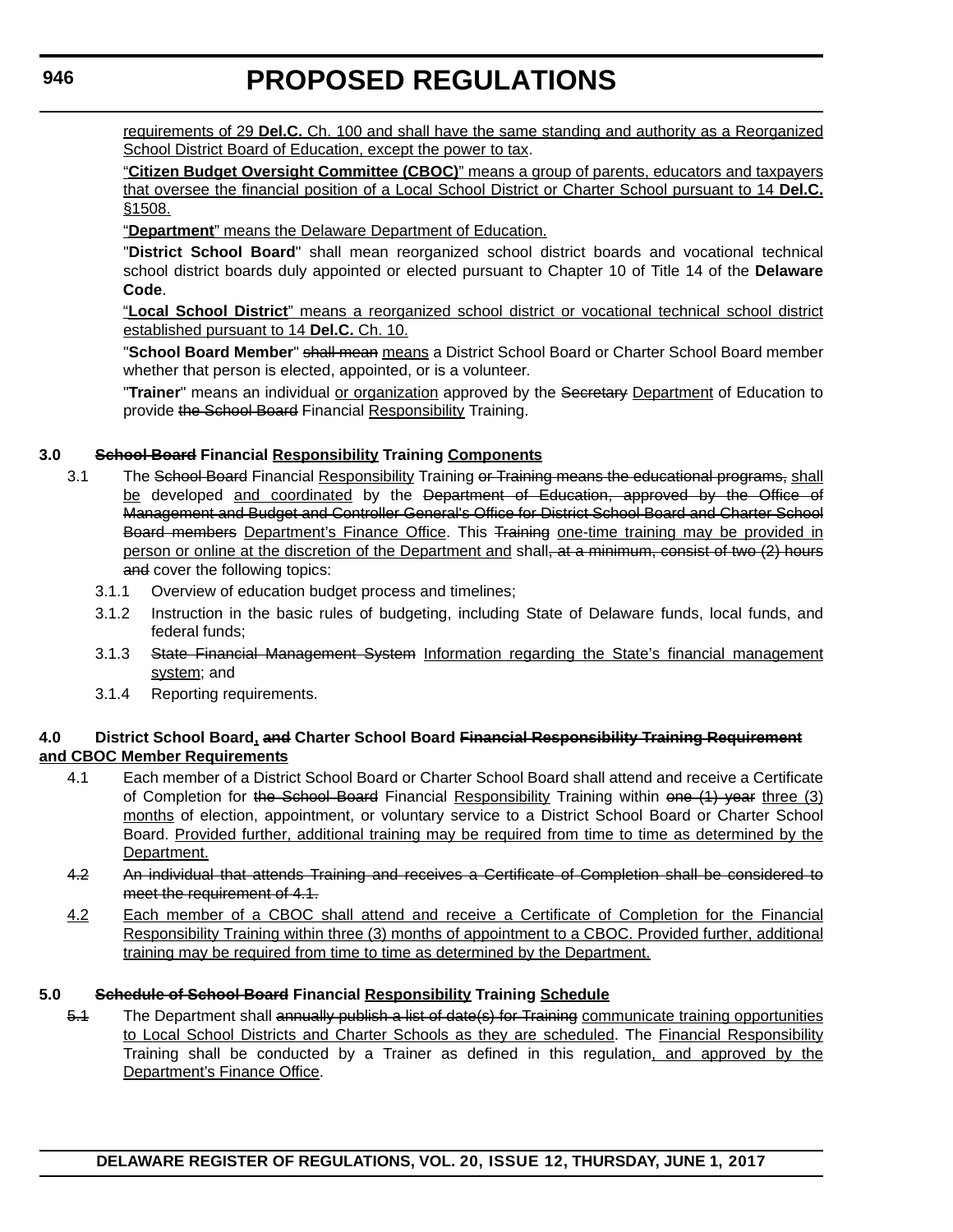### <span id="page-16-0"></span>**6.0 Notification of Attendance**

6.1 The Department shall periodically, but not less than annually, provide a list of those School Board Members and CBOC members that have not satisfied the requirement of subsections 4.1 and 4.2 to their respective District School Board or Charter School Board President, the Office of Management and Budget, and Controller General's Office.

### **OFFICE OF [THE SECRETARY](https://pubapps.doe.k12.de.us/EducationalDirectoryPublic/pages/DDOE/Branches.aspx)**

### Statutory Authority: 14 Delaware Code, Section 122(b) (14 **Del.C.** §122(b)) 14 **DE Admin. Code** 736

### **PUBLIC NOTICE**

### **Education Impact Analysis Pursuant To 14 Del.C. Section 122(d)**

### **[736 Local School District and Charter School Citizen Budget Oversight Committees](#page-3-0)**

### **A. Type of Regulatory Action Required**

Amendment to Existing Regulation

### **B. Synopsis of Subject Matter of the Regulation**

The Secretary of Education intends to amend 14 **DE Admin. Code** 736 Local School District and Charter School Citizen Budget Oversight Committees. The Department of Education reviewed this and other regulations which were four years or older as part of the 2016 Regulation Review as required by 29 **Del.C.** §10407. After an internal review, the regulation is being amended to remove training information that is noted in Regulation 734 and thus not needed in this regulation, and to clarify the definition of "Charter School" to be consistent with Regulation 734.

Persons wishing to present their views regarding this matter may do so in writing by the close of business on or before July 7, 2017 to Tina Shockley, Education Associate, Department of Education, Regulatory Review, at 401 Federal Street, Suite 2, Dover, Delaware 19901. A copy of this regulation may be viewed online at the Registrar of Regulation's website, [http://regulations.delaware.gov/services/current\\_issue.shtml,](http://regulations.delaware.gov/services/current_issue.shtml) or obtained at the Department of Education, Finance Office located at the address listed above.

### **C. Impact Criteria**

1. Will the amended regulation help improve student achievement as measured against state achievement standards? The amended regulation does not address student achievement.

2. Will the amended regulation help ensure that all students receive an equitable education? The amended regulation is intended to help ensure all students receive an equitable education by ensuring schools and programs have appropriate oversight.

3. Will the amended regulation help to ensure that all students' health and safety are adequately protected? The amendments do not address students' health and safety.

4. Will the amended regulation help to ensure that all students' legal rights are respected? The amended regulation continues to help ensure that all student's legal rights are respected.

5. Will the amended regulation preserve the necessary authority and flexibility of decision making at the local board and school level? The amended regulation does not change the decision making at the local board and school level.

6. Will the amended regulation place unnecessary reporting or administrative requirements or mandates upon decision makers at the local board and school levels? The amended regulation does not place any unnecessary reporting or administrative requirements on decision makers.

7. Will the decision making authority and accountability for addressing the subject to be regulated be placed in the same entity? The decision making authority and accountability for addressing the subject to be regulated does not change because of the amendment.

8. Will the amended regulation be consistent with and not an impediment to the implementation of other state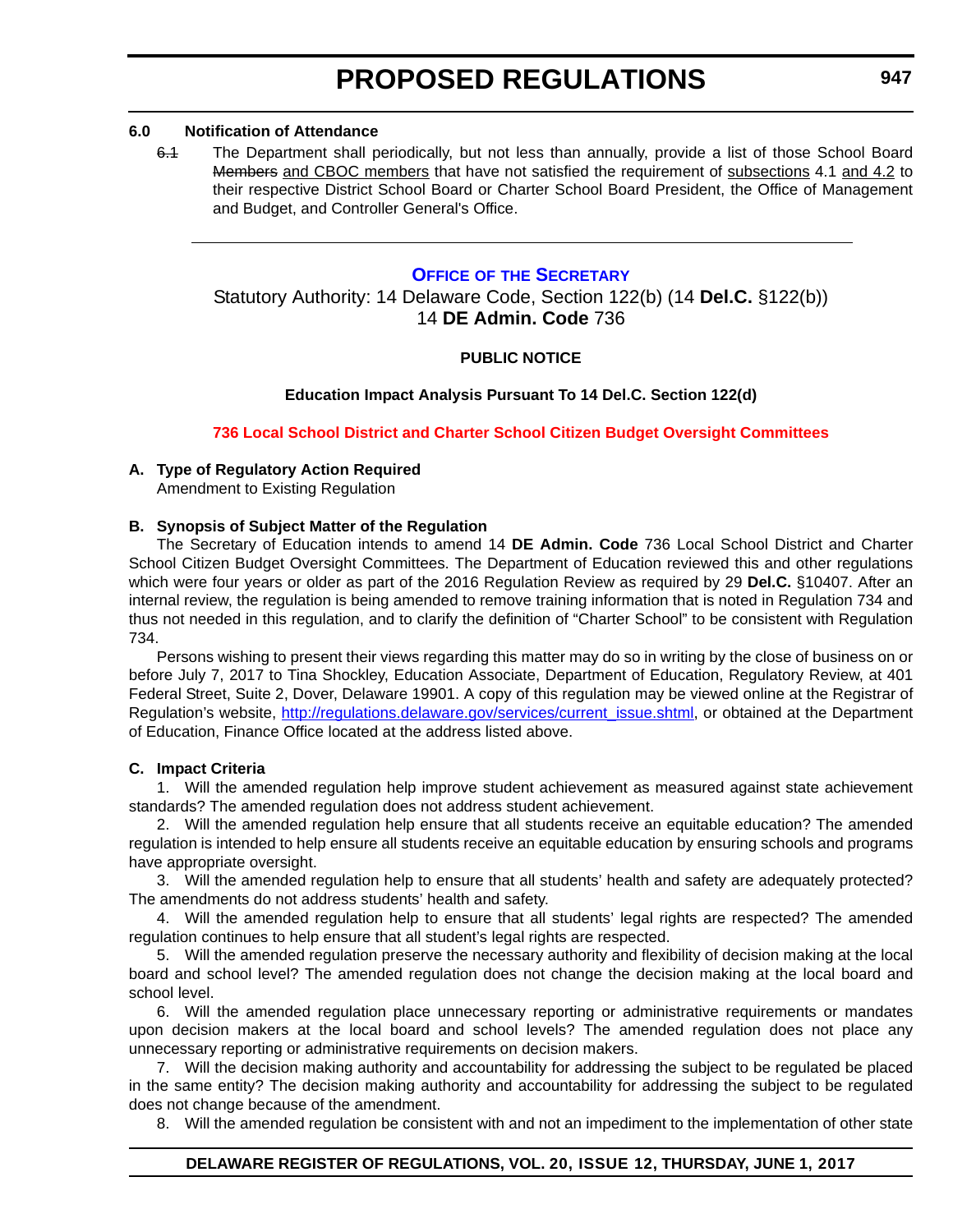educational policies, in particular to state educational policies addressing achievement in the core academic subjects of mathematics, science, language arts and social studies? The amendment is consistent with and not an impediment to the implementation of other state educational policies.

9. Is there a less burdensome method for addressing the purpose of the regulation? There is not a less burdensome method for addressing the purpose of the regulation.

10. What is the cost to the State and to the local school boards of compliance with the regulation? There is no expected cost to implementing this amended regulation.

### **\*Please Note: The Regulatory Flexibility Analysis and Impact Statement for this regulation, as required by 29 Del.C. Ch. 104, is available at:**

### **<http://regulations.delaware.gov/register/june2017/proposed/20 DE Reg 947RFA 06-01-17.pdf>**

### **736 Local School District and Charter School Citizen Budget Oversight Committees**

### **1.0 Purpose**

1.1 The purpose of this regulation is to outline procedures, criteria and responsibilities related to the local school district and charter school Local School District and Charter School Citizen Budget Oversight Committees (CBOC) required pursuant to 14 **Del.C.** §1508. The Citizen Budget Oversight Committee is solely CBOCs are established to oversee the financial position of the local school district or charter school it is assigned to oversee each Local School District and Charter School for which it was appointed. The local school board or charter school board Local School District and Charter School Board shall retain all policy and decision-making authorities granted pursuant to Delaware Code.

### **2.0 Definitions**

"**Certificate of Completion**" means the document provided by the Department of Education indicating the individual has attended and completed the Citizen Budget Oversight Committee training Financial Responsibility Training.

"**Charter School**" shall mean a school pursuant to 14 **Del.C.**, Ch. 5 means a non-home based full-time public school that is operated in an approved physical plant under a charter granted by, or transferred to, the Department or other authorizing body for the personal physical attendance of all students.

"**Local School District**" shall mean means a reorganized school district or vocational technical school district established pursuant to 14 **Del.C**. Ch. 10.

"**Trainer**" means an individual or organization approved by the Secretary Department of Education to provide the Citizen Budget Oversight Committee training Financial Responsibility Training.

### **3.0 Committee Members for Local School Districts**

- 3.1 Each Local School District and Charter School shall be required to establish a Gitizen Budget Oversight Committee (Committee) no later than June 1, 2010 CBOC. The Committee CBOC shall have access either electronically or in hard copy format to financial documents and financial information the Local School District has in its possession and that are relevant to the financial position of the district, with redactions permitted only to protect confidential personal information regarding students or employees as permitted by the state's Freedom of Information Act.
- 3.2 The Committee Local School District's CBOC shall have at least five (5) members, with representation from Representation shall consist of parents, educators and taxpayers residing in the district. In addition, where possible, the Committee CBOC shall have at least two members with formal educational or vocational backgrounds amenable to oversight of school district financial statements. Further provided, Committee CBOC members shall not be compensated, except for allowable mileage for training or similar activities, for participation on such Committee CBOC.
- 3.3 The Charter School's CBOC shall have at least five (5) members. Representation shall consist of educators and parents of students in the school, with no more than two being Charter School Board members and one being a representative of the Department. In addition, where possible, the CBOC shall have at least two members with formal educational or vocational backgrounds amenable to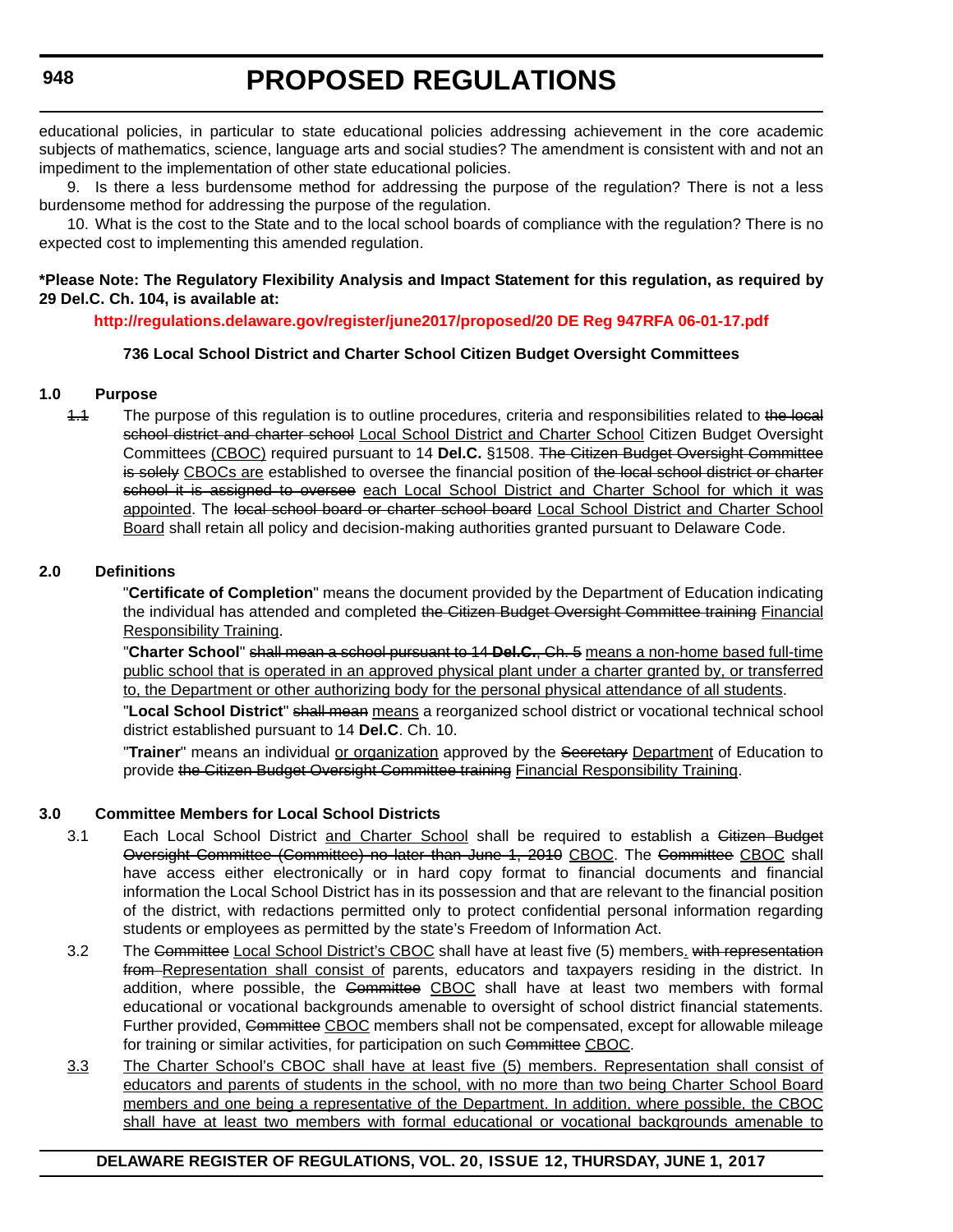oversight of school district financial statements. Further provided, CBOC members shall not be compensated, except for allowable mileage for training or similar activities, for participation on such CBOC.

- 3.33.4 Each Local School district may District and Charter School shall establish its own policy for its Gitizen Oversight Budget Committee CBOC, and shall submit the policy to the Department for review. The Local School District, if it chooses to establish its own policy, shall submit the policy to the Department within ninety (90) calendar days of the effective day of this regulation. The Associate Secretary for Finance and Services Department's Finance Office shall review the proposed policy and make a decision within fifteen (15) work days to approve or request revisions. The decision to approve or request revisions shall be based on whether the policy meets the provisions in 3.4 subsection 3.5.
	- 3.3.1 If the Department does not approve the submitted policy, the Department shall provide comment for areas requiring revisions within fifteen (15) work days of receipt of the proposed policy. The Local School District may submit a revised policy. If the revised policy is not subsequently approved, the Local School District shall follow the Department's Citizen Budget Oversight Committee policy for Local School Districts pursuant to 3.4. In addition, a Local School District may not resubmit a policy for approval more than one time during a fiscal year.
- 3.43.5 The Department's Citizen Budget Oversight Committee CBOC membership provisions shall be as follows:
	- 3.4.13.5.1 Use the appropriate District or Charter School application form as developed and approved by the Department that delineates standard application language and additional information that includes, but is not limited to, the following:
		- 3.4.1.1 3.5.1.1 Membership pursuant to subsections 3.2 and 3.3;
		- 3.4.1.2 3.5.1.2 Conflict of interest, and disqualification from membership upon identification thereof, criteria;
		- 3.4.1.3 3.5.1.3 Selection, or removal, of the Chairperson to be determined by a majority of the membership of the committee CBOC;
		- 3.4.1.4 3.5.1.4 Term length of two (2) years with option to extend to no more than three (3) additional terms based on the majority vote of the existing members of the Committee CBOC; however, a member may terminate his or her position upon written notice to the Chairperson; and
		- 3.4.1.5 3.5.1.5 Experience and statement for reason for participation on the Committee CBOC.
	- 3.4.2 3.5.2 Post the request for Gommittee CBOC members for at least fifteen (15) work days on its website and all school building main entrance doors;
	- 3.4.3 3.5.3 Identify and post on its website the Selection Committee selection committee that consists of one educator from the district Local School District or Charter School, one local school board Local School Board or Charter School Board member, one member of the local teacher's union, and at least two parents or community members who are not district Local School District or Charter School employees or local school board members; and
	- 3.4.4 3.5.4 Use the selection rubric developed and approved by the Department of Education.
- 3.5 Notwithstanding the above, a Local School District with an established citizen budget oversight committee or similar type of citizen committee established for financial oversight may submit a request to the Associate Secretary of Finance and Services for this established committee to be considered the Citizen Budget Oversight Committee pursuant to this regulation as long as the membership meets 3.2 of this regulation. The request shall be made in writing and the Associate Secretary of Finance and Services shall respond within fifteen (15) work days whether to approve such established committee to meet the requirements of this regulation. Upon the effective date of this regulation, any new members or membership solicitation shall be subject to the provisions herein.

### **4.0 Committee Members for Charter Schools**

4.1 Each Charter School shall be required to establish its Citizen Budget Oversight Committee (Committee) no later than June 1, 2010. The Committee shall have access either electronically or in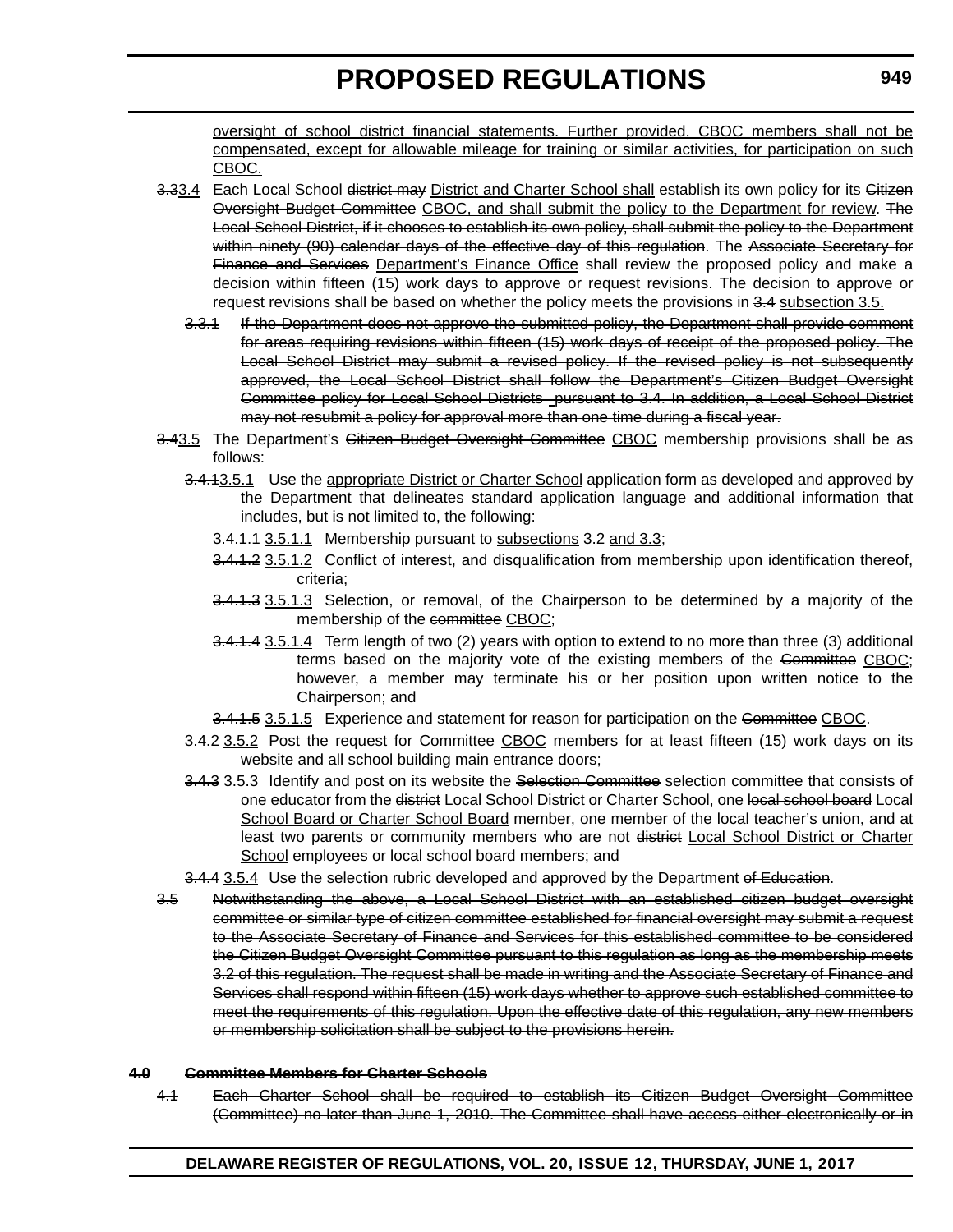hard copy format to financial documents and financial information the Charter School has in its possession and that are relevant to the financial position of the district, with redactions permitted only to protect confidential personal information regarding students or employees.

- 4.2 The Committee shall have at least five (5) members with representation from educators and parents of students in the school and representation from the Department of Education. In addition, where possible, the Committee shall have at least two members with formal educational or vocational backgrounds amenable to oversight of school district financial statements. Further provided, Committee members shall not be compensated, except for allowable mileage for training or similar activities, for participation on such Committee.
- 4.3 Each Charter School may establish its own policy for its Citizen Oversight Budget Committee. The Charter School, if it chooses to establish its own policy, shall submit the policy to the Department within ninety (90) calendar days of the effective day of this regulation. The Associate Secretary for Finance and Services shall review the proposed policy and make a decision within fifteen (15) work days to approve or request revisions. The decision to approve or request revisions shall be based on whether the policy meets the provisions in 4.4.
	- 4.3.1 If the Department does not approve the submitted policy, the Department shall provide comment on areas requiring revisions within fifteen (15) work days of receipt of the proposed policy. The Charter School may submit a revised policy. If the revised policy is not subsequently approved, the Charter School shall follow the Department's Citizen Budget Oversight Committee policy for Charter Schools pursuant to 4.4. In addition, a Charter School may not resubmit a policy for approval more than one time during a fiscal year.
- 4.4 The Department's Citizen Budget Oversight Committee membership provisions shall be as follows:
	- 4.4.1 Use the application form as developed and approved by the Department that delineates standard application language and additional information that includes, but is not limited to, the following:
		- 4.4.1.1 Membership pursuant to 4.2;
		- 4.4.1.2 Gonflict of interest, and disqualification from membership upon identification thereof, criteria;
		- 4.4.1.3 Selection, or removal, of the Chairperson to be determined by a majority of the membership of the committee;
		- 4.4.1.4 Term length of two (2) years with option to extend to no more than three (3) additional terms based on the majority vote of the existing members of the Committee; however, a member may terminate his or her position upon written notice to the Chairperson; and
		- 4.4.1.5 Experience and statement for reason for participation on the Committee.
	- 4.4.2 Post the request for Committee members for at least fifteen (15) work days on its website and all school building main entrance doors;
	- 4.4.3 Identify and post on its website a Selection Committee that consists of one educator from the school, one Charter School board member, one teacher, and at least two parents or community members who are not Charter School employees or Charter School Board members; and
	- 4.4.4 Use the selection rubric developed and approved by the Department of Education.
- 4.5 Notwithstanding the above, a Charter School with an established citizen budget oversight committee or similar type of citizen committee established for financial oversight may submit a request to the Associate Secretary of Finance and Services for this established committee to be considered the Citizen Budget Oversight Committee pursuant to this regulation as long as the membership meets 4.2 of this regulation. The request shall be made in writing and the Associate Secretary of Finance and Services shall respond within fifteen (15) work days whether to approve such established committee to meet the requirements of this regulation. Upon the effective date, any new members or membership shall be subject to the provisions herein.

### **5.0 Citizen Budget Oversight Committee Training**

5.1 The Citizen Budget Oversight Committee Training (Training) means the educational programs developed by the Department of Education for the local school district and charter school Citizen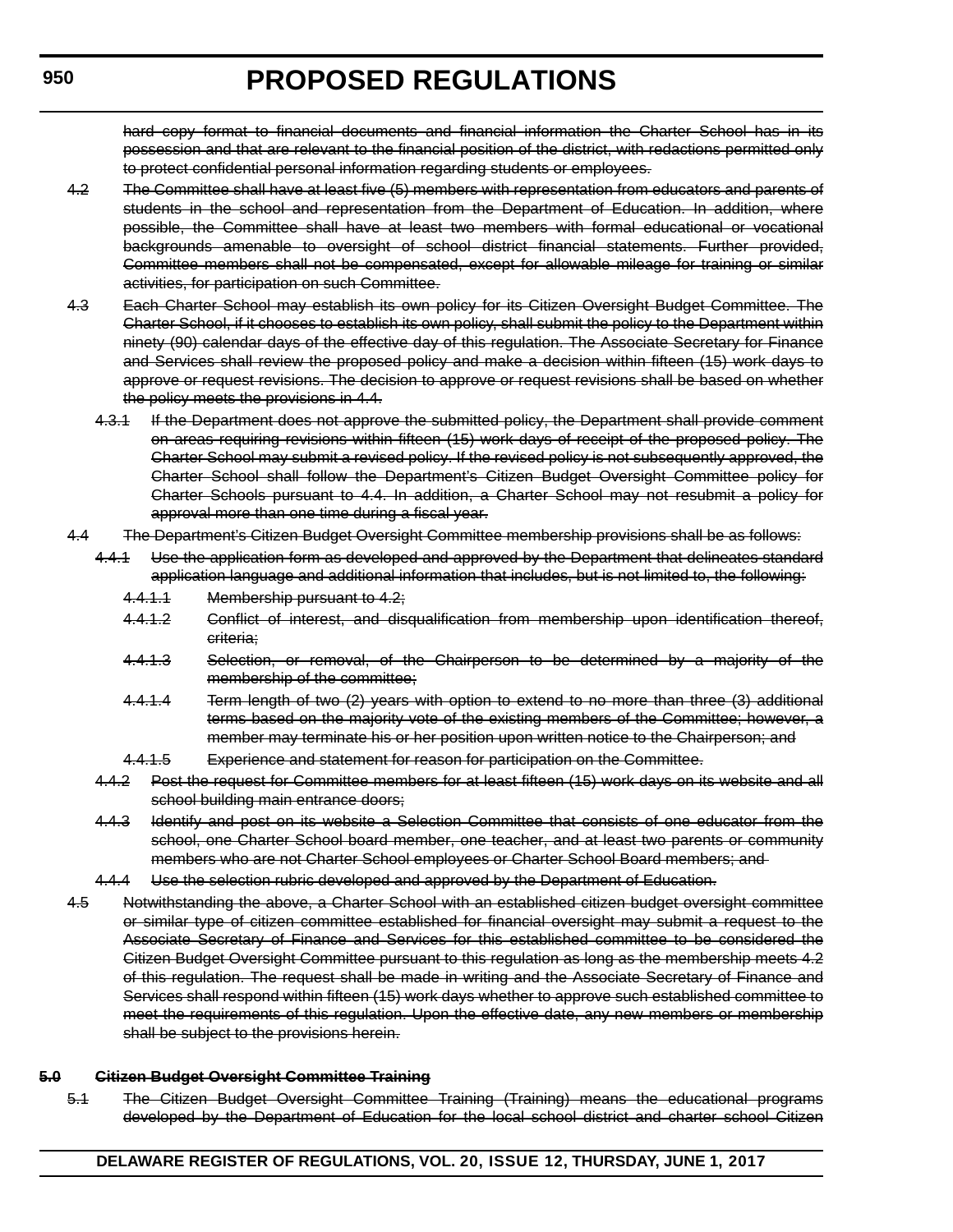<span id="page-20-0"></span>Budget Oversight Committee members. This Training shall, at a minimum, consist of two (2) hours and cover the following topics:

- 5.1.1 Overview of education budget process and timeliness
- 5.1.2 Instruction in the basic rules of budgeting, including State of Delaware funds, local funds, and federal funds;
- 5.1.3 State Financial Management System; and
- 5.1.4 Reporting requirements.

### **6.04.0 District School Board and Charter School Board Financial Responsibility Training Requirement**

6.1 Each member of a Citizen Budget Oversight Committee shall attend and receive a Certificate of Completion for the Citizen Budget Oversight Committee training within three ((3) months of subsequent appointment to a Citizen Budget Oversight Committee. Provided further, additional training may be required from time to time as determined by the Department. District School Board, Charter School Board and Citizen Budget Oversight Committee Financial Responsibility Training, including frequency and required trainings, is outlined in 14 **DE Admin. Code** 734.

### **7.0 Schedule of School Board Financial Training**

7.1 The Department shall annually publish a list of date(s) for Training. The Training shall be conducted by a Trainer as defined in this regulation.

### **[DEPARTMENT OF HEALTH AND SOCIAL SERVICES](http://www.dhss.delaware.gov/dhss/index.html)**

**DIVISION [OF PUBLIC HEALTH](http://www.dhss.delaware.gov/dhss/dph/index.html)**

Statutory Authority: 16 Delaware Code, §7405 (16 **Del.C.** § 7405) 16 **DE Admin. Code** 4465

### **PUBLIC NOTICE**

### **[4465 Delaware Radiation Control Regulations](#page-3-0)**

On June 1, 2017, the Department of Health and Social Services, Division of Public Health, Office of Radiation Control, plans to publish revised Regulations Governing Radiation Control - Part F and Part H and hold them out for public comment per Delaware law.

### **NOTICE OF PUBLIC HEARING**

A public hearing will be held on Friday, June 23, 2017, at 10:00 a.m. in the First Floor Conference Room, located in the Jesse Cooper Building, 417 Federal Street, Dover, Delaware.

The Authority on Radiation Protection (ARP), with the Office of Radiation Control, Health Systems Protection Section, Division of Public Health, Department of Health and Social Services, is proposing to repeal and replace two chapters of Delaware Radiation Control Regulations. The purpose of the amendments is to update the requirements so that they are in concert with current healthcare and industry standards, and to align them more closely with current state administrative code and federal requirements. The regulations will apply to any facility or person that receives, possesses, uses, transfers, sells, owns or acquires ionizing radiation sources, or provides radiation services to such radiation source facilities, or who administers machine-generated radiation to human patients in the healing arts.

Any person who wishes to make written suggestions, testimony, briefs or other written materials concerning the proposed regulation should submit such comments by Friday, July 14, 2017 to:

Jamie Mack, Executive Assistant

Office of the Director

Delaware Division of Public Health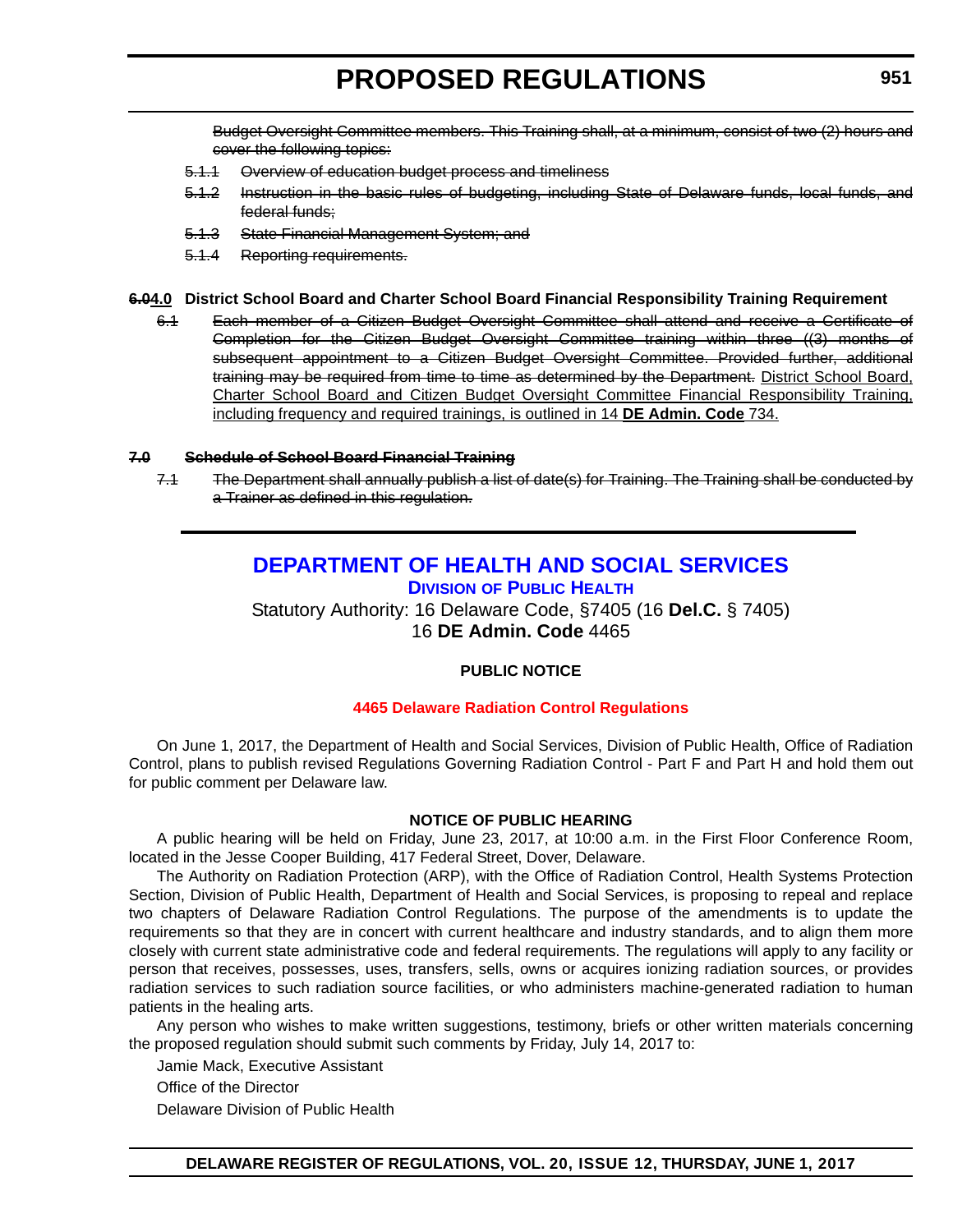### **PROPOSED REGULATIONS**

<span id="page-21-0"></span>Jesse Cooper Building 417 Federal St. Dover, DE 19901 Email: [jamie.mack@state.de.us](mailto:jamie.mack@state.de.us) Fax: 302-739-3984

### **\*Please Note:**

**(1) The Regulatory Flexibility Analysis and Impact Statement for this regulation, as required by 29 Del.C. Ch. 104, is available at:**

**<http://regulations.delaware.gov/register/june2017/proposed/20 DE Reg 951RFA 06-01-17.pdf>**

**(2) Due to the size of the proposed regulation, it is not being published here. A copy of the regulation is available at:**

**[4465 Delaware Radiation Control Regulations](http://regulations.delaware.gov/register/june2017/proposed/20 DE Reg 951 06-01-17.htm)** 

### **[DEPARTMENT OF NATURAL RESOURCES AND ENVIRONMENTAL](http://www.dnrec.delaware.gov/Pages/Portal.aspx)  CONTROL**

**DIVISION OF FISH [AND WILDLIFE](http://www.dnrec.delaware.gov/fw/Pages/DFW-Portal.aspx)**

Statutory Authority: 7 Delaware Code, Sections 901(c) and (d) and 903(e)(2)a (7 **Del.C.** §§901(c) and (d) and 903(e)(2)a) 7 **DE Admin. Code** 3511

### **REGISTER NOTICE SAN #2017-05**

### **[3511 Summer Flounder Size Limits; Possession Limits; Season](#page-3-0)**

### **1. TITLE OF THE REGULATIONS:**

Amend 7 **DE Admin. Code** 3511 Summer Flounder Size Limits; Possession Limits; Seasons

### **2. BRIEF SYNOPSIS OF THE SUBJECT, SUBSTANCE AND ISSUES:**

The Atlantic States Marine Fisheries Commission's (ASMFC) Summer Flounder, Scup and Black Sea Bass Management Board approved Addendum XXVIII to the Summer Flounder, Scup, [and] Black Sea Bass Fishery Management Plan (FMP) on February 2, 2017, maintaining regional management for the 2017 recreational Summer Flounder fishery. Addendum XXVIII required that each region increase their Summer Flounder minimum size limit by one inch and adopt a no more than four fish possession limit to stay within the 2017 recreational harvest limit (RHL). The Department consulted with the other states within our ASMFC-defined region (Maryland and Virginia) and committed to adopting the regional measures by April 1, 2017. The Department increased its minimum recreational size limit from 16 inches to 17 inches through emergency action (Secretary's Order No. 2017-F-0012) to meet the agreed timeline, remain compliant with the FMP, prevent overfishing of the Summer Flounder resource and provide sufficient time for Delaware's fishing-dependent businesses and their clients/ customers to plan for this important fishery. The present action is necessary to adopt the required minimum Summer Flounder recreational size limit through the normal regulatory process. Failure to adopt these measures may result in a federal closure of the fishery in accordance with the Atlantic Coastal Fisheries Cooperative Management Act. No change to Delaware's existing four fish possession limit or 365 day season is required.

- **3. POSSIBLE TERMS OF THE AGENCY ACTION:** None
	-
- **4. STATUTORY BASIS OR LEGAL AUTHORITY TO ACT:**

7 **Del.C.** §901(c & d) and §903(e)(2)a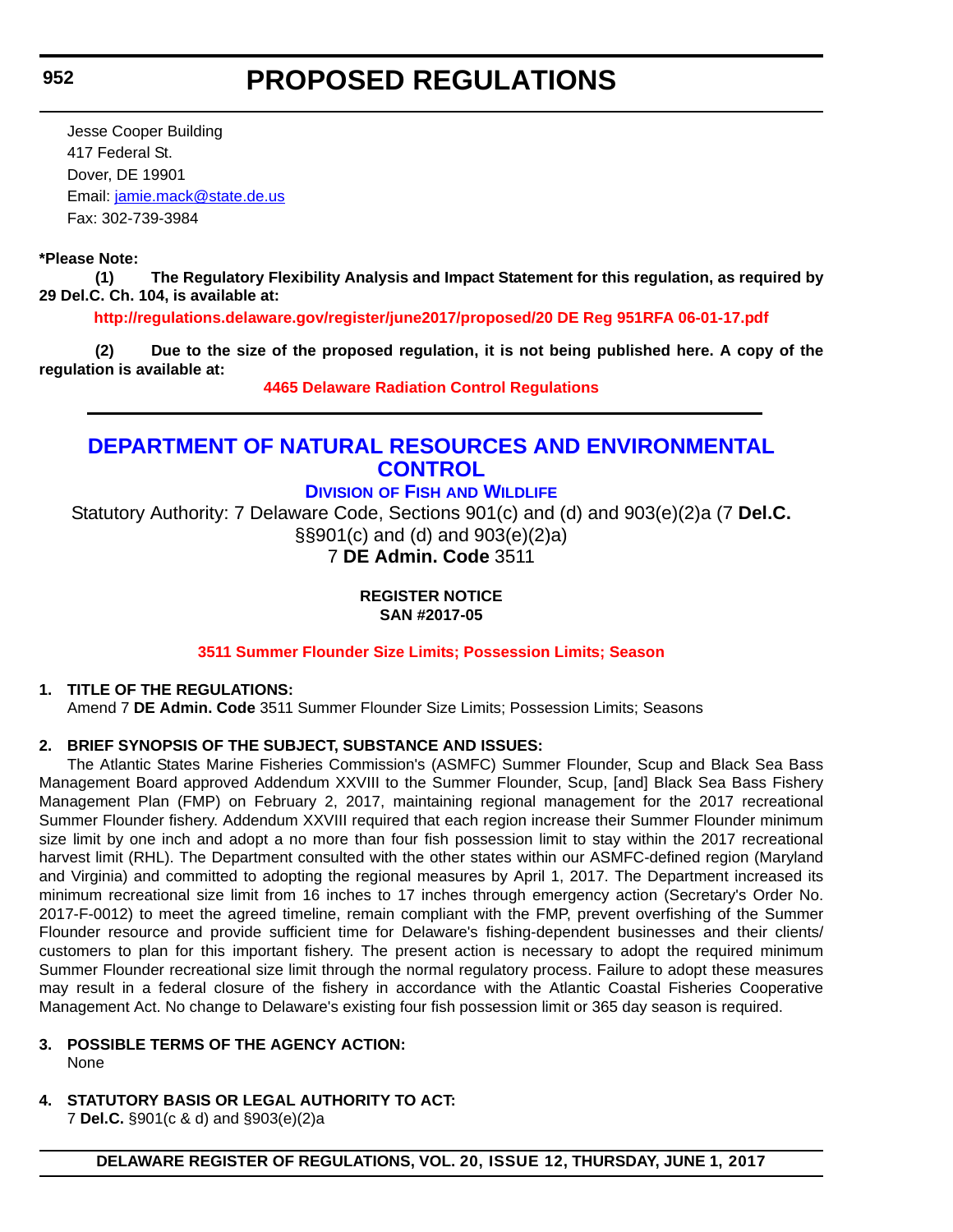### <span id="page-22-0"></span>**5. OTHER REGULATIONS THAT MAY BE AFFECTED BY THE PROPOSAL:** None

### **6. NOTICE OF PUBLIC COMMENT:**

The hearing record on the proposed changes to 7 **DE Admin. Code** 3511 Summer Flounder Size Limits; Possession Limits; Seasons will open June 1, 2017. Individuals may submit written comments regarding the proposed changes via e-mail to Lisa.Vest@state.de.us or via the USPS to Lisa Vest, Hearing Officer, DNREC, 89 Kings Highway, Dover, DE 19901 (302) 739-9042. A public hearing on the proposed amendment will be held on June 29, 2017 beginning at 6:00 PM in the DNREC Auditorium, located at the Richardson & Robbins Building, 89 Kings Highway, Dover, DE 19901.

### **7. PREPARED BY:**

Stewart Michels Stewart.Michels@state.de.us (302)739-9914

**\*Please Note: The Regulatory Flexibility Analysis and Impact Statement for this regulation, as required by 29 Del.C. Ch. 104, is available at:**

**<http://regulations.delaware.gov/register/june2017/proposed/20 DE Reg 952RFA 06-01-17.pdf>**

### **3511 Summer Flounder Size Limits; Possession Limits; Season** *(Break in Continuity of Sections)*

- 2.0 It shall be unlawful for any person, other than qualified persons as set forth in section 4.0 of this regulation, to possess any summer flounder that measure less than sixteen (16) seventeen (17) inches between the tip of the snout and the furthest tip of the tail.
- 3.0 It shall be unlawful for any person, to have in possession any part of a summer flounder that measures less than sixteen (16) seventeen (17) inches between said part's two most distant points unless said person also has in possession the head, backbone and tail intact from which said part was removed. *(Break in Continuity of Sections)*

**\*Please Note: As the rest of the sections were not amended, they are not being published. A copy of the regulation is available at:**

**[3511 Summer Flounder Size Limits; Possession Limits; Season](http://regulations.delaware.gov/register/june2017/proposed/20 DE Reg 952 06-01-17.htm)** 

### **[DEPARTMENT OF STATE](http://sos.delaware.gov/)**

**DIVISION [OF PROFESSIONAL REGULATION](http://dpr.delaware.gov/)**

**1700 BOARD [OF MEDICAL LICENSURE](http://dpr.delaware.gov/boards/medicalpractice/index.shtml) AND DISCIPLINE**

Statutory Authority: 24 Delaware Code, Sections 1713(a)(12) and 1769D (24 **Del.C.**

§§1713(a)(12) & 1769D) 24 **DE Admin. Code** 1700

### **PUBLIC NOTICE**

### **[1700 Board of Medical Licensure and Discipline](#page-3-0)**

The Delaware Board of Medical Licensure and Discipline, pursuant to 24 **Del.C.** §§1713(a)(12) & 1769D, proposes to revise its regulations adding a new regulation clarifying the language in the Medical Practice Act pertaining to telemedicine and telehealth. Written comments should be sent to Devashree Brittingham, Executive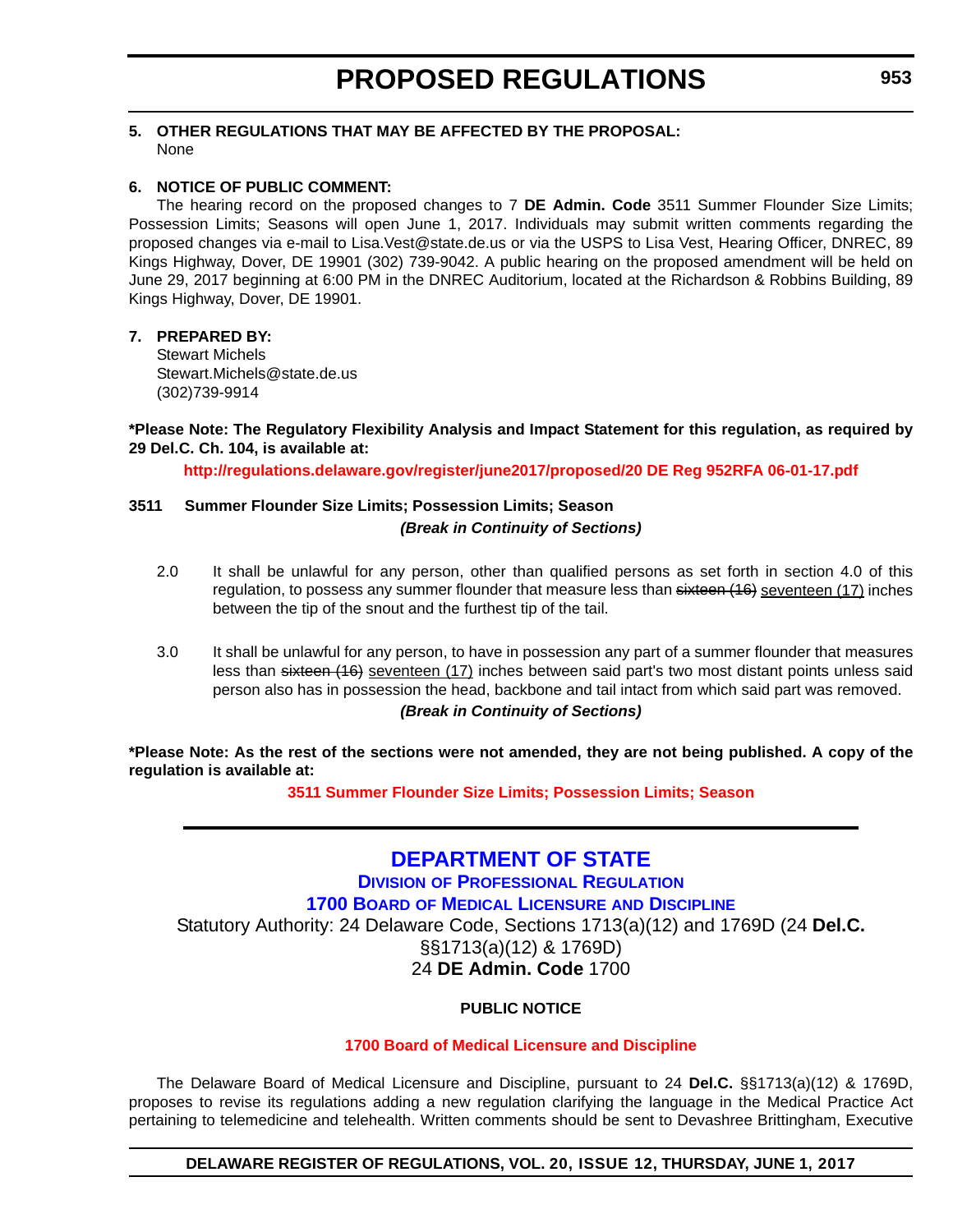Director of the Delaware Board of Medical Licensure and Discipline, Cannon Building, 861 Silver Lake Blvd., Dover, DE 19904. Written comments will be accepted until July 3, 2017 pursuant to 29 **Del.C.** §10118(a).

#### **Summary of the evidence and information submitted**

The Delaware Board of Medical Licensure and Discipline pursuant to 24 **Del.C.** §§1713(a)(12) & 1769D, proposed to revise its regulations adding a new regulation clarifying the language in the Medical Practice Act pertaining to telemedicine and telehealth.

Following publication in the Delaware *Register of Regulations* on November 1, 2016 a public hearing was held on January 3, 2017. Written comment periods were held open for thirty days, and an additional fifteen days following the public hearing. At the hearing, the Board accepted as evidence and marked as the Board's Exhibit 1 documentation of publication of the notice of the public hearing in the *News Journal* and the *Delaware State News*. During the written public comment period, comments were received from both local and national interest groups.

A comment was received from Ted Thompson, J.D., Senior Vice President of Public Policy at the Michael J. Fox Foundation for Parkinson's Research. Mr. Thompson requests the removal of language in 19.1 and 19.2 of Regulation 356 that prohibits audio- only telemedicine visits for both examination and establishment of the patient-physician relationship. His concern is that this represents a barrier to accessing healthcare via telemedicine for Parkinson's patients. The Foundation believes physicians should be able to use their training and professional judgment to make the determination about whether or not an audio-visual connection lends itself well to treatment of their Parkinson's that Nemours strongly supports 19.1 and 19.2. citing information from major medical specialty societies whose clinical practical guidelines on telemedicine indicate that both audio and visual contact are necessary to ensure quality treatment, Nemours believes that an audio-only interaction runs the risk of not providing all the necessary information to meet clinical standards of care. Nemours has conducted research studies comparing the use of real-time audio and video to audio only. One particular study led by critical care intensivist, Dr. Nicholas Slamon, reviewed more than 250 charts of transported children who had a real-time audio and video consult and found that the ED disposition fell to 26% (p<0.001). When providers were able to see and hear their patients rather than relying on the description of their condition over the phone, the level of care was significantly raised. Treatment recommendations could begin hours before the transport team arrived, direct admission to the intensive care unit happened more efficiently, and in some cases children seen by real-time audio and video were able to stay in their local community and avoid unnecessary transport altogether. Nemours also supports a ban on opioid prescribing via telehealth technology, with the exception of buprenorphine and naloxone prescribed for the purposes of treating drug addiction. Nemours feels both the prohibition against prescribing opioid generally and an exception for addiction treatment purposes are strategies to combat the current Delaware addiction crisis.

A comment was received from Carolyn Morris, Director of Telehealth Planning and Development for the State of Delaware. Ms. Morris indicates that a critical need exists to address the opiate epidemic impacting Delaware's population. According to a 2016 DEA report Delaware's heroin related deaths rose more than 90 percent from 2013- 2014, with a 93.5 percent increase in New Castle County and an 87.5 percent increase in need across a wide area. The program allows the prescribing physician to utilize life, interactive videoconferencing to provide medication management as part of the comprehensive model of care. Since 2011, WVU has expanded this program into rural areas of the state using telemedicine to help consumers with experts at WVU online and receive comprehensive treatment. The outpatient treatment model includes screening, assessment, group therapy and medication management. Most of the program takes place in person. The medication management for some of the c1inics takes place 30 minutes per week via telemedicine in a group setting. According to telehealth coordinator Jordan Cunningham one critical element of the program is having a good relationship with local pharmacies so that processing prescriptions is smooth. Another critical element is a strong dedicated staff at the remote clinics.

Use Case 2: California-based company Bright Heart Health has established a comprehensive and integrated telemedicine modality identified as the first Telemedicine Rapid Access Opioid Use Disorder Program. The model is designed to administer counseling, manage the patient's medication and oversee therapy. Though all medical encounters and treatment sessions are provided through telemedicine, the patient must have an initial in-person assessment by a physician to establish the patient/provider relationship.

During admission and induction the physician evaluates the patient and develops a treatment plan. The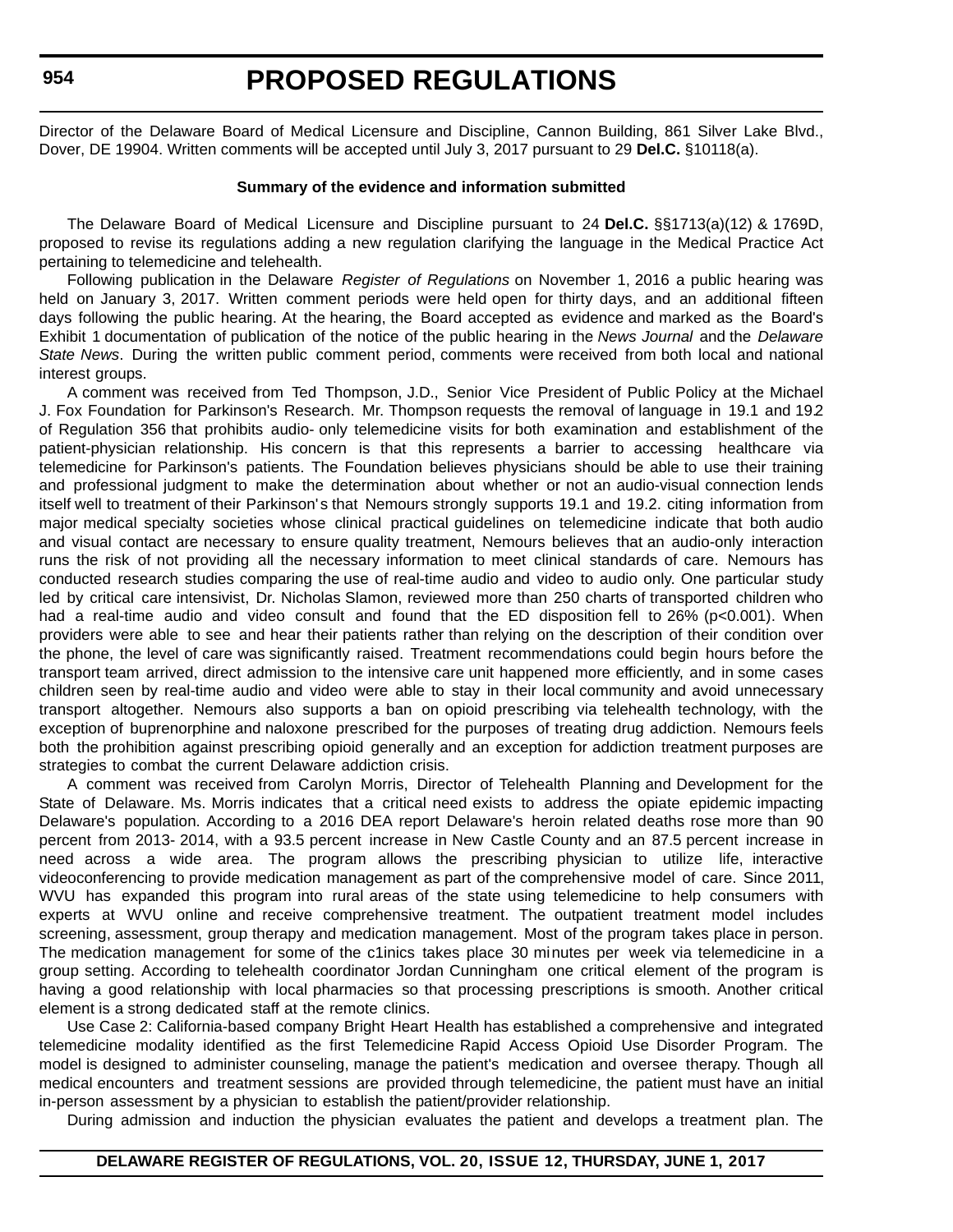patient is then walked through an in home induction process. Following this all follow-up physician encounters occur virtually via telemedicine including prescription refills, medication management and drug-screening. Quality controls include regular checks of the Prescription Drug Monitoring Program (PDMP) records] does not meet the standard of establishing a patient physician relationship...

Teledoc also requested that 19.4 be revised to read as follows:

...real time communication [unless after review of the patient's medical records] the treating physician determines that audio communication supported by store and forward transfer technology would support a diagnosis consistent with the standard of care.

### **Summary of the finding of fact**

Pursuant to discussions held at open public Board meetings, the Board proposed to adopt telemedicine and telehealth regulations to clarify Section 1769D of Title 24 after the Board became aware that, despite the clear language of the statute, certain interest groups were opining that the requirement that a physician using telemedicine technologies to provide medical care to patients located in Delaware must first provide one of four options, including "an appropriate examination in-person," as that term is used in 24 **Del.C.** §1769D(h)(1) did not actually require an in-person examination as an option. The Board finds compelling the comments of Nemours, indicating that better health care performance flows from audio and visual examination. The Board is also mindful of the large amount of comments it received regarding the ban on opioid prescribing, and the limitations this will place on substance abuse treatment. Therefore, the Board is republishing the regulations, now with the added exception for treatment of substance abuse as suggested by the Delaware Department of Substance Abuse and Mental Health. As suggested by the Medical Society of Delaware, the Board is open to revisiting the regulations periodically as telemedicine become more pervasive in medical practice.

### **Decision of the Board**

Having found that the proposed changes to the regulations are necessary as outlined herein, the Board finds that the regulations shall be republished with the addition of an exception for prescribing opioids for the treatment of substance abuse. The exact text of the regulations, as amended, are attached to this order as Exhibit A.

IT IS SO ORDERED this  $4<sup>th</sup>$  day of April, 2017 by the Delaware Board of Medical Licensure and Discipline.

| Karyl Rattay, M.D., President       | Leslie C. Ramsey, Public Member (absent) |
|-------------------------------------|------------------------------------------|
| Joseph M. Parise, D.O. (absent)     | Stephen G. Cooper, M.D.                  |
| Gregory D. Adams, M.D.              | Garrett H. Colmorgen, M.D.               |
| Sharon Williams-Mayo, Public Member | Georges A. Dahr, M.D.                    |
| Malvine Richard, Public Member      | Barry L. Baskt, D.O.                     |
| Stephen Lawless, M.D. (absent)      | Mary K. Ryan, Public Member              |
| Bryan Villar, M.D.                  | N.C. Vasuki, Public Member               |
| Mary Lomax, Public Member           | Vonda Calhoun, Public Member (absent)    |

**\*Please Note: The Regulatory Flexibility Analysis and Impact Statement for this regulation, as required by 29 Del.C. Ch. 104, is available at:**

**<http://regulations.delaware.gov/register/june2017/proposed/20 DE Reg 953RFA 06-01-17.pdf>**

### **1700 Board of Medical Licensure and Discipline** *(Break in Continuity of Sections)*

### **10.0 Board Reporting of Disciplinary Action**

10.1 Upon the Board taking any disciplinary action against a physician written notification of the disciplinary action taken by the Board shall be forwarded to the following agencies or individuals: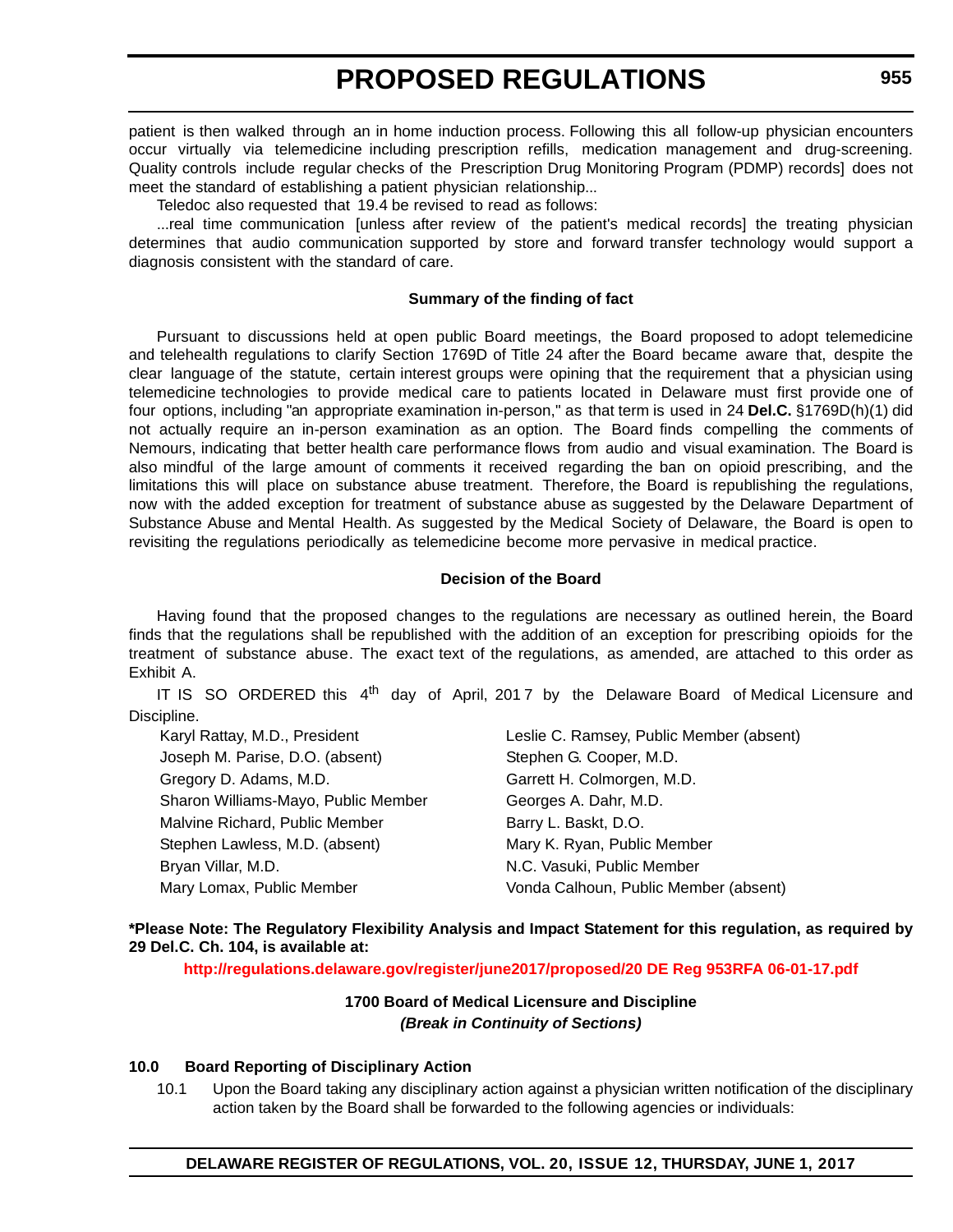- <span id="page-25-0"></span>10.1.1 Federation of State Medical Boards.
- 10.1.2 Medical Boards in other states in which the physician is licensed to practice medicine.
- 10.1.43 The Medical Society of Delaware.
- 10.1.54 Delaware Osteopathic Medical Society.
- 10.1.65 Director of the Division of Revenue.
- 10.1.76 Director of the Division of Public Health.
- 10.1.87 National Practitioner Data Bank.
- 10.1.98 All Hospitals and Managed Care Entities in Delaware.

### *(Break in Continuity of Sections)*

### **19.0 Telemedicine**

- 19.1 A remote, audio-only examination is not an "appropriate in-person examination" as that term is used in 24 **Del.C.** §1769D(h)(1).
- 19.2 A remote, audio-only interaction does not meet the standards of establishing a patient-physician relationship pursuant to 24 **Del.C.** §1769D(h)(4).
- 19.3 No opioid prescribing is permitted via telemedicine with the exception of addiction treatment programs offering medication assisted treatment that have received a Division of Substance Abuse and Mental Health (DSAMH) waiver to use telemedicine through DSAMH's licensure or renewal process as outlined in 16 **DE Admin. Code** 6001 Substance Abuse Facility Licensing Standards Sec. 4.15. All other controlled substance prescribing utilizing telemedicine is held to the same standards of care and requisite practice as prescribing for in-person visits.
- 19.4 For diagnosis using audio and visual communications, the audio and visual communications must be live, real-time communications.

**\*Please Note: As the rest of the sections were not amended, they are not being published. A copy of the regulation is available at:**

### **[1700 Board of Medical Licensure and Discipline](http://regulations.delaware.gov/register/june2017/proposed/20 DE Reg 953 06-01-17.htm)**

### **DIVISION [OF PROFESSIONAL REGULATION](http://dpr.delaware.gov/) 2100 BOARD OF EXAMINERS [IN OPTOMETRY](http://dpr.delaware.gov/boards/optometry/index.shtml)** Statutory Authority: 24 Delaware Code, Section 2104(a)(1) (24 **Del.C.** §2104(a)(1)) 24 **DE Admin. Code** 2100

### **PUBLIC NOTICE**

### **[2100 Board of Examiners in Optometry](#page-3-0)**

The Delaware Board of Examiners in Optometry, pursuant to 24 **Del.C.** §2104(a)(1), proposes to revise its regulations. The proposed regulations seek to amend regulations 3, 4, and 5 in order to comply with a 2016 statutory change, and amend regulation 8 in order to reduce the list of crimes substantially related to the practice of optometry.

The Board originally scheduled a hearing on the proposed rule changes for April 27, 2017 at 4:30 p.m., but was unable to hold the hearing as the meeting was cancelled. The Board will now hold a public hearing on July 27, 2017 at 4:30 p.m. in the Second Floor Conference Room B, Cannon Building, 861 Silver Lake Blvd., Dover, DE 19904. Written comments should be sent to Lisa Smith, Administrator of the Delaware Board of Examiners in Optometry, Cannon Building, 861 Silver Lake Blvd, Dover, DE 19904. Written comments will be accepted until August 11, 2017.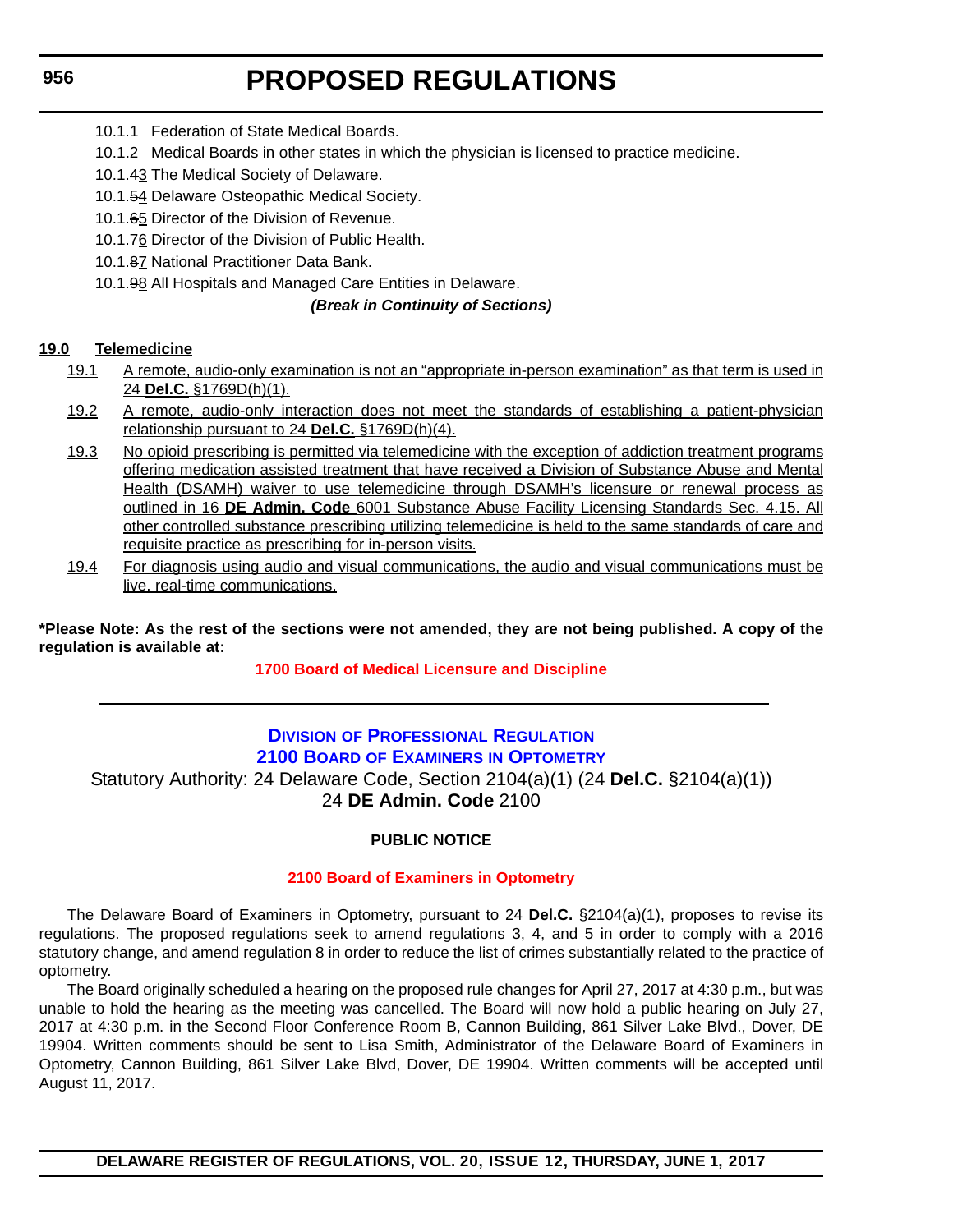**\*Please Note: The Regulatory Flexibility Analysis and Impact Statement for this regulation, as required by 29 Del.C. Ch. 104, is available at:**

**<http://regulations.delaware.gov/register/june2017/proposed/20 DE Reg 956RFA 06-01-17.pdf>**

### **2100 Board of Examiners in Optometry** *(Break in Continuity of Sections)*

### **3.0 Reciprocity**

- 3.1 Applicants from jurisdictions that have the same basic qualifications for licensure as this State, but do not have essentially comparable or higher standards to qualify for 'therapeutic' licensing, shall be required to meet the conditions of 24 **Del.C.** §2108(a) and (b) subsections 5.1 through 5.5.
- 3.2 The applicant shall include, as part of the application, copies of state licensing and/or practice statutes and regulations pertaining to the practice of Optometry for each jurisdiction through which he/she is seeking reciprocity or claiming qualifying practice experience.
- 3.3 "Standards of licensure," as used in 24 **Del.C.** §2109, shall refer to the qualifications of applicants set forth at §2107 and scope of practice set forth at §2101.
- 3.4 The "standards to qualify for 'therapeutic' licensing," as used in 24 **Del.C.** §2109 with regard to therapeutic reciprocity, shall refer to the standards of diagnostic and therapeutic practice as set forth in 24 **Del.C.** §2101(b).
- 3.5 An applicant shall not be licensed by reciprocity as a Delaware therapeutically certified optometrist unless:
	- 3.5.1 He/she demonstrates that the state in which he/she is therapeutically certified The applicant's license allows for the use and prescription of diagnostic and therapeutic drugs, which is are at least equivalent to that permitted under a Delaware therapeutic optometrist license as set forth in §2101(b), OR.
	- 3.5.2 He/she has met the requirements of §2108(a) and (b) and Rule 5.0.

### **4.0 Continuing Education Requirements**

### *(Break in Continuity Within Section)*

- 4.3 Failure to Comply with Continuing Education Requirements. Licensees who fail to comply with the required continuing education requirements by the end of the biennial licensing period may be referred for possible disciplinary action pursuant to Section 2113 24 **Del.C.** §2113.
- 4.4 Proof of continuing education is satisfied with an attestation by the licensee that he or she has satisfied the requirements of Section 4.0.
	- 4.4.1 Attestation may shall be completed electronically if the renewal is accomplished online. In the alternative, paper renewal documents that contain the attestation of completion may be submitted.
	- 4.4.2 Licensees selected for random audit will be required to supplement the attestation with attendance verification pursuant to subsection 4.5.

### *(Break in Continuity Within Section)*

### **5.0 Therapeutic Certification**

- 5.1 Individuals seeking to upgrade to therapeutic certification must meet all of the following:
	- 5.1.1 Passage of Tthe examination identified in 24 **Del.C.** §2108(b) 24 **Del.C.** §2107(a)(2) is the national examination administered by the National Board of Examiners in Optometry (NBEO) for treatment and management of ocular disease. A copy of the certificate representing passage of the examination must be submitted with the application for therapeutic licensure.
	- 5.1.2 All applicants for therapeutic licensure must be CPR certified CPR certification for both children and adults. All optometrists must keep their CPR certification for both children and adults current.
	- 5.1.3 For applicants currently licensed in Delaware and applicants for reciprocal licensure pursuant to the requirements of §2108, 40 Forty hours of treatment and management of ocular disease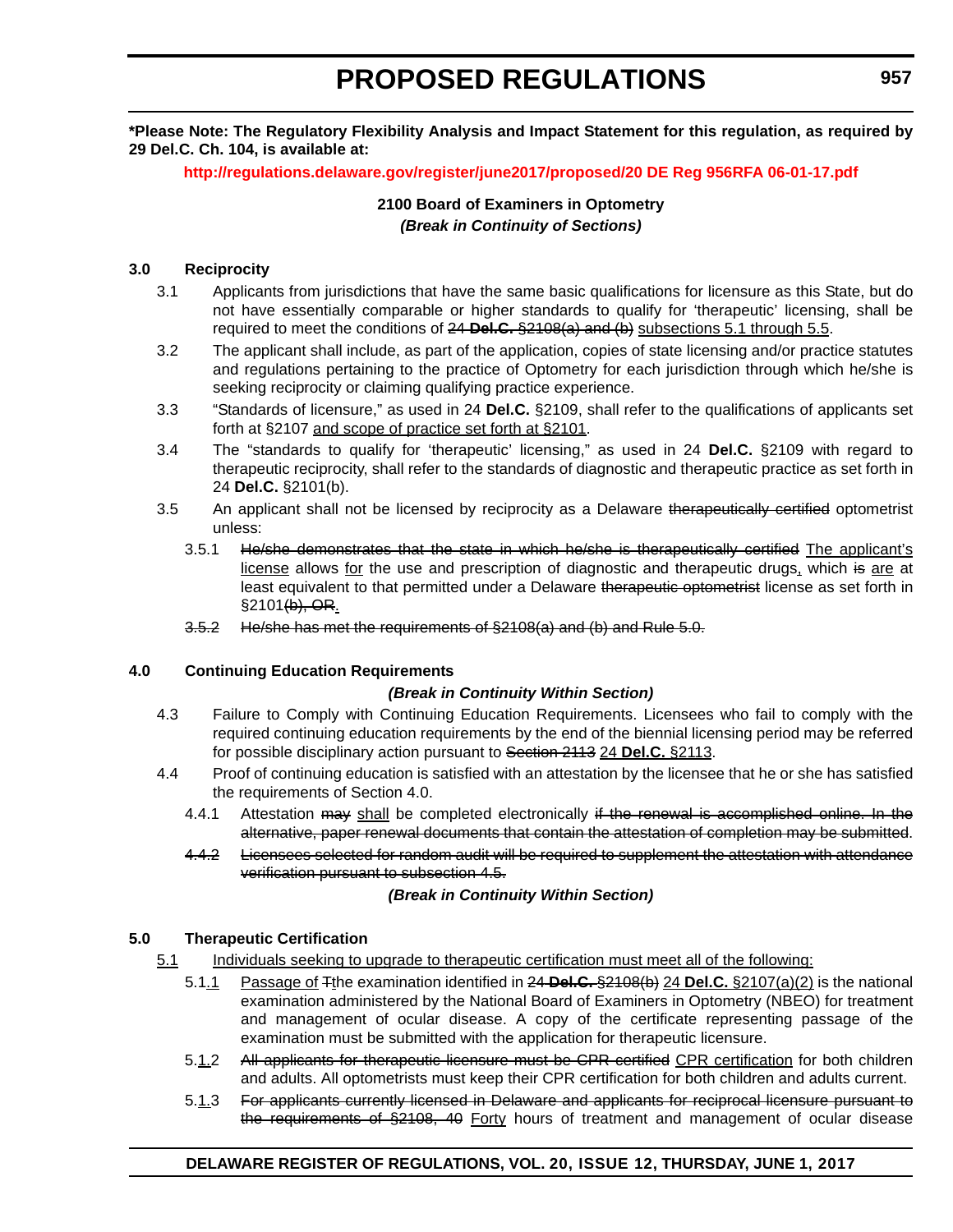training may be accumulated with a therapeutically certified optometrist, a medical doctor, or an osteopathic doctor. Proof of 40 hours of treatment and management of ocular disease training must be submitted in writing by the supervising doctor. If an applicant's supervisor is a therapeutically certified optometrist practicing in a state other than Delaware, proof of similar therapeutic practice standards in the other state must be submitted.

- 5.4 5.1.3.1 Applicants must have completed their forty (40) hours of clinical experience within twentyfour (24) months of their initial application for therapeutic licensure. No clinical experience older than 24 months (prior to application) will be accepted for therapeutic certification.
- 5.52 All newly licensed optometrists shall be required to be therapeutically certified. Their six month internship should be done with a therapeutically certified optometrist, M.D. or D.O. However, if a therapeutically certified optometrist, M.D. or D.O. is not available, the intern may do an internship with a non-therapeutically certified optometrist, provided the intern complete an additional 100 hours of clinical experience in the treatment and management of ocular disease supervised by a therapeutically certified optometrist, M.D. or D.O. during their internship.

### *(Break in Continuity of Sections)*

### **8.0 Crimes substantially related to the practice of optometry:**

- 8.1 Conviction of any of the following crimes, or of the attempt to commit or of a conspiracy to commit or conceal or of solicitation to commit any of the following crimes, is deemed to be substantially related to the practice of optometry in the State of Delaware without regard to the place of conviction:
	- 8.1.1 Aggravated menacing. 11 **Del.C.** §602 (b).
	- 8.1.2 Reckless endangering in the first degree. 11 **Del.C.** §604.
	- 8.1.32 Abuse of a pregnant female in the second degree. 11 **Del.C.** §605.
	- 8.1.43 Abuse of a pregnant female in the first degree. 11 **Del.C.** §606.
	- 8.1.54 Assault in the third degree. 11 **Del.C.** §611.
	- 8.1.65 Assault in the second degree. 11 **Del.C.** §612.
	- 8.1.76 Assault in the first degree. 11 **Del.C.** §613**.**
	- 8.1.87 Abuse of a sports official; felony. 11 **Del.C.** §614.
	- 8.1.98 Assault by abuse or neglect. 11 **Del.C.** §615.
	- 8.1.109 Terroristic threatening; felony. 11 **Del.C.** §621.
	- 8.1.1110Unlawfully administering drugs. 11 **Del.C.** §625.
	- 8.1.4211Unlawfully administering controlled substance or counterfeit substance or narcotic drugs. 11 **Del.C.** §626.
	- 8.1.1312Vehicular assault in the first degree. 11 **Del.C.** §629.
	- 8.1.1413Vehicular homicide in the second degree. 11 **Del.C.** §630.
	- 8.1.1514Vehicular homicide in the first degree. 11 **Del.C.** §630A.
	- 8.1.1615Criminally negligent homicide. 11 **Del.C.** §631.
	- 8.1.1716Manslaughter. 11 **Del.C.** §632.
	- 8.1.1817Murder by abuse or neglect in the second degree. 11 **Del.C.** §633.
	- 8.1.1918Murder by abuse or neglect in the first degree. 11 **Del.C.** §634.
	- 8.1.2019Murder in the second degree; class A felony. 11 **Del.C.** §635.
	- 8.1.2120Murder in the first degree. 11 **Del.C.** §636.
	- 8.1.22 Promoting suicide. 11 **Del.C.** §645.
	- 8.1.23 Abortion. 11 **Del.C.** §651.
	- 8.1.2421Incest. 11 **Del.C.** §766.
	- 8.1.2522Unlawful sexual contact in the second degree. 11 **Del.C.** §768.
	- 8.1.2623Unlawful sexual contact in the first degree. 11 **Del.C.** §769.
	- 8.1.2624Rape in the fourth degree. 11 **Del.C.** §770.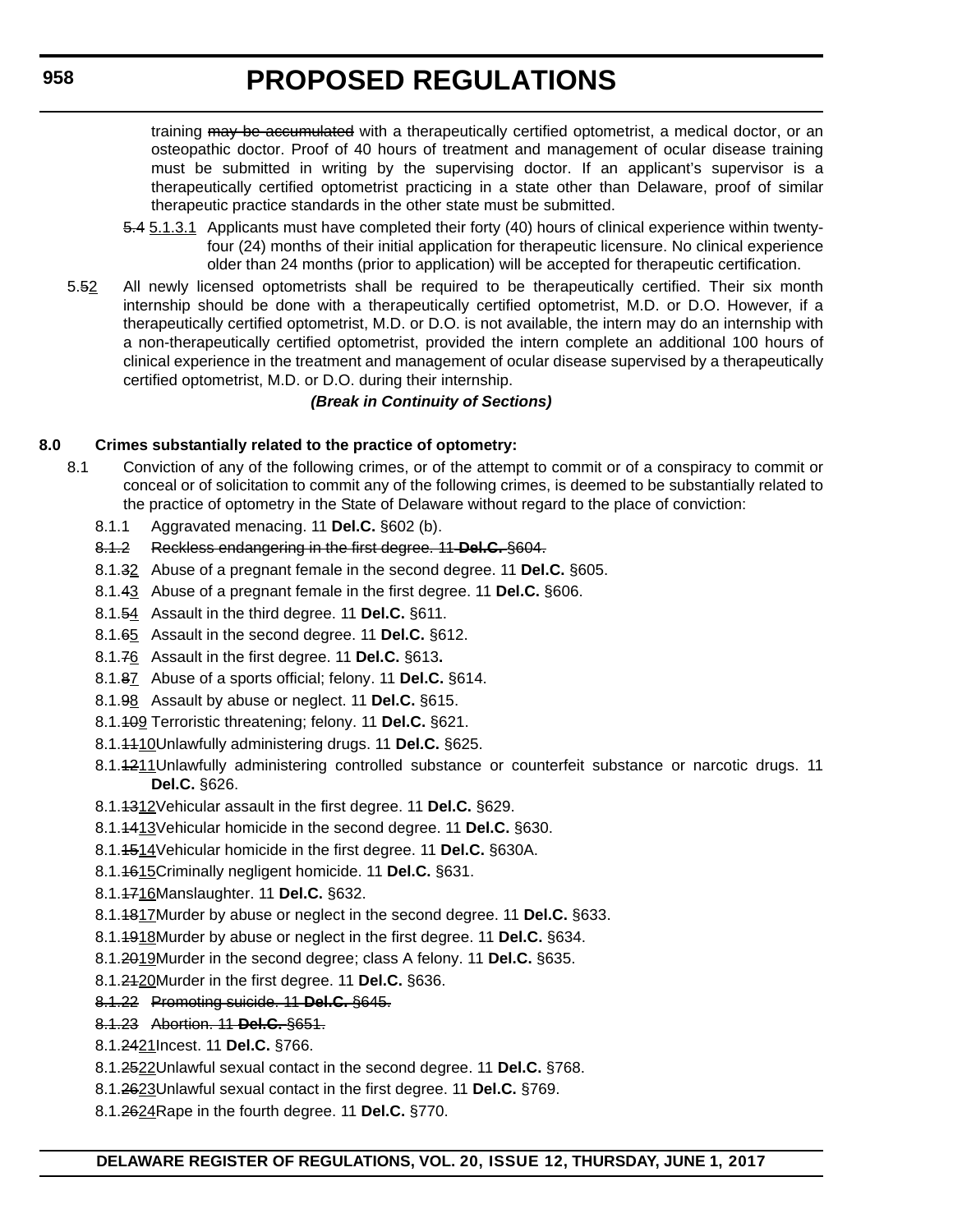- 8.1.2725Rape in the third degree. 11 **Del.C.** §771.
- 8.1.2826Rape in the second degree. 11 **Del.C.** §772.
- 8.1.2927Rape in the first degree. 11 **Del.C.** §773.
- 8.1.3028Sexual extortion. 11 **Del.C.** §776774.
- 8.1.31 Bestiality. 11 **Del.C.** §777.
- 8.1.3229Continuous sexual abuse of a child. 11 **Del.C.** §778776.
- 8.1.3330Dangerous crime against a child. 11 **Del.C.** §779.
- 8.1.3431Female genital mutilation. 11 **Del.C.** §780.
- 8.1.3532Unlawful imprisonment in the first degree. 11 **Del.C.** §782.
- 8.1.3633Kidnapping in the second degree. 11 **Del.C.** §783.
- 8.1.3734Kidnapping in the first degree. 11 **Del.C.** §783A.
- 8.1.3835Arson in the third degree. 11 **Del.C.** §801.
- 8.1.3936Arson in the second degree. 11 **Del.C.** §802.
- 8.1.4037Arson in the first degree. 11 **Del.C.** §803.

8.1.41 Criminal mischief. 11 **Del.C.** §811.

- 8.1.4238Burglary in the third degree. 11 **Del.C.** §824.
- 8.1.4339Burglary in the second degree. 11 **Del.C.** §825.
- 8.1.4440Burglary in the first degree. 11 **Del.C.** §826.
- 8.1.4541Possession of burglar's tools or instruments facilitating theft. 11 **Del.C.** §828.
- 8.1.4642Robbery in the second degree. 11 **Del.C.** §831.
- 8.1.4743Robbery in the first degree. 11 **Del.C.** §832.
- 8.1.4844Carjacking in the second degree. 11 **Del.C.** §835.
- 8.1.4945Carjacking in the first degree. 11 **Del.C.** §836.
- 8.1.5046Shoplifting; felony. 11 **Del.C.** §840.
- 8.1.51 Use of illegitimate retail sales receipt or Universal Product Code Label; felony. 11 **Del.C.** §840A.
- 8.1.5247Extortion. 11 **Del.C.** §846.
- 8.1.53 Use, possession, manufacture, distribution and sale of unlawful telecommunication and access devices; felony. 11 **Del.C.** §850.
- 8.1.5448Receiving stolen property; felony. 11 **Del.C.** §851.
- 8.1.5549Identity theft. 11 **Del.C.** §854.

8.1.56 Possession of shoplifters tools or instruments facilitating theft. 11 **Del.C.** §860.

- 8.1.5750Forgery; felony; misdemeanor. 11 **Del.C.** §861.
- 8.1.5851Possession of forgery devices. 11 **Del.C.** §862.
- 8.1.5952Falsifying business records. 11 **Del.C.** §871.
- 8.1.6053Tampering with public records in the second degree. 11 **Del.C.** §873.
- 8.1.6154Tampering with public records in the first degree. 11 **Del.C.** §876.
- 8.1.6255Offering a false instrument for filing. 11 **Del.C.** §877.
- 8.1.6356Issuing a false certificate. 11 **Del.C.** §878.
- 8.1.6457Issuing a bad check; felony. 11 **Del.C.** §900.
- 8.1.6558Unlawful use of credit card; felony. 11 **Del.C.** §903.
- 8.1.6659Reencoder and scanning devices. 11 **Del.C.** §903A**.**
- 8.1.6760Deceptive business practices. 11 **Del.C.** §906.
- 8.1.6861Criminal impersonation. 11 **Del.C.** §907.
- 8.1.6962Criminal impersonation, accident related. 11 **Del.C.** §907A.
- 8.1.7063Criminal impersonation of a police officer. 11 **Del.C.** §907B.
- 8.1.71 Securing execution of documents by deception. 11 **Del.C.** §909.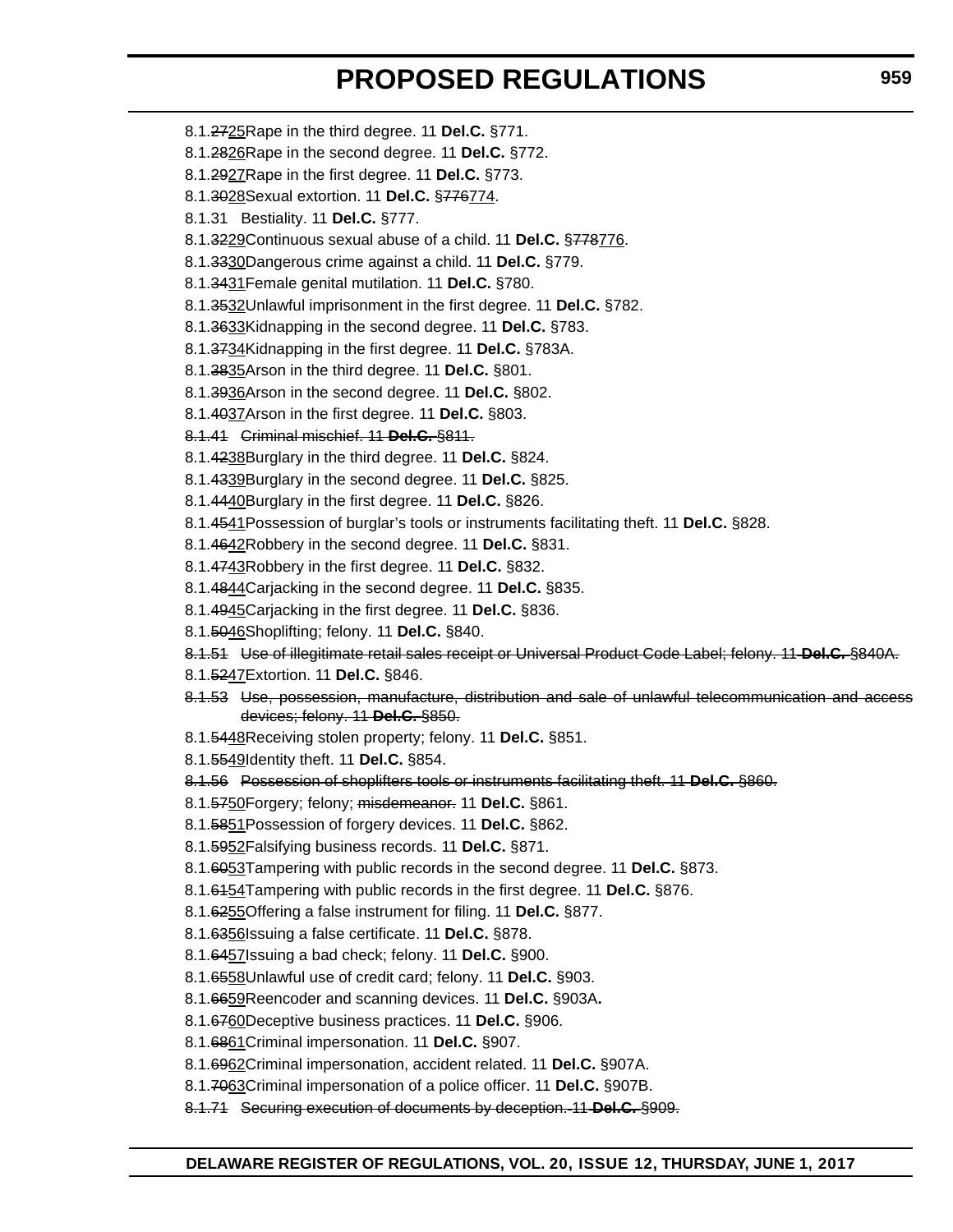- 8.1.72 Fraudulent conveyance of public lands. 11 **Del.C.** §911.
- 8.1.73 Fraudulent receipt of public lands. 11 **Del.C.** §912.
- 8.1.7464Insurance fraud. 11 **Del.C.** §913.
- 8.1.7565Health care fraud. 11 **Del.C.** §913A.
- 8.1.76 Use of consumer identification information. 11 **Del.C.** §914.
- 8.1.77 Home improvement fraud. 11 **Del.C.** §916.
- 8.1.78 New home construction fraud. 11 **Del.C.** §917.
- 8.1.79 Unauthorized access. 11 **Del.C.** §932**.**
- 8.1.80 Theft of computer services. 11 **Del.C.** §933.
- 8.1.81 Interruption of computer services. 11 **Del.C.** §934.
- 8.1.82 Misuse of computer system information. 11 **Del.C.** §935.
- 8.1.83 Destruction of computer equipment. 11 **Del.C.** §936.
- 8.1.8466Dealing in children. 11 **Del.C.** §1100A.
- 8.1.8567Abandonment of child. 11 **Del.C.** §1101.
- 8.1.8668Endangering the welfare of a child. 11 **Del.C.** §1102.
- 8.1.8769Endangering the welfare of an incompetent person Crime against a vulnerable adult. 11 **Del.C.** §1105.
- 8.1.8870Sexual exploitation of a child. 11 **Del.C.** §1108.
- 8.1.8971Unlawfully dealing in child pornography. 11 **Del.C.** §1109.
- 8.1.9072Possession of child pornography. 11 **Del.C.** §1111.
- 8.1.9173Sexual offenders; prohibitions from school zones. 11 **Del.C.** §1112.
- 8.1.9274Sexual solicitation of a child. 11 **Del.C.** §1112A.
- 8.1.9375Bribery. 11 **Del.C.** §1201.
- 8.1.9476Receiving a bribe; class E felony. 11 **Del.C.** §1203.
- 8.1.9577Improper influence. 11 **Del.C.** §1207.
- 8.1.9678Official misconduct. 11 **Del.C.** §1211.
- 8.1.9779Perjury in the second degree. 11 **Del.C.** §1222.
- 8.1.9880Perjury in the first degree. 11 **Del.C.** §1223.
- 8.1.9981Making a false written statement. 11 **Del.C.** §1233.
- 8.1.10082Wearing a disguise during the commission of a felony. 11 **Del.C.** §1239.
- 8.1.10183Terroristic threatening of public officials or public servants. 11 **Del.C.** §1240**.**
- 8.1.10284Hindering prosecution. 11 **Del.C.** §1244.
- 8.1.10385Abetting the violation of driver's license restrictions. 11 **Del.C.** §1249.
- 8.1.104Abetting the violation of driver's license restrictions. 11 **Del.C.** §1249.
- 8.1.10586Offenses against law-enforcement animals. Felony. 11 **Del.C.** §1250.
- 8.1.10687Escape in the second degree. 11 **Del.C.** §1252.
- 8.1.10788Escape after conviction. 11 **Del.C.** §1253.
- 8.1.10889Assault in a detention facility. 11 **Del.C.** §1254.
- 8.1.10990Promoting prison contraband; felony; misdemeanor. 11 **Del.C.** §1256.
- 8.1.110Use of an animal to avoid capture; felony. 11 **Del.C.** §1257A.
- 8.1.111Misuse of prisoner mail; felony. 11 **Del.C.** §1260.
- 8.1.11291Bribing a witness. 11 **Del.C.** §1261.
- 8.1.11392Bribe receiving by a witness. 11 **Del.C.** §1262.
- 8.1.11493Tampering with a witness. 11 **Del.C.** §1263.
- 8.1.11594Interfering with child witness. 11 **Del.C.** §1263A.
- 8.1.11695Bribing a juror. 11 **Del.C.** §1264.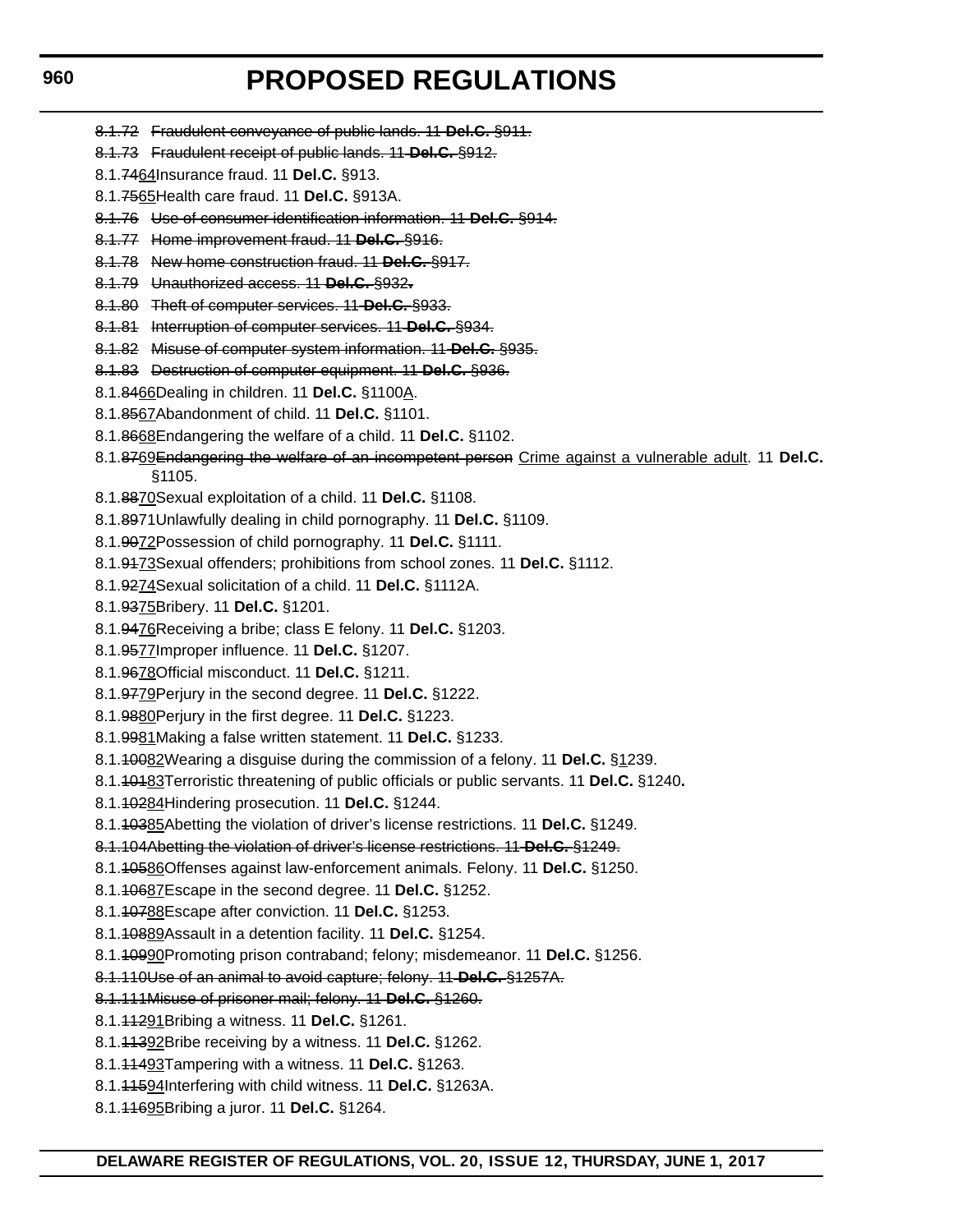- 8.1.11796Bribe receiving by a juror. 11 **Del.C.** §1265. 8.1.11897Tampering with a juror. 11 **Del.C.** §1266. 8.1.11998Misconduct by a juror. 11 **Del.C.** §1267. 8.1.12099Tampering with physical evidence. 11 **Del.C.** §1269. 8.1.121100Riot. 11 **Del.C.** §1302. 8.1.122101Hate crimes; misdemeanor; felony. 11 **Del.C.** §1304. 8.1.123102Aggravated harassment Stalking. 11 **Del.C.** §1312. 8.1.124103Stalking. 11 **Del.C.** §1312A. 8.1.125104Cruelty to animals; felony. 11 **Del.C.** §1325. 8.1.126105Animals; fighting and baiting prohibited; felony. 11 **Del.C.** §1326. 8.1.127106Maintaining a dangerous animal; felony. 11 **Del.C.** §1327. 8.1.128Abusing a corpse. 11 **Del.C.** §1332**.** 8.1.129Trading in human remains and associated funerary objects. 11 **Del.C.** §1333**.** 8.1.130107Violation of privacy; misdemeanor; felony. 11 **Del.C.** §1335. 8.1.131108Bombs, incendiary devices, Molotov cocktails and explosive devices. 11 **Del.C.** §1338. 8.1.132109Adulteration. 11 **Del.C.** §1339. 8.1.133110Prostitution. 11 **Del.C.** §1342. 8.1.134111Patronizing a prostitute prohibited. 11 **Del.C.** §1343. 8.1.135112Promoting prostitution in the third degree. 11 **Del.C.** §1351. 8.1.136113Promoting prostitution in the second degree. 11 **Del.C.** §1352. 8.1.137114Promoting prostitution in the first degree. 11 **Del.C.** §1353. 8.1.138115Permitting prostitution. 11 **Del.C.** §1355. 8.1.139116Carrying a concealed deadly weapon. 11 **Del.C.** §1442. 8.1.140117Carrying a concealed dangerous instrument. 11 **Del.C.** §1443. 8.1.141118Possessing a destructive weapon. 11 **Del.C.** §1444. 8.1.142119Unlawfully dealing with a dangerous weapon. 11 **Del.C.** §1445. 8.1.143120Possession of a deadly weapon during commission of a felony. 11 **Del.C.** §1447. 8.1.144121Possession of a firearm during commission of a felony. 11 **Del.C.** §1447A. 8.1.145122Possession and purchase of deadly weapons by persons prohibited. 11 **Del.C.** §1448. 8.1.146123Criminal history record checks for sales of firearms; felony. 11 **Del.C.** §1448A. 8.1.147124Wearing body armor during commission of felony. 11 **Del.C.** §1449. 8.1.148125Receiving a stolen firearm. 11 **Del.C.** §1450. 8.1.149126Theft of a firearm. 11 **Del.C.** §1451. 8.1.150127Giving a firearm to person prohibited. 11 **Del.C.** §1454. 8.1.151128Engaging in a firearms transaction on behalf of another. 11 **Del.C.** §1455. 8.1.152129Unlawfully permitting a minor access to a firearm. 11 **Del.C.** §1456. 8.1.153130Possession of a weapon in a Safe School and Recreation Zone. 11 **Del.C.** §1457. 8.1.154131Removing a firearm from the possession of a law enforcement officer. 11 **Del.C.** §1458. 8.1.155132Possession of a weapon with a removed, obliterated or altered serial number. 11 **Del.C.** §1459. 8.1.156Prohibited acts. cheating devices (a)-(e), second or subsequent offense. 11 **Del.C.** §1471. 8.1.157133Organized Crime and Racketeering. 11 **Del.C.** §15041503. 8.1.158134Victim or Witness Intimidation 11 **Del.C.** §3532 & 3533. 8.1.159135Abuse, neglect, mistreatment or financial exploitation of residents or patients. 16 **Del.C.** §1136(a), (b) and (c).
	- 8.1.160136Prohibited acts A under the Uniform Controlled Substances Act. 16 **Del.C.** §4751(a), (b) and (c).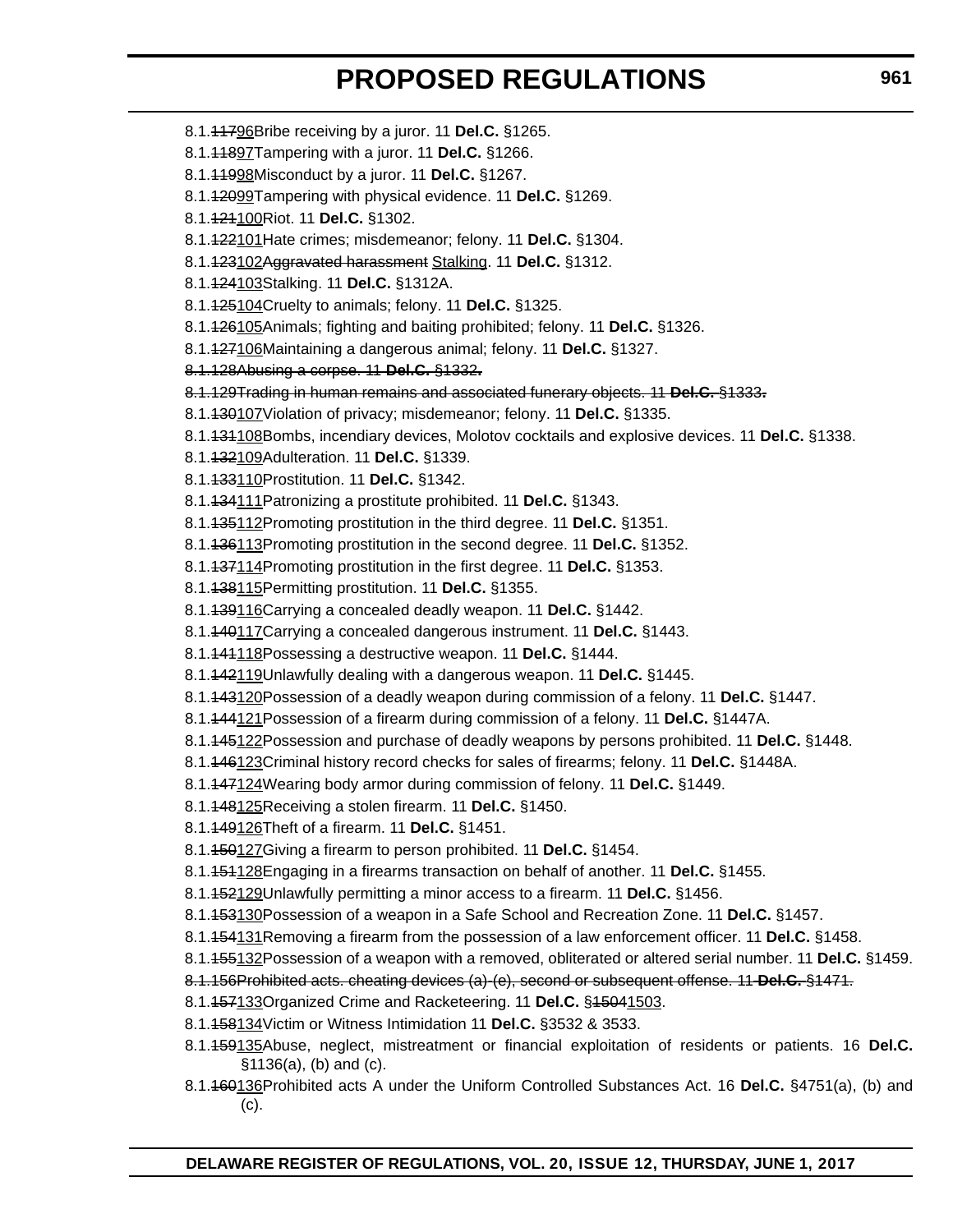- 8.1.161137Prohibited acts B under the Uniform Controlled Substances Act. 16 **Del.C. Former** §4752(a) and (b).
- 8.1.162138Unlawful delivery of noncontrolled substance. 16 **Del.C.** §4752A.
- 8.1.163139Trafficking in marijuana, cocaine, illegal drugs, methamphetamines, Lysergic Acid Diethylamide (L.S.D.), designer drugs, or 3,4-methylenedioxymethamphetamine (MDMA). 16 **Del.C.** §4753A (a)(1)-(9).
- 8.1.164140Possession and delivery of noncontrolled prescription drug. 16 **Del.C.** §4754A.
- 8.1.165141Prohibited acts E under the Uniform Controlled Substances Act. 16 **Del.C.** Former §4755(a)(1) and (2).
- 8.1.166142Prohibited acts under the Uniform Controlled Substances Act. 16 **Del.C.** Former §4756(a)(1)- (5) and (b).
- 8.1.167143Hypodermic syringe or needle; delivering or possessing; disposal; 16 **Del.C.** §47574762.
- 8.1.168144Keeping drugs in original containers. 16 **Del.C.** Former §4758.
- 8.1.169145Distribution to persons under 21 years of age. 16 **Del.C.** Former §4761.
- 8.1.170146Purchase of drugs from minors. 16 **Del.C.** §4761A.
- 8.1.474147Distribution, delivery, or possession of controlled substance within 1,000 feet of school property; penalties; defenses. 16 **Del.C.** Former §4767.
- 8.1.472148Distribution, delivery or possession of controlled substance in or within 300 feet of park, recreation area, church, synagogue or other place of worship. 16 **Del.C.** Former §4768.
- 8.1.173149Drug paraphernalia. 16 **Del.C.** §4771 (a) and (b).
- 8.1.474150 Possession, manufacture and sale, delivery to a minor and advertising of drug paraphernalia. 16 **Del.C.** §4774(a), (b), (c) (d).
- 8.1.151 Drug Dealing Aggravated Possession; class B felony. 16 **Del.C.** §4752.
- 8.1.152 Drug Dealing Aggravated Possession; class C felony. 16 **Del.C.** §4753.
- 8.1.153 Drug Dealing Aggravated Possession; class D felony. 16 **Del.C.** §4754.
- 8.1.154 Drug Dealing Aggravated Possession; class E felony. 16 **Del.C.** §4755.
- 8.1.155 Drug Dealing Aggravated Possession; class F felony. 16 **Del.C.** §4756.
- 8.1.475156 Operation of a vessel or boat while under the influence of intoxicating liquor and/or drugs; third and fourth offenses. 23 **Del.C.** §2302(a) and §2305 (3) and (4).
- 8.1.176157Attempt to evade or defeat tax. 30 **Del.C.** §571.
- 8.1.177158Failure to collect or pay over tax. 30 **Del.C.** §572.
- 8.1.178159Failure to file return, supply information or pay tax. 30 **Del.C.** §573.
- 8.1.179Fraud and false statements. 30 **Del.C.** §574**.**
- 8.1.180160Obtaining benefit under false representation. 31 **Del.C.** §1003.
- 8.1.181161Reports, statements and documents. 31 **Del.C.** §1004(1), (2), (3), (4), (5).
- 8.1.182162Kickback schemes and solicitations. 31 **Del.C.** §1005.
- 8.1.183163Conversion of payment. 31 §1006.
- 8.1.184164 Unlawful possession or manufacture of proof of insurance. 21 **Del.C.** §2118A.
- 8.1.185Temporary registration violations related to providing false information. 21 **Del.C.** §2133(a) (1)-(3).
- 8.1.186False statements. 21 **Del.C.** §2315.
- 8.1.187Altering or forging certificate of title, manufacturer's certificate of origin, registration card, vehicle warranty or certification sticker or vehicle identification plate. 21 **Del.C.** §2316.
- 8.1.188False statements; incorrect or incomplete information. 21 **Del.C.** §2620.
- 8.1.189License to operate a motorcycle, motorbike, etc. 21 **Del.C.** §2703.
- 8.1.190Issuance of a Level 1 Learner's Permit and Class D operator's license to persons under 18 years of age. 21 **Del.C.** §2710.
- 8.1.191Unlawful application for or use of license or identification card. 21 **Del.C.** §2751**.**
- 8.1.192False statements. 21 **Del.C.** §2752**.**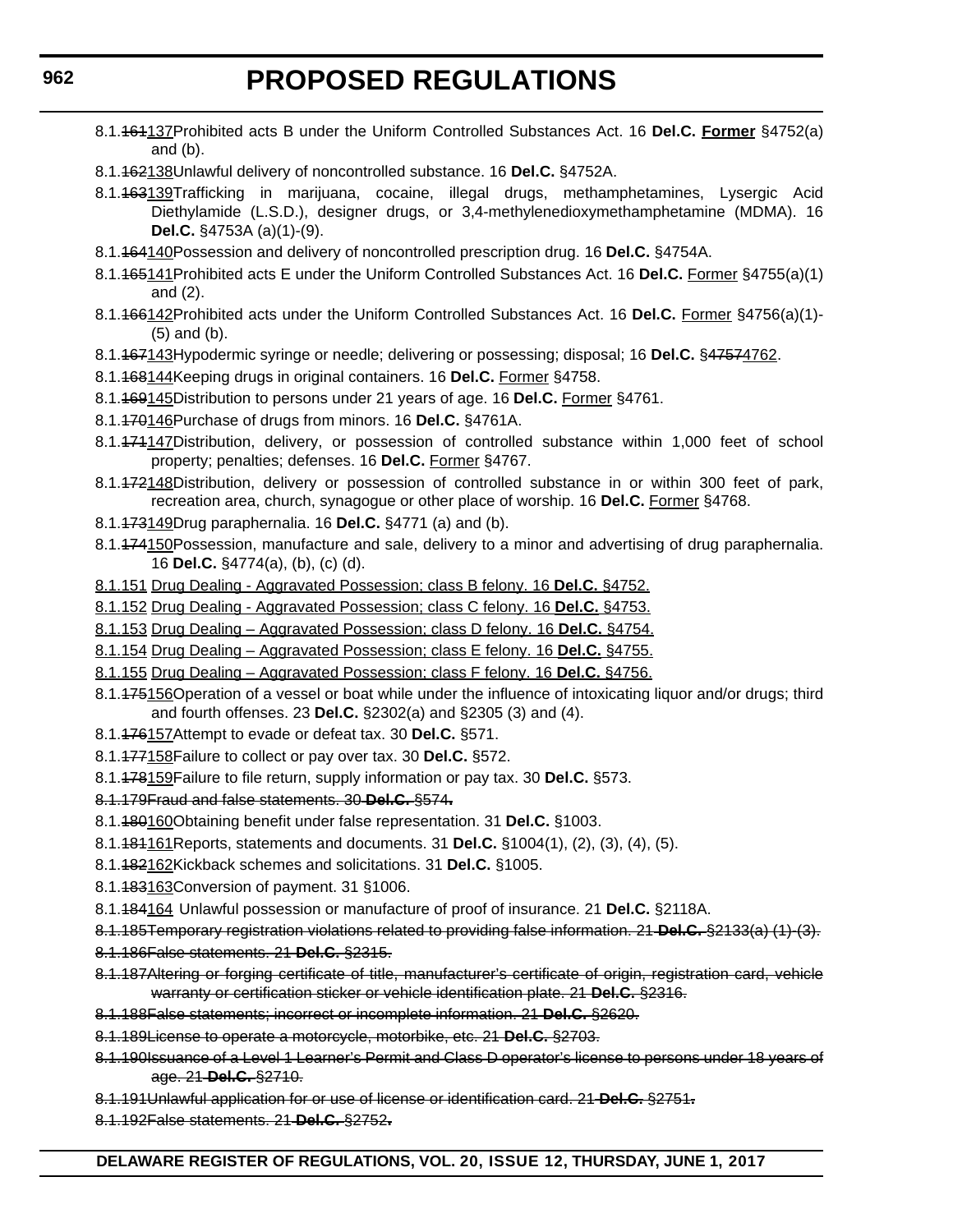- 8.1.193Driving vehicle while license is suspended or revoked. 21 **Del.C.** §2756.
- 8.1.194Duplication, reproduction, altering, or counterfeiting of driver's licenses or identification cards. 21 **Del.C.** §2760(a) and (b).
- 8.1.195Driving after judgment prohibited. 21 **Del.C.** §2810.
- 8.1.196False statements. 21 **Del.C.** §3107.
- 8.1.197165Driving a vehicle while under the influence or with a prohibited alcohol content. 21 **Del.C.** §4177 (3) and (4).
- 8.1.198Duty of driver involved in accident resulting in injury or death to any person. 21 **Del.C.** §4202.
- 8.1.199Duty to report accidents; evidence. 21 **Del.C.** §4203.
- 8.1.200 Possession of motor vehicle master keys, manipulative keys, key cutting devices, lock picks or lock picking devices and hot wires. 21 **Del.C.** §4604(a).
- 8.1.201Tampering with vehicle. 21 **Del.C.** §6703.
- 8.1.202Receiving or transferring stolen vehicle. 21 **Del.C.** §6704.
- 8.1.203Removed, falsified or unauthorized identification number on vehicle, bicycle or engine; removed or affixed license/registration plate with intent to misrepresent identity. 21 **Del.C.** §6705(a)-(e)**.**
- 8.1.204Possession of blank title; blank registration card; vehicle identification plate; warranty sticker and registration card. 21 **Del.C.** §6708(a) and (b).
- 8.1.205Removal of warranty or certification stickers; vehicle identification plates; confidential vehicle identification numbers. 21 **Del.C.** §6709(a).
- 8.1.206Unlawful possession of assigned titles, assigned registration cards, vehicle identification plates and warranty stickers. 21 **Del.C.** §6710(a).
- 8.1.207Offenses [involving meat and poultry inspection including bribery or attempted bribery or assaulting or impeding any person in the performance of his duties] (felony). 3 **Del.C.** §871.
- 8.1.208Fraudulent Written Statements. 3 **Del.C.** §10049.
- 8.1.209Fraudulent Certificate of Registration or Eligibility Documents. 3 **Del.C.** §10050.
- 8.1.210Prohibited trade practices against infirm or elderly. 6 **Del.C.** §2581.
- 8.1.211Auto Repair Fraud victimizing the infirm or elderly. 6 **Del.C.** §4909A.
- 8.1.212Possession or use of false weights. 6 **Del.C.** §5134.
- 8.1.213 Violations of the Securities Act. 6 **Del.C.** §7322.
- 8.1.214 Unauthorized Acts against a Service Guide or Seeing Eye Dog. 7 **Del.C.** §1717.
- 8.1.215Interception of Communications Generally; Divulging Contents of Communications. 11 **Del.C.** §2402.
- 8.1.216Manufacture, Possession or Sale of Intercepting Device. 11 **Del.C.** §2403.
- 8.1.217Breaking and Entering, Etc. to Place or Remove Equipment. 11 **Del.C.** §2410.
- 8.1.218Obstruction, Impediment or Prevention of Interception. 11 **Del.C.** §2412.
- 8.1.219Obtaining, Altering or Preventing Authorized Access. 11 **Del.C.** §2421.
- 8.1.220Divulging Contents of Communications. 11 **Del.C.** §2422.
- 8.1.221Installation and Use Generally [of pen trace and trap and trace devices]. 11 **Del.C.** §2431.
- 8.1.222166Aggravated Act of Intimidation. 11 **Del.C.** §3533.
- 8.1.223167Attempt to Intimidate. 11 **Del.C.** §3534.
- 8.1.224Disclosure of Expunged Records. 11 **Del.C.** §4374.
- 8.1.225Violation of reporting provisions re: SBI. 11 **Del.C.** §8523.
- 8.1.226Failure of child-care provider to obtain information required under §8561 or for those providing false information. 11 **Del.C.** §8562.
- 8.1.227Providing false information when seeking employment in a public school. 11 **Del.C.** §8572.
- 8.1.228Filing False Claim [under Victims' Compensation Fund]. 11 **Del.C.** §9016.
- 8.1.229168Alteration, Theft or Destruction of Will. 12 **Del.C.** §210.
- 8.1.230169Violation of reporting requirements involving abuse under §903. 16 **Del.C.** §914.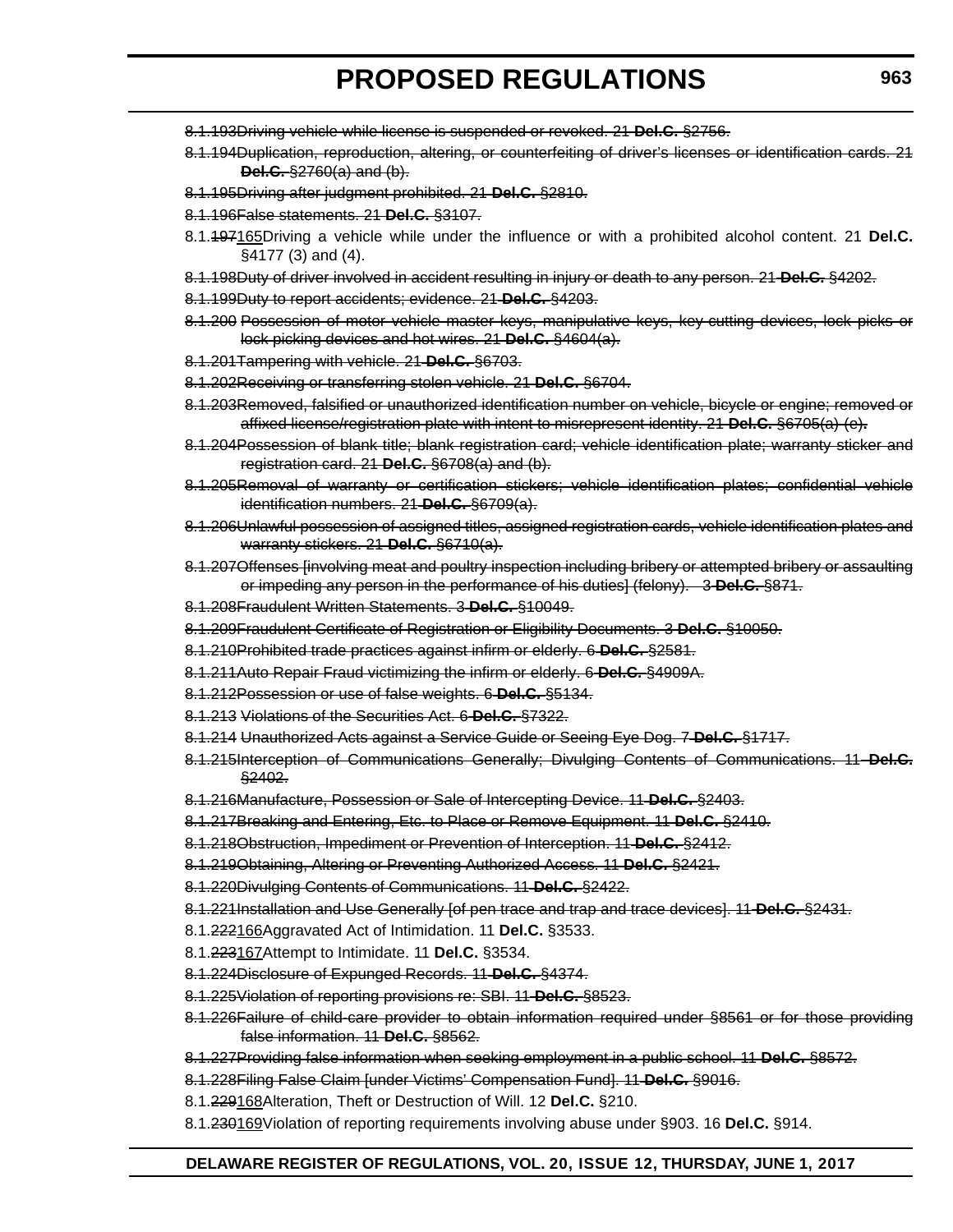- 8.1.231170Coercion or intimidation involving health-care decisions and falsification, destruction of a document to create a false impression that measures to prolong life have been authorized. 16 **Del.C.** §2513(a) and (b).
- 8.1.232Violations related to the sale, purchase, receipt, possession, transportation, use, safety and control of explosive materials other than 16 **Del.C.** §7103. 16 **Del.C.** §7112.
- 8.1.233171Operation of a Vessel or Boat while under the Influence of Intoxicating Liquor and/or Drugs. 23 **Del.C.** §2302 (3) and (4).
- 8.1.234License Requirements. 24 **Del.C.** §901.
- 8.1.235Sale to Persons under 21 or Intoxicated Persons. 24 **Del.C.** §903.
- 8.1.236Failure to make Reports of Persons who are Subject to Loss of Consciousness. 24 **Del.C.** §1763.
- 8.1.237172[Interference] Relating to the Blind and "Seeing Eye Dogs". 31 **Del.C.** §2117.
- 8.1.238173Abuse, neglect, exploitation or mistreatment of infirm adult. 31 **Del.C.** §3913(a), (b) and (c).
- 8.2 Crimes substantially related to the practice of optometry shall be deemed to include any crimes under any federal law, state law, or valid town, city or county ordinance, that are substantially similar to the crimes identified in this rule.

### **\*Please Note: As the rest of the sections were not amended, they are not being published. A copy of the regulation is available at:**

**[2100 Board of Examiners in Optometry](http://regulations.delaware.gov/register/june2017/proposed/20 DE Reg 956 06-01-17.htm)** 

### **[OFFICE OF MANAGEMENT AND BUDGET](http://omb.delaware.gov/)**

**DIVISION [OF FACILITIES MANAGEMENT](http://dfm.delaware.gov/)**

Statutory Authority: 29 Delaware Code, Section 6908(a)(6) (29 **Del.C.** §6908(a)(6)) 19 **DE Admin. Code** 4104

### **PUBLIC NOTICE**

### **[4104 Regulations for the Drug Testing of Contractor and Subcontractor Employees Working on Large](#page-3-0)  Public Works Projects**

In accordance and compliance with the procedures set forth at 29 **Del.C.** §§1131, *et seq.* and 29 **Del.C.** §§10101, *et seq.*, the Director of the Office of Management and Budget is proposing to amend the following Regulation:

### **1. Title of Regulation:**

19 **DE Admin. Code** 4104 (Regulations for the Drug Testing of Contractor and Subcontractor Employees Working on Large Public Works Projects)

(http://regulations.delaware.gov/AdminCode/title19/4000/4100/4104.pdf)

Members of the public may receive a copy of the existing regulation at no charge by United States Mail by writing Mr. Robert Scoglietti at the following address:

122 Martin Luther King Jr. Blvd South

Dover, DE 19901.

Or by email at: robert.scoglietti@state.de.us

### **II. Brief Synopsis of the Subject, Substance, and Issues:**

The current regulation is intended to safeguard the public by establishing the mechanism, standards and requirements of a Mandatory Drug Testing Program for Contractors and Subcontractors that are incorporated by reference into all Large Public Works Contracts awarded pursuant to 29 **Del.C.** §6962.

**DELAWARE REGISTER OF REGULATIONS, VOL. 20, ISSUE 12, THURSDAY, JUNE 1, 2017**

<span id="page-33-0"></span>**964**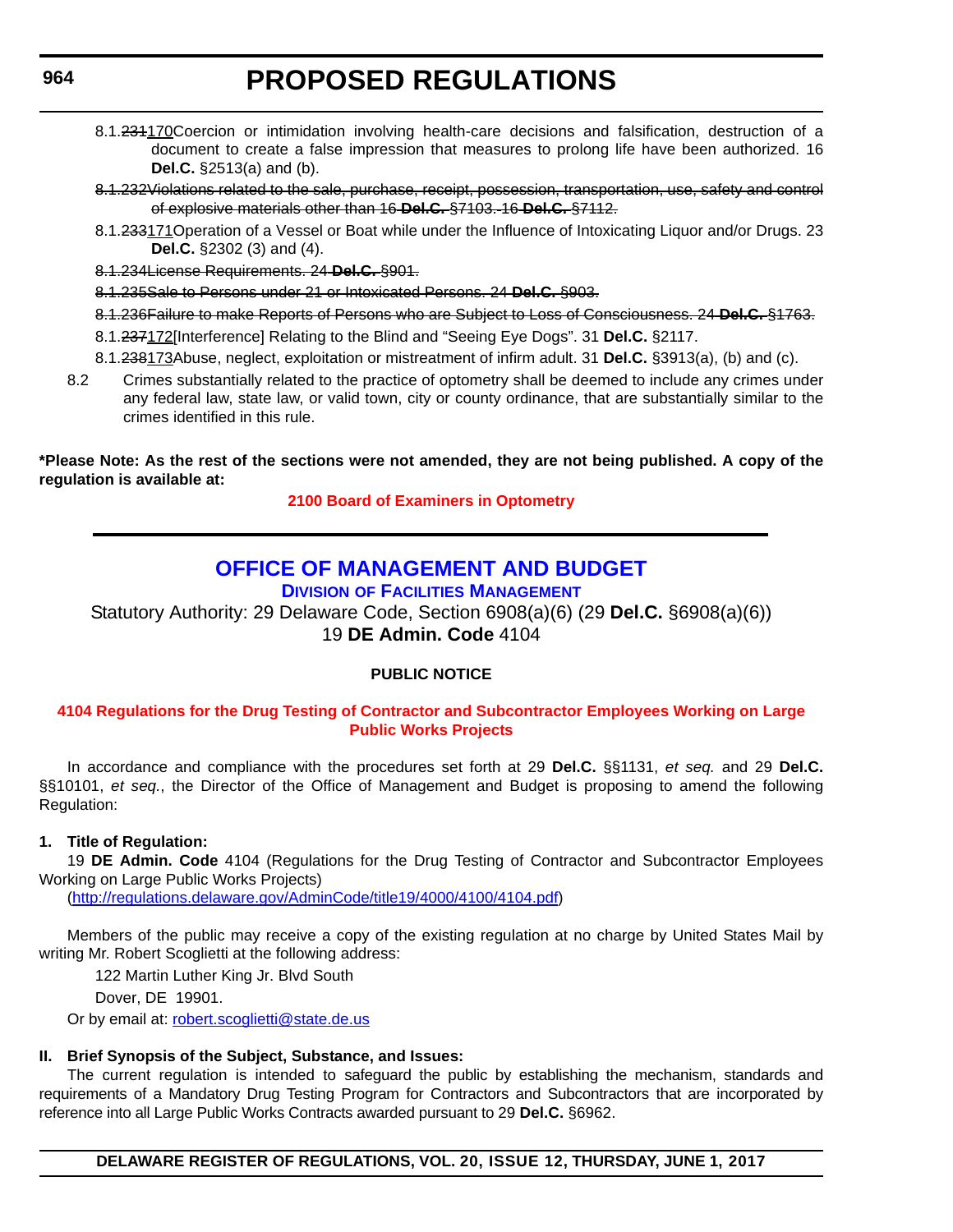Proposed amendments to this regulation accomplish the following:

- A) Clarifies that a Contractor or Subcontractor's Program does not need to be Jobsite specific.
- B) Allows for a Contractor or Subcontractor to participate in a Consortium.
- C) Corrects and clarifies substances tested and thresholds.
- D) Increases pre-employment testing requirement from 60 180 days.
- E) Decreases the percentage of employees to be randomly tested per month from 10% to 5%.
- F) Removes the requirement that a Contractor or Subcontractor must submit testing forms to the project Owner.

### **III. Possible Terms of the Agency Action**:

There is no sunset date for this Regulation.

- **IV. Statutory Basis or Legal Authority to Act:** 29 **Del.C.** §6908(a)(6), *et seq.*
- **V. Other Regulations that May Be Affected by the Proposal:** None Known.

### **VI. Notice of Public Comment:**

Any person who wishes to make written suggestions, provide compilations of data, testimony, briefs or other written materials concerning to the proposed new regulations must submit them to:

Robert Scoglietti Delaware Office of Management and Budget 122 Martin Luther King Jr. Blvd. South Dover, DE 19901

Or Email: robert.scoglietti@state.de.us no later than the close of business on July 18, 2017.

### **VII. Notice of Public Hearing:**

The Director of the Office of Management and Budget, or an employee of the Office of Management and Budget designated by the Director, will hold a public hearing at which members of the public may present comments on the proposed amendments to the regulation on June 23, 2017 in Room 219 of the Haslet Armory, 122 Martin Luther King Jr. Blvd South, Dover DE at 2:00 PM. It is requested that those interested in presenting statements at the public hearing register in advance by contacting:

Robert Scoglietti Delaware Office of Management and Budget 122 Martin Luther King Jr. Blvd. South Dover, DE 19901

### **VIII.Prepared By:**

Robert Scoglietti Director of Policy and External Affairs Delaware Office of Management and Budget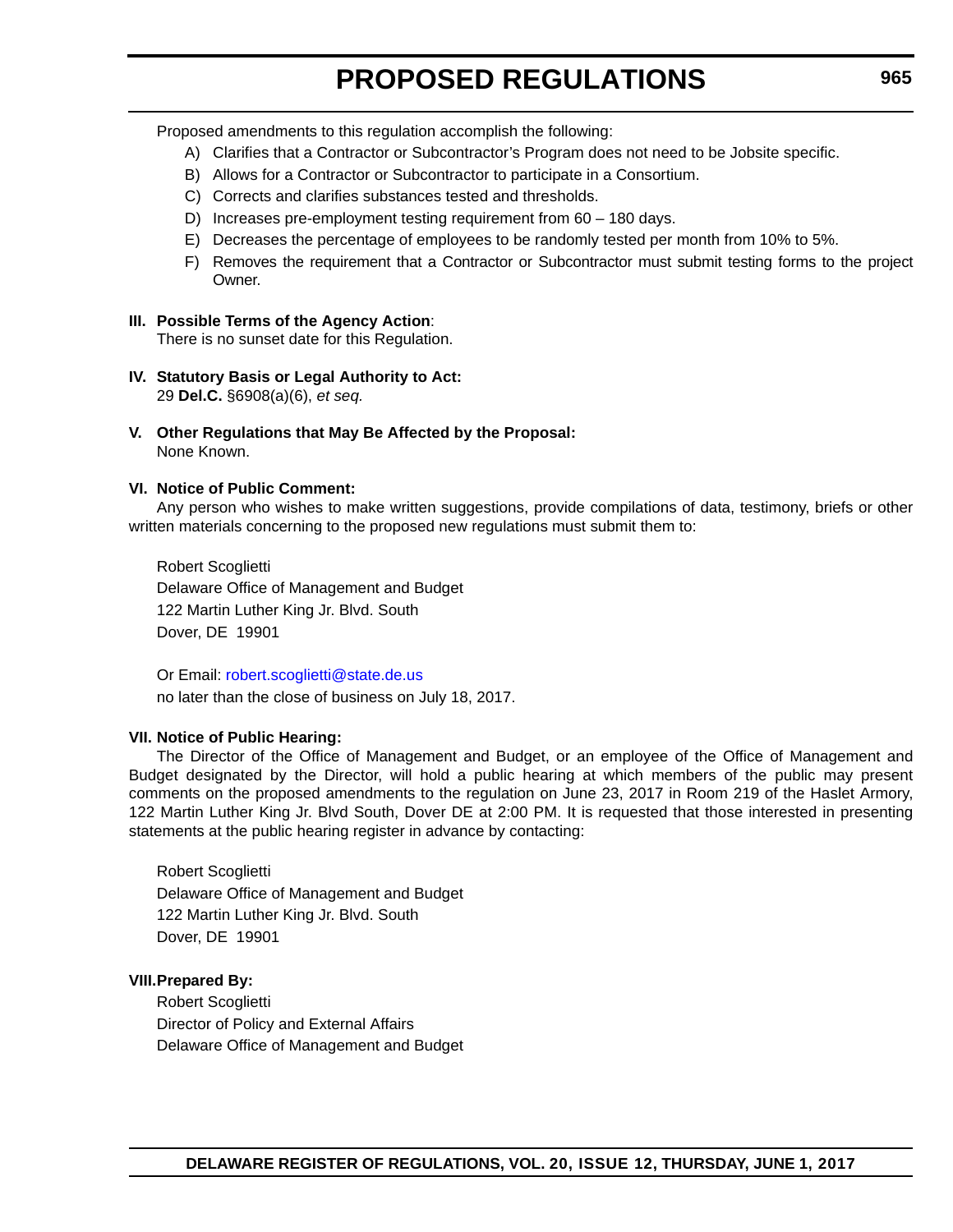**\*Please Note: The Regulatory Flexibility Analysis and Impact Statement for this regulation, as required by 29 Del.C. Ch. 104, is available at:**

**<http://regulations.delaware.gov/register/june2017/proposed/20 DE Reg 964RFA 06-01-17.pdf>**

**4104 Regulations for the Drug Testing of Contractor and Subcontractor Employees Working on Large Public Works Projects**

*(Break in Continuity of Sections)*

### **2.0 Definitions**

"**Consortium"/"Third Party Administrator" or "(C/TPA)**" means a service agent that provides or coordinates the provision of a variety of drug and alcohol testing services to employers. C/TPAs typically perform administrative tasks concerning the operation of the employers' drug and alcohol testing programs. This term includes, but is not limited to, groups of employers who join together to administer, as a single entity, the drug and alcohol testing programs of its members.

### *(Break in Continuity Within Section)*

"**Employee**" means an individual employed by a Contractor or Subcontractor who works on the Jobsite of a Large Public Works Contract but does not fulfill a clerical or administrative function. For the purpose of this definition, clerical or administrative functions shall refer to job responsibilities that do not generally require an employee to work outside of the Contractor's Jobsite office, home office or other employer-provided office. For the purposes of this regulation, the term "Employee" shall also include supervisors and foremen working on the Jobsite. The term "Employee" shall also include delivery personnel employed by employees of a Contractor or Subcontractor working on or delivering materials and equipment to and from a Jobsite.

### *(Break in Continuity Within Section)*

**"Mandatory Drug Testing Program**" and "**Program**" means a defined set of basic procedures, requirements and rules that must be used by a Contractor or Subcontractor to test Employees employees for drugs in compliance with these requirements.

### *(Break in Continuity within Section)*

**"Positive Test Result**" and "**Fail a Drug Test**" means the result reported by a Health and Human Services certified laboratory when a specimen contains a drug or drug metabolite equal to or greater than the cutoff concentration. For purposes of these regulations, an Employee shall not be considered to have a Positive Test Result nor shall an Employee be considered to "Fail a Drug Test", unless the employee was impaired by marijuana at the Jobsite if:

- The Employee is a Registered Qualifying Patient and;
- The drug detected was marijuana, a component of marijuana, or marijuana metabolites.

**"Random Drug Testing**" means that an Employee is chosen at random for testing without advance notice, from a pool of Employees working on the Jobsite or as a member of a Consortium. Specific requirements for random drug testing conducted under these regulations are described in Section 5.0.

### *(Break in Continuity Within Section)*

**"Subcontractor**" means an entity such as, but not limited to, an individual, firm, partnership or corporation that has a contractual obligation to perform work for, or supply services to a Contractor as defined in section subsection 2.1.

**"Testing Result Forms**" means a form summarizing drug testing completed monthly by the Contractor and Subcontractor and submitted to the Owner in accordance with requirements contained in the bid solicitation.

### **3.0 Employee drug testing documentation requirements.**

3.1 The following documentation requirements apply:

3.1.1 At bid submission - A solicitation for a Large Public Works Contract must require each Contractor that submits a bid for the work to submit with the bid  $a$  signed individual affadavit(s) for the Gontractor and each listed Subcontractor certifying that the Contractor and Subcontractor(s) has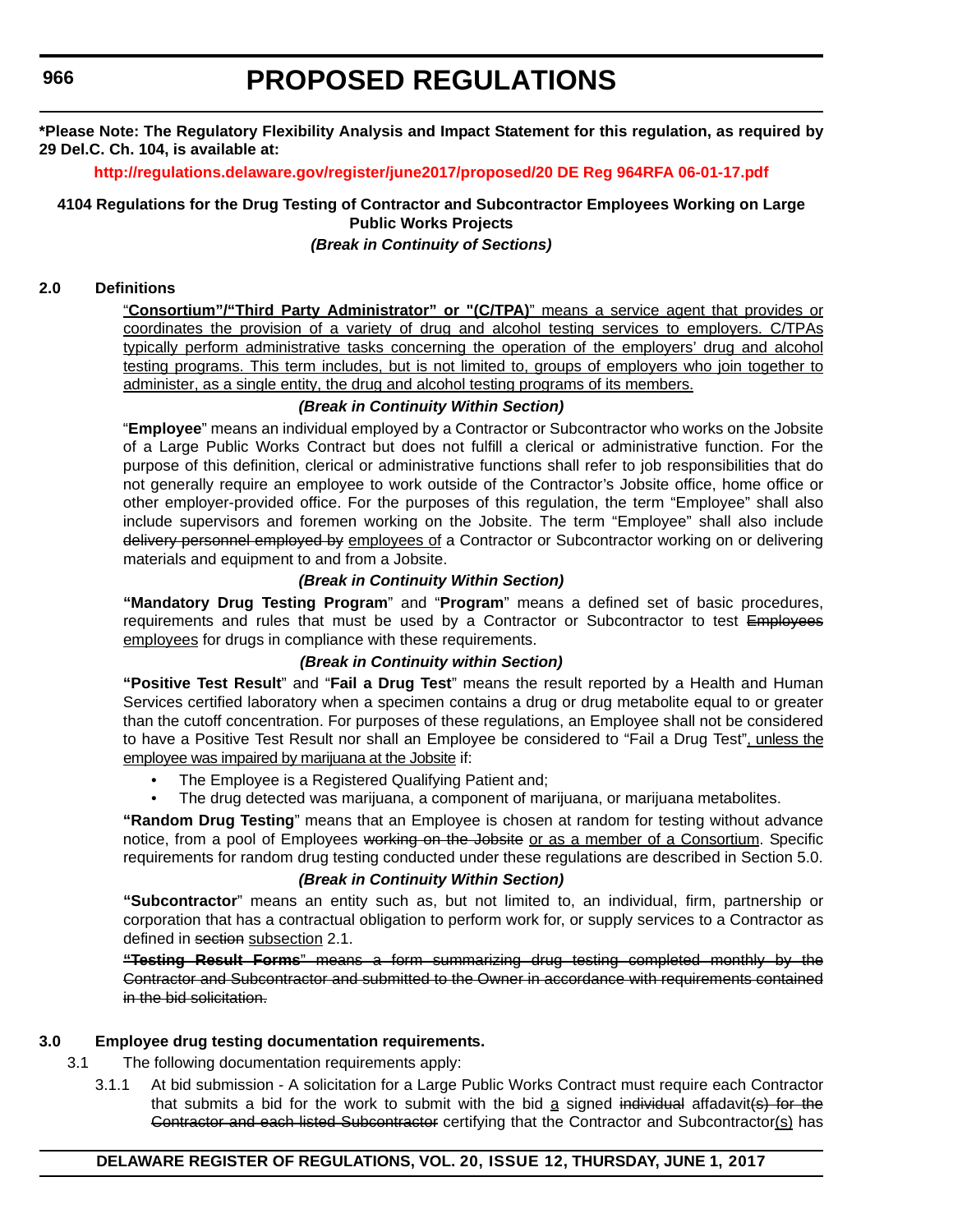in place or will implement during the entire term of the contract a Mandatory Drug Testing Program for their Employees that complies with this regulation.

- 3.1.2 <del>Two At least two</del> business days prior to contract execution The awarded Contractor shall provide to the Owner copies of the Employee Drug Testing Program for the Contractor and for all listed Subcontractors.
- 3.1.3 During contract execution Contractors that employ additional Subcontractors on the jobsite may do so only after submitting a copy of the Subcontractor's Employee Drug Testing Program. A Contractor or Subcontractor shall not commence work until the Owner has concluded the Employee Drug Testing Program complies with this Regulation as per Section subsection 3.2.
- 3.1.4 In the event of an emergency a Contractor may employ additional Subcontractors on the jobsite prior to submitting the Subcontractor's Employee Drug Testing Program provided that said Program is submitted to the Owner as soon as practicable.
- 3.2 A Contractor or Subcontractor shall be treated as having a Mandatory Drug Testing Program that complies with this regulation if the Program includes the following:
	- 3.2.1 The Program meets the minimum standards in section Section 4.0 of this regulation.
	- 3.2.2 The Program provides for the frequency of testing of Employees as per section Section 5.0 of this regulation:
	- 3.2.3 The Program imposes disciplinary measures on an Employee who fails a drug test as per section Section 6.0 of this regulation.
- 3.3 Prequalified Contractors and Subcontractors A Contractor or Subcontractor may meet the provisions of Section subsection 3.1 if they are Prequalified through the DFM Prequalification and if the DFM Prequalification includes provisions requiring an Employee Mandatory Drug Testing Program that meet the requirements of Sections 4.0, 5.0 and 6.0 of this Regulation
- 3.4 The State shall not be obligated to pay, and the Contractor or Subcontractor shall expressly agree that, any portion of work performed by a Contractor or Subcontractor commenced before that Contractor or Subcontractor has complied with Sections subsections 3.1 and 3.2, provided however that emergency work as referenced in subsection 3.1.4 may not be subject to this provision.

### **4.0 Minimum Standards for a Mandatory Drug Testing Program**

4.1 Testing for the presence of drugs in an Employee's system and the handling of test specimens shall be conducted in accordance with guidelines for the collection, chain-of-custody procedures, laboratory testing, and Medical Officer Review procedures contained within the Mandatory Guidelines for Federal Workplace Drug Testing Programs published by the Substance Abuse and Mental Health Services Administration (SAMHSA). http://workplace.samhsa.gov/DrugTesting/Level 1 Pages/ [mandatory\\_guidelines5\\_1\\_10.html](http://workplace.samhsa.gov/DrugTesting/Level_1_Pages/mandatory_guidelines5_1_10.html) (49 CFR Part 40).

All tests must be processed by a federal Health and Human Services certified laboratory. Contractors must provide documentation detailing the procedures used in the collection, testing and reporting of drug tests sufficient to show conformance with SAMHSA guidelines.

- 4.2 Contractors and Subcontractors subject to these regulations may procure the services of an appropriate Drug Testing Firm to administer their program. A Contractor or Subcontractor may also participate in a Consortium. A Contractor or Subcontractor may also implement a Mandatory Drug Testing Program using in-house personnel and resources. However a Contractor or Subcontractor doing so shall have to demonstrate that the program meets or exceeds the requirements specified herein to the satisfaction of the Owner.
- 4.3 Employees subject to drug testing shall be tested using at a minimum a seven-panel protocol testing plus alcohol screening for the following:

| Substance<br><del>ouvstance</del> | <b>Gommon Name</b> | $r_{\rm intoff}$<br><del>outon</del> |
|-----------------------------------|--------------------|--------------------------------------|
| Marijuana metabolite              |                    | $50$ ng/m                            |
| Cocaine metabolite                |                    | $150$ ng/ml                          |
| Opiate metabolite                 |                    | $2000$ ng/ml                         |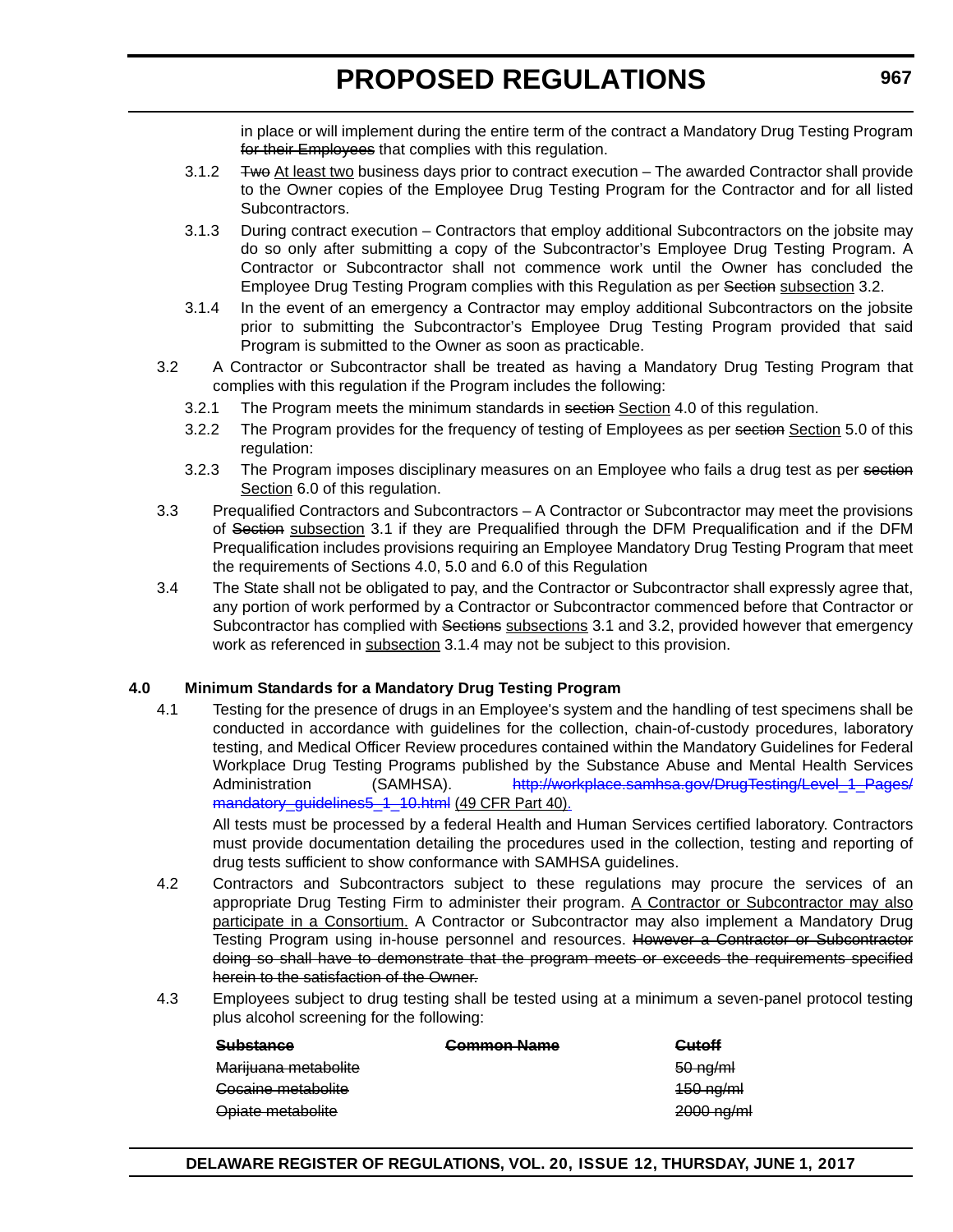| Acetylmorphine<br>Phencyclidine              | Heroin metabolite<br>₽G₽ | $40$ ng/m<br>$25 \nrightarrow$ ng/ml |
|----------------------------------------------|--------------------------|--------------------------------------|
| Amphetamines (including<br>Methamphetamines) | Meth                     | $500$ ng/ml                          |
| <b>MDMA</b><br>Alcohol                       | <del>Ecstasv</del>       | $250$ ng/ml<br>0.04% BAC             |

| Initial test analyte  | Initial test cutoff<br><u>concentration</u> | <b>Confirmatory test analyte</b> | <b>Confirmatory test cutoff</b><br>concentration |
|-----------------------|---------------------------------------------|----------------------------------|--------------------------------------------------|
| Marijuana metabolites | 50 ng/mL                                    | <u>THCA</u>                      | <u>15 ng/mL</u>                                  |
| Cocaine metabolites   | 150 ng/mL                                   | Benzoylecgonine                  | 100 ng/mL                                        |
| Opiate metabolites:   |                                             |                                  |                                                  |
| Codeine/Morphine      | 2000 ng/mL                                  | Codeine                          | 2000 ng/mL                                       |
|                       |                                             | <b>Morphine</b>                  | <u>2000 ng/mL</u>                                |
| 6-Acetylmorphine      | <u>10 ng/mL</u>                             | 6-Acetylmorphine                 | <u>10 ng/mL</u>                                  |
| Phencyclidine         | <u>25 ng/mL</u>                             | Phencyclidine                    | <u>25 ng/mL</u>                                  |
| Amphetamines:         |                                             |                                  |                                                  |
| AMP/MAMP              | 500 ng/mL                                   | Amphetamine                      | 250 ng/mL                                        |
|                       |                                             | Methamphetamine                  | 250 ng/mL                                        |
| MDMA <sup>6</sup>     | 500 ng/mL                                   | <b>MDMA</b>                      | <u>250 ng/mL</u>                                 |
|                       |                                             | <b>MDA</b>                       | 250 ng/mL                                        |
|                       |                                             | <b>MDEA</b>                      | 250 ng/mL                                        |

4.4 The frequency of Random Drug Testing and the methodology for selecting Employees to be screened are defined in section Section 5.0 and shall be incorporated into Contractor and Subcontractor mandatory testing procedures. A Contractor or Subcontractor may incorporate rules or requirements that exceed the requirements defined herein.

### **5.0 Drug Testing Requirements – Frequency for the Testing of Employees**

- 5.1 Initial Drug Testing Employees commencing work on a Jobsite must be tested with the exception that an Employee who has passed a random or scheduled drug test within the past 60 180 days from the date of commencing work or an Employee who passed a pre-employment drug test administered pursuant to an Contractor's or Subcontractor's Program and is subject to testing as part of a Contractor's or Subcontractor's ongoing Program or as part of a Consortium shall be permitted to work at the Jobsite without further testing; however, the Employee is still subject to random testing.
- 5.2 Random Drug Testing During the course of a project, each Contractor and Subcontractor with Employees on the Jobsite shall implement Random Drug Testing according to the maintain a Program that meets or exceeds the following requirements.
	- 5.2.1 All Employees will be subject to random, unannounced testing.
	- 5.2.2 The selection of Employees shall be made by a scientifically valid method of randomly generating an Employee employee identifier from a Contractor or Sub-contractor's entire pool of Employees employees, through those Employees working on a Public Works Jobsite or through the Contractor or Subcontractor's participation in a Consortium.

### **968**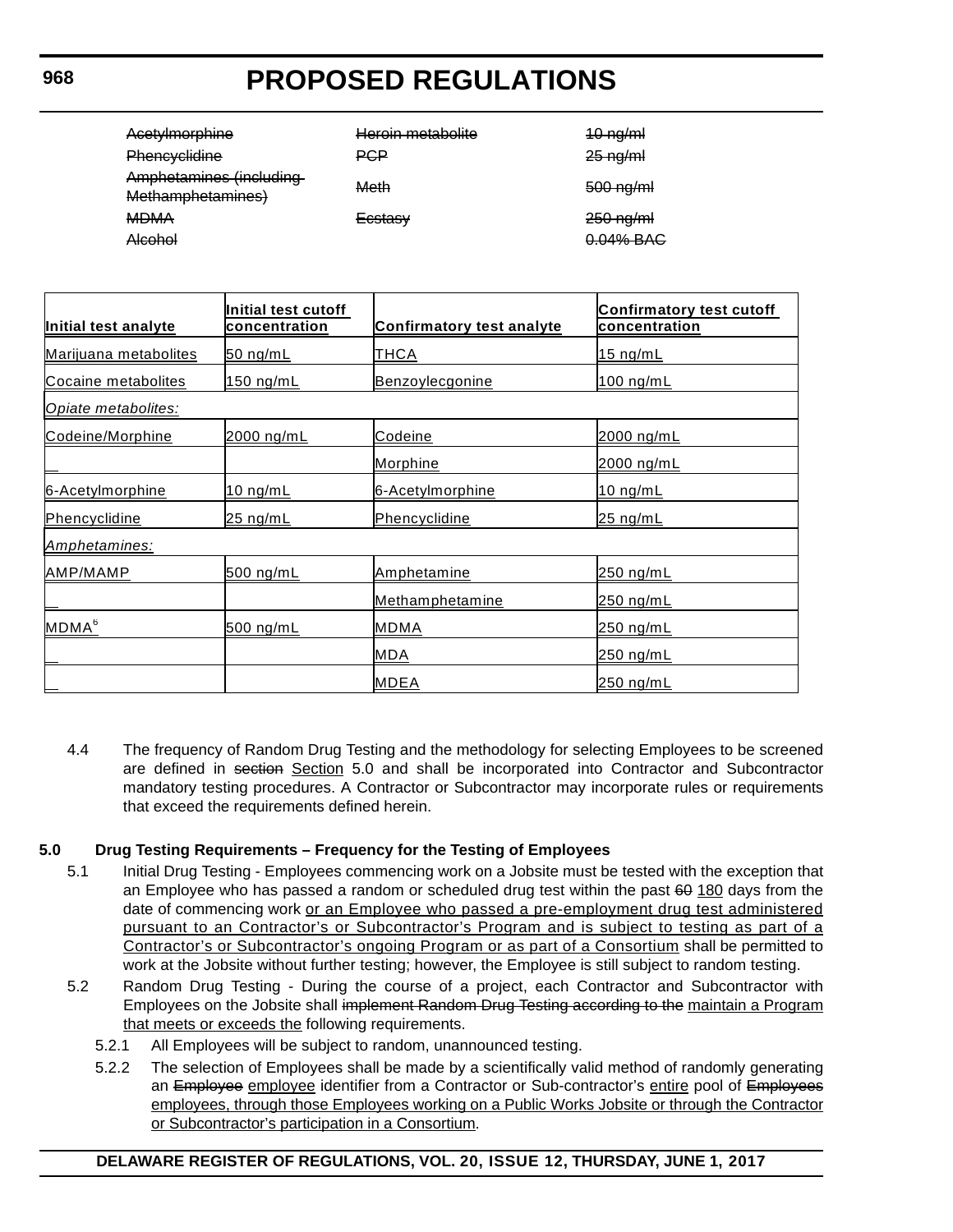- 5.2.3 No A Contractor or Subcontractor's Program shall provide that no less that than 40% 5% of a Contractor's or Subcontractor's anticipated workforce based on construction schedules validated by certified payrolls employees shall be randomly selected each month for testing. Contractors or Subcontractors may participate in a Consortium provided that no less than 5% of the Consortium's pool shall be subject to testing each month. Contractors or Subcontractors with less than 10 Employees employees that do not participate in a Consortium shall test at least one of their Employees employees, selected randomly per month. Each Employee employee shall have an equal chance of selection each time the selection is made. Because the selection process is random, some Employees may not be tested within a year, while others may be tested more than once.
- 5.2.4 Employees notified that they have been selected must report within four hours for testing to a site specified. Employees so notified must have been given such notification at least four hours before the scheduled closing time of the testing facility. Any failure to report for random testing, or to cooperate with the testing procedure shall be considered a positive result.
- 5.2.5 Purposely impeding or delaying an Employee's fulfillment of the testing requirements herein by a Contractor or Subcontractor may subject the Contractor or Subcontractor to sanctions listed in Section 8.0.

### *(Break in Continuity Within Section)*

5.5 Accident Triggered Testing – An Employee will be required to take a drug test and may be subject to an onsite-alcohol breathalyzer test at any time there is a Jobsite accident involving loss or significant property damage, injury or death to an Employee of the Contractor, Subcontractor, or Owner or member of the public.

### *(Break in Continuity Within Section)*

5.5.4 If an Employee fails or refuses to be tested, he/she must be removed from the Jobsite and shall be subject to consequences in Section 6.0.

### *(Break in Continuity Within Section)*

### **6.0 Consequences of a Positive Test Result**

6.1 The disciplinary measures contained within a Contractor's or Subcontractor's drug testing program Program for an employee who tests positive to a mandatory drug test must include at a minimum, all of the following:

### *(Break in Continuity Within Section)*

6.1.3 The Employee is subject to unscheduled monthly random testing for at least one (1) year after reinstatement, or during the term of the Large Public Works Contract, whichever is less as per subsection 5.2.

### *(Break in Continuity Within Section)*

### **7.0 Contractor and Subcontractor Certification of Compliance with Regulations**

- 7.1 During the term of the contract:
	- 7.1.1 During the term of the contract, Contractors and Subcontractors on the Jobsite for more than 30 days shall submit Testing Report Forms to the Owner as set forth herein maintain testing data that includes but is not limited to the data elements contained in subsection 7.1.2:
		- 7.1.1.1 The Testing Report Forms shall be submitted to the Owner no less than quarterly.
		- 7.1.1.2 An Owner may require monthly submissions of the Testing Report Forms.
		- 7.1.1.3 7.1.1.1 A Contractor or Subcontractor that is employed on the Jobsite for less than 30 days shall not be subject to the reporting requirements contained in Sections 7.1.1 and subsection 7.1.2 of this regulation, unless the Owner specifies that such reporting is required in the Invitation to Bid or Specifications relating to the work to be performed.
	- 7.1.2 The forms data shall at a minimum contain the following information elements:
		- 7.1.2.1 The number of Employees who worked on the Jobsite during the previous month or quarter.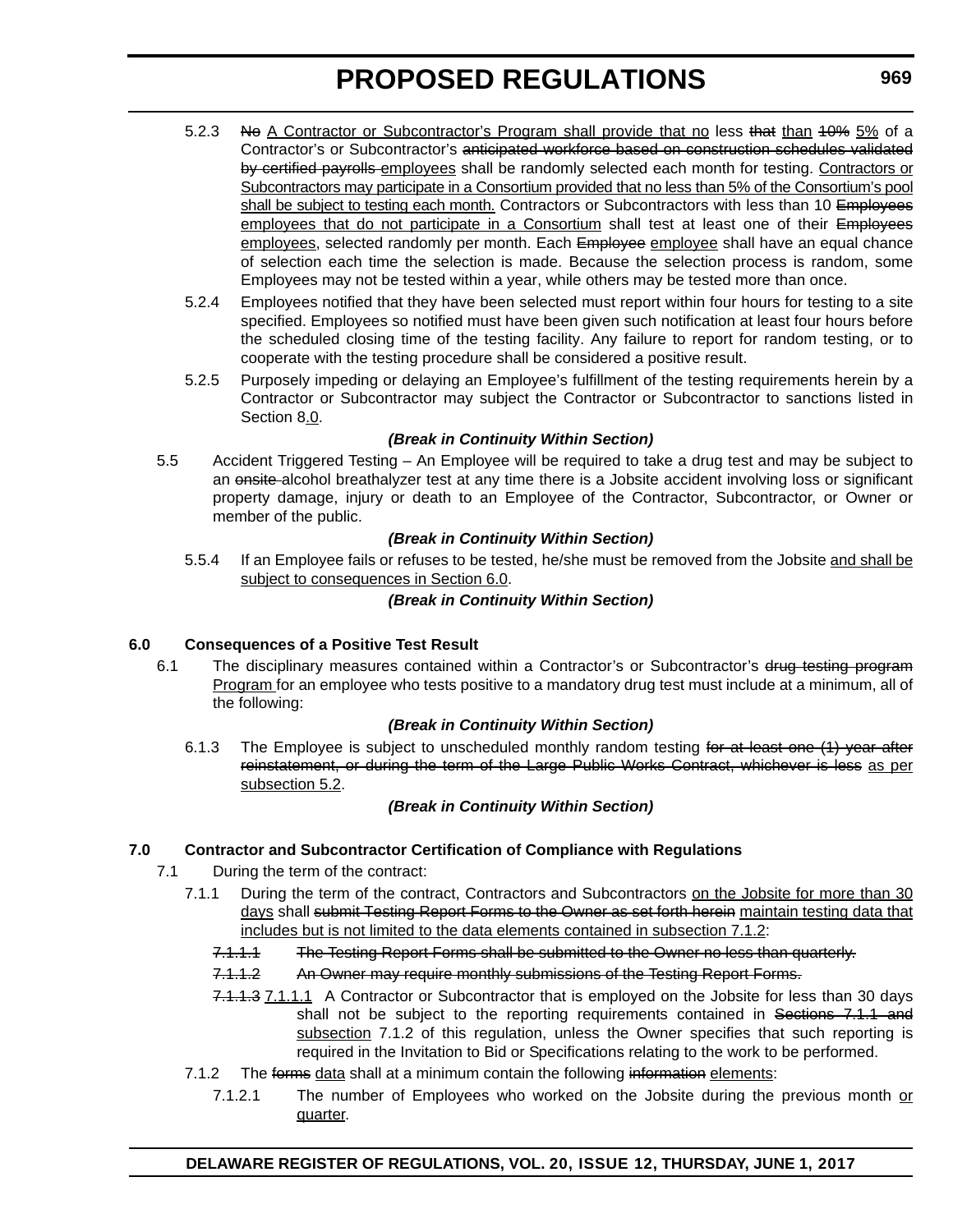- 7.1.2.2 The number of Employees subjected to random testing during the previous month or quarter.
- 7.1.2.3 The number of negative results and the number of positive results.
- 7.1.2.4 Action taken by the Contractor or Subcontractor on an Employee who failed or tested positive to a random test.
- 7.1.3 Festing Result Forms may be submitted electronically to an Owner. Test results must be kept by a Contractor or Subcontractor for a minimum of 1 year subsequent to the date of close out of the Public Works project.
- 7.1.4 Any Positive Test Result of an Employee working on a Public Works Jobsite including the Employee name and action taken in response by a Contractor or Subcontractor must be reported by the Contractor or Subcontractor to the Owner in writing within 24 hours of the Contractor or Subcontractor receiving the test results. A Positive Test Result must be submitted to the Owner in writing.
- 7.1.5 The Owner shall have the right to periodically audit all Contractor and Subcontractor test results at the Contractor or Subcontractor's offices.
- 7.1.6 The failure to comply with these reporting requirements shall may be considered a material breach of any agreement relating to the performance of work by the Contractor or Subcontractor.

**\*Please Note: As the rest of the sections were not amended, they are not being published. A copy of the regulation is available at:**

**[4104 Regulations for the Drug Testing of Contractor and Subcontractor Employees Working on Large](http://regulations.delaware.gov/register/june2017/proposed/20 DE Reg 964 06-01-17.htm)  Public Works Projects** 

**970**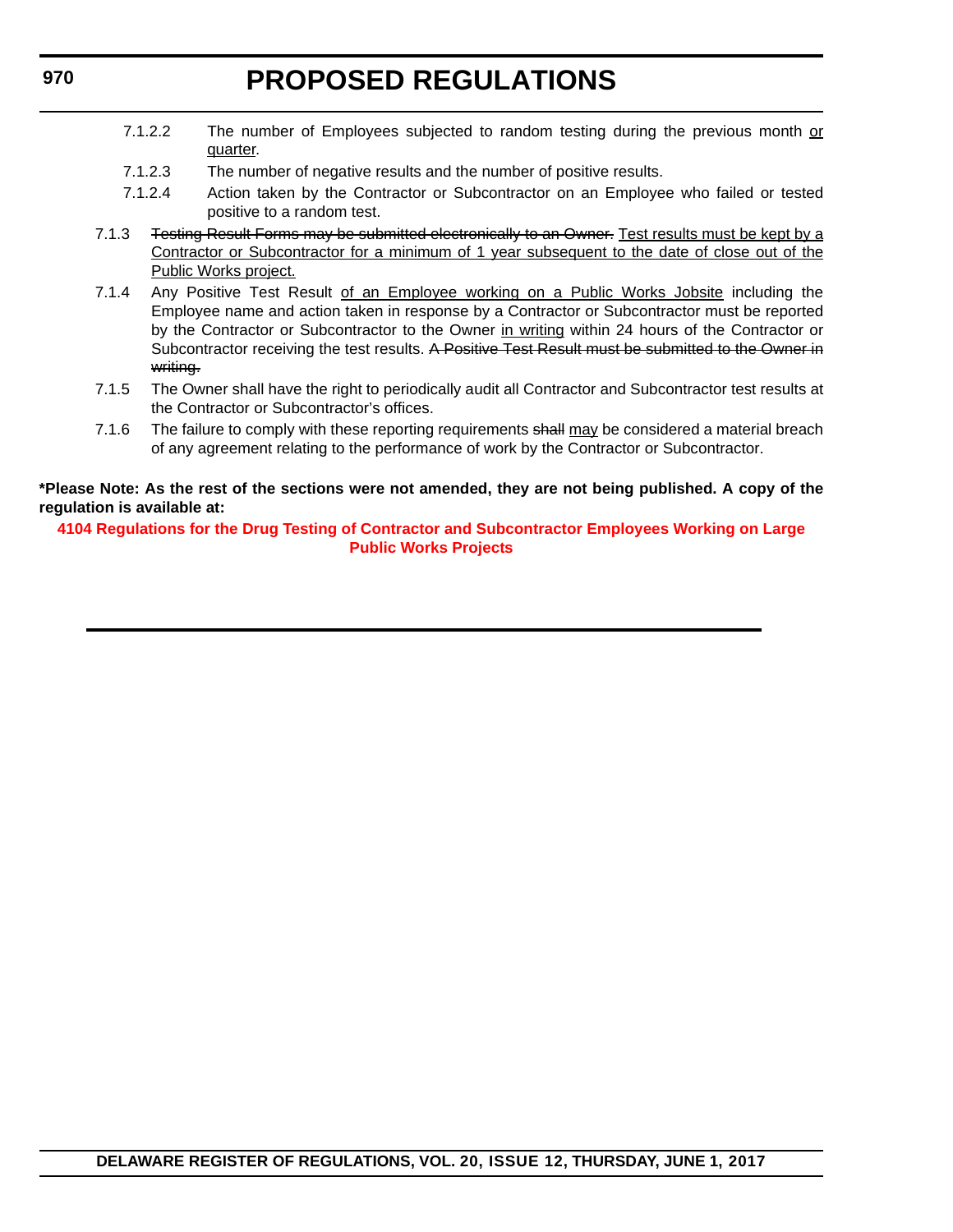### **Symbol Key**

<span id="page-40-0"></span>Arial type indicates the text existing prior to the regulation being promulgated. Underlined text indicates new text added at the time of the proposed action. Language which is stricken through indicates text being deleted. **Bracketed Bold language]** indicates text added at the time the final order was issued. **Bracketed bold stricken through]** indicates language deleted at the time the final order was issued.

### **Final Regulations**

The opportunity for public comment shall be held open for a minimum of 30 days after the proposal is published in the *Register of Regulations*. At the conclusion of all hearings and after receipt within the time allowed of all written materials, upon all the testimonial and written evidence and information submitted, together with summaries of the evidence and information by subordinates, the agency shall determine whether a regulation should be adopted, amended or repealed and shall issue its conclusion in an order which shall include: (1) A brief summary of the evidence and information submitted; (2) A brief summary of its findings of fact with respect to the evidence and information, except where a rule of procedure is being adopted or amended; (3) A decision to adopt, amend or repeal a regulation or to take no action and the decision shall be supported by its findings on the evidence and information received; (4) The exact text and citation of such regulation adopted, amended or repealed; (5) The effective date of the order; (6) Any other findings or conclusions required by the law under which the agency has authority to act; and (7) The signature of at least a quorum of the agency members.

The effective date of an order which adopts, amends or repeals a regulation shall be not less than 10 days from the date the order adopting, amending or repealing a regulation has been published in its final form in the *Register of Regulations*, unless such adoption, amendment or repeal qualifies as an emergency under §10119.

### **[DEPARTMENT OF EDUCATION](https://www.doe.k12.de.us/)**

**OFFICE OF [THE SECRETARY](https://pubapps.doe.k12.de.us/EducationalDirectoryPublic/pages/DDOE/Branches.aspx)** Statutory Authority: 14 Delaware Code, Section 122(b) (14 **Del.C.** §122(b))

14 **DE Admin. Code** 503

### **REGULATORY IMPLEMENTING ORDER**

### **[503 Instructional Program Requirements](#page-3-0)**

### **I. SUMMARY OF THE EVIDENCE AND INFORMATION SUBMITTED**

The Secretary of Education seeks the consent of the State Board of Education to amend 14 **DE Admin. Code** 503 Instructional Program Requirements. This regulation is being amended to clarify instructional program requirements and to demonstrate alignment to adopted standards in each content area as adopted by the Department of Education.

Notice of the proposed regulation was published in the *News Journal* and the *Delaware State News* on April 1, 2017, in the form hereto attached as Exhibit "A". Comments were received from Governor's Advisory Council for Exceptional Citizens and the State Council for Persons with Disabilities noting the proposed regulation aligns with existing law and practice and thus no concerns were identified. However, the Department of Education, in response to concerns voiced by the State Board of Education, clarified terminology used in the regulation related to classes and performance expectations.

### **II. FINDINGS OF FACTS**

The Secretary finds that it is appropriate to amend 14 **DE Admin. Code** 503 Instructional Program Requirements in order to clarify instructional program requirements and to demonstrate alignment to adopted standards in each content area as adopted by the Department of Education.

### **III. DECISION TO AMEND THE REGULATION**

For the foregoing reasons, the Secretary concludes that it is appropriate to amend 14 **DE Admin. Code** 503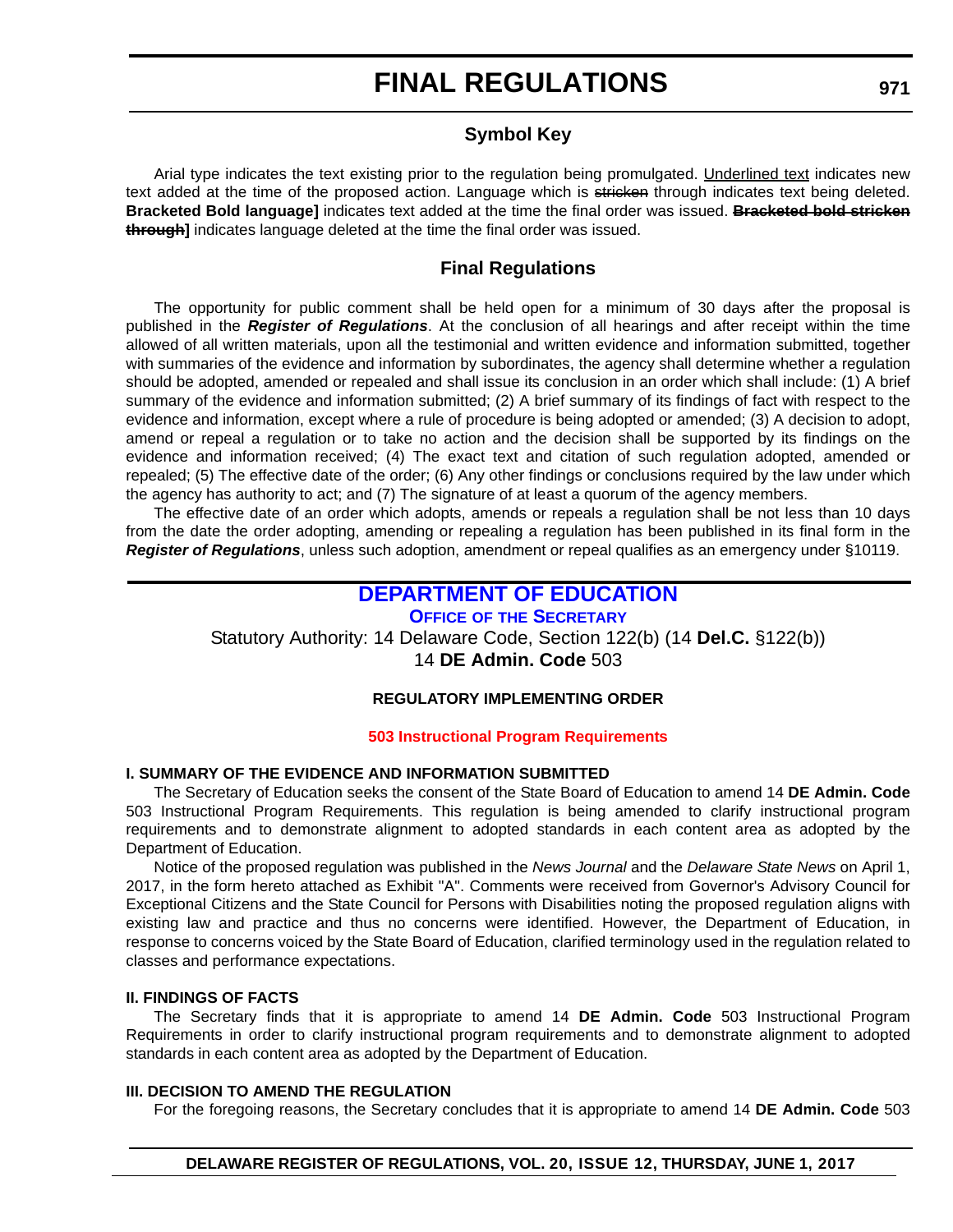# **FINAL REGULATIONS**

Instructional Program Requirements. Therefore, pursuant to 14 **Del.C.** §122, 14 **DE Admin. Code** 503 Instructional Program Requirements attached hereto as Exhibit "B" is hereby amended. Pursuant to the provision of 14 **Del.C.** §122(e), 14 **DE Admin. Code** 503 Instructional Program Requirements hereby amended shall be in effect for a period of five years from the effective date of this order as set forth in Section V. below.

### **IV. TEXT AND CITATION**

The text of 14 **DE Admin. Code** 503 Instructional Program Requirements amended hereby shall be in the form attached hereto as Exhibit "B", and said regulation shall be cited as 14 **DE Admin. Code** 503 Instructional Program Requirements in the Administrative Code of Regulations for the Department of Education.

### **V. EFFECTIVE DATE OF ORDER**

The actions hereinabove referred to were taken by the Secretary pursuant to 14 **Del.C.** §122 on May 18, 2017. The effective date of this Order shall be ten (10) days from the date this Order is published in the Delaware *Register of Regulations*.

**IT IS SO ORDERED** the 18<sup>th</sup> day of May 2017.

### **Department of Education**

Susan S. Bunting, Ed.D., Secretary of Education Approved this 18<sup>th</sup> day of May 2017

### **State Board of Education**

Teri Quinn Gray, Ph.D., President Barbara B. Rutt G. Patrick Heffernan Terry M. Whittaker, Ed.D.

Nina L. Bunting, Vice President Gregory B. Coverdale, Jr. (absent)

### **503 Instructional Program Requirements**

### **1.0 English Language Arts**

- 1.1 Local school districts and charter schools shall provide instructional programs in English language arts for each grade K to 12.
- 1.2 All public school students in each grade K to 8 shall be enrolled in an English language arts program that demonstrates alignment to the Department of Education's adopted English Language Arts standards and grade level **[performance]** expectations.
- 1.3 All public school students in grades 9 to 12 shall complete the credits in English language arts necessary to graduate from high school through **[classes courses]** that demonstrate alignment to the adopted English Language Arts standards and grade level **[performance]** expectations.

### **2.0 Mathematics**

- 2.1 Local school districts and charter schools shall provide instructional programs in mathematics for each grade K to12.
- 2.2 All public school students in each grade K to 8 shall be enrolled in a mathematics program that demonstrates alignment to the Department of Education's adopted mathematics standards and grade level **[performance]** expectations.
- 2.3 All public school students in grades 9 to 12 shall complete the credits in mathematics necessary to graduate from high school through **[classes courses]** that demonstrate alignment to the adopted mathematics standards and grade level **[performance]** expectations.

### **3.0 Science**

3.1 Local school districts and charter schools shall provide instructional programs in science for each grade K to 12.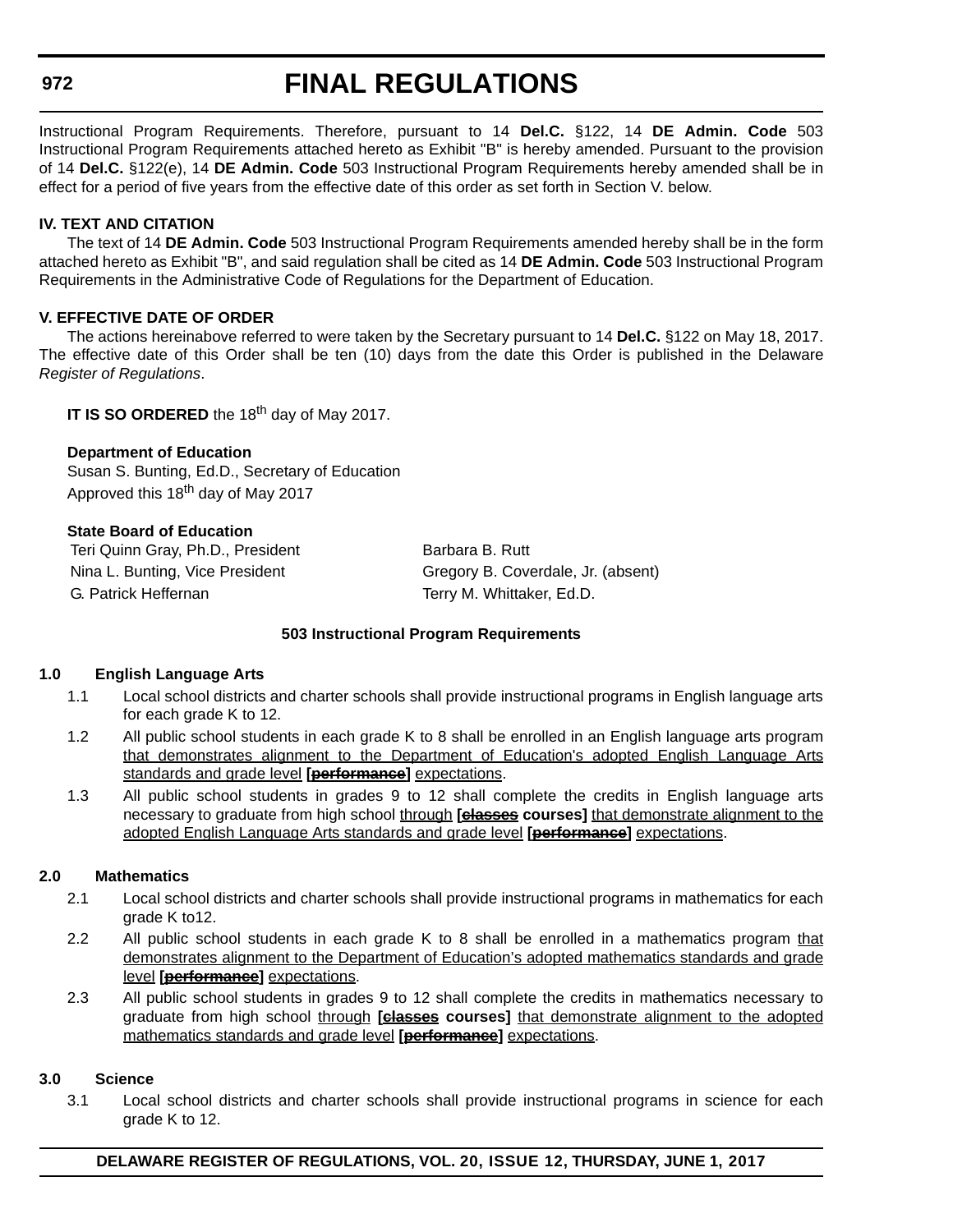- 3.2 All public school students in each grade K to 8 shall be enrolled in a science program that demonstrates alignment to the Department of Education's adopted science standards and grade level **[performance]** expectations.
- 3.3 All public school students in grades 9 to 12 shall complete the credits in science necessary to graduate from high school through **[classes courses]** that demonstrate alignment to the adopted science standards and course **[performance]** expectations.

### **4.0 Social Studies**

- 4.1 Local school districts and charter schools shall provide instructional programs in social studies for each grade K to 12.
- 4.2 All public school students in each grade K to 8 shall be enrolled in a social studies program that demonstrates alignment to the Department of Education's adopted social studies standards and grade level **[performance]** expectations.
- 4.3 All public school students in grades 9 to 12 shall complete the credits in social studies necessary to graduate from high school through **[classes courses]** that demonstrate alignment to the adopted Social Studies standards and grade level **[performance]** expectations.

### **5.0 Physical Education**

- 5.1 Local school districts and charter schools shall provide instructional programs in physical education for each grade K to 12 with the exception of the James H. Groves High School program.
- 5.2 All public school students in each grade 1 to 8 shall be enrolled in a physical education program that demonstrates alignment to the Department of Education's adopted physical education standards and grade level **[performance]** expectations.
- 5.3 All public school students in grades 9 to 12 shall complete the credit in physical education necessary to graduate from high school *through* **[classes courses]** that demonstrate alignment to the adopted physical education standards and grade level **[performance]** expectations.
	- 5.3.1 In addition to the one credit required for high school graduation, only one additional elective credit in physical education may be used to fulfill the graduation requirements.
- 5.4 The physical education requirements may be waived only for students who either have an excuse from a qualified licensed healthcare provider, which is defined as anyone lawfully authorized to diagnose and prescribe medical treatment or restriction, or objections based on religious beliefs. The local school district or charter school shall have the authority to grant such waivers. The local school district or charter school shall maintain records of the waivers granted and upon request, make them available for review consistent with Federal and state confidentiality laws.
- 5.5 Local school districts and charter schools shall annually assess the physical fitness of each student in grades 4 and 7, and in grade 9 or 10. The physical fitness assessment tool used by the districts and charter schools shall be one designated by the Delaware Department of Education.
	- 5.5.1 The local school districts and charter schools shall provide the results of the physical fitness assessment to the parent(s), guardian(s), or Relative Caregiver of each student. The districts and charter schools shall also report this information to the Delaware Department of Education in a format determined by the Department.
		- 5.5.1.1 The Delaware Department of Education shall annually report the statewide grade level results of the physical fitness assessment to the public.

### **6.0 Visual and Performing Arts**

6.1 Local school districts and charter schools shall provide instructional programs in the visual and performing arts for each grade K to 12 with the exception of the James H. Groves High School program.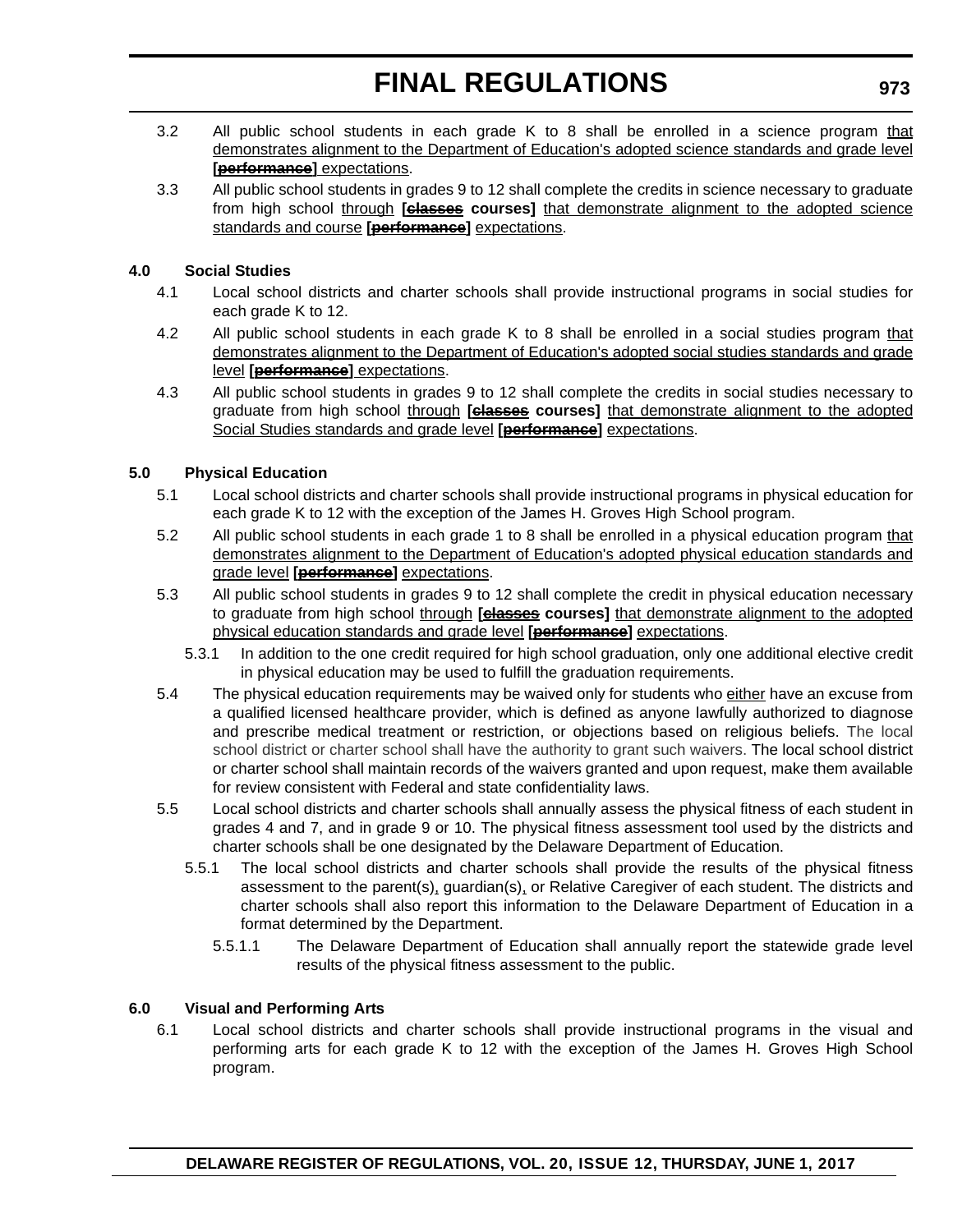# **FINAL REGULATIONS**

<span id="page-43-0"></span>6.2 All public school students in each grade 1 to 6 shall be enrolled in a visual and performing arts program **[through classes]** that demonstrates alignment to the Department of Education's adopted visual and performing arts **[standards]** and grade level **[proficiency level]** expectations.

### **7.0 Career and Technical Education**

- 7.1 Local school districts and charter schools, when consistent with the charter school's approved program, shall provide instructional program(s) in grades 7 and 8 that demonstrate alignment to career and technical education programs of study within the high school feeder pattern(s).
	- 7.1.1 No later than the 2017-2018 school year, career and technical instructional program(s) in grades 7 and 8 shall be aligned to career and technical education programs of study at the high school level.
- 7.2 All public school students in grades 9 through 12 in local school districts, and charter schools when consistent with the charter school's approved program, shall be provided with the opportunity to enroll in and complete a career and technical education program of study.

### **8.0 World Language**

- 8.1 Local school districts and charter schools with any of grades 9 through 12 shall provide instructional programs in world languages for grades 9 through 12 that demonstrate alignment to the Department of Education's adopted world language standards and **[proficiency-level course]** expectations.
- 8.2 All public school students in grades 9 through 12 shall complete the credits in world languages required to graduate from high school through **[classes courses]** that demonstrates alignment to the Department of Education's adopted world language standards and **[proficiency-level course]** expectations.

### **OFFICE OF [THE SECRETARY](https://pubapps.doe.k12.de.us/EducationalDirectoryPublic/pages/DDOE/Branches.aspx)**

### Statutory Authority: 14 Delaware Code, Section 122(b) (14 **Del.C.** §122(b)) 14 **DE Admin. Code** 710

### **REGULATORY IMPLEMENTING ORDER**

### **[710 Public School Employees Workday](#page-3-0)**

### **I. SUMMARY OF THE EVIDENCE AND INFORMATION SUBMITTED**

The Secretary of Education intends to repeal 14 **DE Admin. Code** 710 Public School Employees Workday. The Department of Education reviewed this and other regulations as part of the 2016 Regulation Review as required by 29 **Del.C.** §10407. Public comment was received for this regulation. The comment encouraged the Department of Education to maintain the current number of hours in the public school employee's workday and not to increase the number. The Department does not have the statutory authority to increase a school employee's workday. After further review, the Department is repealing this regulation because the public school employee's workday is specified in Delaware Code and therefore the regulation is superfluous.

Notice of the proposed regulation was published in the *News Journal* and the *Delaware State News* on April 1, 2017, in the form hereto attached as Exhibit "A". No comments were received for this regulation.

### **II. FINDINGS OF FACTS**

The Secretary finds that it is appropriate to repeal 14 **DE Admin. Code** 710 Public School Employees Workday as the public school employee's workday is specified in Delaware Code and therefore the regulation is superfluous.

### **III. DECISION TO AMEND THE REGULATION**

For the foregoing reasons, the Secretary concludes that it is appropriate to repeal 14 **DE Admin. Code** 710 Public School Employees Workday. Therefore, pursuant to 14 **Del.C.** §122, 14 **DE Admin. Code** 710 Public School Employees Workday attached hereto as Exhibit "B" is hereby repealed.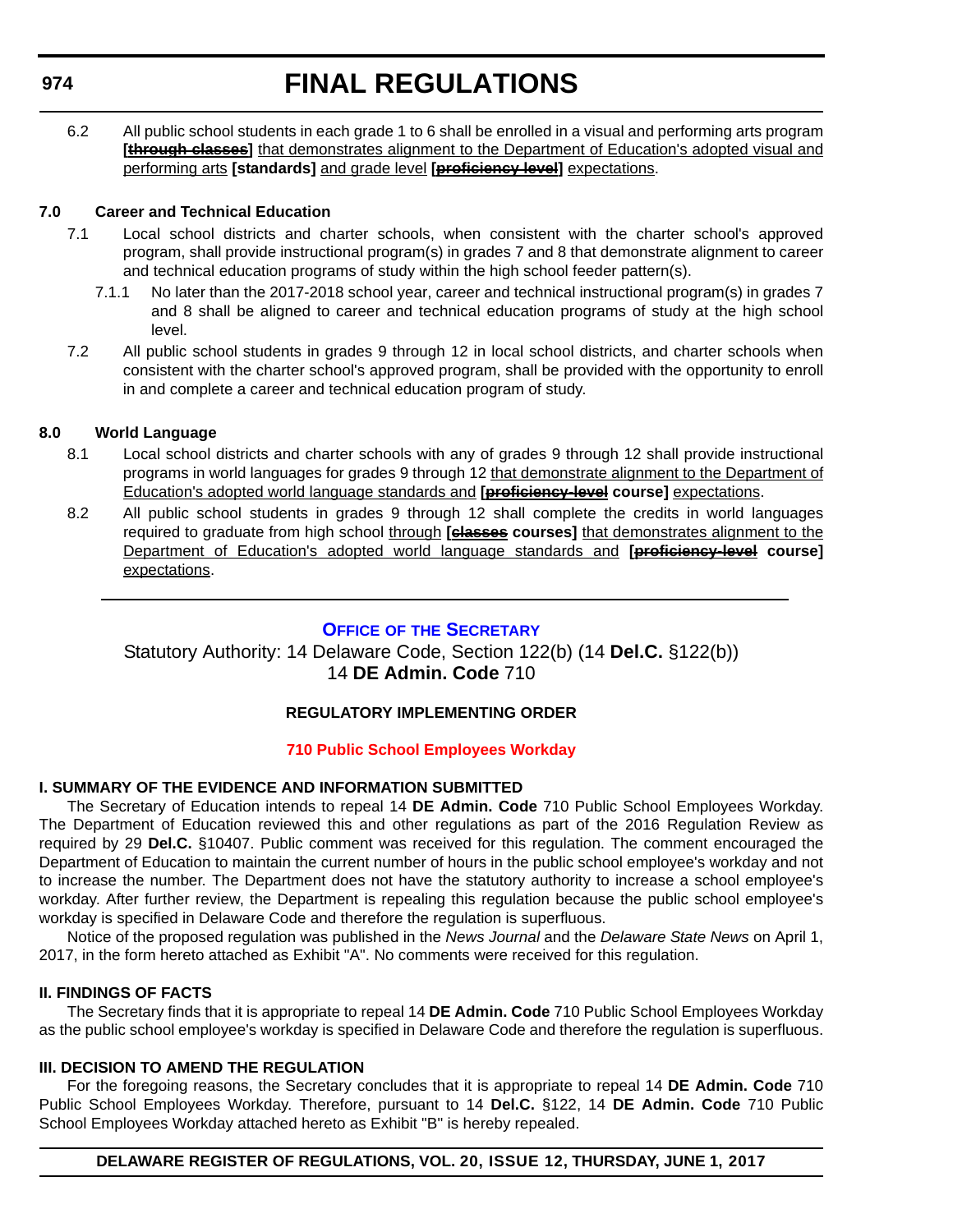### <span id="page-44-0"></span>**IV. TEXT AND CITATION**

The text of 14 **DE Admin. Code** 710 Public School Employees Workday repealed hereby shall be in the form attached hereto as Exhibit "B" is hereby repealed.

### **V. EFFECTIVE DATE OF ORDER**

The actions hereinabove referred to were taken by the Secretary pursuant to 14 **Del.C.** §122 on May 18, 2017. The effective date of this Order shall be ten (10) days from the date this Order is published in the Delaware *Register of Regulations*.

**IT IS SO ORDERED** the 18<sup>th</sup> day of May 2017.

**Department of Education** Susan S. Bunting, Ed.D., Secretary of Education Approved this 18<sup>th</sup> day of May 2017

**\*Please note that no changes were made to the regulation as originally proposed and published in the April 2017 issue of the** *Register* **at page 755 (20 DE Reg. 755). Therefore, the final regulation is not being republished. A copy of the final regulation is available at:**

**[710 Public School Employees Workday](http://regulations.delaware.gov/register/june2017/final/20 DE Reg 974 06-01-17.htm)** 

### **OFFICE OF [THE SECRETARY](https://pubapps.doe.k12.de.us/EducationalDirectoryPublic/pages/DDOE/Branches.aspx)**

Statutory Authority: 14 Delaware Code, Section 122(b) (14 **Del.C.** §122(b)) 14 **DE Admin. Code** 885

### **REGULATORY IMPLEMENTING ORDER**

### **[885 Safe Management and Disposal of Chemicals in the Delaware Public School System](#page-3-0)**

### **I. SUMMARY OF THE EVIDENCE AND INFORMATION SUBMITTED**

The Secretary of Education intends to amend 14 **DE Admin. Code** 885 Safe Management and Disposal of Chemicals in the Delaware Public School System. The Department reviewed this and other regulations which were four years or older as part of the 2016 Regulation Review as required by 29 **Del.C.** §10407. Public comment was received for this regulation, suggesting the regulation be updated to align with the Globally Harmonized System of Classification and Labelling of Chemicals guidance document. The Department agrees and the regulation is being updated accordingly.

Notice of the proposed regulation was published in the *News Journal* and the *Delaware State News* on April 1, 2017, in the form hereto attached as Exhibit "A". No comments were received for this regulation.

### **II. FINDINGS OF FACTS**

The Secretary finds that it is appropriate to amend 14 **DE Admin. Code** 885 Safe Management and Disposal of Chemicals in the Delaware Public School System in order to align it with the Globally Harmonized System of Classification and Labeling of Chemicals guidance document.

### **III. DECISION TO AMEND THE REGULATION**

For the foregoing reasons, the Secretary concludes that it is appropriate to amend 14 **DE Admin. Code** 885 Safe Management and Disposal of Chemicals in the Delaware Public School System. Therefore, pursuant to 14 **Del.C.** §122, 14 **DE Admin. Code** 885 Safe Management and Disposal of Chemicals in the Delaware Public School System attached hereto as Exhibit "B" is hereby amended. Pursuant to the provision of 14 **Del.C.** §122(e), 14 **DE Admin. Code** 885 Safe Management and Disposal of Chemicals in the Delaware Public School System hereby amended shall be in effect for a period of five years from the effective date of this order as set forth in Section V. below.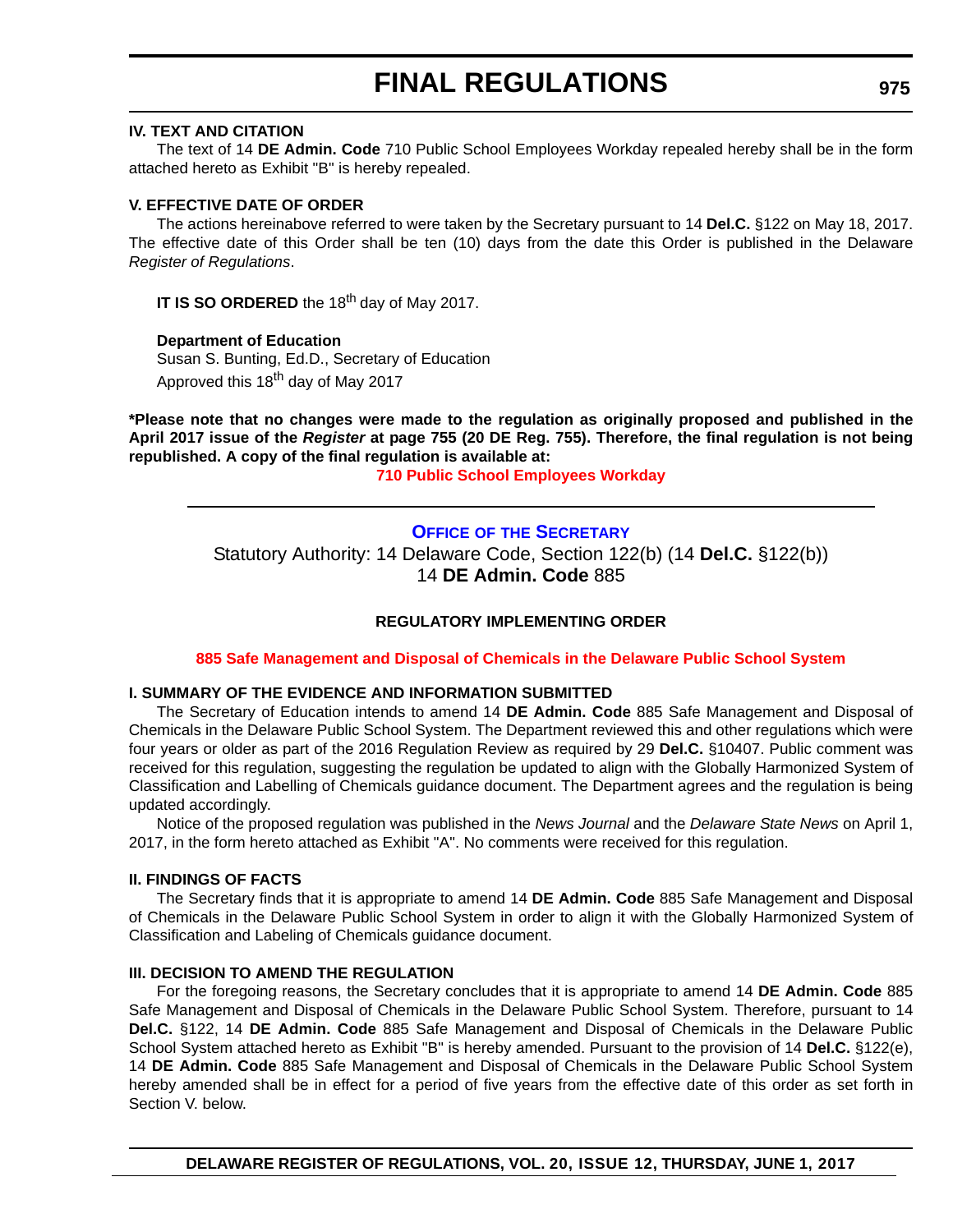### **IV. TEXT AND CITATION**

The text of 14 **DE Admin. Code** 885 Safe Management and Disposal of Chemicals in the Delaware Public School System amended hereby shall be in the form attached hereto as Exhibit "B", and said regulation shall be cited as 14 **DE Admin. Code** 885 Safe Management and Disposal of Chemicals in the Delaware Public School System in the Administrative Code of Regulations for the Department of Education.

### **V. EFFECTIVE DATE OF ORDER**

The actions hereinabove referred to were taken by the Secretary pursuant to 14 **Del.C.** §122 on May 18, 2017. The effective date of this Order shall be ten (10) days from the date this Order is published in the Delaware *Register of Regulations*.

**IT IS SO ORDERED** the 18<sup>th</sup> day of May 2017.

**Department of Education** Susan S. Bunting, Ed.D., Secretary of Education Approved this 18<sup>th</sup> day of May 2017

**\*Please note that no changes were made to the regulation as originally proposed and published in the April 2017 issue of the** *Register* **at page 757 (20 DE Reg. 757). Therefore, the final regulation is not being republished. A copy of the final regulation is available at:**

**[885 Safe Management and Disposal of Chemicals in the Delaware Public School System](http://regulations.delaware.gov/register/june2017/final/20 DE Reg 975 06-01-17.htm)** 

### **[DEPARTMENT OF HEALTH AND SOCIAL SERVICES](http://www.dhss.delaware.gov/dhss/index.html)**

**DIVISION OF MEDICAID [AND MEDICAL ASSISTANCE](http://www.dhss.delaware.gov/dhss/dmma/)**

Statutory Authority: 31 Delaware Code, Section 512 (31 **Del.C.** §512)

### **ORDER**

### **[Lactation Counseling Services](#page-3-0)**

### **NATURE OF THE PROCEEDINGS:**

Delaware Health and Social Services ("Department") / Division of Medicaid and Medical Assistance initiated proceedings to amend the Title XIX Medicaid State Plan regarding services provided to pregnant and postpartum individuals, specifically, *to provide lactation counseling services as separately reimbursed pregnancy-related services*. The Department's proceedings to amend its regulations were initiated pursuant to 29 Delaware Code Section 10114 and its authority as prescribed by 31 Delaware Code Section 512.

The Department published its notice of proposed regulation changes pursuant to 29 Delaware Code Section 10115 in the April Delaware *Register of Regulations*, requiring written materials and suggestions from the public concerning the proposed regulations to be produced by May 1, 2017 at which time the Department would receive information, factual evidence and public comment to the said proposed changes to the regulations.

### **SUMMARY OF PROPOSAL**

The purpose of this notice is to advise the public that Delaware Health and Social Services (DHSS)/Division of Medicaid and Medical Assistance (DMMA) is proposing to amend the Title XIX Medicaid State Plan regarding services provided to pregnant and postpartum individuals, specifically, *to provide lactation counseling services as separately reimbursed pregnancy-related services.*

### **Statutory Authority**

- 42 CFR §440.60, *Medical or other remedial care provided by licensed practitioners*
- 42 CFR §440.170, *Any other medical care or remedial care recognized under State law and specified by the Secretary*

### **DELAWARE REGISTER OF REGULATIONS, VOL. 20, ISSUE 12, THURSDAY, JUNE 1, 2017**

### <span id="page-45-0"></span>**976**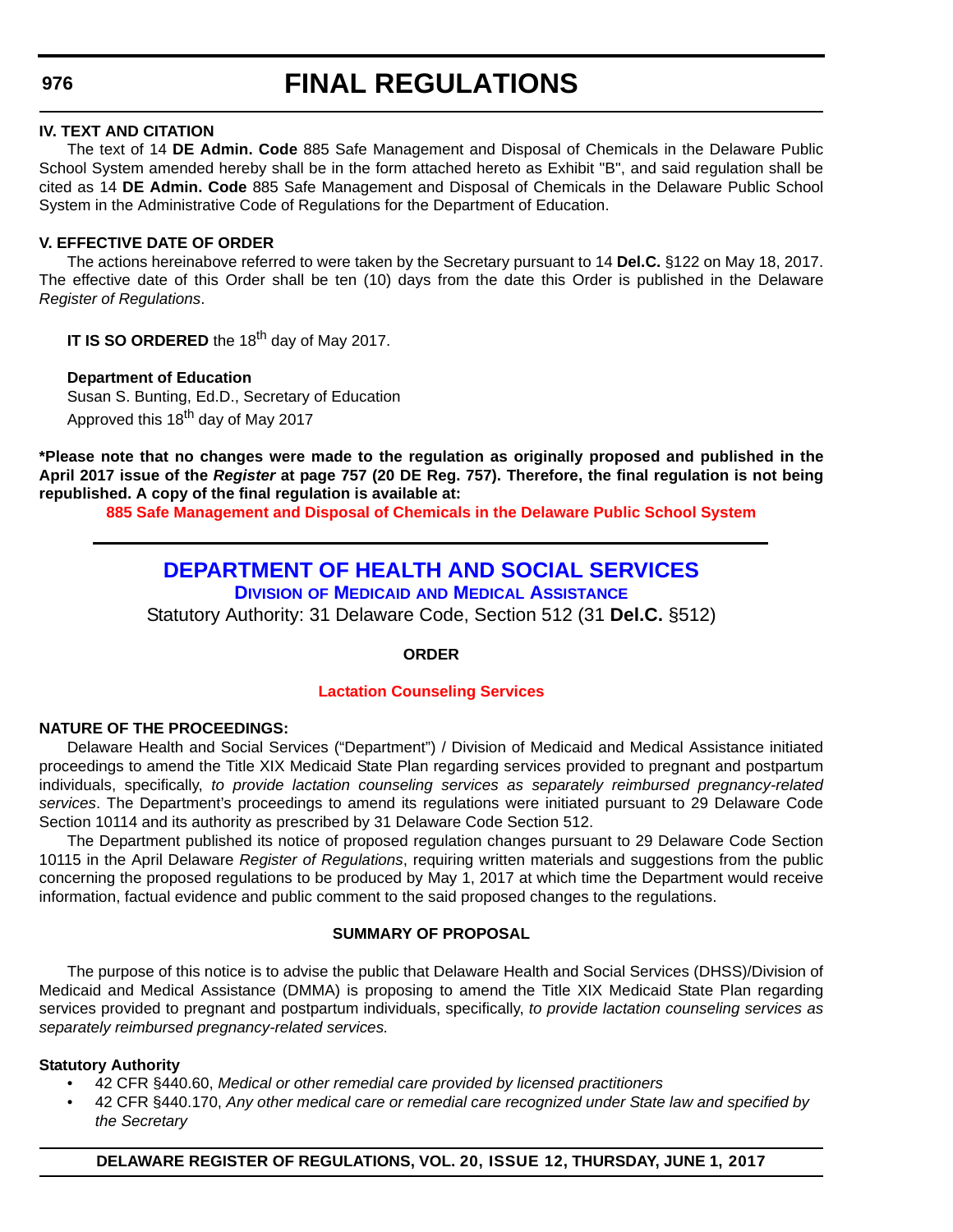- 42 CFR §440.210, *Required services for the categorically needy*
- 42 CFR §440.225, *Optional services for the categorically needy*
- 42 CFR §447, *Payments for services*
- §1902(a) of the Social Security Act, *State plans for medical assistance, service requirements*

### **Background**

Improving the health of the population and reducing preventable causes of poor health, such as obesity, is a priority of the Department of Health and Human Services (HHS) and the Centers for Medicare & Medicaid Services (CMS). Current research shows that the practice of breastfeeding for the first 6 to 12 months of life is highly beneficial for both the mother and infant. On January 20, 2011, the United States Surgeon General released "The Surgeon General's Call to Action to Support Breastfeeding." This report indicates that there is a 32% higher risk of childhood obesity and a 64% higher risk of type 2 diabetes for children who are not breastfed. An extensive body of research supports these assertions and provides evidence of the positive effects of breastfeeding on both short and long term infant and maternal health. Breastfeeding also serves additional advantages for low birth weight infants. Human milk consumption is associated with a reduction in sepsis infections and gastrointestinal illnesses among very low birth weight newborns in the neonatal intensive care unit (NICU).

The U.S. Preventive Services Task Force (USPSTF) specifically recommends coordinated interventions throughout pregnancy, birth, and infancy to increase breastfeeding initiation, duration, and exclusivity. Such recommended interventions include formal breastfeeding education for mothers and families, direct support of the mother during breastfeeding observations, and the training of health professional staff about breastfeeding and techniques for breastfeeding support. The opportunity to promote and provide support for breastfeeding occurs many times throughout the interactions that women have with various types of health care providers during and after pregnancy.

Due to the multiple health benefits associated with breastfeeding, CMS encourages States to go beyond the requirement of solely coordinating and referring enrollees to the Special Supplemental Food Program for Women, Infants, and Children (WIC) (established in 42 C.F.R. § 431.635) and include lactation services as separately reimbursed pregnancy-related services. Because lactation services are not specifically mentioned in the Medicaid statute or Federal Medicaid regulations, not all States separately reimburse lactation services as pregnancy-related services. Delaware Medicaid and Medical Assistance (DMMA) currently supports lactation counseling when provided as part of a pregnant or postpartum individuals inpatient stay. DMMA would like to expand this coverage and to separately reimburse lactation counseling services provided in outpatient settings for pregnant and postpartum individuals when such services are ordered by a licensed practitioner, operating within the scope of their license, and provided by a certified lactation consultant.

### **Summary of Proposal**

If implemented as proposed, this state plan amendment will accomplish the following, effective April 1, 2017:

- Amend the following state plan pages by adding a provision that allows providers to bill separately for lactation counseling services provided in outpatient settings for pregnant and postpartum individuals when such services are ordered by a licensed practitioner, operating within the scope of their license, and provided by a certified lactation consultant.
	- Attachment 3.1-A Page 3 Addendum Other Practitioners' Services;
	- Attachment 3.1-A Page 8 and Page 8 Addendum Extended Services for Pregnant Individuals;
	- Attachment 3.1-A Page 11 and Page 11 Addendum Licensed or Otherwise State-Recognized covered professionals in the Freestanding Birthing Center Services;
	- Supplement 1 to Attachment 3.1-A Case Management Services for High-Risk Pregnant Individuals; and
	- Attachment 4.19-B Page 18 Methods and Standards for Establishing Payment Rates, Lactation Counseling Services.
	- Attachment 4.19-B Page 8 and 8a Delaware Rates for Obstetrical Care;
	- Attachment 4.19-B Page 9, 9a and 9b Delaware Rates for Pediatric Care.
- Sunset Attachment 4.19-B Pages 8, 8a, 9, 9a, and 9b as these state plan pages contain out-of-date rates and codes for obstetrical and pediatric care. This was identified while reviewing the state plan to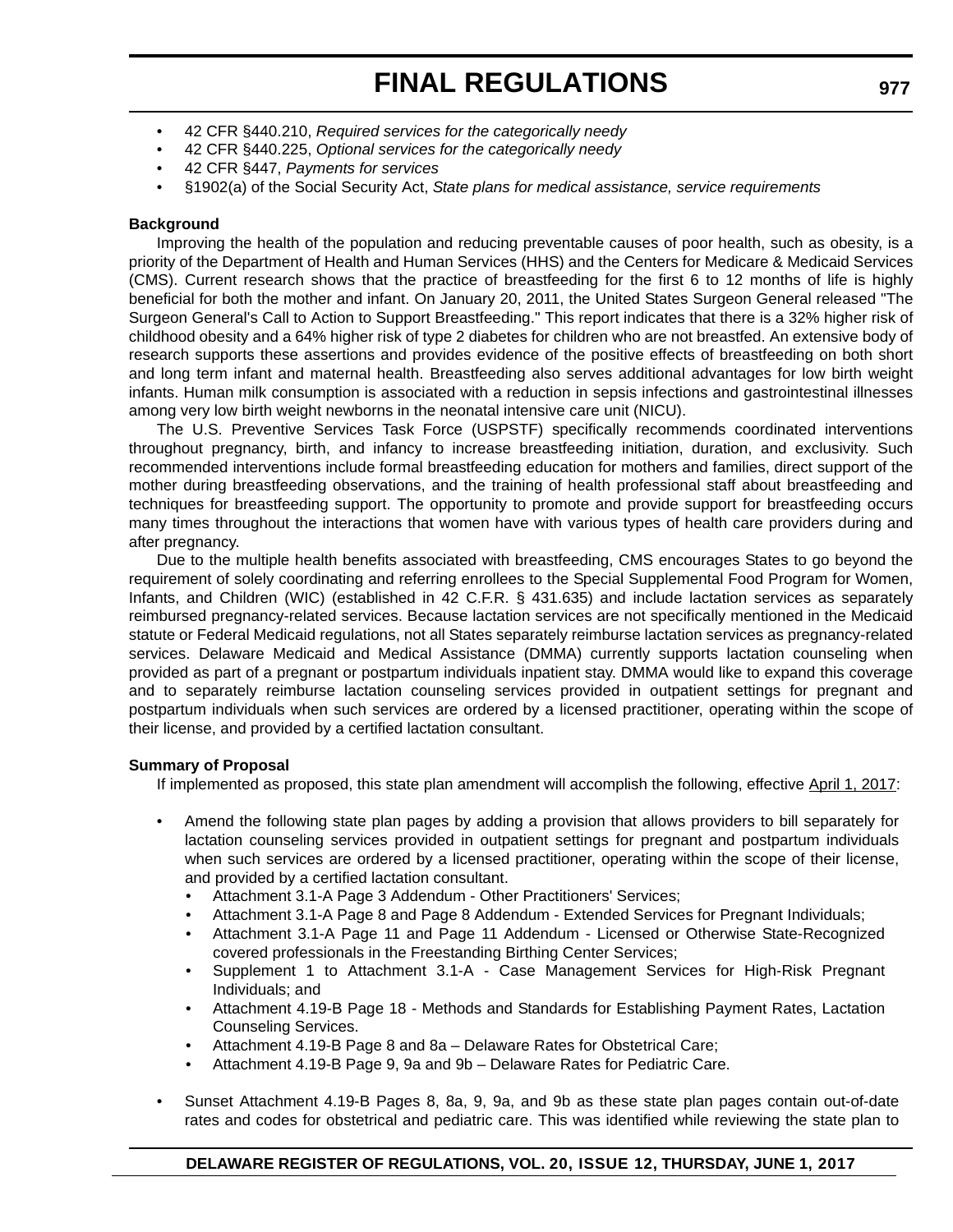# **FINAL REGULATIONS**

identify the appropriate areas to update with lactation counseling services. Rates are no longer listed in the state plan; the fee schedule and any annual periodic adjustments to these, and all DMMA rates, are published on the Delaware Medical Assistance Program (DMAP) website at: [https://](https://medicaid.dhss.delaware.gov/provider) [medicaid.dhss.delaware.gov/provider.](https://medicaid.dhss.delaware.gov/provider)

### *Public Notice*

In accordance with the *federal* public notice requirements established at Section 1902(a)(13)(A) of the Social Security Act and 42 CFR 447.205 and the *state* public notice requirements of Title 29, Chapter 101 of the Delaware Code, Delaware Health and Social Services (DHSS)/Division of Medicaid and Medical Assistance (DMMA) gives public notice and provides an open comment period for thirty (30) days to allow all stakeholders an opportunity to provide input on proposed regulations. Comments were to have been received by 4:30 p.m. on May 1, 2017.

### *Centers for Medicare and Medicaid Services Review and Approval*

The provisions of this state plan amendment (SPA) relating to coverage and payment methodology for services are subject to approval by the Centers for Medicare and Medicaid Services (CMS). The draft SPA page(s) may undergo further revisions before and after submittal to CMS based upon CMS feedback. The final version may be subject to significant change.

### *Provider Manuals Update*

Also, there may be additional provider manuals that will require small updates as a result of these changes. The applicable Delaware Medical Assistance Program (DMAP) Provider Policy Specific Manuals will be updated. Manual updates, revised pages or additions to the provider manual are issued, as required, for new policy, policy clarification, and/or revisions to the DMAP program. Provider billing guidelines or instructions to incorporate any new requirement may also be issued. A newsletter system is utilized to distribute new or revised manual material and to provide any other pertinent information regarding manual updates. DMAP provider manuals and official notices are available on the Delaware Medical Assistance Provider Portal website: [https://](https://medicaid.dhss.delaware.gov/provider) [medicaid.dhss.delaware.gov/provider](https://medicaid.dhss.delaware.gov/provider)

### **Fiscal Impact Statement**

The following fiscal impact was developed using data from the Center for Disease Control and Prevention (CDC) regarding the percentage of women who breastfeed and would seek lactation counseling services in a physician's office by a certified lactation consultant. This percentage was then applied to the projected childbirths for Federal Fiscal Year (FFY) 2018 and FFY 2019 to identify the potential fiscal impact of this regulation.

|                       | Federal Fiscal Year 2017 (1) | Federal Fiscal Year 2018 |
|-----------------------|------------------------------|--------------------------|
| General (State) funds | 26.254<br>ъ.                 | \$34.110                 |
| Federal funds         | \$ 31.069                    | \$40.367                 |

(1) Represents April – September 2017 only

### **Summary of Comments Received with Agency Response and Explanation of Changes**

No comments were received during the public comment period.

### **FINDINGS OF FACT:**

The Department finds that the proposed changes as set forth in the April *Register of Regulations* should be adopted.

THEREFORE, IT IS ORDERED, that the proposed regulation to amend the Title XIX Medicaid State Plan regarding services provided to pregnant and postpartum individuals, specifically, *to provide lactation counseling services as separately reimbursed pregnancy-related services,* is adopted and shall be final effective June 11, 2017.

Kara Odom Walker, MD, MPH, MSHS, Secretary, DHSS 5/17/17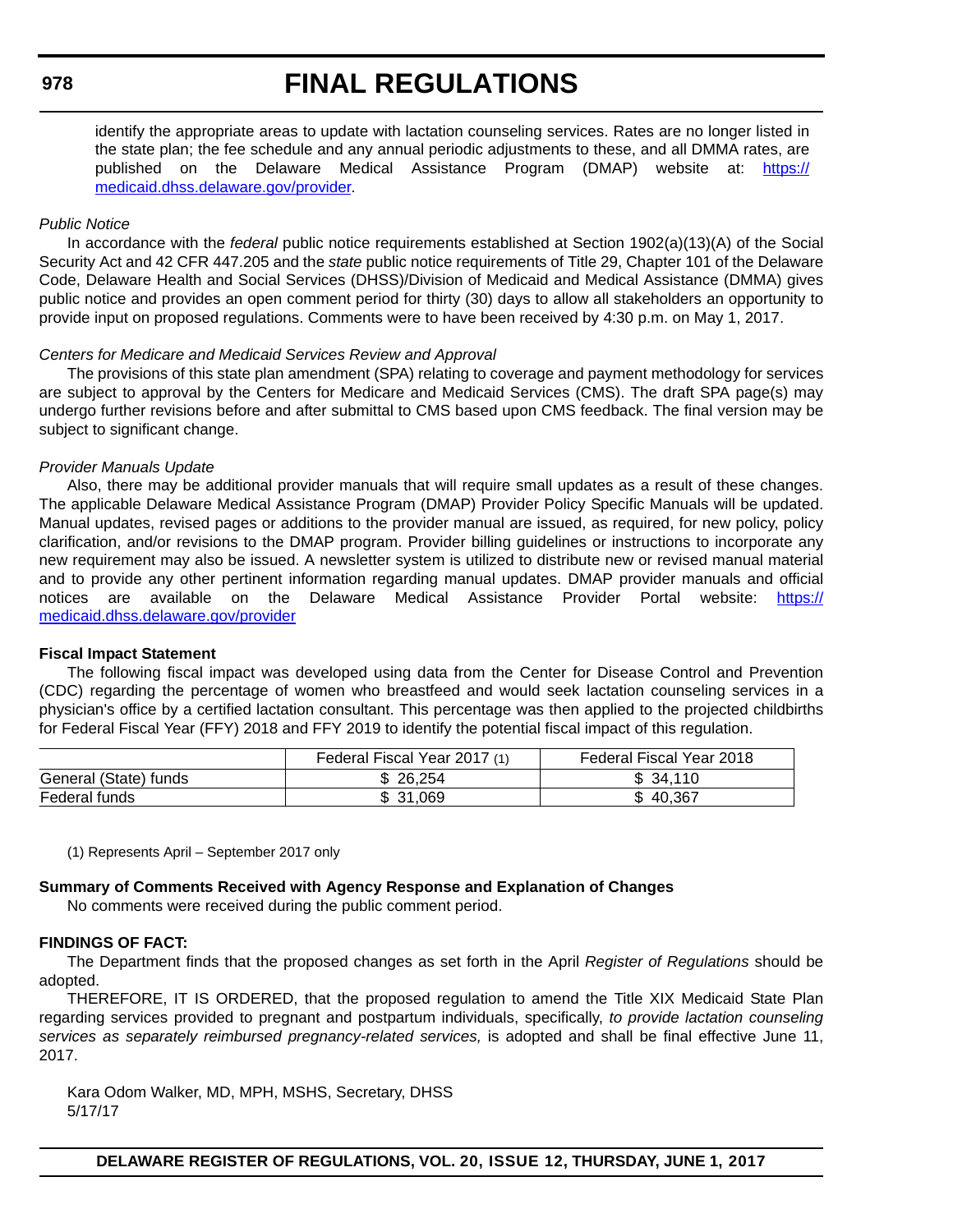### *(Break in Continuity of Sections)*

#### **DMMA FINAL REGULATION 17-019 REVISION**

ATTACHMENT 3.1-A Page 8 Addendum

### STATE PLAN UNDER TITLE XIX OF THE SOCIAL SECURITY ACT State/Territory: DELAWARE AMOUNT, DURATION, AND SCOPE OF MEDICAL AND REMEDIAL CARE AND SERVICES PROVIDED TO THE CATEGORICALLY NEEDY

### **20. a & b Limitations on Extended Services for Pregnant Women**

Those services normally covered by Medicaid for all eligibles Medicaid beneficiaries are available to pregnant women.

In addition, the following services are available with prior authorization:

### *(Break in Continuity Within Section)*

• Lactation counseling services for pregnant and postpartum individuals when such services are ordered by a licensed practitioner, **[opportuning operating]** within the scope of their license, and provided by a certified lactation consultant; and

*(Break in Continuity of Sections)*

#### **DMMA FINAL ORDER REGULATION 17-019 REVISION**

ATTACHMENT 3.1-A Page 3 Addendum

### STATE PLAN UNDER TITLE XIX OF THE SOCIAL SECURITY ACT State/Territory: DELAWARE AMOUNT, DURATION, AND SCOPE OF MEDICAL AND REMEDIAL CARE AND SERVICES PROVIDED TO THE CATEGORICALLY NEEDY

### *(Break in Continuity of Sections)*

6.d.3. Lactation Consultant Services

Breastfeeding health education and lactation counseling services are permitted for pregnant and postpartum individuals when such services are ordered by a licensed practitioner, **[opportuning operating]** within the scope of their license, and provided by a certified lactation consultant.

**\*Please note that no additional changes were made to the regulation as originally proposed and published in the April 2017 issue of the** *Register* **at page 767 (20 DE Reg. 767). Therefore, the final regulation is not being republished here in its entirety. A copy of the final regulation is available at: [Lactation Counseling Services](http://regulations.delaware.gov/register/june2017/final/20 DE Reg 976 06-01-17.htm)** 

**979**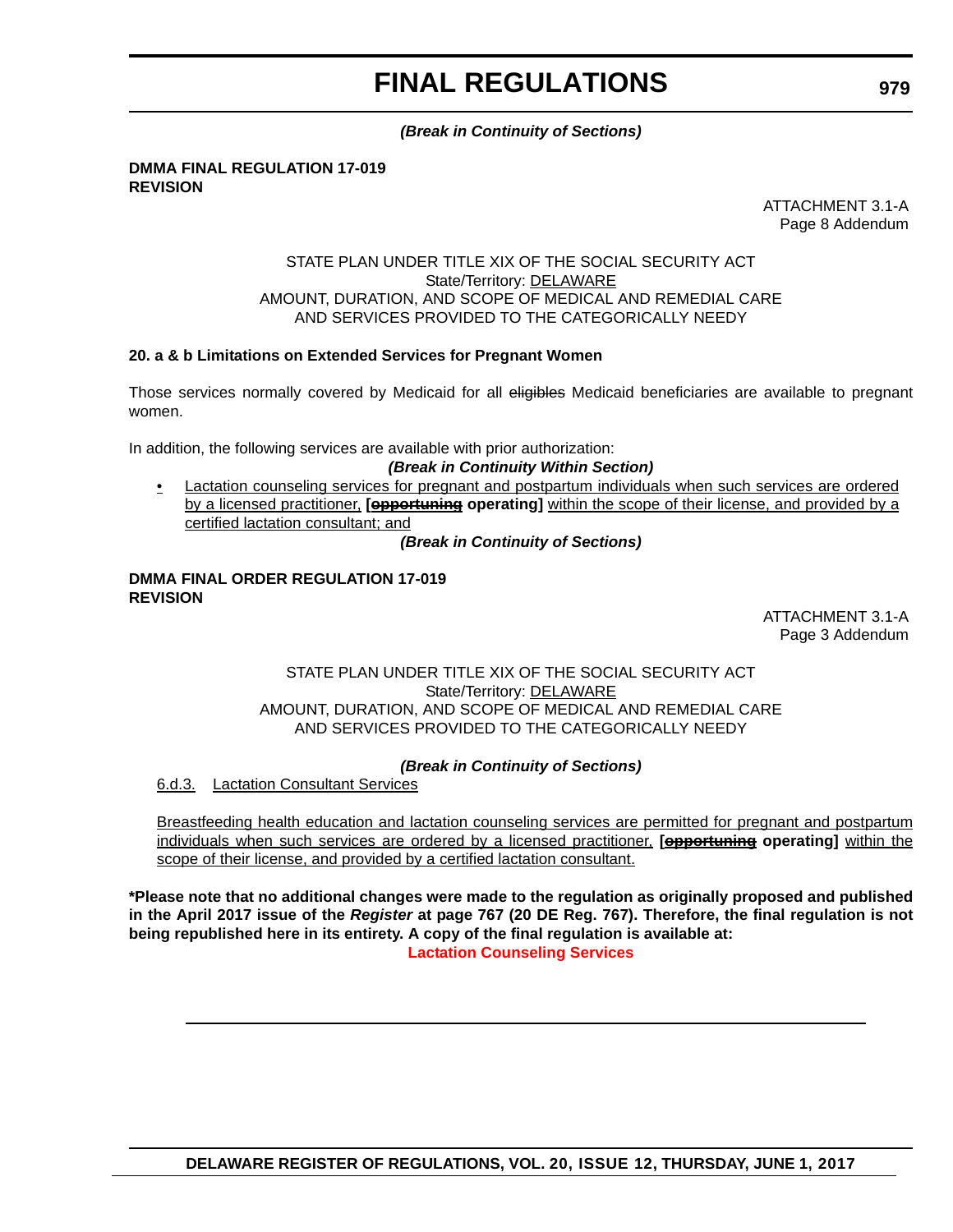### **FINAL REGULATIONS**

### **DIVISION [OF PUBLIC HEALTH](http://www.dhss.delaware.gov/dhss/dph/index.html)**

<span id="page-49-0"></span>Statutory Authority: 18 Delaware Code, Section 3365 (18 **Del.C.** §3365) 16 **DE Admin. Code** 4102

### **ORDER**

#### **[4102 School-Based Health Centers](#page-3-0)**

### **NATURE OF THE PROCEEDINGS:**

Delaware Health and Social Services ("DHSS") initiated proceedings to adopt the State of Delaware Regulations Governing School-Based Health Centers. The DHSS proceedings to adopt regulations were initiated pursuant to 29 Delaware Code Chapter 101 and authority as prescribed by 18 **Del.C.** §3365.

On January 1, 2017 (Volume 20, Issue 7), DHSS published in the Delaware *Register of Regulations* its notice of proposed regulations, pursuant to 29 **Del.C.** §10115. It requested that written materials and suggestions from the public concerning the proposed regulations be delivered to DHSS by February 10, 2017, after which time the DHSS would review information, factual evidence and public comment to the said proposed regulations.

Written comments were received during the public comment period and evaluated. The results of that evaluation are summarized in the accompanying "Summary of Evidence."

### **SUMMARY OF EVIDENCE**

In accordance with Delaware Law, public notices regarding proposed Department of Health and Social Services (DHSS) Regulations Governing School-Based Health Centers were published in the *Delaware State News*, the *News Journal* and the Delaware *Register of Regulations*. Written comments were received on the proposed regulations during the public comment period (January 1, 2017 through February 10, 2017).

### **Delaware Health Care Association**

### **Section 2.0 Definitions**

• The definition of Parent has been changed to match the definition of Parent in 13 Del. C. Section 8-201. We believe the definition of Parent should not be changed because the current definition points specifically to the parent or legal guardian as the representative who authorizes School Based Health Center (SBHC) enrollment. Please clarify why the definition of Parent has changed, and how the new definition will impact SBHC enrollment procedures.

#### **DPH Response:**

### **The Agency appreciates and acknowledges these comments.**

Clarification was necessary to ensure that it did not conflict with consent of minors for services, and impede access to these services, per Delaware law.

#### **Section 4.0 Service Provision**

• 4.1 appears to eliminate parental consent for SBHC services for children under 18 years of age. Parental consent for SBHC services has been a long standing and integral policy for obtaining parent and school district support for the SBHCs. Aside from two areas specifically protected by law (mental health and reproductive health), medical providers cannot legally see minors without parental consent.

The rationale for removing 4.1 from the regulations needs to be explained and clarified. We suggest specifying in the regulations when parental consent is required and when it is not. Otherwise, we fear the apparent elimination of parental consent from the regulations will damage relationships between the parent, schools, and SBHC staff and, as a result, negatively impact student health outcomes.

#### **DPH Response:**

**The Agency appreciates and acknowledges these comments.**

As written, 4.1 is inconsistent with Delaware law.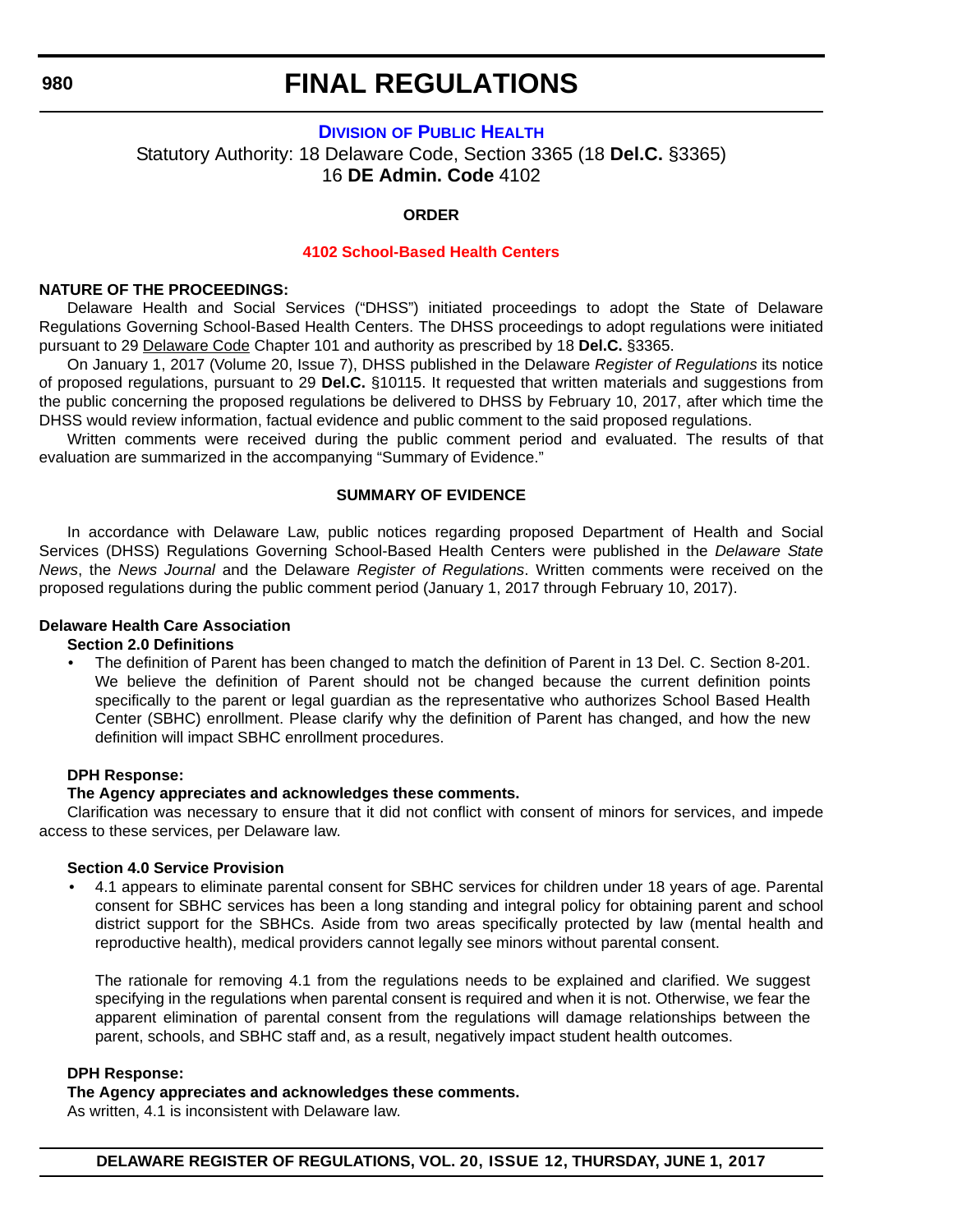Health care providers in Delaware are permitted to accept the consent of minors for reproductive health under 13 Del. Code, Section 710 and they may choose to provide such services without notifying the parent or they may choose to notify the parent. However, pursuant to 16 *Del. C.* 710, a provider may not notify the parents of the consultation, examination or treatment of a minor in connection with a sexually transmitted infection without the minor's consent. There is no requirement that a health care provider provide such treatment to a minor without parental involvement.

Per 16 Del. Code, Section 5003 (f) (3), he proposed regulations track the law in that the requirement for parental consent to receive voluntary outpatient mental health services has been removed and any minor age 14 and over may consent and that consent is binding on the provider.

• 4.3.3 and 4.3.4 eliminate health education and nutritional consultation. The change is confusing given that historically, health education and nutrition were seen as critical student health services. The recent RFP for SBHC seems to affirm this historical perspective by including nutrition as an essential SHBC service component (i.e., BMI is a benchmark in the proposed evaluation tool). We suggest including health education and nutritional consultation in the menu of services outlined in Section 4.3.

### **DPH Response:**

### **The Agency appreciates and acknowledges these comments.**

DPH will add "nutrition consultation/education", as outlined in former Section 4.3.4 to the menu of services listed in Section 4.3.

• 4.4 requires SBHCs to promote, "vaccination among enrolled students." This conflicts with proposed changes to Section 4.1, which appears to eliminate student enrollment. Eliminating enrollment requirements in one section but referring to "enrolled students" in other sections of the proposed regulation is confusing. We support maintaining student enrollment requirements as we stated previously in Sections 2.0 and 4.1.

### **DPH Response:**

### **The Agency appreciates and acknowledges these comments.**

For consistency, DPH will remove "enrolled" from the section header 4.4 and 4.4.1 and 6.3

### **Section 6.0 Billing and Reimbursement**

• 6.1 eliminates the requirement that SBHCs implement and maintain a third party insurance billing process for services provided. The original intent of this requirement was to allow medical vendors to bill for services. If this language is removed from regulations, then what will be inserted in its place to allow medical vendors to bill for services so that insurance companies are compelled to accept and reimburse claims from SBHCs? Providers must have certainty that they may bill third parties for services provided in order that SBHC contracts remain financially viable. We suggest maintaining the current language in Section 6.1.

### **DPH Response:**

### **The Agency appreciates and acknowledges these comments.**

Under Delaware law, SBHCs are not required to bill third party insurance. Therefore, language is removed to be consistent with Delaware law.

### **State Council for Persons with Disabilities (SCPD)**

First, in §1.0, DPH should consider deletion of the reference to §3365. That statute was in effect only until January 1, 2017.

### **DPH Response:**

### **The Agency appreciates and acknowledges these comments.**

§3365 is a current and active Delaware Code reference.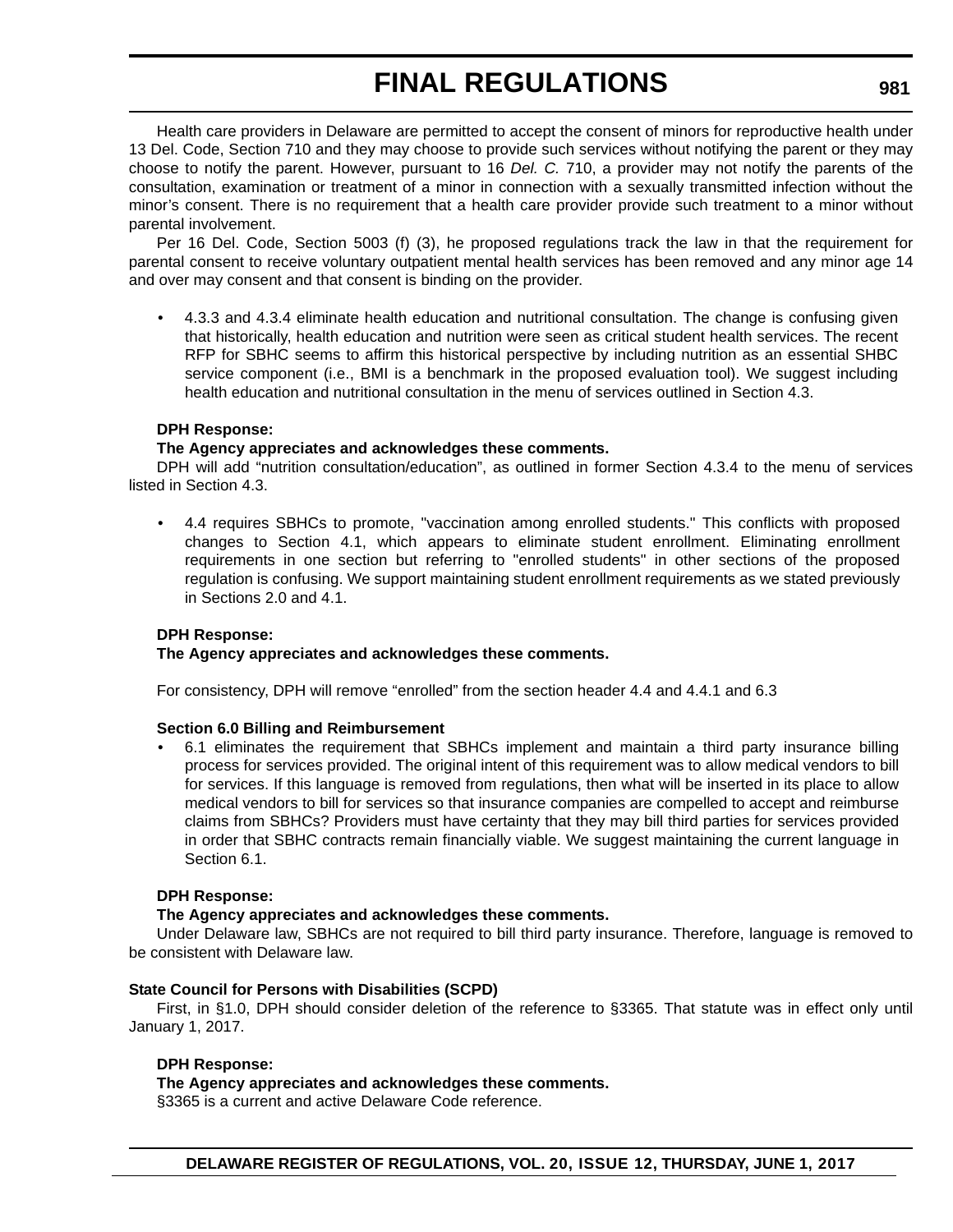# **FINAL REGULATIONS**

Second, the Legislature enacted H.B. 234 in 2016 with the understanding that "(u)nder DPH regulations students under 18 must enroll for services by having a parent or guardian sign a consent form". See synopsis. There was no evidence of a legislative intent to eliminate a consent requirement. In contrast, DPH is striking the operative §4.1 which addresses who can consent to services. This makes little sense. Moreover, DPH is retaining a revised definition of "parent" in §2.0. There is no reason to have a definition of "parent" if §4.1 is stricken. The only residual reference to "parent" in the entire regulation is a passing reference to satisfaction surveys within §8.1.2.

### **DPH Response:**

### **The Agency appreciates and acknowledges these comments.**

The language referenced in your submitted comment was not included in the final Delaware law. Other Delaware laws govern the requirement for consent to medical services.

Third, the amended definition of "parent" in §2.0 merits reconsideration.For example, it would not cover a courtappointed guardian of a student ages 18 and up. It would also not cover a relative caregiver who is not "charged with caring" but is voluntarily caring for a child. The reference to 13 Del.C. §8-201 is odd. That Code section is from the chapter on establishing paternity and maternity. DPH could consider a cross reference to the Code section specifically addressing consent to health care (Title 13 Del.C. §707) which includes relative caregivers, parents, and guardians.

### **DPH Response:**

### **The Agency appreciates and acknowledges these comments.**

DPH will eliminate the definition of "parent". As it is only referenced one time in the regulation as it relates to satisfaction surveys within §8.1.2.

Fourth, the definition of "student" in §2.0 is odd. It does not cover students ages 18 and above. School-based health centers have historically served students age 18 and above. See, e.g., current §4.1, second sentence.

### **DPH Response:**

### **The Agency appreciates and acknowledges these comments.**

The definition of "student" is not age restricted.

Fifth, revised §4.2 contemplates SBHCs only serving "children". This is "underinclusive" since it omits students age 18 and above.

### **DPH Response:**

### **The Agency appreciates and acknowledges these comments.**

The language is consistent with Delaware law.

Sixth, revised §4.2 limits persons serving students to "licensed professionals". See also revised §5.1. This would exclude a host of professionals and paraprofessionals, including certified school psychologists [14 DE Admin Code §1583]; unlicensed autism services providers [18 Del.C. §3570A(e)(2) and (f)]; physical therapist assistants [24 Del.C. §2602(9)]; occupational therapy assistants [24 Del.C. §2002(5)]; psychological assistants [24 Del.C. §3507]; and speech pathology aides [24 Del.C. §3702(12)]. DPH should consider retaining the current language, "health professionals" (§5.1). Section 5.2 already limits provision of services to that within a staff member's "education and experience and legally within their scope of practice".

### **DPH Response:**

### **The Agency appreciates and acknowledges these comments.**

The language is consistent with Delaware law.

Seventh, the enabling legislation for SBHCs explicitly requires insurers to cover some costs of care. See 18 Del.C. §3571G(c). DPH proposes to eliminate the only regulation contemplating insurer billing: "6.1 SBHCs are required to implement and maintain a third party insurance billing process for services provided." There is some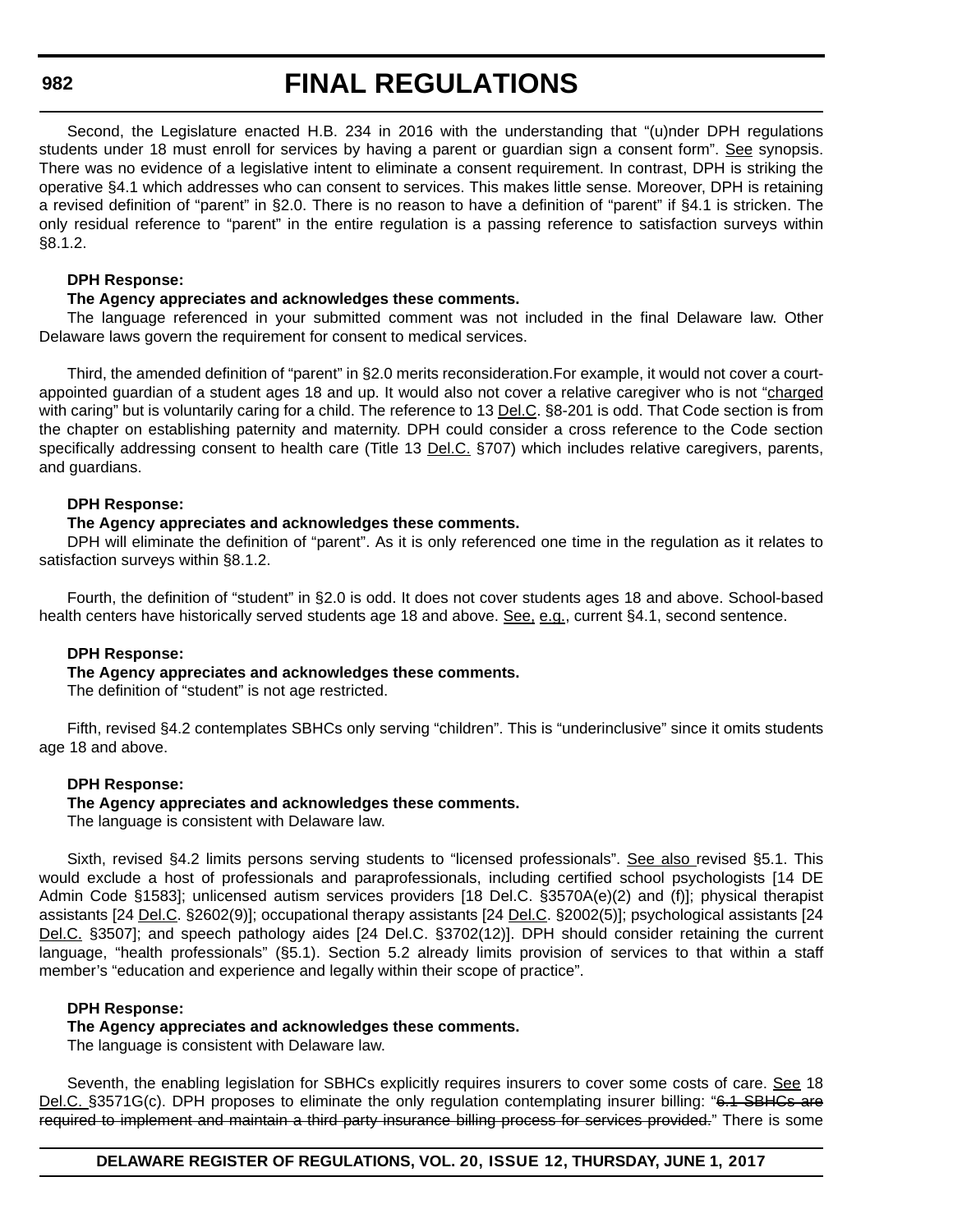"tension" between the statutory requirement and elimination of this regulation.

#### **DPH Response:**

#### **The Agency appreciates and acknowledges these comments.**

Under Delaware law, SBHCs are not required to bill third party insurance.

Eighth, §4.3 disallows diagnosis and treatment of certain conditions and diseases without school board approval. This should be reconsidered. If there is valid consent, what is the interest of the school board in excluding diagnosis and treatment? In particular, the rationale for requiring school board approval of HIV testing in revised §4.3 is not self-evident and singling out this form of screening may be imprudent.

#### **DPH Response:**

#### **The Agency appreciates and acknowledges these comments.**

Per Delaware law, From **Title 13 § 1043 Authority, "**school board which shall have the authority to administer and to supervise the free public schools of the reorganized school district and which shall have the authority to determine policy and adopt rules and regulations for the general administration and supervision of the free public schools".

Ninth, §4.3 refers to "approval of the school board governing the SBHC locale." This is an odd reference and ignores the overlapping "locales" covered by local districts and Vo-tech school districts. Vo-tech districts are required to maintain SBHCs. See 14 Del.C. §4126. The "locales" of local districts and Vo-tech districts overlap.

#### **DPH Response:**

#### **The Agency appreciates and acknowledges these comments.**

DPH will remove the word "locale" to clarify the regulation.

### **Christiana Health Care System**

#### **Section 4.0: Service Provision: Section 4.1:**

Christiana Care supports the removal of language from the previous draft requiring a student to be "enrolled in the SBHC by his or her parent" in order for the student to obtain services at a SBHC. Christiana Care intends to continue to require student or parent consent, as applicable, for particular services in accordance with applicable state and federal laws and regulations, and in accordance with the contractual guidance issued by DPH to Medical Sponsors of SBHCsPl Christiana Care recommends that the regulations include language to that effect, specifically, that "nothing in the regulations limits the ability of a SBHC to require student or parent consent, as applicable, for particular services in accordance with applicable state and federal laws and regulations, and in accordance with the contractual guidance issued by **DPH** to Medical Sponsors of SBHCs."

To the extent that the initial version of the proposed Regulations contemplated that SBHC providers, including Christiana Care, would utilize enrollment statistics as a method of measuring performance of the SBHCs, Christiana Care intends to rely on alternative metrics to demonstrate the success of the CCHS Centers, including de-identified data on services provided to patients and numbers of patient visits.

#### **DPH Response:**

### **The Agency appreciates and acknowledges these comments.**

DPH will include the suggested and recommended language in the regulation as written, "nothing in the regulations limits the ability of a SBHC to require student or parent consent, as applicable, for particular services in accordance with applicable state and federal laws and regulations, and in accordance with the contractual guidance issued by **DPH** to Medical Sponsors of SBHCs."

### **Section 4.4: Promotion of vaccination among enrolled students:**

Christiana Care supports the promotion of vaccination of students served by SBHCs, and recommends removing the word "enrolled" from the Section header and in 4.4.1 to make Section 4.4 consistent with Section 4.1

#### **DPH Response:**

**The Agency appreciates and acknowledges these comments.**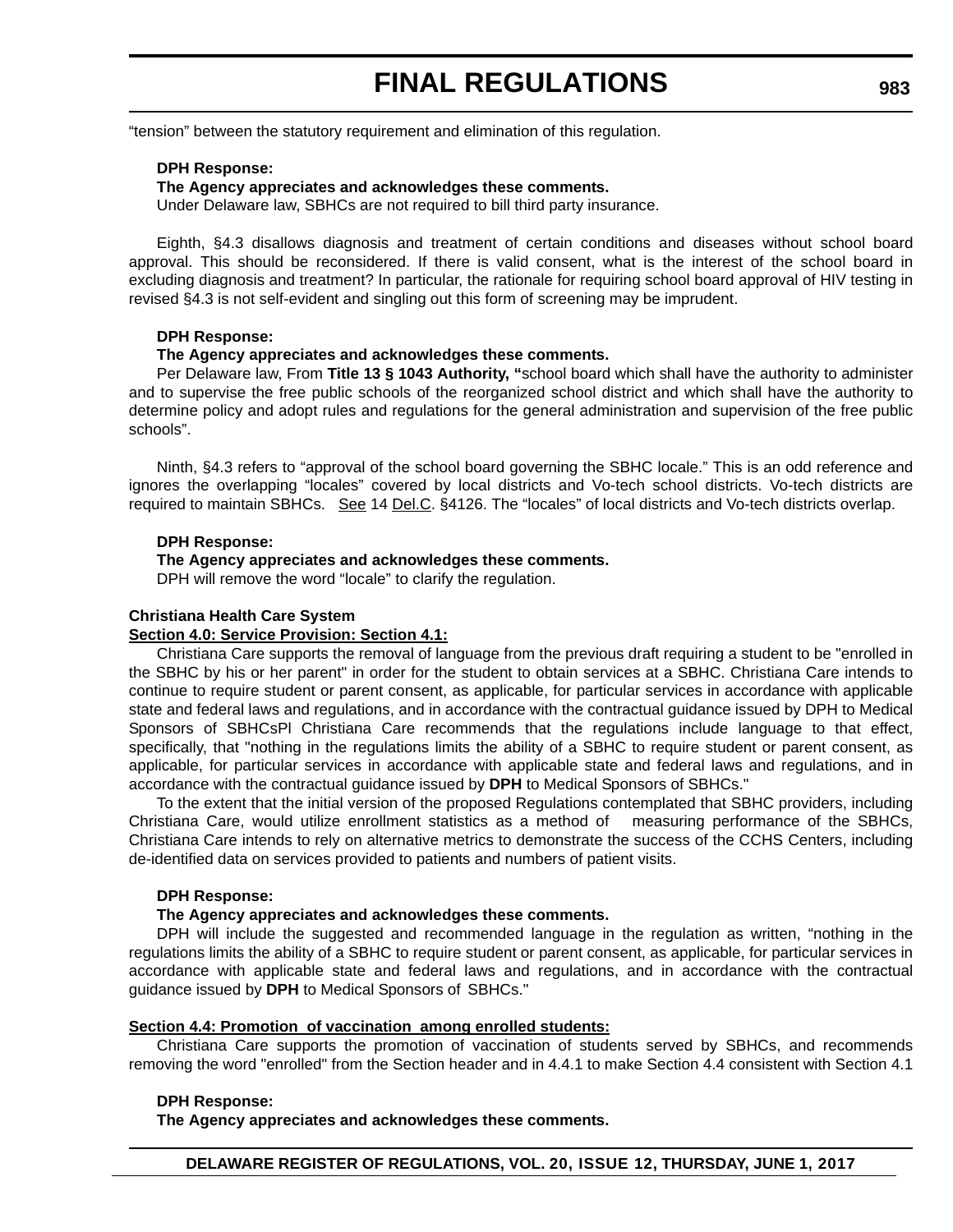# **FINAL REGULATIONS**

DPH will remove "enrolled" from the section header 4.4 and 4.4.1 and 6.3

### **Section 6.0 Billing and Reimbursement:**

While Christiana Care does not oppose the removal of the language requiring SBHCs to "implement and maintain a third-party insurance billing process for services provided," we recommend adding language to the regulation that that "nothing in these Regulations is intended to prohibit or otherwise restrict a provider from billing for services for which it is authorized to bill under applicable state and federal laws and regulations, and that nothing in these Regulations is intended to create an independent basis for the denial of payment of any claim."

### **DPH Response:**

### **The Agency appreciates and acknowledges these comments.**

DPH will include the suggested and recommended language in the regulation in Section 6.0 Billing and Reimbursement as written, "nothing in these Regulations is intended to prohibit or otherwise restrict a provider from billing for services for which it is authorized to bill under applicable state and federal laws and regulations, and that nothing in these Regulations is intended to create an independent basis for the denial of payment of any claim."

### **FINDINGS OF FACT:**

Changes made to the regulations based on the comments received are detailed in the summary of evidence. The Department finds that the proposed regulations, as set forth in the attached copy should be adopted in the best interest of the general public of the State of Delaware.

THEREFORE, IT IS ORDERED, that the proposed State of Delaware Regulations Governing School-Based Health Centers is adopted and shall become effective June 11, 2017, after publication of the final regulation in the Delaware *Register of Regulations*.

Kara Odom Walker, MD, MPH, MSHS DHSS SECRETARY 5/24/17

### **4102 School-Based Health Centers** *(Break in Continuity of Sections)*

### **2.0 Definitions**

The following words and terms, when used in this regulations, shall have the following meaning unless the context clearly indicates otherwise:

### *(Break in Continuity Within Section)*

**["Parent" means the parent or legal guardian authorized to enroll a student in the school-based health center a parent as defined by 13 Del.C. §8-201 or a nonparent or agency charged with caring for a child during the child's minority]**.

*(Break in Continuity of Sections)*

### **4.0 Service Provision**

4.1 In order to obtain services at the SBHC, a minor student must be enrolled in the SBHC by his or her parent/guardian or relative caregiver acting pursuant to an Affidavit of Establishment of Power to Consent to Medical Treatment of Minors in accordance with Title 13 Del.C. §708. A student of the age of 18 years or more may consent for himself or herself.

**[Nothing in the regulations limits the ability of a SBHC to require student or parental consent, as applicable, for particular services in accordance with applicable state and federal laws and regulations, and in accordance with the contractual guidance issued by DPH to Medical Sponsors of SBHCs.]**

4.2**[4.2]**A SBHC shall be open during hours accessible to students. Information on hours of operation must be posted in areas frequented by students.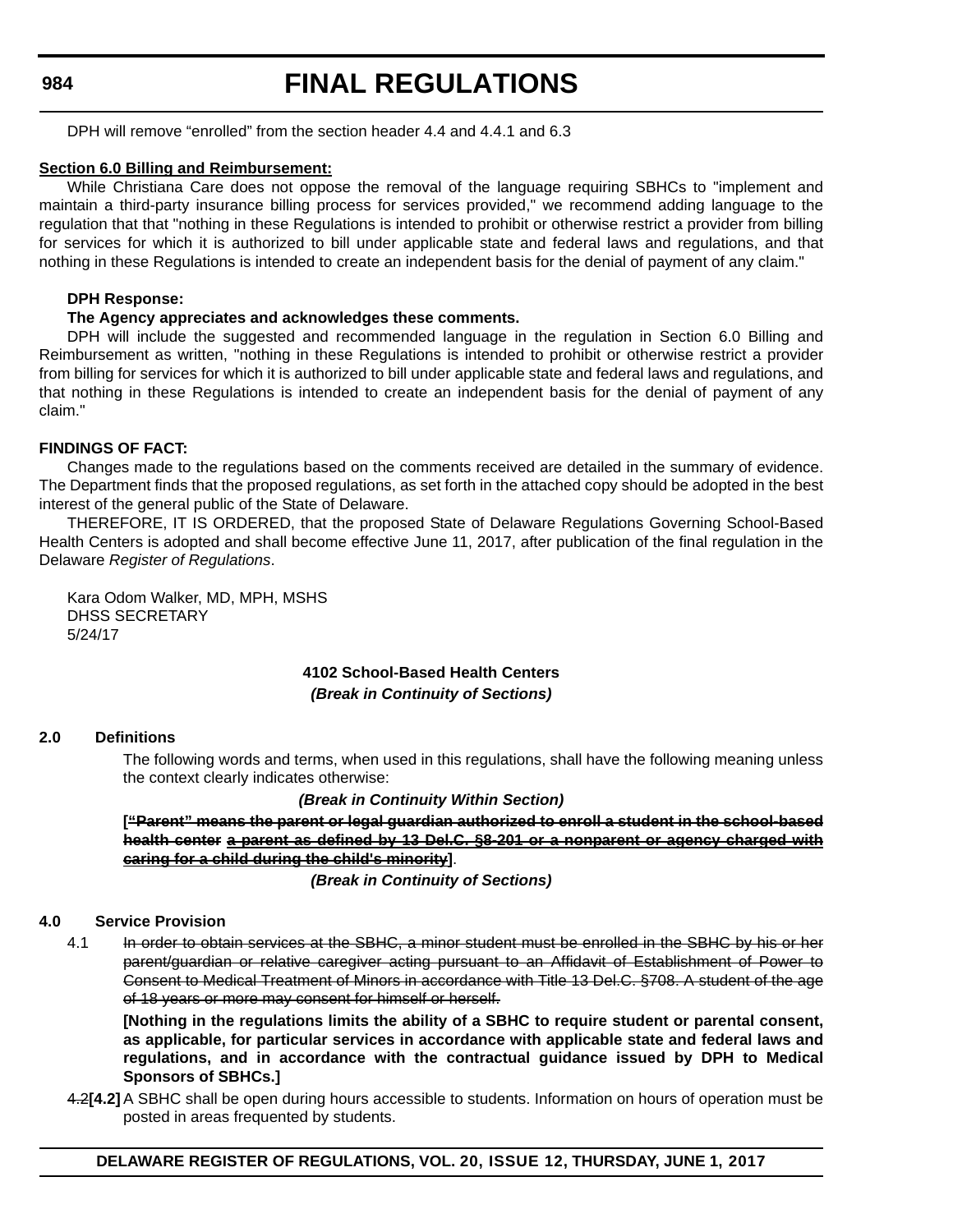<span id="page-54-0"></span>**[4.324.3]**A SBHC is required to make services available under the categories of physical health, mental health, health education, and nutrition consultation/education, as outlined in this section All SBHCs shall provide through licensed professionals, primary health services to children, including comprehensive health assessments, diagnosis, and treatment of minor, acute, and chronic medical conditions, **[nutrition consultation/education,]** referrals to and follow-up for specialty care and oral and vision health services, mental health and substance use disorder assessments, crisis intervention, counseling, treatment, and referral to a continuum of mental health and substance abuse services including emergency psychiatric care, community support programs, inpatient care, and outpatient programs.

### *(Break in Continuity Within Section)*

**[4.3.5.1 4.3.1]** Diagnosis and treatment of sexually transmitted diseases, reproductive health, provision of contraceptives, and HIV testing and counseling. Provision of these services by SBHCs is may be provided by a SBHC subject to the approval of the school board governing the SBHC **[locale]**.

4.3.64 Promotion of vaccination among **[enrolled]** students

4.3.64.1 SBHCs must promote provision of all vaccinations required or recommended by the Division of Public Health to **[enrolled]** students either on site or through referral to a primary care provider. *(Break in Continuity of Sections)*

### **6.0 Billing and Reimbursement**

### *(Break in Continuity Within Section)*

- 6.43 Insurance information on each student **[enrolled]** in the SBHC must be updated annually at minimum.
- **[6.4 Nothing in these Regulations is intended to prohibit or otherwise restrict a provider from billing for services for which it is authorized to bill under applicable state and federal laws and regulations, and that nothing in these Regulations is intended to create an independent basis for the denial of payment of any claim.]**

**\*Please note that no additional changes were made to the regulation as originally proposed and published in the January 2017 issue of the** *Register* **at page 528 (20 DE Reg. 528). Therefore, the final regulation is not being republished here in its entirety. A copy of the final regulation is available at: [4102 School-Based Health Centers](http://regulations.delaware.gov/register/june2017/final/20 DE Reg 980 06-01-17.htm)** 

### **DIVISION [OF PUBLIC HEALTH](http://www.dhss.delaware.gov/dhss/dph/index.html)**

Statutory Authority: 16 **Delaware Code**, Section 122(3)f (16 **Del.C.** §122(3)f) 16 **DE Admin. Code** 4461

### **ORDER**

### **[4461 State of Delaware Milk Code](#page-3-0)**

### **NATURE OF THE PROCEEDINGS:**

Delaware Health and Social Services ("DHSS") initiated proceedings to adopt the State of Delaware Milk Code (4461). The DHSS proceedings to adopt regulations were initiated pursuant to 29 Delaware Code Chapter 101 and authority as prescribed by 16 Delaware Code, § 122(f).

On March 1, 2017 (Volume 20, Issue 9), DHSS published in the Delaware *Register of Regulations* its notice of proposed regulations, pursuant to 29 Delaware Code Section 10115. It requested that written materials and suggestions from the public concerning the proposed regulations be delivered to DHSS by April 7, 2017, after which time the DHSS would review information, factual evidence and public comment to the said proposed regulations.

No written comments were received during the public comment period.

### **985**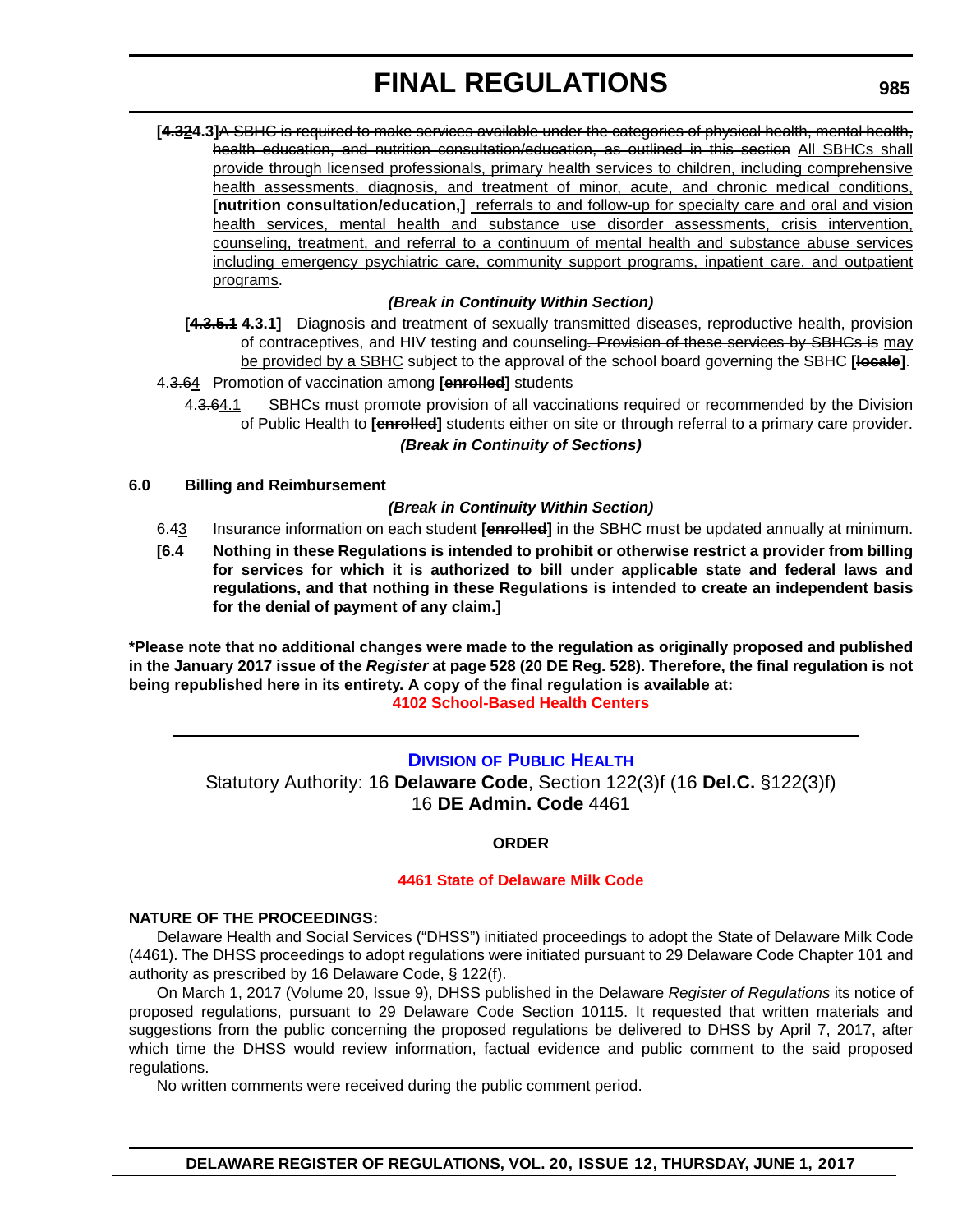### **FINDINGS OF FACT:**

No changes made to the regulations since publication as proposed. The Department finds that the proposed regulations, as set forth in the attached copy should be adopted in the best interest of the general public of the State of Delaware.

THEREFORE, IT IS ORDERED, that the proposed State of Delaware Milk Code (4461) is adopted and shall become effective June 11, 2017, after publication of the final regulation in the Delaware *Register of Regulations*.

Kara Odom Walker, MD, MPH, MSHS **Secretary** 5/25/17

**\*Please note that no changes were made to the regulation as originally proposed and published in the March 2017 issue of the** *Register* **at page 697 (20 DE Reg. 697). Therefore, the final regulation is not being republished. A copy of the final regulation is available at:**

**[4461 State of Delaware Milk Code](http://regulations.delaware.gov/register/june2017/final/20 DE Reg 985 06-01-17.htm)** 

### **DIVISION FOR [THE VISUALLY IMPAIRED](http://www.dhss.delaware.gov/dhss/dvi/) COMMISSION [FOR STATEWIDE CONTRACTS](http://www.dhss.delaware.gov/dhss/dvi/) TO SUPPORT EMPLOYMENT FOR INDIVIDUALS WITH DISABILITIES**

Statutory Authority: 16 Delaware Code, Section 9604(e) (16 **Del.C.** §9604(e))

### **ORDER**

### **[9101 Rules and Regulations of the Statewide Contracts to Support Employment for Individuals with](#page-3-0)  Disabilities**

AND NOW, this 21<sup>st</sup> day of March, 2017, the Commission for Statewide Contracts to Support Employment for Individuals with Disabilities (the "Commission") determines and orders the following:

**WHEREAS**, pursuant to 16 **Del.C.** §9604(e) and 29 **Del.C.** §10111, the Commission has the statutory power and authority to promulgate regulations which, inter alia, will govern its operations; and

**WHEREAS**, pursuant to 29 **Del.C.** §§10113(b)(1) and (2), the Commission wishes to adopt and promulgate such regulations and to publish them in the *Register of Regulations* as required by 29 **Del.C.** §10113(b); and

**WHEREAS**, these regulations are strictly a description of the Commission's organization, operations, and procedures for obtaining information as well as the Commission's rules of practice and procedure. Hence, these regulations are exempt from formal notice requirements pursuant to 29 **Del.C.** §10113(b)(2), and no formal notice period or public comment period is required pursuant to 29 **Del.C.** §§10115 to 10118;

### **NOW, THEREFORE, IT IS ORDERED BY THE AFFIRMATIVE VOTE OF NOT FEWER THAN THREE COMMISSIONERS:**

1. Pursuant to 16 **Del.C.** §9604(e) and 29 **Del.C.** §10113(b)(2), the Commission hereby adopts the Rules and Regulations of the Statewide Contracts to Support Employment for Individuals with Disabilities (the "Rules") as its official regulations as defined by 29 **Del.C.** §1132(3). A true and correct copy of the Rules is attached as **Exhibit "A"**.

2. The Director of the Division for the Visually Impaired shall transmit a copy of this order (with the attached Rules) to the Registrar of Regulations for publication in the Delaware *Register*. An exact copy of the Rules shall be published as the current official regulations in the Delaware *Register*.

3. The Commission reserves the jurisdiction and authority to enter such further orders in this matter as may be deemed necessary or proper, including promulgating any amendments to the Rules and promulgating any additional regulations in the future.

#### <span id="page-55-0"></span>**986**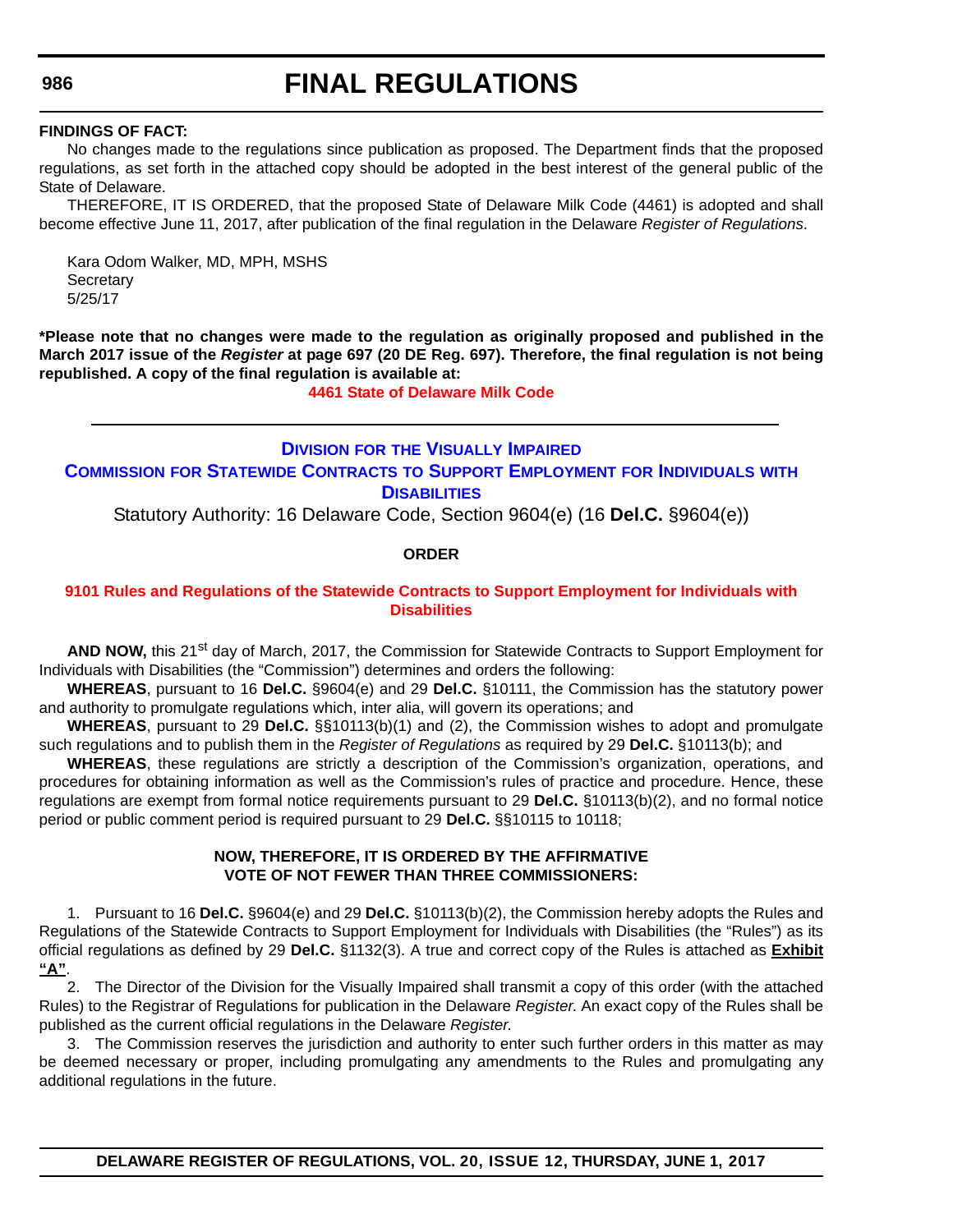### **BY ORDER OF THE COMMISSION:**

Debbie Harrington, Chair **Dean Stotler, Commissioner** Doyle R. Dobbins, Vice-Chair Cynthia Fairwell, Commissioner

\***Please Note:** This regulation is effective ten days after publication in the Delaware *Register of Regulations*.

### **9101 Rules and Regulations of the Statewide Contracts to Support Employment for Individuals with Disabilities**

### **1.0 General Provisions**

- 1.1 The name of this entity is the Commission for Statewide Contracts to Support Employment for Individuals with Disabilities ("Commission").
- 1.2 The mailing address of the Commission is the Biggs Building, 1901 North DuPont Highway, New Castle, Delaware 19720, and the telephone number is 302-255-9800.
- 1.3 The Commission shall assure an expanded and constant market for products and services of individuals with disabilities. To that end, the Commission will approve proposed contracts and set the price of all products manufactured and services provided by Delaware Industry for the Blind ("DIB") or any community rehabilitation program (CRP) that are being offered to a State agency as defined in 16 **Del.C.** Ch. 96.
- 1.4 The Officers of the Commission shall be a Chair (appointed by the Governor) and a Vice-Chair (elected by the members of the Commission).
- 1.5 The Chair shall preside at all meetings of the Commission. The Chair shall be the only person authorized to make public announcements for the Commission. The Chair may request from the head or administrator of any state agency, as defined in 16 **Del.C.** Ch. 96, to provide information necessary to enable the Commission to carry out its duties pursuant to the same chapter. The Chair shall also appoint members to all subcommittees of the Commission. The Chair shall designate members of the Commission to represent the Commission upon all affiliated associations, committees, and organizations; at meetings; and the like. The Chair may also appoint non-Commission members to any subcommittee where he/she deems the person's experience will assist that subcommittee with its responsibilities.
- 1.6 The Vice-Chair shall be vested with all powers and shall perform all the duties of the Chair in his/her absence or disability, to the extent which may be permitted by law, and the Vice-Chair shall perform such other duties as may be prescribed from time to time by the Commission.
- 1.7 The Director of the Division for the Visually Impaired (Director) shall provide administrative services to the Commission. The Director will designate someone to provide administrative assistance at all Commission and all subcommittee meetings and shall record the proceedings of the meetings and shall be responsible for creating the minutes of each meeting. The Director shall give proper notice of all meetings of the Commission and of all of the subcommittees.
- 1.8 The Director shall supervise and direct the execution of all policies, orders, and resolutions of the Commission as may be required of him/her by the Commission.
- 1.9 The Commission shall be composed of the following serving, at the pleasure of the Governor, as voting members with majority members present to rule when voting:
	- 1.9.1 Director of Government Support Services or a designee;
	- 1.9.2 Director of the Division of Vocational Rehabilitation or a designee;
	- 1.9.3 Secretary of Finance or a designee;
	- 1.9.4 Three public members, which shall include at least one person with a disability or a family member of an individual who is 14 years of age or older and has a disability, who are appointed by the Governor;
	- 1.9.5 The Chair, who shall be appointed by the Governor;
	- 1.9.6 Non-voting members who shall consist of the following: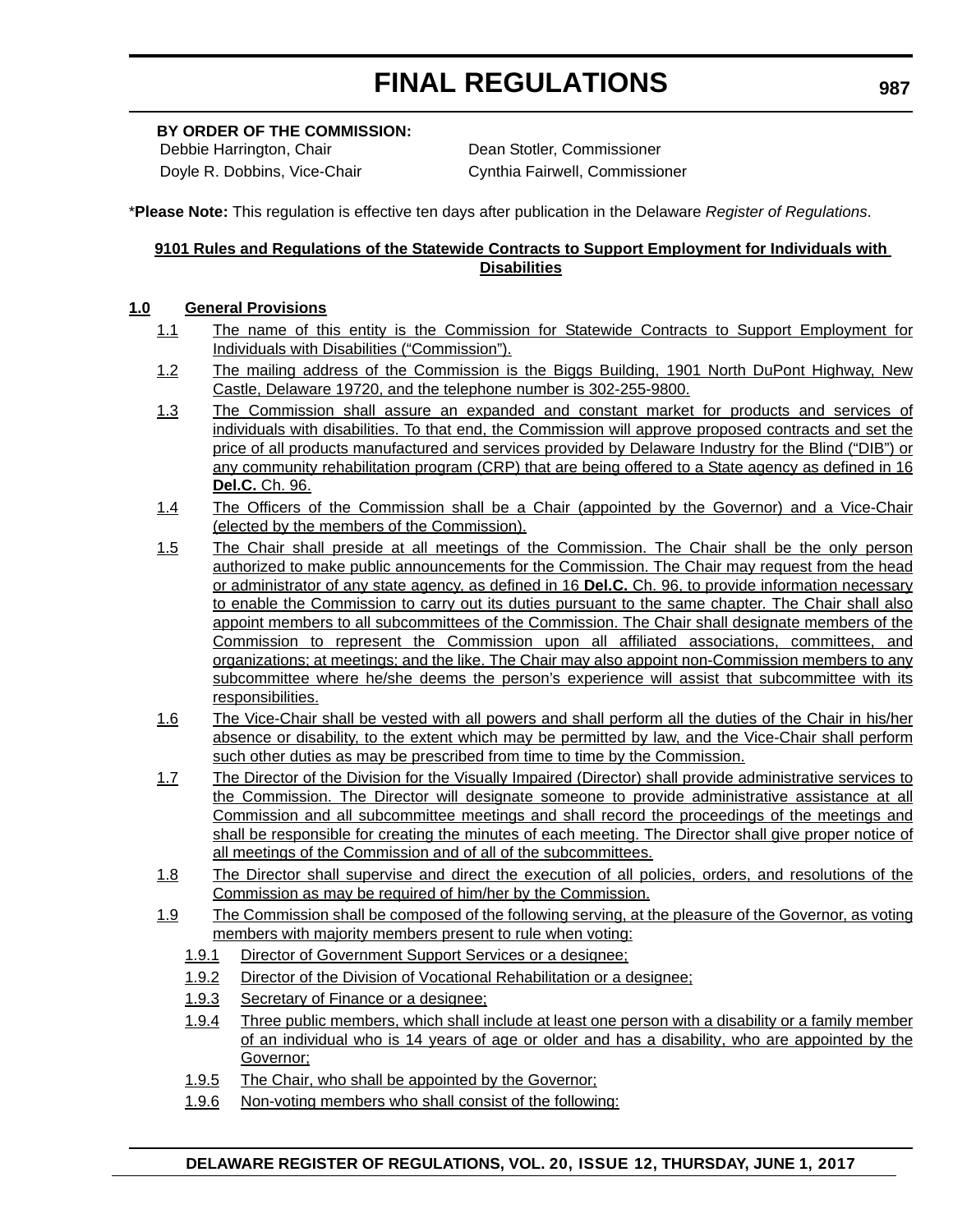- 1.9.6.1 A representative of an industry that employs persons with disabilities, appointed by the Governor;
- 1.9.6.2 The Director of the Delaware Association of Rehabilitation Facilities, Inc. (d/b/a A.N.D.) or its successor; and
- 1.9.6.3 The Director of the Division for the Visually Impaired.
- 1.10 Members of the Commission shall serve without compensation other than reimbursement for expenses actually incurred in connection with the work of the Commission, and for travel expenses when away from their homes or regular places of business.
- 1.11 There are no set terms for the members of the Commission.

### **2.0 Meetings**

- 2.1 The Commission shall meet once each month; provided, however, that a majority of a quorum present at any such meeting may postpone or change the date of the next monthly meeting.
- 2.2 A special meeting of the Commission may be called at any time by the Chair.
- 2.3 A written notice of each regular meeting of the Commission shall be electronically transmitted by the Director of the Division for the Visually Impaired or his/her designee to each member of the Commission at least seven (7) days prior to the date of such regular meeting. Notice shall be electronically transmitted by the Director of the Division for the Visually Impaired or his/her designee to each member of the Commission at least two (2) days prior to the date of any special meeting which may be duly called, as aforesaid.
- 2.4 A majority of the voting members of the Commission shall constitute a quorum for the transaction of business. Pursuant to 16 **Del.C.** §9603(j), members of the Commission may participate in a meeting of the Commission by means of conference telephone or other communications equipment by which all persons participating in the meeting can hear each other. Participating in the meeting in this manner shall constitute presence in person at the meeting.
- 2.5 No meeting of the Commission shall be only telephonic. There will be at least one voting member present in the physical location where the public may attend in person.
- 2.6 All Commission meetings shall offer the public the ability to attend the meeting telephonically by including a toll free number in its public notices.
- 2.7 It shall be the duty of the members of the Commission to attend the meetings of the Commission so as to take part in its deliberations. If any appointed member fails to attend three successive meetings of the Commission without good and valid cause or excuse or without leave of absence from the Chair, or if the Chair for any cause cannot act, from the Vice Chair of the Commission, that member's office shall be declared vacant by the Commission, and the Chair shall notify the Governor of a vacancy on the Commission, and request that the Governor shall fill the same.
- 2.8 New Commission members shall complete an orientation session designated by the Chair.
- 2.9 All Commission members shall participate in training session as designated by the Chair.
- 2.10 At all meetings of the Commission or any subcommittee thereof, all proceedings shall be conducted in accordance with the Delaware Freedom of Information Act, 29 **Del.C.** Ch. 100 and the Delaware Administrative Procedures Act, 29 **Del.C.** Ch. 101, as applicable.

### **3.0 Conflicts of Interest**

- 3.1 Any member of the Commission or subcommittee member having an interest in a matter presented to or being considered by the Commission or a subcommittee for recommendation, authorization, approval or ratification, shall give prompt, full and frank disclosure of his or her interest to the Commission or subcommittee prior to its acting on such matter. The body to which such disclosure is made shall thereupon determine by majority vote, whether the disclosure shows that a conflict of interest exists or can reasonably be construed to exist.
- 3.2 If the body to which the disclosure is made determines that a conflict exists, the person regarded as having the conflict shall not vote on, nor use his or her personal influence on, nor participate (other

### **988**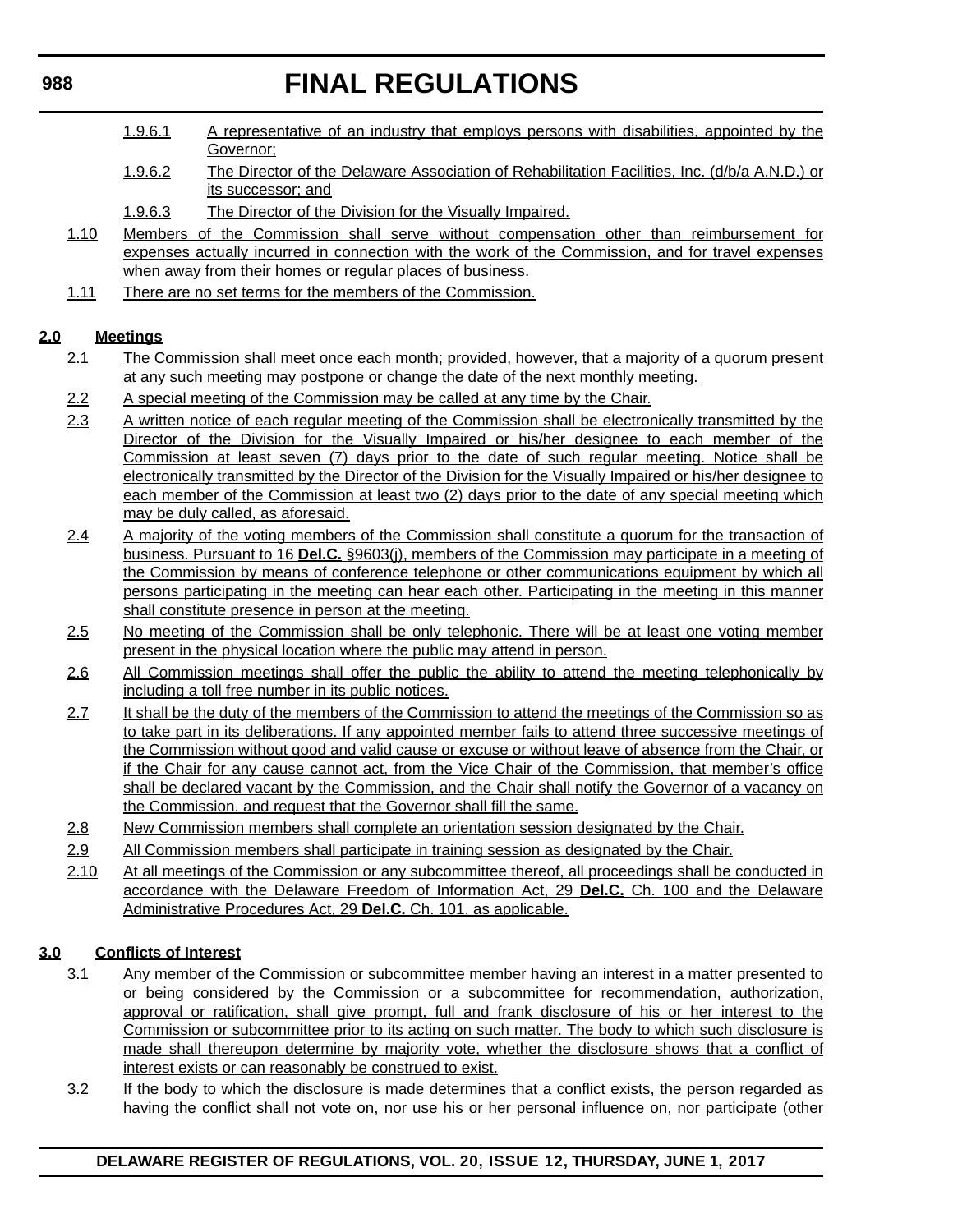than to present factual information or to respond to questions) in the discussions or deliberations with respect to such matter. Such person may not be counted in determining the existence of a quorum for the portion of the meeting where the matter that includes the conflict is under discussion or is being voted upon. The minutes of the meeting shall reflect the disclosure made, the vote thereon, and where applicable, the abstention from voting and participation, and whether a quorum was present.

### **4.0 Order of Business**

- 4.1 The order of business at all regular meetings of the Commission shall be as follows:
	- 4.1.1 Call to Order;
	- 4.1.2 Approval of Minutes of Previous Meeting(s);
	- 4.1.3 Old Business;
	- 4.1.4 New Business;
	- 4.1.5 Report of the Chair;
	- 4.1.6 Report(s) of the Subcommittee(s);
	- 4.1.7 Other Report(s);
	- 4.1.8 Public Comment(s) or Presentation(s); and
	- 4.1.9 Adjournment;
- 4.2 The Chair shall have the authority to deviate from the order of business as the circumstances warrant.
- 4.3 Members of the public may speak only during the time that has been designated as "public comment/ presentation" under the agenda and only after they have been recognized by the Chair. Members of the public may also speak outside this designated time period but only with the permission of the Chair. Presentations by members of the public shall be limited to five (5) minutes, unless otherwise approved by the Chair. Speakers are requested to give their presentations in the order of sign in. The Chair may limit the number of public speakers heard, as circumstances warrant.

### **5.0 Subcommittees**

- 5.1 The subcommittees of the Commission shall be as follows:
	- 5.1.1 The Regulations Subcommittee; and
	- 5.1.2 Central Non-Profit Agency (CNA) Subcommittee.
- 5.2 In December of each year, the Chair shall review the composition of each of the subcommittees, shall make appointments and/or reassign members of the Commission to each of the subcommittees, as needed and permitted by law, and shall name a Chair of each of the subcommittees to serve for the following calendar year. Each member of the Commission shall participate actively in the work of one of the subcommittees. Non-members of the Commission may be appointed by the Chair pursuant to subsection 1.5 of these regulations. Those appointed non-members shall count towards the quorum of that subcommittee and shall have a vote in any matter before the subcommittee. Quorum for any subcommittee shall be a majority of that subcommittee's members.
- 5.3 The Chair may appoint special or ad hoc committees at any time and from time to time.
- 5.4 The Regulations Subcommittee shall review and revise, when appropriate, the Commission's Regulations to ensure that they are compliant with the Commission's purpose and statutory authority. It will review any recommendations made regarding the regulations.
- 5.5 The CNA Subcommittee shall develop the competitive solicitation for the selection of any central nonprofit agency. In addition, the subcommittee shall review the performance of the CNAs as well as review and respond to any complaint filed against a CNA with the Commission. The subcommittee will present its findings and recommendations on any complaint to the Commission.

### **6.0 Annual Report**

6.1 Not later than 90 days following the close of each fiscal year, the Commission shall transmit to the Governor and to the General Assembly a report in a format as required by law or executive order. The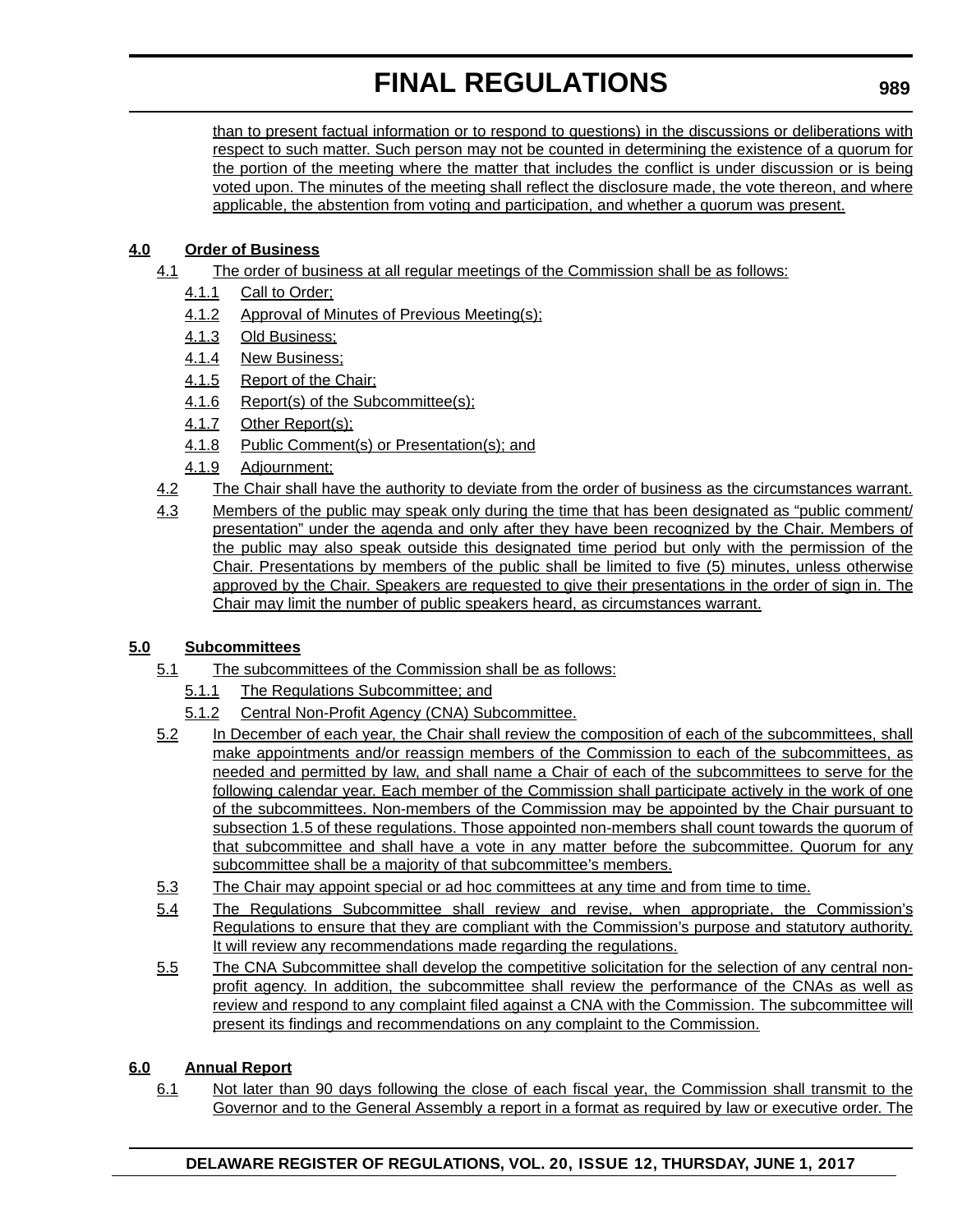# **FINAL REGULATIONS**

<span id="page-59-0"></span>report shall include the names of the Commission members serving the preceding fiscal year, the dates of the Commission meetings in that year, a description of its activities during that year, and any recommendations for changes in the law which the Commission might suggest.

6.2 The Chair may designate the initial drafting of the Annual Report to an ad hoc committee and the Commission shall vote on the final draft prior to its issuance to the Governor and General Assembly.

### **7.0 Amendments**

- 7.1 At any time, anyone, whether a Commissioner or member of the public, who wishes to propose amendments to these regulations shall send such proposal in writing to the Chair of the Regulations Subcommittee who will present the proposal to the subcommittee for their review and consideration.
- 7.2 A copy of any proposed amendment(s) of these regulations as recommended by the subcommittee shall be forwarded by electronic transmittal to each member of the Commission at least ten (10) days prior to the meeting of the Commission at which it is to be presented and acted upon, together with a written notice of the date, hour, and place of such meeting.
- 7.3 Any amendments of these regulations must first be adopted by affirmative vote of two-thirds of the seated voting members of the Commission before the same shall become effective.

### **[DEPARTMENT OF SAFETY AND HOMELAND SECURITY](http://dshs.delaware.gov/) DIVISION [OF STATE POLICE](http://dsp.delaware.gov/)**

**1300 BOARD OF EXAMINERS [OF PRIVATE INVESTIGATORS & PRIVATE SECURITY AGENCIES](http://dsp.delaware.gov/)** Statutory Authority: 24 Delaware Code, Section 1304 (24 **Del.C.** §1304) 24 **DE Admin. Code** 1300

### **ORDER**

### **[1300 Board of Examiners of Private Investigators & Private Security Agencies](#page-3-0)**

Pursuant to the Guidelines in 29 **Del.C.** §10118(a)(1)-(7), the Board of Examiners of Private Investigators and Private Security Agencies ("Board") hereby issues this Order. The proposed change was published in the Delaware *Register of Regulations* on February 1, 2017 (Vol. 20, Issue 8). Following notice and a public hearing on the proposed rescinding of Rule 2.0 - Use of Rifle and Shotgun, the Board makes the following Findings and Conclusions:

### **Summary of Evidence and Information Submitted**

1. The Board did not receive written evidence or information pertaining to the proposed rescindment.

2. The Board expressed its desire to rescind this rule as it has been determined there is no longer a valid need for it.

### **Findings of Fact**

3. The public was given notice and the opportunity to provide the Board with comments, in writing and by oral testimony, on the rescindment. The written comments and oral testimony received are described in paragraph 1.

4. The Board finds that this rule needs to be rescinded as it has been determined there is no longer a valid need for it.

5. The Board finds that the rescindment will have no adverse impact on the public.

### **Conclusion**

6. The proposed rule rescindment was published by the Board in accord with the statutory duties and authority as set forth in 24 **Del.C.** §1304 et seq. and, in particular, 24 **Del.C.** §1304(b)(3).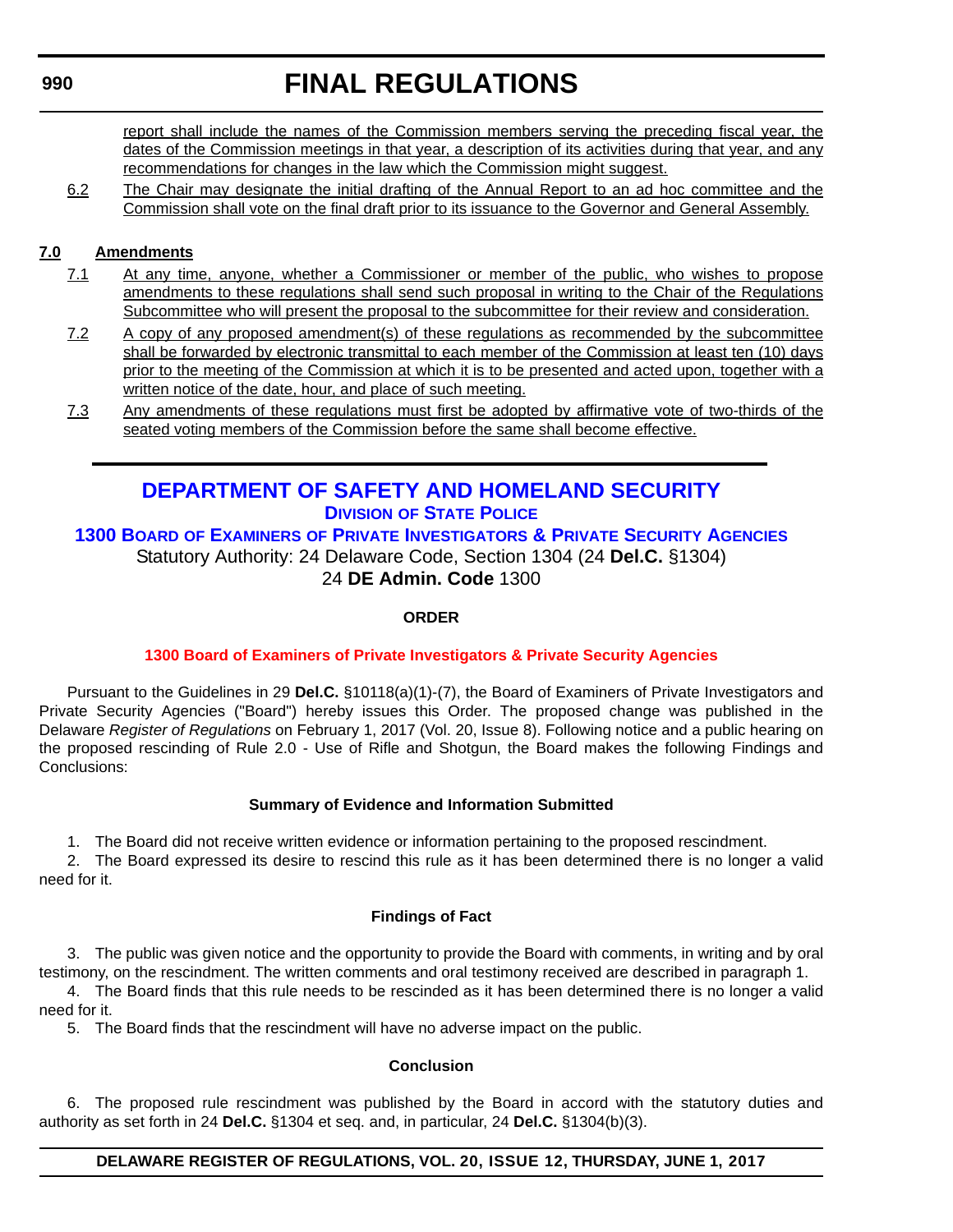<span id="page-60-0"></span>7. The Board deems this rescindment necessary and expedient to the full and official performance of its duties under 24 **Del.C.** §1304 et. seq.

8. The Board concludes that the rescindment of this rule will be in the best interests of the citizens of the State of Delaware.

9. The Board therefore rescinds the rule pursuant to 24 **Del.C.** §1304(b)(3) and guidelines of 29 **Del.C.** §10118 of the Administrative Procedures Act. See, Strauss v. Silverman, Del. Supr., 399 A.2d 192 (1979).

10. This rescinded rule removes Rule 2.0 in its entirety and any former Rule 2.0 or regulation heretofore promulgated by the Board.

11. The effective date of this Order shall be June 11, 2017.

12. Attached hereto and incorporated herein this order is the rescinded rule marked as exhibit A and executed simultaneously on the 24<sup>th</sup> day of April, 2017.

Lt. Colonel Monroe B. Hudson, Jr., Chairman Mr. Wayne A. Keller (absent) Director Robert J. Irwin Ms. Kelly R. Jansen (absent) William G. Bush, IV, Esquire (absent) Vacant Ms. Sandra C. Taylor Mr. Harvey A. Woods, III Mr. Mark W. Rainford

**\*Please note that no changes were made to the regulation as originally proposed and published in the February 2017 issue of the** *Register* **at page 618 (20 DE Reg. 618). Therefore, the final regulation is not being republished. A copy of the final regulation is available at:**

**[1300 Board of Examiners of Private Investigators & Private Security Agencies](http://regulations.delaware.gov/register/june2017/final/20 DE Reg 990 06-01-17.htm)** 

### **[DEPARTMENT OF SERVICES FOR CHILDREN, YOUTH AND THEIR](http://kids.delaware.gov/)  FAMILIES**

### **DIVISION [OF FAMILY SERVICES](http://kids.delaware.gov/fs/fs.shtml)**

### **OFFICE [OF CHILD CARE LICENSING](http://kids.delaware.gov/occl/occl.shtml)**

Statutory Authority: 29 Delaware Code, Section 9003(7) and 31 Delaware Code, Sections 341- 345 (29 **Del.C.** §9003(7); 31 **Del.C.** §§341-345)

### 9 **DE Admin. Code** 103

### **ORDER**

### **[103 Regulations for Family and Large Family Child Care Homes](#page-3-0)**

### **NATURE OF PROCEEDINGS**

The Department of Children, Youth and Their Families ("DSCYF") initiated proceedings to amend Section 22.8 of the State of Delaware Regulations for Family and Large Family Child Care Homes. The proceedings were initiated pursuant to 31 **Delaware Code**, Sections 341-345, 29 **Delaware Code**, Section 9003(7), and 9 **DE Admin. Code** 103.

On April 1, 2017, DSCYF published its notice of proposed regulations pursuant to 29 **Delaware Code**, Section 10115 in the Delaware *Register of Regulations*. Written comments were accepted until May 5, 2017. Comments were received and DSCYF and the Office of the State Fire Marshal evaluated these comments to make revisions. The results of the evaluation of the comments received regarding the April 1, 2017 posting are summarized in the accompanying "Summary of Evidence."

### **SUMMARY OF EVIDENCE**

In accordance with Delaware law, the Office of Child Care Licensing (OCCL) published DELACARE: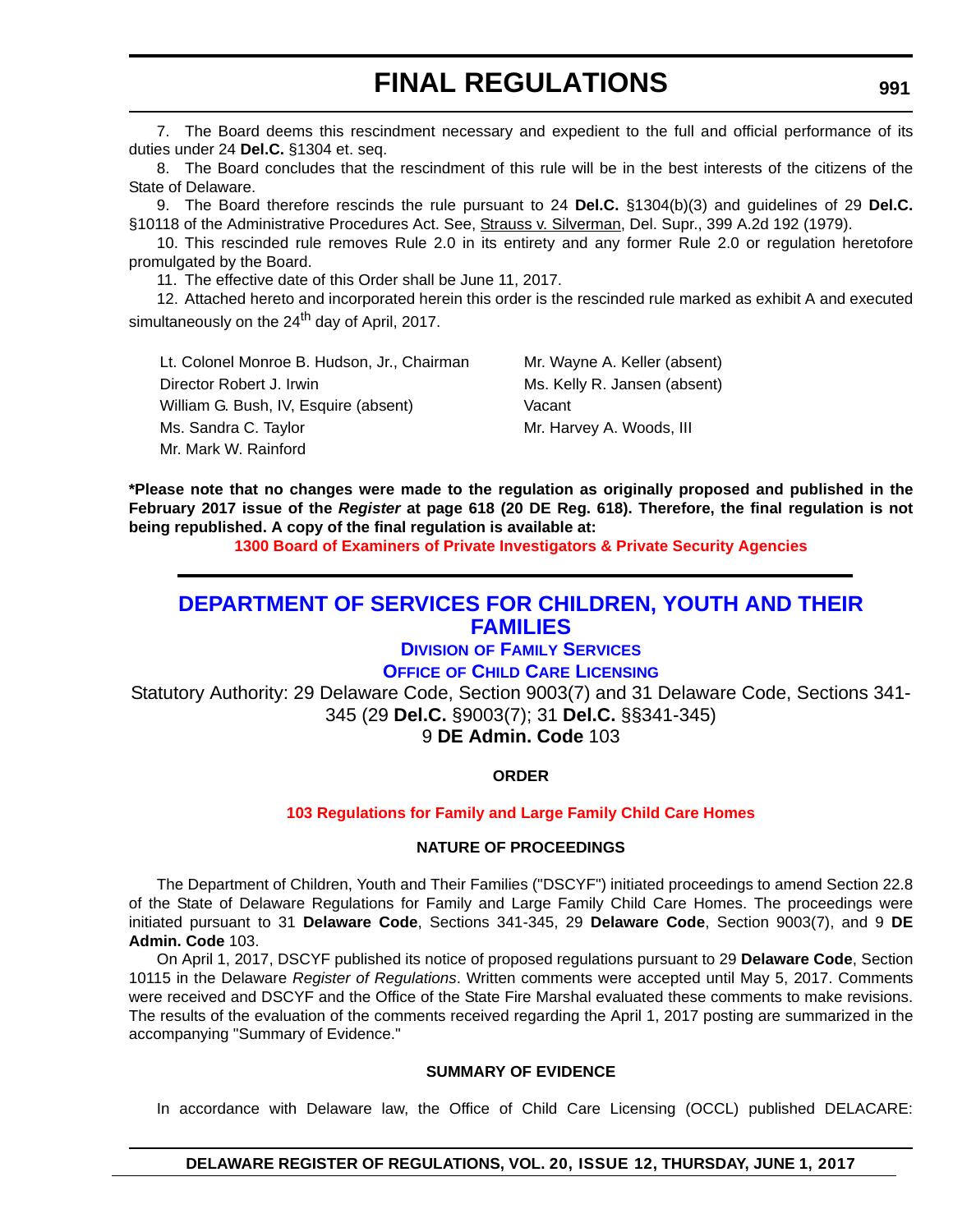Regulations for Family and Large Family Child Care Homes for comments in the April 2017, Delaware *Register of Regulations*. The comments were reviewed, evaluated, and some changes were made. The following provided comments:

- Jamie Wolfe, Chairperson, State Council for Persons with Disabilities
- Dafne Carnright, Chairperson, Governor's Council for Exceptional Citizens

### **Jamie Wolfe, Chairperson, State Council for Persons with Disabilities and Dafne Carnright, Chairperson, Governor's Council for Exceptional Citizens**

First, the revision explicitly disallows placement of the required fire extinguisher in a cabinet or closet. This is a well-intentioned change since a "hidden" extinguisher is of little value in an emergency. However, the literal ban on mounting an extinguisher "in a cabinet" would disallow use of even a recessed fire-rated cabinet on a wall. See attached descriptions of OVAL and Larsen brand systems. The advantage of such a recessed or low-protrusion cabinet is that it is compatible with ADA standards disallowing objects from protruding more than 4" from walls between 27-80" above the floor. See attachments. DFS should consider modifying its standards so mounting in such a cabinet would be permitted, if not encouraged.

*Agency Response:* The agency appreciates and acknowledges these comments. The agency will revise 22.8 to read, "Fire extinguishers shall not be mounted in a closet or cabinet except when using a wall mounted fire extinguisher cabinet that was manufactured specifically for that purpose."

Second, the other material change is to add more discrete standards for the height of mounting the extinguisher based on its weight. The current standard (being deleted) requires all fire extinguishers to be mounted no more than 40 inches above the floor. Under the proposed standard, heavier units could not be hung more than 42 inches from the floor while lighter units could be hung up to 60 inches from the floor. We infer the rationale is that the combination of a heavy unit and high mounting could make access difficult for individuals who are short in stature or lacking strength. While such differentiation has some facial validity, DFS may wish to adopt a uniform standard, i.e., either retaining the current 40" standard or adopting a 42" standard for all fire extinguishers. Our rationale is as follows:

A. A uniform standard is easier to follow and enforce.

B. The 42" standard is very close to the current 40" standard so licensees should be comfortable with the minor change.

C. Expecting individuals to heft a 39 lb. fire extinguisher hung 60 inches from the ground in an emergency presents a safety concern. We suspect that many licensees would be hard-pressed to safely remove a 39 lb. fire extinguisher from a 5-foot wall mount. An unsuccessful attempt could lead to the extinguisher falling on the worker or a nearby child.

D. Individuals with disabilities (e.g. wheelchair users) may not be able to reach extinguishers mounted at high levels. The standard thus has an adverse impact on safety (if the licensees uses a wheelchair) and employability (if applicant who uses a wheelchair applies for a job in a child care home). Adopting a 42" height standard would ostensibly be compatible with ADA guidelines while the proposed 60" standard would not be compatible with ADA guidelines. See attachments.

Agency Response: The agency appreciates and acknowledges these comments. Child care providers are required to have a fire extinguisher that is rated at least a 2A-10-BC. This size fire extinguisher weighs no more than 10 pounds. Providers can mount an extinguisher as low as they would like as long as it is at least 4 inches off the floor. The regulation will remain as written.

Third, the proposed standard is ambiguous on the mounting height. Compare attached New Hampshire Fire Marshall interpretation of NFPA 10, i.e. mounting distance is to "top of the extinguisher". The DFS proposed standard could be interpreted as "hook" or "fastener" height.

*Agency Response:* The agency appreciates and acknowledges these comments. The agency will revise 22.8 to read, "Fire extinguishers weighing no more than 40 pounds shall be mounted so that the top of the extinguisher is not more than 60 inches above the finished floor. Fire extinguishers weighing more than 40 pounds shall be mounted so that the top of the extinguisher is not more than 42 inches above the finished floor."

Fourth, there is a grammatical error in the first line, i.e., "visibly" should be "visible".

Agency Response: The agency appreciates and acknowledges these comments. The agency will revise

### **DELAWARE REGISTER OF REGULATIONS, VOL. 20, ISSUE 12, THURSDAY, JUNE 1, 2017**

#### **992**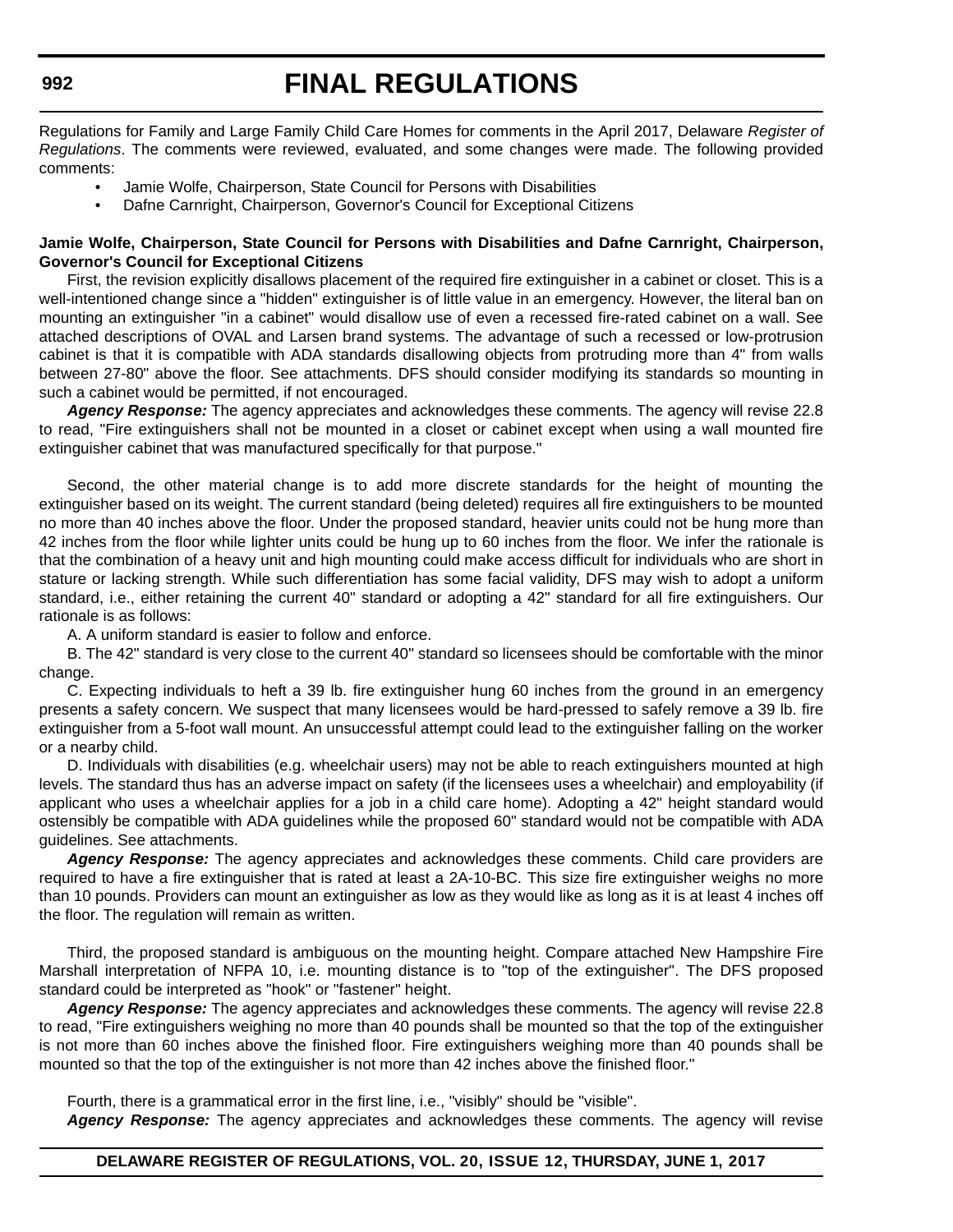22.8.

The SCPD is recommending that DFS consult both the State Fire Marshall and the Architectural Accessibility Board entities prior to adopting a final regulation.

*Agency Response:* The agency appreciates and acknowledges these comments. The agency consulted with the Office of the State Fire Marshal before proposing this revision and while reviewing these comments.

### **NOTICE OF RESCISSION AND PROMULGALTION**

The Office of Child Care Licensing, Division of Family Services, Department of Services for Children, Youth and Their Families adopts and promulgates the following regulations for family and large family child care homes as authorized in the Delaware Code, Title 31, Chapter 3, Subchapter III, Subsections 341-345, also known as "The Delaware Child Care Act." All previous requirements and regulations pertaining to such facilities are void. These regulations shall take effect on July 1, 2017.

Josette Manning, Esq., Cabinet Secretary 5/16/17 Department of Services for Children, Youth and Their Families

Carla Benson-Green, Director 6/9/17 Division of Family Services

### **103 Regulations for Family and Large Family Child Care Homes** *(Break in Continuity of Sections)*

### **22.0 Fire Safety**

### *(Break in Continuity Within Section)*

22.8 A licensee shall have an easily provide a clearly **[visibly visible]**, readily accessible, charged portable dry chemical fire extinguisher rated 2A-10BC or above greater. A licensee shall mount the fire extinguisher no more than 40 inches above the finished floor. Fire extinguishers shall not be mounted in a **[cabinet or closet closet or cabinet except when using a wall mounted fire extinguisher cabinet that was manufactured specifically for that purpose]**. Fire extinguishers shall be mounted at least 4 inches above the finished floor. Fire extinguishers weighing no more than 40 pounds shall be mounted [ne so that the top of the extinguisher is not] more than 60 inches above the finished floor. Fire extinguishers weighing more than 40 pounds shall be mounted **[no so that the top of the** extinguisher is not] more than 42 inches above the finished floor. An inspector A fire extinguisher contractor licensed by the **[Office of the]** State **[fire marshal Fire Marshal]** shall inspect the fire extinguisher annually.

**\*Please note that no additional changes were made to the regulation as originally proposed and published in the April 2017 issue of the** *Register* **at page 775 (20 DE Reg. 775). Therefore, the final regulation is not being republished here in its entirety. A copy of the final regulation is available at: [103 Regulations for Family and Large Family Child Care Homes](http://regulations.delaware.gov/register/june2017/final/20 DE Reg 991 06-01-17.htm)**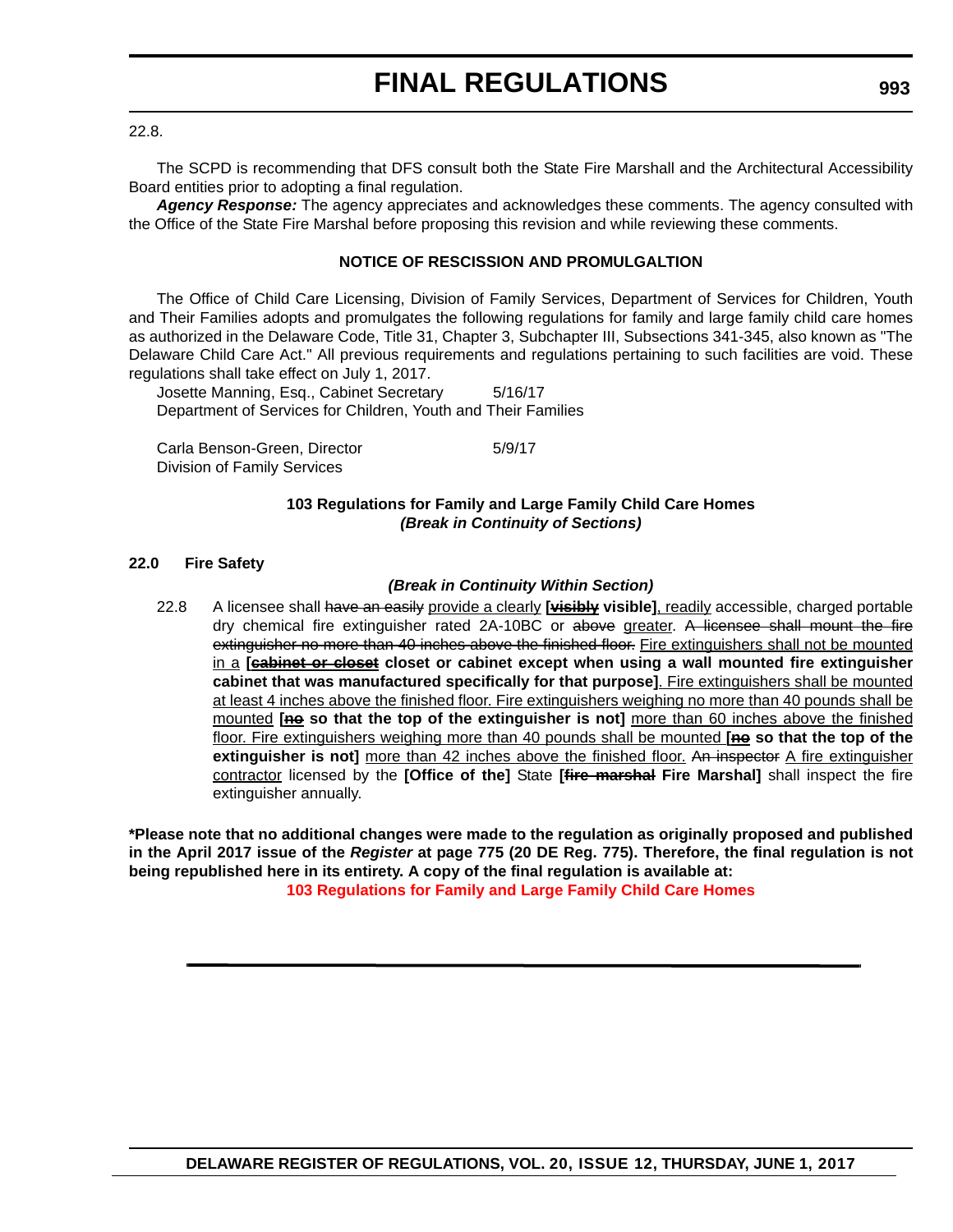# **FINAL REGULATIONS**

### **[DEPARTMENT OF STATE](http://sos.delaware.gov/) DIVISION [OF PROFESSIONAL REGULATION](http://dpr.delaware.gov/) 100 BOARD [OF CHARITABLE GAMING](http://dpr.delaware.gov/boards/gaming/index.shtml)**

<span id="page-63-0"></span>Statutory Authority: 28 Delaware Code, Section 1508(a)(2) (28 **Del.C.** §1508(a)(2))

10 **DE Admin. Code** 101

### **ORDER**

### **[101 Regulations Governing Bingo](#page-4-0)**

On February 1, 2017 the Delaware Board of Charitable Gaming published proposed changes to its regulations in the Delaware Register of Regulations, Volume 20, Issue 8. The notice indicated that written comments would be accepted by the Board, a public hearing would be held, and written comments would be accepted for fifteen days thereafter. After due notice in the *Register of Regulations* and two Delaware newspapers, a public hearing was held on February 22, 2017 at a regularly scheduled meeting of the Board of Charitable Gaming to receive verbal comments regarding the Board's proposed amendments to its regulations.

### **SUMMARY OF THE EVIDENCE AND INFORMATION SUBMITTED**

At the time of the deliberations, the Board considered the following documents:

**Board Exhibit 1-** Affidavit of publication of the public hearing notice in the *News Journal*; and

**Board Exhibit 2-** Affidavit of publication of the public hearing notice in the *Delaware State News*.

There was no verbal testimony presented at the public hearing. No written comments were received by the Board.

### **FINDINGS OF FACT AND CONCLUSIONS**

1. The public was given notice and an opportunity to provide the Board with comments on the proposed amendments to the Board's regulations in writing and by testimony at the public hearing.

2. There were no public comments provided to the Board during the written public comment periods.

3. Pursuant to 28 **Del.C.** §1507 the Board has the statutory authority to promulgate rules and regulations to implement or clarify specific statutory sections of its statute.

4. Having received no public comments, the Board finds no reason not to amend the regulations as proposed.

### **DECISION AND ORDER CONCERNING THE REGULATIONS**

**NOW THEREFORE,** pursuant to 28 **Del.C**. §1507 and for the reasons set forth above, the Board does hereby ORDER that the regulations be, and that they hereby are, adopted and promulgated as set forth in the Delaware *Register of Regulations* on February 1, 2017. The effective date of this Order is ten days from the date of its publication in the Delaware *Register of Regulations*, pursuant to 29 **Del.C.** §10118(g).

The new regulations are attached hereto as Exhibit A.

**SO ORDERED** this 26<sup>th</sup> day of April, 2017.

### **DELAWARE BOARD OF CHARITABLE GAMING**

Janet Williams-Coger, Chairperson James Ascione (absent) Francis Gant **S. Jay Mervine** 

Richard MacDonald

**\*Please note that no changes were made to the regulation as originally proposed and published in the February 2017 issue of the** *Register* **at page 619 (20 DE Reg. 619). Therefore, the final regulation is not being republished. A copy of the final regulation is available at:**

**[101 Regulations Governing Bingo](http://regulations.delaware.gov/register/june2017/final/20 DE Reg 994 06-01-17.htm)**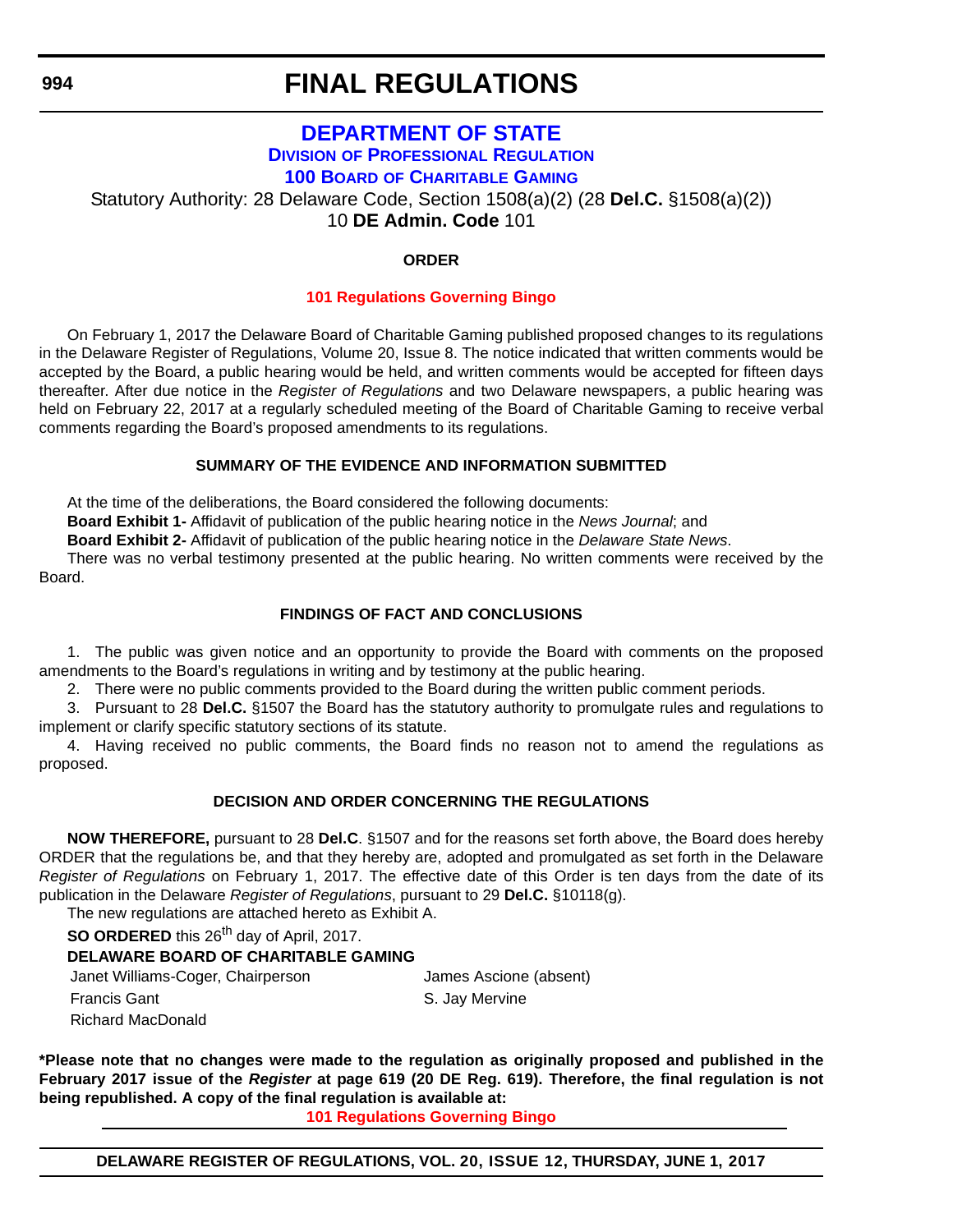### **DIVISION [OF PROFESSIONAL REGULATION](http://dpr.delaware.gov/) 2500 BOARD [OF PHARMACY](http://dpr.delaware.gov/boards/pharmacy/index.shtml)**

<span id="page-64-0"></span>Statutory Authority: 24 Delaware Code, Section 2506(a)(1) (24 **Del.C.** §2506(a)(1)) 24 **DE Admin. Code** 2500

### **ORDER**

### **[2500 Board of Pharmacy](#page-4-0)**

After due notice in the Delaware *Register of Regulations* and two Delaware newspapers, a public hearing was held on April 19, 2017 at a scheduled meeting of the Delaware Board of Pharmacy ("Board") to receive comments regarding the Board's proposed revisions to its rules and regulations.

The Board proposed adding to subsection 1.4.1 the requirement that all licensees must complete two hours of continuing education in 1) the distribution, dispensing or delivery of controlled substances, or 2) the detection and recognition of symptoms, patterns of behavior, or other characteristics of impairment and dependency resulting from the abusive or illegal use of controlled substances. Subsection 1.2.4 has been revised to reflect new NAPLEX requirements for taking of the licensure examination. The list of crimes substantially related to the practice of pharmacy, set forth in Section 17.0, has been updated to include amendments to the Uniform Controlled Substances Act. Finally, subsection 5.1.7, pertaining to compounded medications for office use, has been revised to delineate standards for both human use and animal use. The proposed changes allow veterinarians to administer and dispense compounded preparations for animal patients subject to certain specified requirements.

The proposed changes to the rules and regulation were published in the Delaware *Register of Regulations*, Volume 20, Issue 9, on March 1, 2017. Notice of the April 19, 2017 hearing was published in the *News Journal* (Exhibit 1) and the *Delaware State News*. Exhibit 2. Pursuant to 29 **Del.C.** §10118(a), the date to receive final written comments was May 4, 2017, 15 days following the public hearing. The Board deliberated on the proposed revisions at its regularly scheduled meeting on May 17, 2017.

#### **Summary of the Evidence and Information Submitted**

The following exhibits were made a part of the record:

Board Exhibit 1: *News Journal* Affidavit of Publication.

Board Exhibit 2: *Delaware State News* Affidavit of Publication.

Board Exhibit 3: May 4, 2017 letter from Rachel G. Pontikes, Esquire on behalf of Wedgewood Pharmacy.

#### **Findings of Fact and Conclusions**

Pursuant to 24 **Del.C.** §2506(a)(1), the Board has the statutory authority to promulgate rules and regulations. The public was given notice and an opportunity to provide the Board with comments in writing and by testimony on the proposed amendments to the Board's rules and regulations. The only comment presented by the public was the May 4, 2017 correspondence from Ms. Pontikes on behalf of Wedgewood Pharmacy pertaining to the proposed amendments to subsection 5.1.7 of the rules and regulations. Ms. Pontikes advised that Wedgewood did not believe that the 10% limitation on non-patient specific medications dispensed to veterinarians in Delaware is needed to protect animal health and could potentially restrict health care and the quality of treatment options available to animals in Delaware. However, Ms. Pontikes concluded that, as a whole, Wedgewood supported adoption of proposed subsection 5.1.7 on the basis that it gives veterinarians increased access to compounded medication for office use.

The Board finds that requiring pharmacists to complete two hours of continuing education in controlled substances will assist in addressing the opioid epidemic in Delaware. The update to the list of crimes substantially related to the practice of pharmacy is necessary due to amendments to the Uniform Controlled Substances Act. With respect to subsection 5.1.7, pertaining to compounded medications for office use, the Board find that the proposed changes will allow veterinarians to administer and dispense compounded preparations for animal patients subject to certain specified requirements designed to maintain safety and quality for the protection of the public. The Board noted Ms. Pontikes written comment, but finds that the 10% limitation on non-patient specific medications dispensed to veterinarians in Delaware will prevent the proliferation of small-scale compounding facilities that do not meet important FDA requirements and that may provide a risk to public safety.

**995**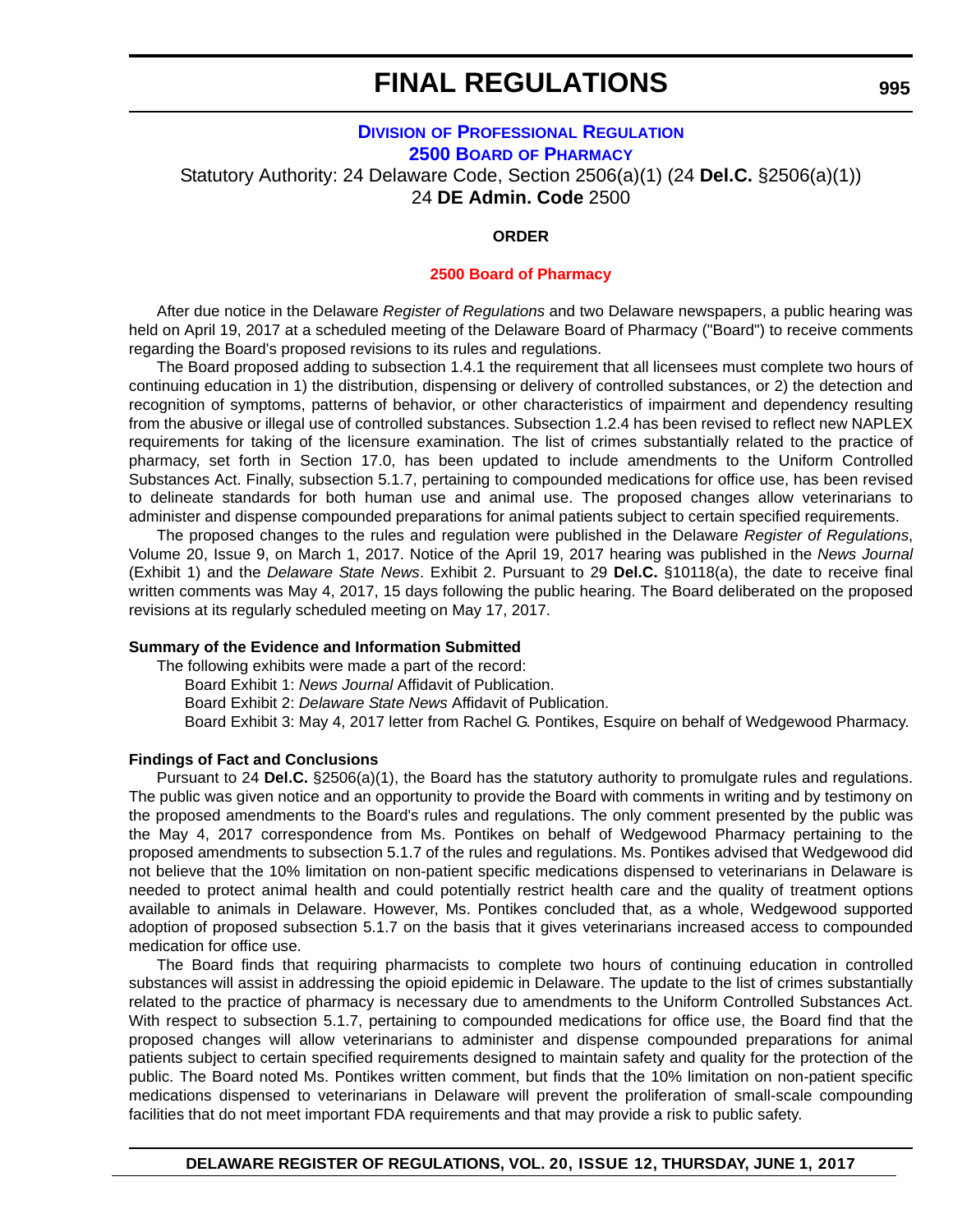# **FINAL REGULATIONS**

### **Decision and Effective Date**

The Board hereby adopts the proposed amendments to the rules and regulations to be effective 10 days following final publication of this Final Order in the *Register of Regulations*.

### **Text and Citation**

The exact text of the rules and regulations, as amended, is attached to this Final Order as Exhibit A.

**IT IS SO ORDERED** this 17<sup>th</sup> day of May, 2017 by the Delaware Board of Pharmacy. Susan Esposito, R.Ph., Professional Member, President Tejal Patel, R.Ph., PharmD, Professional Member Hooshang Shanehsaz, R.Ph., Professional Member, Vice President Jay Galloway, Public Member Kimberly Robbins, R.Ph., Professional Member Gayle MacAfee, Public Member Bonnie Wallner, R.Ph., Professional Member

**\*Please note that no changes were made to the regulation as originally proposed and published in the March 2017 issue of the** *Register* **at page 705 (20 DE Reg. 705). Therefore, the final regulation is not being republished. A copy of the final regulation is available at:**

**[2500 Board of Pharmacy](http://regulations.delaware.gov/register/june2017/final/20 DE Reg 995 06-01-17.htm)**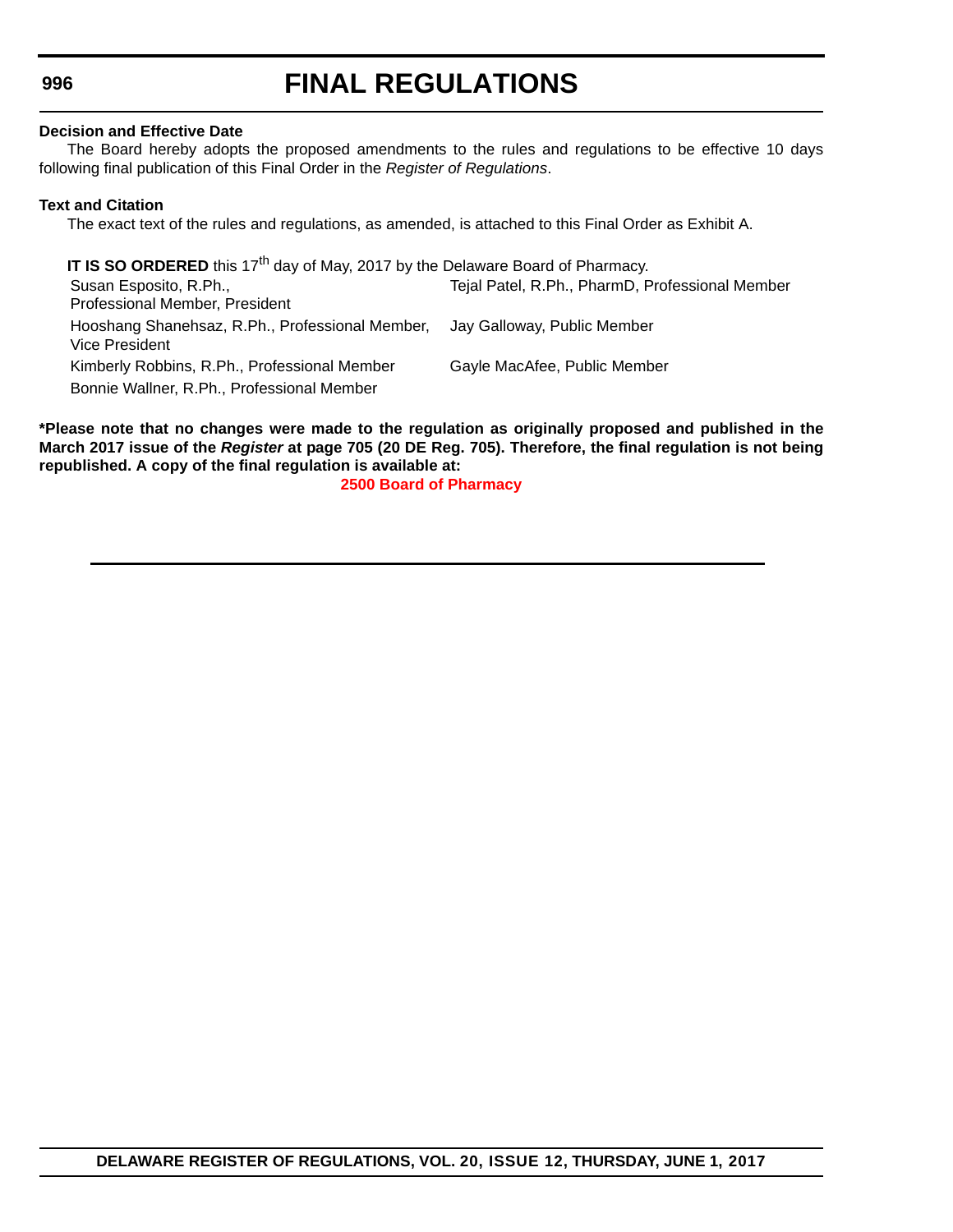### **GENERAL NOTICES**

### <span id="page-66-0"></span>**[DEPARTMENT OF INSURANCE](http://insurance.delaware.gov/) OFFICE OF LEGAL [AND SPECIAL PROJECTS](http://insurance.delaware.gov/divisions/)** Statutory Authority: 18 Delaware Code, Section 311 (18 **Del.C.** §311) 18 **DE Admin. Code** 1204

### **NOTICE**

### **[1204 Replacement of Life Insurance](#page-4-0)**

### **\*Please note that the following regulation was adopted prior to the effective date of the current Administrative Procedures Act. The following is presented for informational purposes only.**

Background: Title 18 of the Delaware Administrative Code governs Insurance matters. Regulation 1204 Replacement of Life Insurance was originally promulgated as Regulation No. 30 effective July 1, 1981, and later amended effective April 15, 1984, as described in Bulletin No. 84-5 (June 1, 1984). At that time, the Notice To Applicant Regarding Replacement of Life Insurance was an addendum to the regulation (referenced internally in the regulation as Exhibit A). This regulation has not been amended since 1984. For unknown reasons, Exhibit A was never incorporated into the Administrative Code during the period of transition in the latter part of the 1990s to the current APA system. Therefore, this notice serves to announce that Exhibit A to the regulations governing the Replacement of Life Insurance will be added to Title 18 of the Administrative Code as an addendum to Section 1204. Exhibit A is currently "hot linked" in the online version of this regulation.

### **Exhibit A. Delaware Insurance Regulation 1204 (Formerly Regulation 30)**

### NOTICE TO APPLICANT REGARDING REPLACEMENT OF LIFE INSURANCE

It is in your best interest to get all the facts before making a decision. Make sure you fully understand the proposed new policy and your existing insurance. New policies may contain provisions which limit benefits during the initial period of the contract, in particular, the suicide and incontestable clauses.

To assist you in evaluating the proposed and the existing insurance, Delaware Insurance Regulation 1204 (Formerly Regulation 30) requires that the insurer advising or recommending replacement:

Provide the consumer, not later than the date the policy or contract is delivered, with a concise summary of the policy or contract to be issued.

Allow a twenty-day period following the delivery of the policy during which time the consumer may surrender the new policy for a full refund.

Advise the present insurance company(s) of the pending replacement.

This same regulation requires your present insurer to provide, on your request, a similar summary describing your present insurance. This information will be provided if you request it using the form below.

Amendments dated June 1, 1984 by Bulletin No. 84-5 to the third and fourth paragraphs of Exhibit A: Prior to the amendment as described in Bulletin No. 84-5, the third paragraph read: "Provide the consumer with a concise summary of the policy it proposes to issue".

Prior to the amendment as described in Bulletin No. 84-5 the fourth paragraph read:

**997**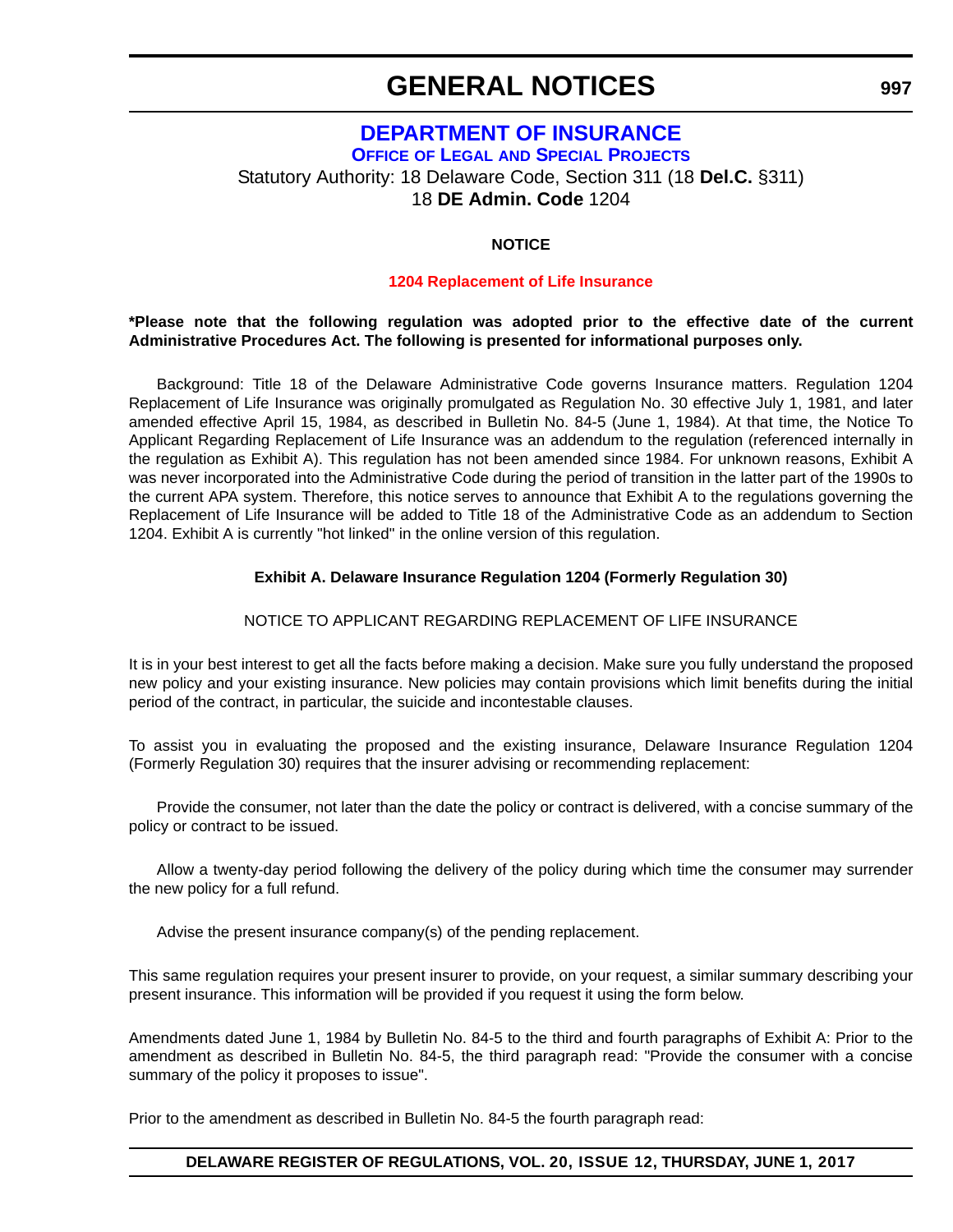### **GENERAL NOTICES**

"Allow a twenty-day period for the issue of the proposed policy during which time the consumer may surrender the new policy for a full refund."

(Form appears on the next following page)

### INFORMATION ON PRESENT POLICIES

| Company Name | <b>Policy Number</b> | Name of Insured | <b>Summary Requested</b><br>(mark yes or no) |
|--------------|----------------------|-----------------|----------------------------------------------|
|              |                      |                 |                                              |
|              |                      |                 |                                              |
|              |                      |                 |                                              |

(continue on reverse as required)

IT IS SELDOM WISE TO TERMINATE YOUR EXISTING POLICY UNTIL YOUR NEW POLICY HAS BEEN ISSUED AND YOU HAVE EXAMINED IT AND FOUND IT TO BE ACCEPTABLE.

\_\_\_\_\_\_\_\_\_\_\_\_\_\_\_\_\_\_\_\_\_\_\_\_\_\_\_\_\_\_\_\_\_\_\_\_\_\_\_\_\_\_\_\_\_\_\_\_\_\_ \_\_\_\_\_\_\_\_\_\_\_\_\_\_\_\_\_\_\_\_\_

\_\_\_\_\_\_\_\_\_\_\_\_\_\_\_\_\_\_\_\_\_\_\_\_\_\_\_\_\_\_\_\_\_\_\_\_\_\_\_\_\_\_\_\_\_\_\_\_\_\_ \_\_\_\_\_\_\_\_\_\_\_\_\_\_\_\_\_\_\_\_\_

\_\_\_\_\_\_\_\_\_\_\_\_\_\_\_\_\_\_\_\_\_\_\_\_\_\_\_\_\_\_\_\_\_\_\_\_\_\_\_\_\_\_\_\_\_\_\_\_\_\_ \_\_\_\_\_\_\_\_\_\_\_\_\_\_

I have read this notice and received a copy of it.

Applicant's signature Date Date

Agent's signature\* Date **Date Date Date Date Date Date Date Date Date Date Date Date Date Date D** 

Agent's name and address (printed)\* Company Name\*

Delaware Form R (REG 30) 3/15/84

\*Direct Response Insurers may Omit Items marked by Asterisk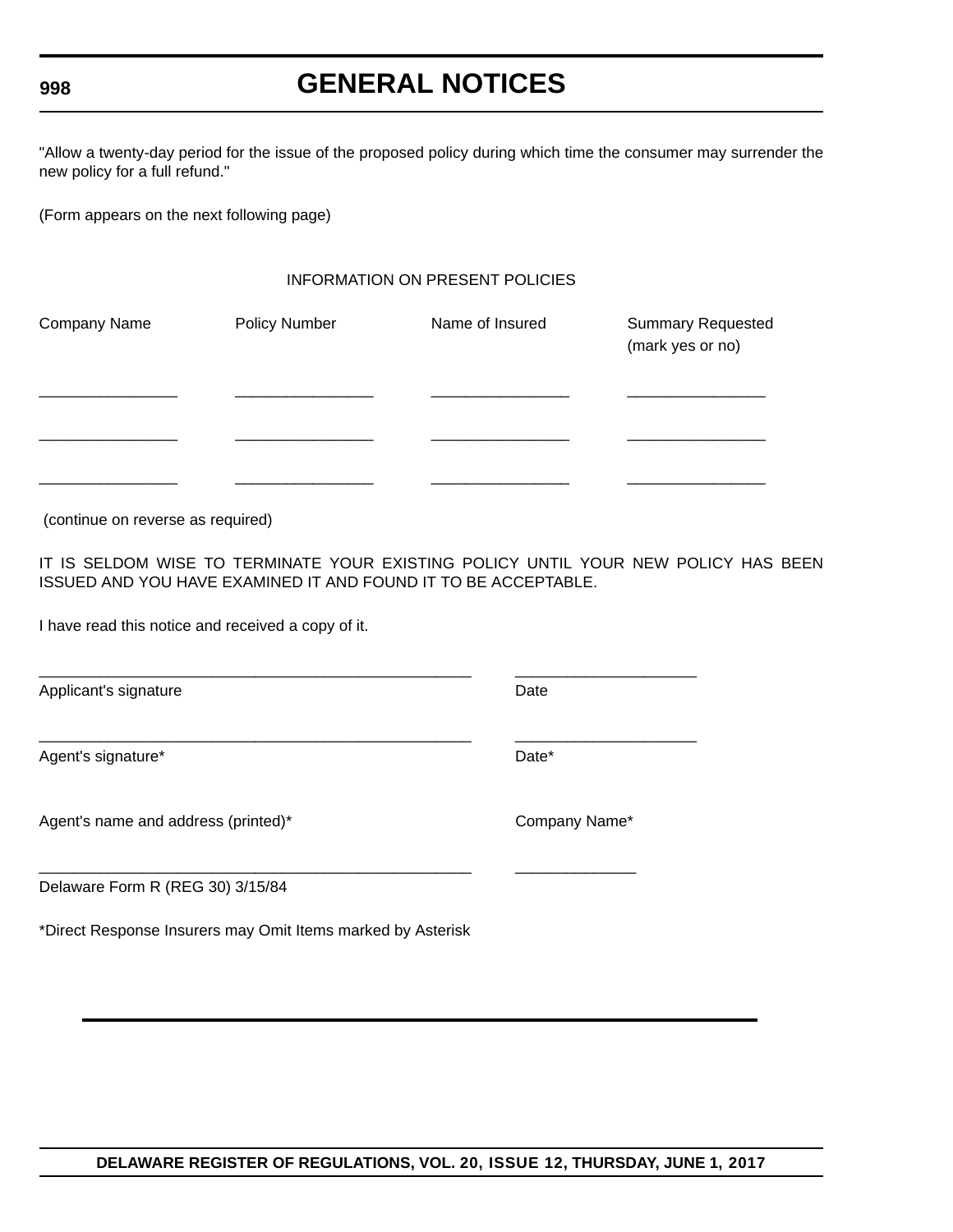### <span id="page-68-0"></span>**CALENDAR OF EVENTS/HEARING NOTICES**

### **[DEPARTMENT OF EDUCATION](https://www.doe.k12.de.us/) [PUBLIC NOTICE](#page-4-0)**

The State Board of Education will hold its monthly meeting on Thursday, June 15, 2017 at 1:00 p.m. in the Townsend Building, Dover, Delaware.

### **[DEPARTMENT OF HEALTH AND SOCIAL SERVICES](http://www.dhss.delaware.gov/dhss/index.html) DIVISION [OF PUBLIC HEALTH](http://www.dhss.delaware.gov/dhss/dph/index.html) [PUBLIC NOTICE](#page-4-0) 4465 Delaware Radiation Control Regulations**

On June 1, 2017, the Department of Health and Social Services, Division of Public Health, Office of Radiation Control, plans to publish revised Regulations Governing Radiation Control - Part F and Part H and hold them out for public comment per Delaware law.

### **NOTICE OF PUBLIC HEARING**

A public hearing will be held on Friday, June 23, 2017, at 10:00 a.m. in the First Floor Conference Room, located in the Jesse Cooper Building, 417 Federal Street, Dover, Delaware.

The Authority on Radiation Protection (ARP), with the Office of Radiation Control, Health Systems Protection Section, Division of Public Health, Department of Health and Social Services, is proposing to repeal and replace two chapters of Delaware Radiation Control Regulations. The purpose of the amendments is to update the requirements so that they are in concert with current healthcare and industry standards, and to align them more closely with current state administrative code and federal requirements. The regulations will apply to any facility or person that receives, possesses, uses, transfers, sells, owns or acquires ionizing radiation sources, or provides radiation services to such radiation source facilities, or who administers machine-generated radiation to human patients in the healing arts.

Any person who wishes to make written suggestions, testimony, briefs or other written materials concerning the proposed regulation should submit such comments by Friday, July 14, 2017 to:

Jamie Mack, Executive Assistant Office of the Director Delaware Division of Public Health Jesse Cooper Building 417 Federal St. Dover, DE 19901 Email: [jamie.mack@state.de.us](mailto:jamie.mack@state.de.us) Fax: 302-739-3984

### **[DEPARTMENT OF NATURAL RESOURCES AND ENVIRONMENTAL](http://www.dnrec.delaware.gov/Pages/Portal.aspx)  CONTROL**

### **DIVISION OF FISH [AND WILDLIFE](http://www.dnrec.delaware.gov/fw/Pages/DFW-Portal.aspx)**

**[PUBLIC NOTICE](#page-4-0)**

**3511 Summer Flounder Size Limits; Possession Limits; Season**

The Atlantic States Marine Fisheries Commission's (ASMFC) Summer Flounder, Scup and Black Sea Bass Management Board approved Addendum XXVIII to the Summer Flounder, Scup, [and] Black Sea Bass Fishery Management Plan (FMP) on February 2, 2017, maintaining regional management for the 2017 recreational Summer Flounder fishery. Addendum XXVIII required that each region increase their Summer Flounder minimum size limit by one inch and adopt a no more than four fish possession limit to stay within the 2017 recreational

**DELAWARE REGISTER OF REGULATIONS, VOL. 20, ISSUE 12, THURSDAY, JUNE 1, 2017**

**999**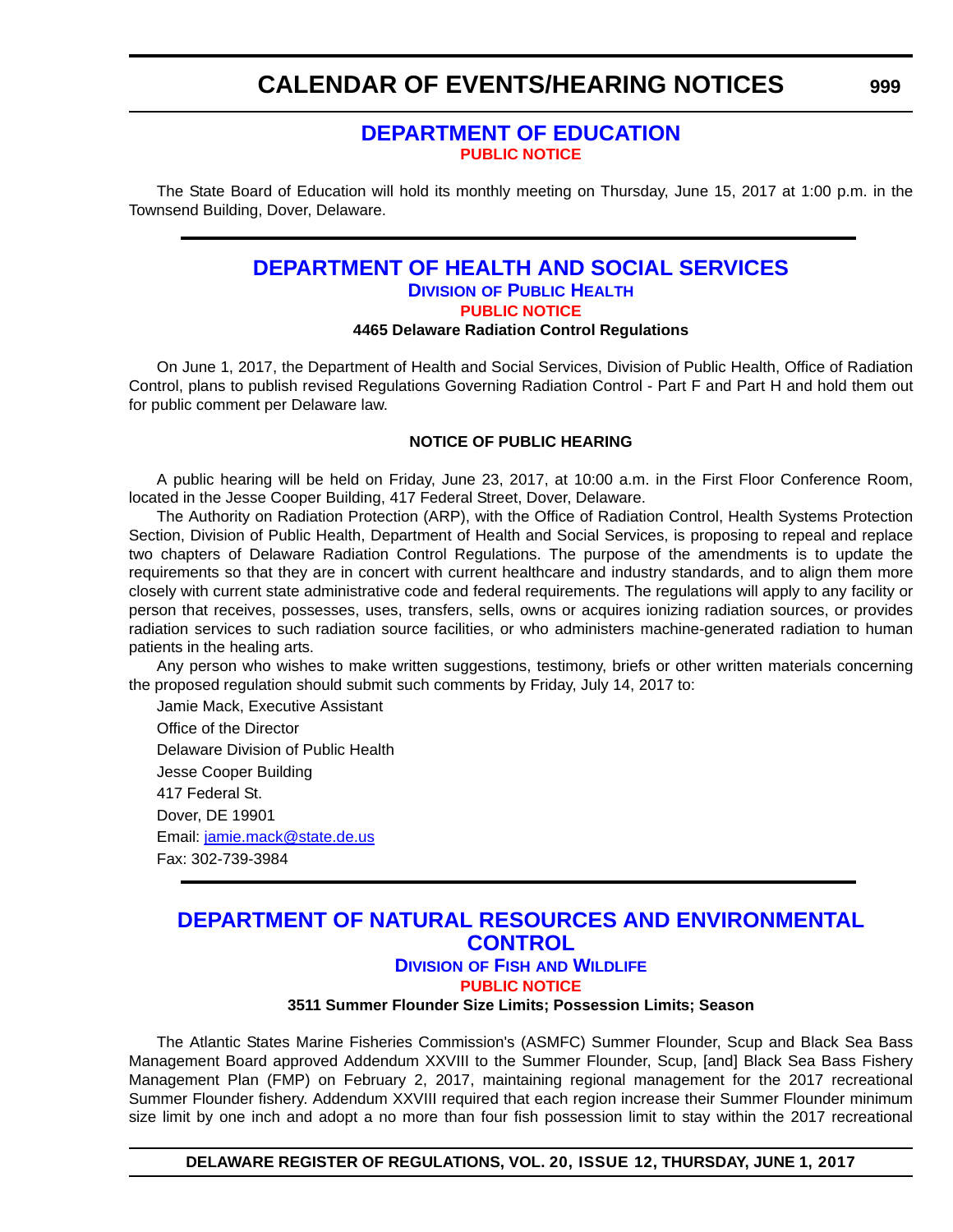### **CALENDAR OF EVENTS/HEARING NOTICES**

<span id="page-69-0"></span>harvest limit (RHL). The Department consulted with the other states within our ASMFC-defined region (Maryland and Virginia) and committed to adopting the regional measures by April 1, 2017. The Department increased its minimum recreational size limit from 16 inches to 17 inches through emergency action (Secretary's Order No. 2017-F-0012) to meet the agreed timeline, remain compliant with the FMP, prevent overfishing of the Summer Flounder resource and provide sufficient time for Delaware's fishing-dependent businesses and their clients/ customers to plan for this important fishery. The present action is necessary to adopt the required minimum Summer Flounder recreational size limit through the normal regulatory process. Failure to adopt these measures may result in a federal closure of the fishery in accordance with the Atlantic Coastal Fisheries Cooperative Management Act. No change to Delaware's existing four fish possession limit or 365 day season is required.

The hearing record on the proposed changes to 7 **DE Admin. Code** 3511 Summer Flounder Size Limits; Possession Limits; Seasons will open June 1, 2017. Individuals may submit written comments regarding the proposed changes via e-mail to Lisa.Vest@state.de.us or via the USPS to Lisa Vest, Hearing Officer, DNREC, 89 Kings Highway, Dover, DE 19901 (302) 739-9042. A public hearing on the proposed amendment will be held on June 29, 2017 beginning at 6:00 PM in the DNREC Auditorium, located at the Richardson & Robbins Building, 89 Kings Highway, Dover, DE 19901.

### **[DEPARTMENT OF STATE](http://sos.delaware.gov/) DIVISION [OF PROFESSIONAL REGULATION](http://dpr.delaware.gov/) 1700 BOARD [OF MEDICAL LICENSURE](http://dpr.delaware.gov/) AND DISCIPLINE [PUBLIC NOTICE](#page-4-0)**

The Delaware Board of Medical Licensure and Discipline, pursuant to 24 **Del.C.** §§1713(a)(12) & 1769D, proposes to revise its regulations adding a new regulation clarifying the language in the Medical Practice Act pertaining to telemedicine and telehealth. Written comments should be sent to Devashree Brittingham, Executive Director of the Delaware Board of Medical Licensure and Discipline, Cannon Building, 861 Silver Lake Blvd., Dover, DE 19904. Written comments will be accepted until July 3, 2017 pursuant to 29 **Del.C.** §10118(a).

### **DIVISION [OF PROFESSIONAL REGULATION](http://dpr.delaware.gov/) 2100 BOARD OF EXAMINERS [IN OPTOMETRY](http://dpr.delaware.gov/) [PUBLIC NOTICE](#page-4-0)**

The Delaware Board of Examiners in Optometry, pursuant to 24 **Del.C.** §2104(a)(1), proposes to revise its regulations. The proposed regulations seek to amend regulations 3, 4, and 5 in order to comply with a 2016 statutory change, and amend regulation 8 in order to reduce the list of crimes substantially related to the practice of optometry.

The Board originally scheduled a hearing on the proposed rule changes for April 27, 2017 at 4:30 p.m., but was unable to hold the hearing as the meeting was cancelled. The Board will now hold a public hearing on July 27, 2017 at 4:30 p.m. in the Second Floor Conference Room B, Cannon Building, 861 Silver Lake Blvd., Dover, DE 19904. Written comments should be sent to Lisa Smith, Administrator of the Delaware Board of Examiners in Optometry, Cannon Building, 861 Silver Lake Blvd, Dover, DE 19904. Written comments will be accepted until August 11, 2017.

### **[OFFICE OF MANAGEMENT AND BUDGET](http://omb.delaware.gov/) DIVISION [OF FACILITIES MANAGEMENT](http://dfm.delaware.gov/)**

**[PUBLIC NOTICE](#page-4-0)**

**4104 Regulations for the Drug Testing of Contractor and Subcontractor Employees Working on Large Public Works Projects**

In accordance and compliance with the procedures set forth at 29 *Del.C.* §§1131, *et seq.* and 29 *Del.C.*